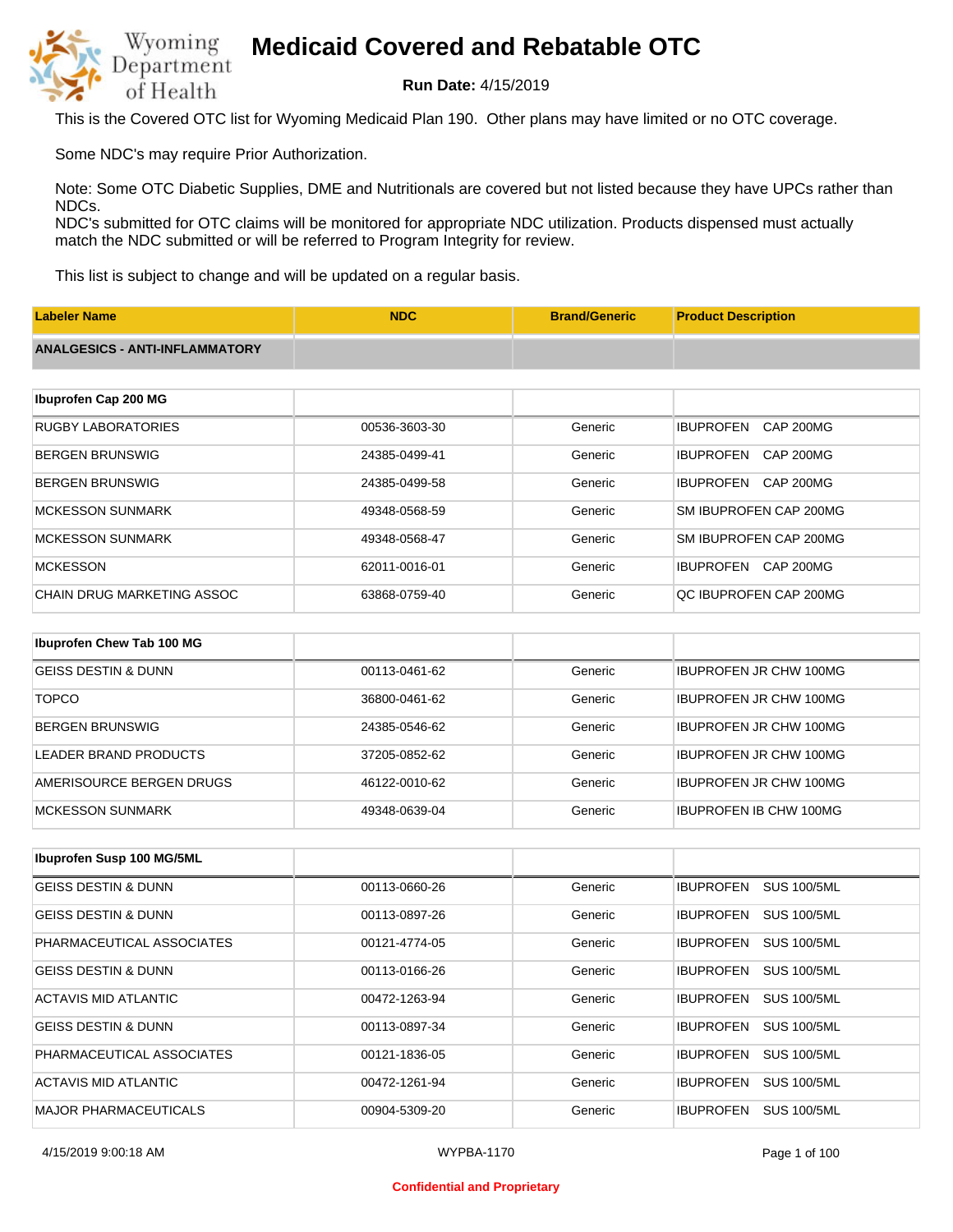| Wyoming                      | <b>Medicaid Covered and Rebatable OTC</b> |         |                                        |
|------------------------------|-------------------------------------------|---------|----------------------------------------|
| Department<br>of Health      | <b>Run Date: 4/15/2019</b>                |         |                                        |
| <b>ACTAVIS MID ATLANTIC</b>  | 00472-1255-94                             | Generic | IBUPROFEN SUS 100/5ML                  |
| <b>MAJOR PHARMACEUTICALS</b> | 00904-5309-09                             | Generic | <b>IBUPROFEN</b><br><b>SUS 100/5ML</b> |
| <b>MAJOR PHARMACEUTICALS</b> | 00904-5577-20                             | Generic | <b>SUS 100/5ML</b><br><b>IBUPROFEN</b> |
| <b>SELECT BRAND</b>          | 15127-0978-04                             | Generic | <b>IBUPROFEN</b><br><b>SUS 100/5ML</b> |
| <b>BERGEN BRUNSWIG</b>       | 24385-0009-34                             | Generic | <b>IBUPROFEN</b><br><b>SUS 100/5ML</b> |
| <b>SELECT BRAND</b>          | 15127-0900-04                             | Generic | <b>IBUPROFEN</b><br><b>SUS 100/5ML</b> |
| <b>BERGEN BRUNSWIG</b>       | 24385-0361-26                             | Generic | <b>IBUPROFEN</b><br><b>SUS 100/5ML</b> |
| <b>BERGEN BRUNSWIG</b>       | 24385-0361-34                             | Generic | <b>IBUPROFEN</b><br><b>SUS 100/5ML</b> |
| <b>TOPCO</b>                 | 36800-0660-26                             | Generic | <b>IBUPROFEN</b><br><b>SUS 100/5ML</b> |
| <b>LEADER BRAND PRODUCTS</b> | 37205-0848-26                             | Generic | <b>IBUPROFEN</b><br><b>SUS 100/5ML</b> |
| <b>BERGEN BRUNSWIG</b>       | 24385-0905-26                             | Generic | <b>IBUPROFEN</b><br><b>SUS 100/5ML</b> |
| <b>BERGEN BRUNSWIG</b>       | 24385-0905-34                             | Generic | <b>IBUPROFEN</b><br><b>SUS 100/5ML</b> |
| <b>TOPCO</b>                 | 36800-0166-26                             | Generic | <b>IBUPROFEN</b><br><b>SUS 100/5ML</b> |
| <b>BERGEN BRUNSWIG</b>       | 24385-0009-26                             | Generic | <b>IBUPROFEN</b><br><b>SUS 100/5ML</b> |
| <b>BERGEN BRUNSWIG</b>       | 24385-0372-26                             | Generic | <b>IBUPROFEN</b><br><b>SUS 100/5ML</b> |
| <b>TOPCO</b>                 | 36800-0897-26                             | Generic | <b>IBUPROFEN</b><br><b>SUS 100/5ML</b> |
| LEADER BRAND PRODUCTS        | 37205-0643-26                             | Generic | <b>IBUPROFEN</b><br><b>SUS 100/5ML</b> |
| LEADER BRAND PRODUCTS        | 37205-0660-26                             | Generic | <b>IBUPROFEN</b><br><b>SUS 100/5ML</b> |
| PERRIGO PHARMACEUTICALS      | 45802-0140-26                             | Generic | <b>IBUPROFEN</b><br><b>SUS 100/5ML</b> |
| AMERISOURCE BERGEN DRUGS     | 46122-0110-26                             | Generic | IBUPROFEN<br><b>SUS 100/5ML</b>        |
| LEADER BRAND PRODUCTS        | 37205-0282-26                             | Generic | <b>SUS 100/5ML</b><br><b>IBUPROFEN</b> |
| LEADER BRAND PRODUCTS        | 37205-0283-26                             | Generic | IBUPROFEN SUS 100/5ML                  |
| <b>MCKESSON SUNMARK</b>      | 49348-0229-34                             | Generic | IBUPROFEN SUS 100/5ML                  |
| <b>MCKESSON SUNMARK</b>      | 49348-0229-37                             | Generic | <b>IBUPROFEN</b><br><b>SUS 100/5ML</b> |
| <b>MCKESSON SUNMARK</b>      | 49348-0499-34                             | Generic | <b>IBUPROFEN</b><br><b>SUS 100/5ML</b> |
| <b>MCKESSON SUNMARK</b>      | 49348-0500-34                             | Generic | <b>IBUPROFEN</b><br><b>SUS 100/5ML</b> |
| <b>MCKESSON SUNMARK</b>      | 49348-0876-34                             | Generic | <b>IBUPROFEN</b><br><b>SUS 100/5ML</b> |
| PERRIGO PHARMACEUTICALS      | 45802-0133-26                             | Generic | <b>IBUPROFEN</b><br><b>SUS 100/5ML</b> |
| PERRIGO PHARMACEUTICALS      | 45802-0897-26                             | Generic | <b>IBUPROFEN</b><br><b>SUS 100/5ML</b> |
| PERRIGO PHARMACEUTICALS      | 45802-0897-34                             | Generic | <b>IBUPROFEN</b><br><b>SUS 100/5ML</b> |
| <b>MCKESSON</b>              | 62011-0011-01                             | Generic | <b>IBUPROFEN</b><br><b>SUS 100/5ML</b> |
| <b>MCKESSON</b>              | 62011-0030-01                             | Generic | <b>IBUPROFEN</b><br><b>SUS 100/5ML</b> |
| <b>MCKESSON</b>              | 62011-0010-01                             | Generic | <b>IBUPROFEN</b><br><b>SUS 100/5ML</b> |
| <b>MCKESSON</b>              | 62011-0030-02                             | Generic | <b>IBUPROFEN</b><br><b>SUS 100/5ML</b> |
| <b>MCKESSON</b>              | 62011-0214-01                             | Generic | <b>IBUPROFEN</b><br><b>SUS 100/5ML</b> |
| PRECISION DOSE, INC.         | 68094-0503-61                             | Generic | <b>SUS 100/5ML</b><br><b>IBUPROFEN</b> |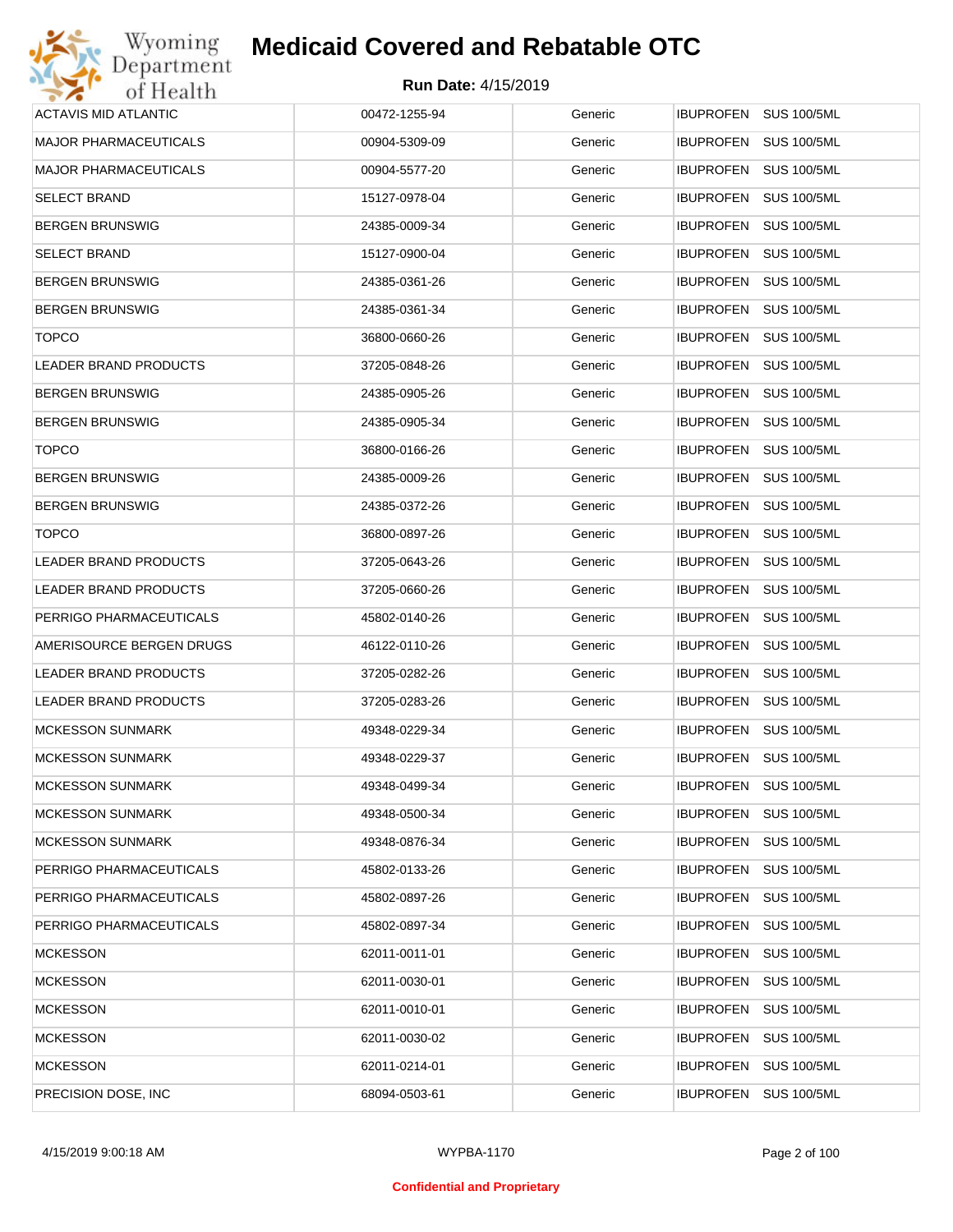| Wyoming<br><b>Medicaid Covered and Rebatable OTC</b><br>Department |                            |         |                  |                    |  |
|--------------------------------------------------------------------|----------------------------|---------|------------------|--------------------|--|
| of Health                                                          | <b>Run Date: 4/15/2019</b> |         |                  |                    |  |
| CHAIN DRUG MARKETING ASSOC                                         | 63868-0758-18              | Generic | <b>IBUPROFEN</b> | <b>SUS 100/5ML</b> |  |
| PRECISION DOSE, INC.                                               | 68094-0503-62              | Generic | <b>IBUPROFEN</b> | <b>SUS 100/5ML</b> |  |
| PRECISION DOSE, INC.                                               | 68094-0494-58              | Generic | <b>IBUPROFEN</b> | <b>SUS 100/5ML</b> |  |
| PRECISION DOSE, INC.                                               | 68094-0494-59              | Generic | <b>IBUPROFEN</b> | <b>SUS 100/5ML</b> |  |
| PRECISION DOSE, INC.                                               | 68094-0494-61              | Generic | <b>IBUPROFEN</b> | <b>SUS 100/5ML</b> |  |
| CHAIN DRUG MARKETING ASSOC                                         | 63868-0756-18              | Generic | <b>IBUPROFEN</b> | <b>SUS 100/5ML</b> |  |
| PRECISION DOSE, INC.                                               | 68094-0494-62              | Generic | <b>IBUPROFEN</b> | <b>SUS 100/5ML</b> |  |
| PRECISION DOSE, INC.                                               | 68094-0503-59              | Generic | <b>IBUPROFEN</b> | <b>SUS 100/5ML</b> |  |

| <b>Ibuprofen Susp 40 MG/ML</b> |               |         |                                 |
|--------------------------------|---------------|---------|---------------------------------|
| <b>GEISS DESTIN &amp; DUNN</b> | 00113-0057-05 | Generic | <b>IBUPROFEN</b><br>DRO 50/1.25 |
| <b>MAJOR PHARMACEUTICALS</b>   | 00904-5463-35 | Generic | <b>IBUPROFEN</b><br>DRO 50/1.25 |
| <b>BERGEN BRUNSWIG</b>         | 24385-0550-10 | Generic | <b>IBUPROFEN</b><br>DRO 50/1.25 |
| <b>TOPCO</b>                   | 36800-0057-05 | Generic | <b>IBUPROFEN</b><br>DRO 50/1.25 |
| <b>TOPCO</b>                   | 36800-0255-10 | Generic | <b>IBUPROFEN</b><br>DRO 50/1.25 |
| <b>LEADER BRAND PRODUCTS</b>   | 37205-0436-10 | Generic | <b>IBU-DROPS</b><br>DRO 50/1.25 |
| <b>ACTAVIS</b>                 | 45963-0125-23 | Generic | <b>IBUPROFEN</b><br>DRO 50/1.25 |
| PERRIGO PHARMACEUTICALS        | 45802-0057-05 | Generic | <b>IBUPROFEN</b><br>DRO 50/1.25 |
| <b>ACTAVIS</b>                 | 45963-0125-24 | Generic | <b>IBUPROFEN</b><br>DRO 50/1.25 |
| <b>LEADER BRAND PRODUCTS</b>   | 37205-0646-05 | Generic | <b>IBU-DROPS</b><br>DRO 40MG/ML |
| <b>MCKESSON SUNMARK</b>        | 49348-0374-69 | Generic | <b>IBUPROFEN</b><br>DRO 50/1.25 |
| <b>MCKESSON SUNMARK</b>        | 49348-0642-27 | Generic | <b>IBUPROFEN</b><br>DRO 50/1.25 |
| <b>MCKESSON</b>                | 62011-0012-01 | Generic | <b>IBUPROFEN</b><br>DRO 50/1.25 |
| <b>MCKESSON</b>                | 62011-0004-01 | Generic | <b>IBUPROFEN</b><br>DRO 50/1.25 |
| CHAIN DRUG MARKETING ASSOC     | 63868-0076-30 | Generic | <b>IBUPROFEN</b><br>DRO 50/1.25 |

| Ibuprofen Tab 200 MG           |               |         |                                      |
|--------------------------------|---------------|---------|--------------------------------------|
| <b>PERRIGO</b>                 | 00113-0604-78 | Generic | <b>IBUPROFEN</b><br><b>TAB 200MG</b> |
| <b>PERRIGO</b>                 | 00113-0604-90 | Generic | <b>TAB 200MG</b><br><b>IBUPROFEN</b> |
| <b>PERRIGO</b>                 | 00113-0074-71 | Generic | <b>IBUPROFEN</b><br><b>TAB 200MG</b> |
| <b>PERRIGO</b>                 | 00113-0074-78 | Generic | <b>TAB 200MG</b><br><b>IBUPROFEN</b> |
| <b>PERRIGO</b>                 | 00113-0647-62 | Generic | <b>IBUPROFEN</b><br><b>TAB 200MG</b> |
| <b>PERRIGO</b>                 | 00113-0647-71 | Generic | <b>IBUPROFEN</b><br><b>TAB 200MG</b> |
| <b>GEISS DESTIN &amp; DUNN</b> | 00113-0517-71 | Generic | <b>IBUPROFEN</b><br><b>TAB 200MG</b> |
| <b>PERRIGO</b>                 | 00113-0604-62 | Generic | <b>IBUPROFEN</b><br><b>TAB 200MG</b> |
| <b>PERRIGO</b>                 | 00113-0604-71 | Generic | <b>IBUPROFEN</b><br><b>TAB 200MG</b> |
| <b>PERRIGO</b>                 | 00113-0647-78 | Generic | <b>IBUPROFEN</b><br><b>TAB 200MG</b> |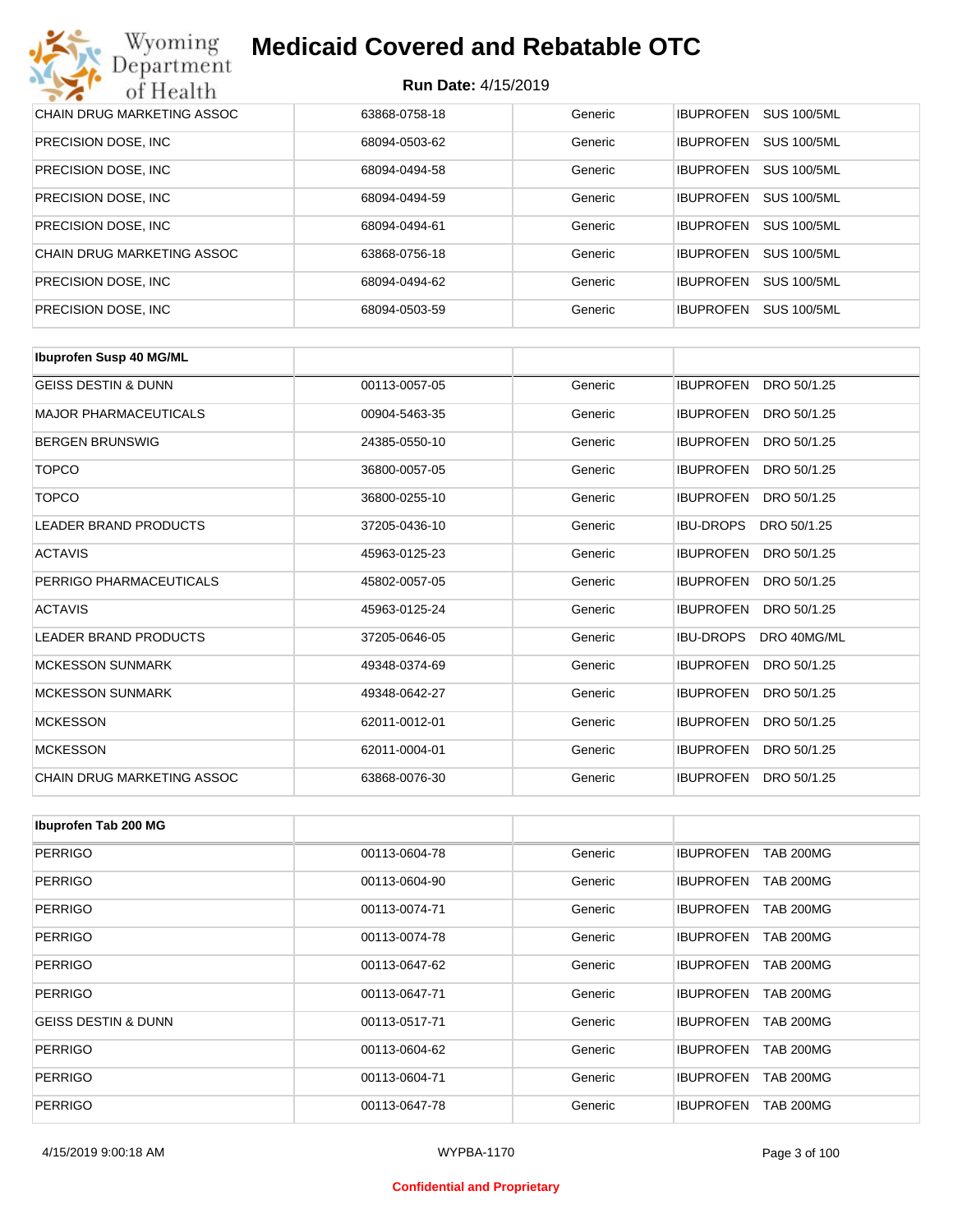# Wyoming<br>Department<br>of Health **Medicaid Covered and Rebatable OTC**

| <b>RUGBY LABORATORIES</b>    | 00536-3587-06 | Generic | IBUPROFEN TAB 200MG                |
|------------------------------|---------------|---------|------------------------------------|
| <b>RUGBY LABORATORIES</b>    | 00536-3587-01 | Generic | <b>IBUPROFEN TAB 200MG</b>         |
| <b>MAJOR PHARMACEUTICALS</b> | 00904-7915-24 | Generic | IBUPROFEN TAB 200MG                |
| <b>MAJOR PHARMACEUTICALS</b> | 00904-7915-40 | Generic | IBUPROFEN TAB 200MG                |
| <b>MAJOR PHARMACEUTICALS</b> | 00904-7915-51 | Generic | IBUPROFEN TAB 200MG                |
| <b>MAJOR PHARMACEUTICALS</b> | 00904-7915-59 | Generic | IBUPROFEN TAB 200MG                |
| <b>SELECT BRAND</b>          | 15127-0312-01 | Generic | SB IBUPROFEN TAB 200MG             |
| <b>SELECT BRAND</b>          | 15127-0312-24 | Generic | SB IBUPROFEN TAB 200MG             |
| <b>MAJOR PHARMACEUTICALS</b> | 00904-7914-59 | Generic | <b>TAB 200MG</b><br><b>IBU-200</b> |
| <b>MAJOR PHARMACEUTICALS</b> | 00904-7915-80 | Generic | IBUPROFEN TAB 200MG                |
| <b>SELECT BRAND</b>          | 15127-0312-50 | Generic | SB IBUPROFEN TAB 200MG             |
| <b>SELECT BRAND</b>          | 15127-0335-50 | Generic | SB IBUPROFEN TAB 200MG             |
| <b>SELECT BRAND</b>          | 15127-0905-50 | Generic | SB IBUPROFEN TAB 200MG             |
| <b>SELECT BRAND</b>          | 15127-0907-50 | Generic | SB IBUPROFEN TAB 200MG             |
| PHARBEST PHARMACEUTICALS     | 16103-0393-06 | Generic | IBUPROFEN TAB 200MG                |
| <b>MAJOR PHARMACEUTICALS</b> | 00904-7914-51 | Generic | <b>IBU-200</b><br><b>TAB 200MG</b> |
| <b>MAJOR PHARMACEUTICALS</b> | 00904-7914-61 | Generic | IBUPROFEN TAB 200MG                |
| <b>MAJOR PHARMACEUTICALS</b> | 00904-7915-70 | Generic | IBUPROFEN TAB 200MG                |
| <b>SELECT BRAND</b>          | 15127-0312-25 | Generic | SB IBUPROFEN TAB 200MG             |
| <b>SELECT BRAND</b>          | 15127-0335-24 | Generic | SB IBUPROFEN TAB 200MG             |
| <b>SELECT BRAND</b>          | 15127-0907-24 | Generic | SB IBUPROFEN TAB 200MG             |
| <b>MAJOR PHARMACEUTICALS</b> | 00904-7912-51 | Generic | IBUPROFEN TAB 200MG                |
| <b>MAJOR PHARMACEUTICALS</b> | 00904-7912-59 | Generic | IBUPROFEN TAB 200MG                |
| <b>SELECT BRAND</b>          | 15127-0335-01 | Generic | SB IBUPROFEN TAB 200MG             |
| PHARBEST PHARMACEUTICALS     | 16103-0393-08 | Generic | IBUPROFEN TAB 200MG                |
| <b>BERGEN BRUNSWIG</b>       | 24385-0058-78 | Generic | IBUPROFEN TAB 200MG                |
| <b>BERGEN BRUNSWIG</b>       | 24385-0058-82 | Generic | IBUPROFEN TAB 200MG                |
| <b>BERGEN BRUNSWIG</b>       | 24385-0604-85 | Generic | IBUPROFEN TAB 200MG                |
| <b>TOPCO</b>                 | 36800-0183-83 | Generic | IBUPROFEN TAB 200MG                |
| <b>TOPCO</b>                 | 36800-0517-71 | Generic | IBUPROFEN TAB 200MG                |
| <b>TOPCO</b>                 | 36800-0074-71 | Generic | IBUPROFEN TAB 200MG                |
| <b>TOPCO</b>                 | 36800-0074-78 | Generic | IBUPROFEN TAB 200MG                |
| <b>TOPCO</b>                 | 36800-0604-93 | Generic | IBUPROFEN TAB 200MG                |
| <b>TOPCO</b>                 | 36800-0647-71 | Generic | IBUPROFEN TAB 200MG                |
| <b>TOPCO</b>                 | 36800-0647-90 | Generic | IBUPROFEN TAB 200MG                |
| LEADER BRAND PRODUCTS        | 37205-0341-71 | Generic | IBUPROFEN TAB 200MG                |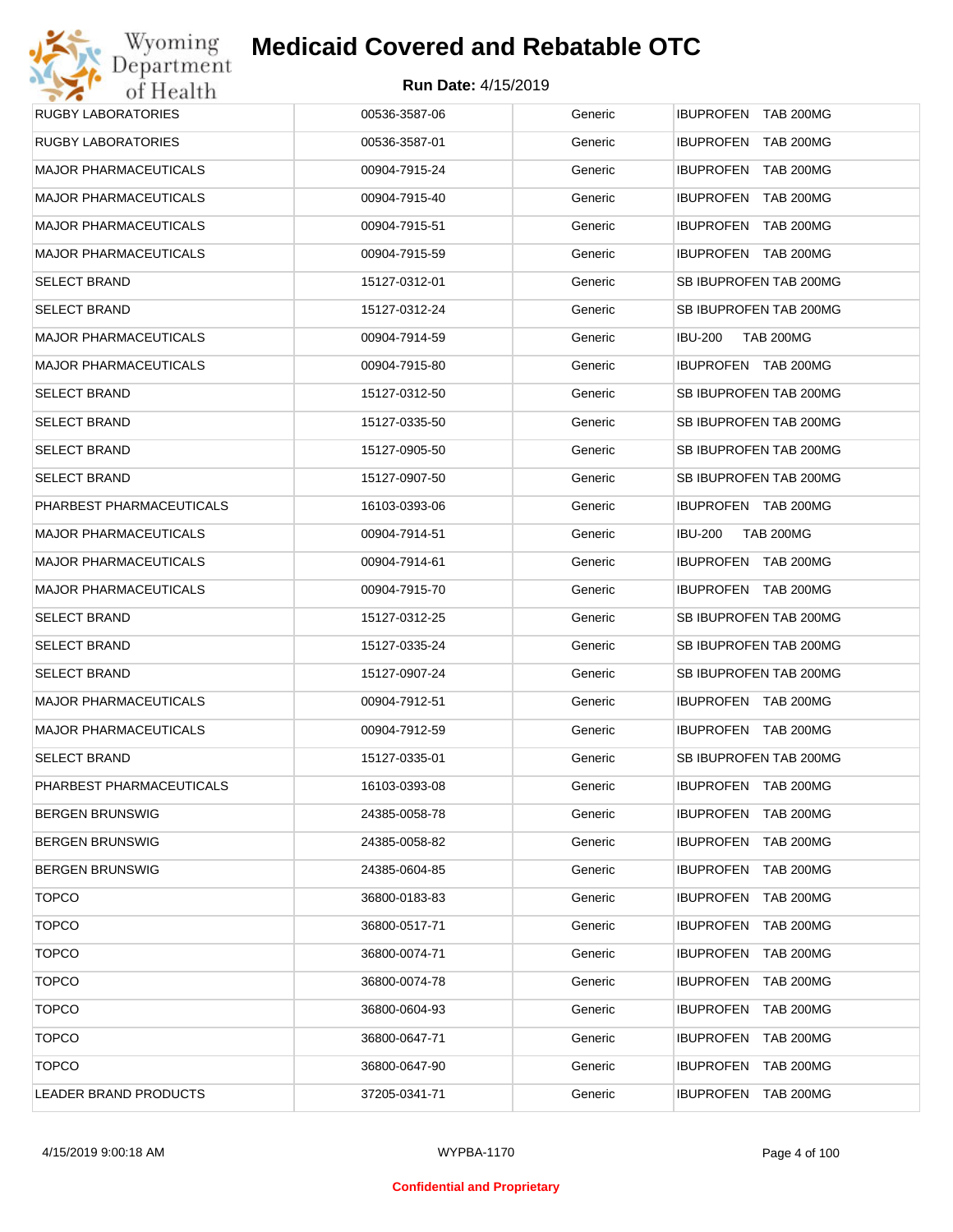

| <b>BERGEN BRUNSWIG</b>       | 24385-0604-71 | Generic | IBUPROFEN TAB 200MG    |
|------------------------------|---------------|---------|------------------------|
| <b>BERGEN BRUNSWIG</b>       | 24385-0647-78 | Generic | IBUPROFEN TAB 200MG    |
| <b>TOPCO</b>                 | 36800-0604-62 | Generic | IBUPROFEN TAB 200MG    |
| <b>TOPCO</b>                 | 36800-0604-71 | Generic | IBUPROFEN TAB 200MG    |
| <b>TOPCO</b>                 | 36800-0604-78 | Generic | IBUPROFEN TAB 200MG    |
| <b>TOPCO</b>                 | 36800-0604-85 | Generic | IBUPROFEN TAB 200MG    |
| <b>LEADER BRAND PRODUCTS</b> | 37205-0341-78 | Generic | IBUPROFEN TAB 200MG    |
| <b>LEADER BRAND PRODUCTS</b> | 37205-0345-71 | Generic | IBUPROFEN TAB 200MG    |
| <b>LEADER BRAND PRODUCTS</b> | 37205-0345-78 | Generic | IBUPROFEN TAB 200MG    |
| <b>BERGEN BRUNSWIG</b>       | 24385-0059-78 | Generic | IBUPROFEN TAB 200MG    |
| <b>BERGEN BRUNSWIG</b>       | 24385-0604-78 | Generic | IBUPROFEN TAB 200MG    |
| <b>BERGEN BRUNSWIG</b>       | 24385-0604-90 | Generic | IBUPROFEN TAB 200MG    |
| <b>BERGEN BRUNSWIG</b>       | 24385-0647-71 | Generic | IBUPROFEN TAB 200MG    |
| <b>TOPCO</b>                 | 36800-0517-78 | Generic | IBUPROFEN TAB 200MG    |
| <b>TOPCO</b>                 | 36800-0604-90 | Generic | IBUPROFEN TAB 200MG    |
| <b>TOPCO</b>                 | 36800-0647-62 | Generic | IBUPROFEN TAB 200MG    |
| <b>TOPCO</b>                 | 36800-0647-78 | Generic | IBUPROFEN TAB 200MG    |
| <b>LEADER BRAND PRODUCTS</b> | 37205-0350-71 | Generic | IBUPROFEN TAB 200MG    |
| <b>LEADER BRAND PRODUCTS</b> | 37205-0605-71 | Generic | IBUPROFEN TAB 200MG    |
| <b>MCKESSON SUNMARK</b>      | 49348-0196-09 | Generic | IBUPROFEN TAB 200MG    |
| <b>MCKESSON SUNMARK</b>      | 49348-0196-10 | Generic | IBUPROFEN TAB 200MG    |
| <b>MCKESSON SUNMARK</b>      | 49348-0196-35 | Generic | IBUPROFEN TAB 200MG    |
| <b>MCKESSON SUNMARK</b>      | 49348-0706-04 | Generic | IBUPROFEN TAB 200MG    |
| <b>MCKESSON SUNMARK</b>      | 49348-0706-10 | Generic | IBUPROFEN TAB 200MG    |
| <b>MCKESSON SUNMARK</b>      | 49348-0727-10 | Generic | SM IBUPROFEN TAB 200MG |
| <b>MCKESSON SUNMARK</b>      | 49348-0706-09 | Generic | IBUPROFEN TAB 200MG    |
| <b>MCKESSON SUNMARK</b>      | 49348-0706-14 | Generic | IBUPROFEN TAB 200MG    |
| <b>MCKESSON SUNMARK</b>      | 49348-0727-09 | Generic | SM IBUPROFEN TAB 200MG |
| <b>MCKESSON</b>              | 62011-0015-02 | Generic | HM IBUPROFEN TAB 200MG |
| AMNEAL PHARMACEUTICALS       | 53746-0140-01 | Generic | IBUPROFEN TAB 200MG    |
| <b>MCKESSON</b>              | 62011-0015-01 | Generic | HM IBUPROFEN TAB 200MG |
| <b>MCKESSON</b>              | 62011-0222-02 | Generic | HM IBUPROFEN TAB 200MG |
| AMNEAL PHARMACEUTICALS       | 53746-0140-10 | Generic | IBUPROFEN TAB 200MG    |
| <b>MCKESSON</b>              | 62011-0014-01 | Generic | HM IBUPROFEN TAB 200MG |
| <b>MCKESSON</b>              | 62011-0014-02 | Generic | HM IBUPROFEN TAB 200MG |
| <b>MCKESSON</b>              | 62011-0014-03 | Generic | HM IBUPROFEN TAB 200MG |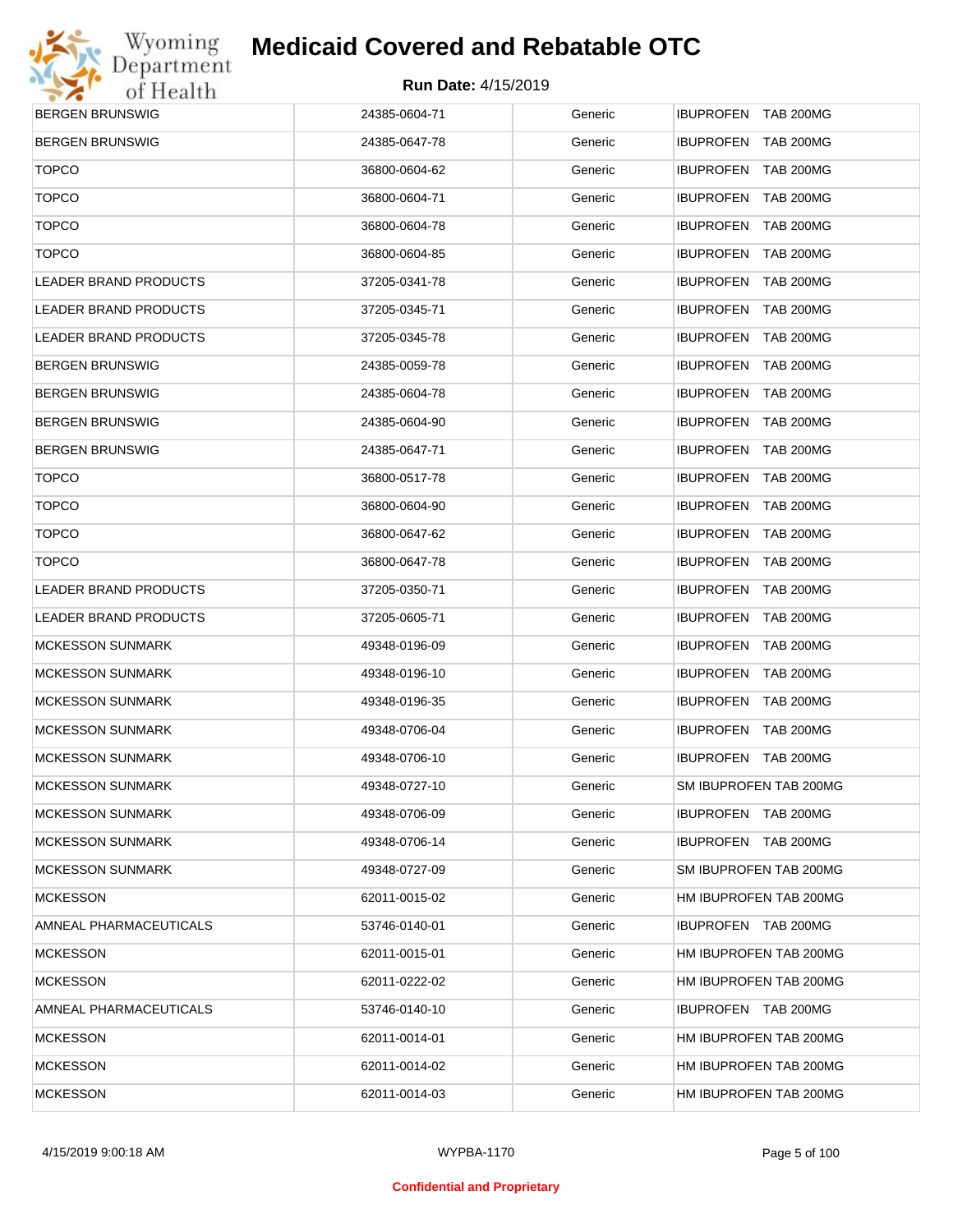

# Wyoming<br>Department<br>of Health

# **Medicaid Covered and Rebatable OTC**

| <b>MCKESSON</b>                    | 62011-0213-01 | Generic | HM IBUPROFEN TAB 200MG               |
|------------------------------------|---------------|---------|--------------------------------------|
| <b>MCKESSON</b>                    | 62011-0222-01 | Generic | HM IBUPROFEN TAB 200MG               |
| AUBURN PHARMACEUTICAL              | 62107-0002-01 | Generic | <b>PROVIL</b><br><b>TAB 200MG</b>    |
| AUBURN PHARMACEUTICAL              | 62107-0002-50 | Generic | <b>PROVIL</b><br><b>TAB 200MG</b>    |
| <b>MCKESSON PACKAGING SERVICES</b> | 63739-0134-01 | Generic | <b>TAB 200MG</b><br><b>IBUPROFEN</b> |
| CHAIN DRUG MARKETING ASSOC         | 63868-0790-50 | Generic | QC IBUPROFEN TAB 200MG               |
| CHAIN DRUG MARKETING ASSOC         | 63868-0983-50 | Generic | QC IBUPROFEN TAB 200MG               |
| CHAIN DRUG MARKETING ASSOC         | 63868-0791-50 | Generic | OC IBUPROFEN TAB 200MG               |

| Naproxen Sodium Cap 220 MG |               |         |                        |
|----------------------------|---------------|---------|------------------------|
| LEADER BRAND PRODUCTS      | 37205-0854-58 | Generic | NAPROXEN SOD CAP 220MG |
| LEADER BRAND PRODUCTS      | 37205-0854-60 | Generic | NAPROXEN SOD CAP 220MG |
| AMERISOURCE BERGEN DRUGS   | 46122-0038-58 | Generic | NAPROXEN SOD CAP 220MG |
| AMERISOURCE BERGEN DRUGS   | 46122-0038-60 | Generic | NAPROXEN SOD CAP 220MG |
| <b>MCKESSON</b>            | 62011-0007-01 | Generic | NAPROXEN SOD CAP 220MG |

| Naproxen Sodium Tab 220 MG     |               |         |                        |
|--------------------------------|---------------|---------|------------------------|
| <b>GEISS DESTIN &amp; DUNN</b> | 00113-9490-78 | Generic | NAPROXEN SOD TAB 220MG |
| <b>GEISS DESTIN &amp; DUNN</b> | 00113-0368-62 | Generic | NAPROXEN SOD TAB 220MG |
| <b>GEISS DESTIN &amp; DUNN</b> | 00113-0368-71 | Generic | NAPROXEN SOD TAB 220MG |
| <b>GEISS DESTIN &amp; DUNN</b> | 00113-0368-78 | Generic | NAPROXEN SOD TAB 220MG |
| <b>GEISS DESTIN &amp; DUNN</b> | 00113-9490-62 | Generic | NAPROXEN SOD TAB 220MG |
| <b>GEISS DESTIN &amp; DUNN</b> | 00113-9490-71 | Generic | NAPROXEN SOD TAB 220MG |
| <b>RUGBY LABORATORIES</b>      | 00536-1022-01 | Generic | ALL DAY RELF TAB 220MG |
| <b>RUGBY LABORATORIES</b>      | 00536-1022-06 | Generic | ALL DAY RELF TAB 220MG |
| <b>RUGBY LABORATORIES</b>      | 00536-1023-01 | Generic | ALL DAY RELF TAB 220MG |
| <b>SELECT BRAND</b>            | 15127-0466-01 | Generic | NAPROXEN SOD TAB 220MG |
| <b>SELECT BRAND</b>            | 15127-0466-24 | Generic | NAPROXEN SOD TAB 220MG |
| <b>SELECT BRAND</b>            | 15127-0466-50 | Generic | NAPROXEN SOD TAB 220MG |
| <b>BERGEN BRUNSWIG</b>         | 24385-0490-71 | Generic | ALL DAY PAIN TAB 220MG |
| <b>TOPCO</b>                   | 36800-0368-62 | Generic | ALL DAY PAIN TAB 220MG |
| <b>TOPCO</b>                   | 36800-0368-71 | Generic | ALL DAY PAIN TAB 220MG |
| <b>TOPCO</b>                   | 36800-0368-78 | Generic | ALL DAY PAIN TAB 220MG |
| <b>TOPCO</b>                   | 36800-0368-82 | Generic | ALL DAY PAIN TAB 220MG |
| <b>BERGEN BRUNSWIG</b>         | 24385-0368-71 | Generic | ALL DAY PAIN TAB 220MG |
| <b>BERGEN BRUNSWIG</b>         | 24385-0368-78 | Generic | ALL DAY PAIN TAB 220MG |
| <b>BERGEN BRUNSWIG</b>         | 24385-0368-81 | Generic | ALL DAY PAIN TAB 220MG |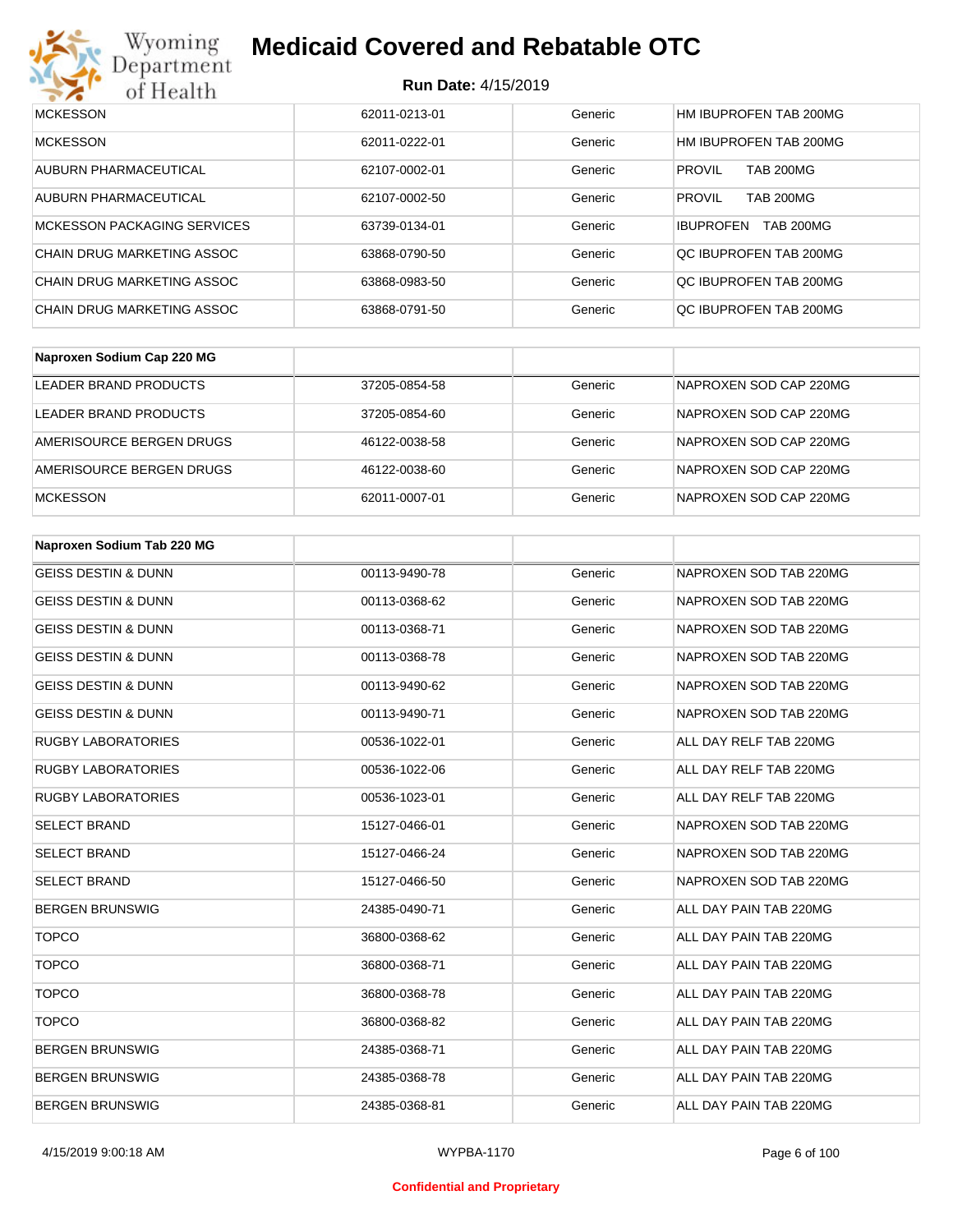

#### **Run Date:** 4/15/2019

| <b>BERGEN BRUNSWIG</b>            | 24385-0490-78 | Generic | ALL DAY PAIN TAB 220MG |
|-----------------------------------|---------------|---------|------------------------|
| <b>TOPCO</b>                      | 36800-0490-62 | Generic | ALL DAY PAIN TAB 220MG |
| <b>TOPCO</b>                      | 36800-0490-78 | Generic | ALL DAY PAIN TAB 220MG |
| PERRIGO PHARMACEUTICALS           | 45802-0490-78 | Generic | NAPROXEN SOD TAB 220MG |
| <b>MCKESSON SUNMARK</b>           | 49348-0306-09 | Generic | NAPROXEN SOD TAB 220MG |
| PERRIGO PHARMACEUTICALS           | 45802-0490-71 | Generic | NAPROXEN SOD TAB 220MG |
| <b>MCKESSON</b>                   | 62011-0017-01 | Generic | NAPROXEN SOD TAB 220MG |
| <b>MCKESSON</b>                   | 62011-0017-02 | Generic | NAPROXEN SOD TAB 220MG |
| CHAIN DRUG MARKETING ASSOC        | 63868-0465-01 | Generic | NAPROXEN SOD TAB 220MG |
| <b>CHAIN DRUG MARKETING ASSOC</b> | 63868-0465-50 | Generic | NAPROXEN SOD TAB 220MG |
| <b>ANALGESICS - NonNarcotic</b>   |               |         |                        |

| Acetaminophen Cap 500 MG |               |         |              |           |
|--------------------------|---------------|---------|--------------|-----------|
| MAJOR PHARMACEUTICALS    | 00904-1987-80 | Generic | MAPAP        | CAP 500MG |
| MAJOR PHARMACEUTICALS    | 00904-1987-60 | Generic | <b>MAPAP</b> | CAP 500MG |

| Acetaminophen Chew Tab 80 MG |               |         |                                  |
|------------------------------|---------------|---------|----------------------------------|
| <b>RUGBY LABORATORIES</b>    | 00536-1014-07 | Generic | <b>PAIN &amp; FEVER CHW 80MG</b> |
| MAJOR PHARMACEUTICALS        | 00904-5256-46 | Generic | CHW 80MG<br>MAPAP                |

| Acetaminophen Disintegrating Tab 160 MG |               |         |                           |
|-----------------------------------------|---------------|---------|---------------------------|
| MAJOR PHARMACEUTICALS                   | 00904-5754-24 | Generic | JUNIOR MAPAP TAB 160MG RT |
| MCKESSON SUNMARK                        | 49348-0063-04 | Generic | SM RPD MELT TAB 160MG     |
| <b>MCKESSON</b>                         | 62011-0230-01 | Generic | HM RPD MELT TAB 160MG     |
| CHAIN DRUG MARKETING ASSOC              | 63868-0158-24 | Generic | NON-ASA JR TAB 160MG      |

| Acetaminophen Disintegrating Tab 80 MG |               |         |                         |
|----------------------------------------|---------------|---------|-------------------------|
| MAJOR PHARMACEUTICALS                  | 00904-5791-46 | Generic | MAPAP CHILD TAB 80MG RT |
| IMAJOR PHARMACEUTICALS                 | 00904-5751-46 | Generic | CHLDS MAPAP TAB 80MG RT |
| LEADER BRAND PRODUCTS                  | 37205-0516-65 | Generic | CHLD PAIN RL TAB 80MG   |

| Acetaminophen Liquid 160 MG/5ML       |               |         |              |              |
|---------------------------------------|---------------|---------|--------------|--------------|
| <b>PAR PHARMACEUTICALS</b>            | 00603-0839-94 | Generic | Q-PAP        | LIQ 160/5ML  |
| <b>PAR PHARMACEUTICALS</b>            | 00603-0839-58 | Generic | Q-PAP        | LIQ 160/5ML  |
| <b>PAR PHARMACEUTICALS</b>            | 00603-0840-94 | Generic | Q-PAP        | LIQ 160/5ML  |
| <b>MAJOR PHARMACEUTICALS</b>          | 00904-1985-00 | Generic | <b>MAPAP</b> | LIQ 160/5ML  |
| <b>MAJOR PHARMACEUTICALS</b>          | 00904-1985-20 | Generic | <b>MAPAP</b> | LIQ 160/5ML  |
| <b>WOMEN'S CHOICE PHARMACEUTICALS</b> | 00485-0057-08 | Generic | ED-APAP      | LIQ 80MG/2.5 |

#### **Confidential and Proprietary**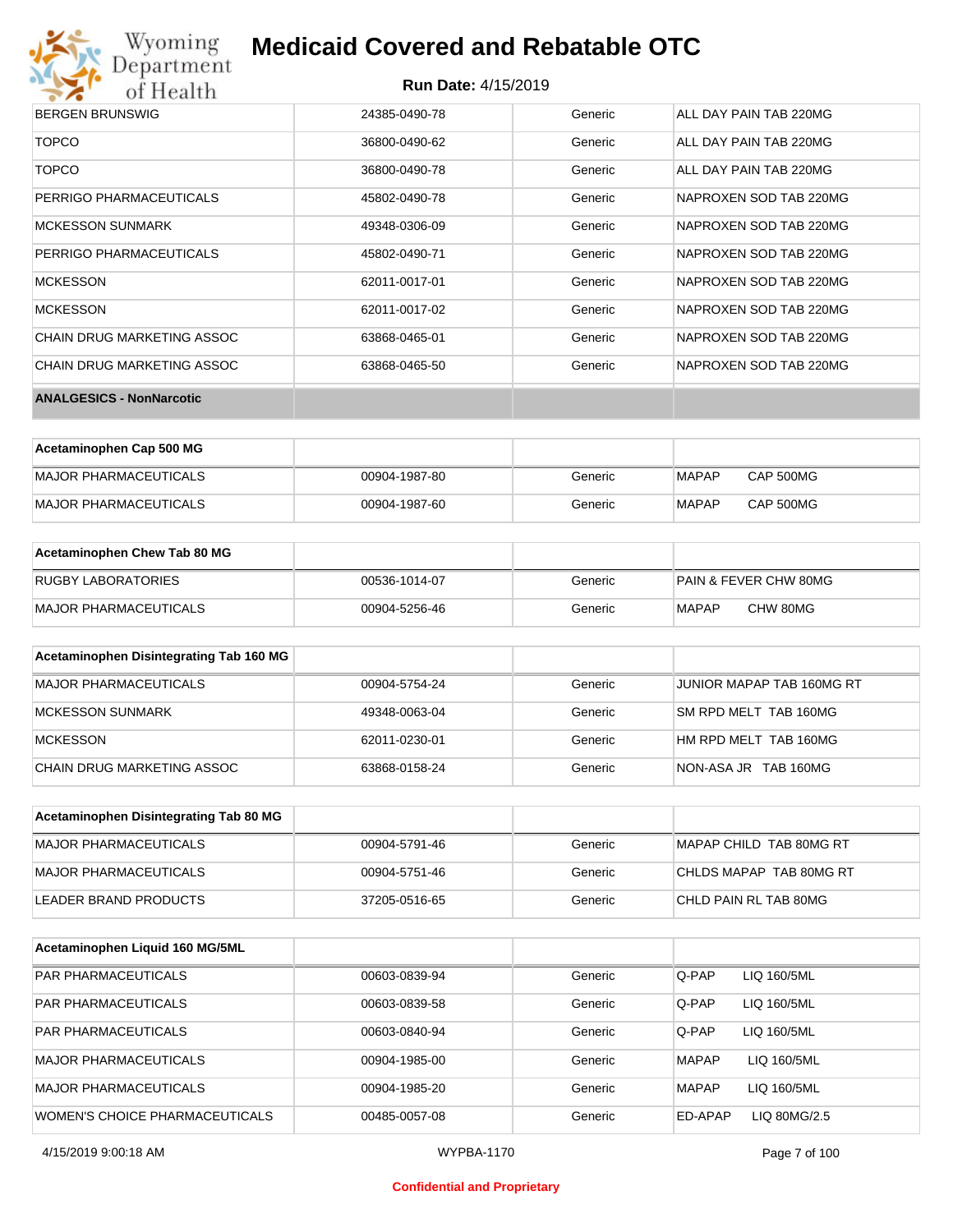# Wyoming<br>Department<br>of Health **Medicaid Covered and Rebatable OTC**

| <b>MAJOR PHARMACEUTICALS</b>    | 00904-1985-16 | Generic      | <b>MAPAP</b><br>LIQ 160/5ML           |
|---------------------------------|---------------|--------------|---------------------------------------|
| <b>METHOD PHARMACEUTICALS</b>   | 58657-0520-16 | Generic      | <b>ACETAMIN</b><br>LIQ 160/5ML        |
| <b>SILARX</b>                   | 54838-0144-40 | Generic      | CHLD SILAPAP LIQ 160/5ML              |
| <b>SILARX</b>                   | 54838-0144-70 | Generic      | CHLD SILAPAP LIQ 160/5ML              |
| <b>SILARX</b>                   | 54838-0144-80 | Generic      | CHLD SILAPAP LIQ 160/5ML              |
|                                 |               |              |                                       |
| Acetaminophen Liquid 167 MG/5ML |               |              |                                       |
| <b>MAJOR PHARMACEUTICALS</b>    | 00904-5847-09 | Generic      | MAPAP APAP LIQ 500/15ML               |
| Acetaminophen Soln 100 MG/ML    |               |              |                                       |
|                                 |               |              |                                       |
| PAR PHARMACEUTICALS             | 00603-0838-73 | Generic      | Q-PAP INFANT DRO 80/0.8ML             |
| <b>SILARX</b>                   | 54838-0145-15 | <b>Brand</b> | INF SILAPAP DRO 80/0.8ML              |
| <b>SILARX</b>                   | 54838-0145-30 | <b>Brand</b> | INF SILAPAP DRO 80/0.8ML              |
| Acetaminophen Soln 160 MG/5ML   |               |              |                                       |
| PHARMACEUTICAL ASSOCIATES       | 00121-0657-11 | Generic      | <b>SOL 160/5ML</b><br><b>ACETAMIN</b> |
| PHARMACEUTICAL ASSOCIATES       | 00121-0657-21 | Generic      | <b>ACETAMIN</b><br><b>SOL 160/5ML</b> |
| PHARMACEUTICAL ASSOCIATES       | 00121-0657-05 | Generic      | <b>ACETAMIN</b><br><b>SOL 160/5ML</b> |
| <b>RUGBY LABORATORIES</b>       | 00536-0122-85 | Generic      | PAIN & FEVER SOL 160/5ML              |
| RUGBY LABORATORIES              | 00536-0122-97 | Generic      | PAIN & FEVER SOL 160/5ML              |
|                                 |               |              |                                       |
| Acetaminophen Suppos 120 MG     |               |              |                                       |
| G & W LABS                      | 00713-0118-01 | Generic      | SUP 120MG<br><b>ACEPHEN</b>           |
| G & W LABS                      | 00713-0118-12 | Generic      | <b>ACEPHEN</b><br>SUP 120MG           |
| G & W LABS                      | 00713-0118-50 | Generic      | <b>SUP 120MG</b><br><b>ACEPHEN</b>    |
| <b>PERRIGO</b>                  | 45802-0732-30 | Generic      | <b>ACETAMIN</b><br><b>SUP 120MG</b>   |
| PERRIGO                         | 45802-0732-33 | Generic      | ACETAMIN SUP 120MG                    |
| TARO                            | 51672-2115-04 | Generic      | <b>FEVERALL</b><br><b>SUP 120MG</b>   |
| <b>TARO</b>                     | 51672-2115-02 | Generic      | <b>FEVERALL</b><br><b>SUP 120MG</b>   |
|                                 |               |              |                                       |
| Acetaminophen Suppos 325 MG     |               |              |                                       |
| G & W LABS                      | 00713-0164-01 | Generic      | <b>ACEPHEN</b><br><b>SUP 325MG</b>    |
| G & W LABS                      | 00713-0164-50 | Generic      | <b>ACEPHEN</b><br><b>SUP 325MG</b>    |
| G & W LABS                      | 00713-0164-12 | Generic      | <b>ACEPHEN</b><br><b>SUP 325MG</b>    |
| <b>TARO</b>                     | 51672-2116-02 | Generic      | <b>FEVERALL</b><br><b>SUP 325MG</b>   |
| <b>TARO</b>                     | 51672-2116-04 | Generic      | <b>FEVERALL</b><br><b>SUP 325MG</b>   |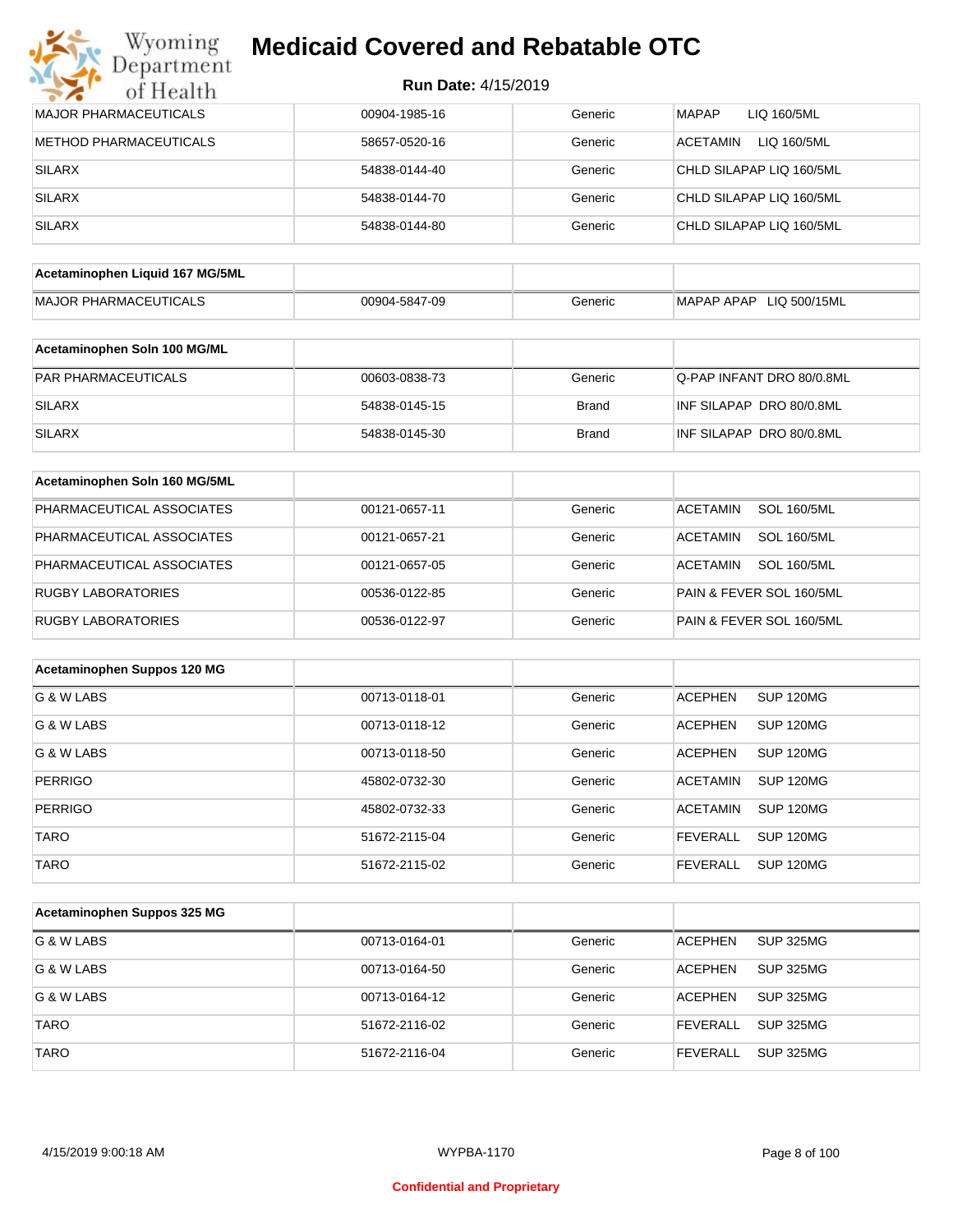

| Acetaminophen Suppos 650 MG    |               |         |                                 |
|--------------------------------|---------------|---------|---------------------------------|
| G & W LABS                     | 00713-0165-12 | Generic | SUP 650MG<br><b>ACEPHEN</b>     |
| G & W LABS                     | 00713-0165-50 | Generic | <b>ACEPHEN</b><br>SUP 650MG     |
| G & W LABS                     | 00713-0165-01 | Generic | <b>ACEPHEN</b><br>SUP 650MG     |
| <b>PERRIGO</b>                 | 45802-0730-30 | Generic | <b>ACETAMIN</b><br>SUP 650MG    |
| <b>PERRIGO</b>                 | 45802-0730-32 | Generic | <b>ACETAMIN</b><br>SUP 650MG    |
| <b>PERRIGO</b>                 | 45802-0730-33 | Generic | <b>ACETAMIN</b><br>SUP 650MG    |
| TARO                           | 51672-2117-04 | Generic | <b>FEVERALL</b><br>SUP 650MG    |
|                                |               |         |                                 |
| Acetaminophen Suppos 80 MG     |               |         |                                 |
| <b>TARO</b>                    | 51672-2114-04 | Brand   | FEVERALL INF SUP 80MG           |
| <b>TARO</b>                    | 51672-2114-02 | Brand   | FEVERALL INF SUP 80MG           |
|                                |               |         |                                 |
| Acetaminophen Susp 160 MG/5ML  |               |         |                                 |
| PHARMACEUTICAL ASSOCIATES      | 00121-1781-05 | Generic | <b>ACETAMINOPHN SUS 160/5ML</b> |
| PERRIGO PHARMACEUTICALS        | 00113-0105-26 | Generic | PAIN RELIEF SUS 160/5ML         |
| <b>GEISS DESTIN &amp; DUNN</b> | 00113-0608-26 | Generic | PAIN & FEVER SUS 160/5ML        |
| <b>GEISS DESTIN &amp; DUNN</b> | 00113-0212-26 | Generic | PAIN & FEVER SUS 160/5ML        |
| <b>PERRIGO</b>                 | 00113-0590-10 | Generic | PAIN & FEVER SUS 160/5ML        |
| PAR PHARMACEUTICALS            | 00603-0841-54 | Generic | Q-PAP CHILD SUS 160/5ML         |
| PAR PHARMACEUTICALS            | 00603-0842-54 | Generic | Q-PAP CHILD SUS 160/5ML         |
| PAR PHARMACEUTICALS            | 00603-0843-54 | Generic | Q-PAP CHILD SUS 160/5ML         |
| <b>RUGBY LABORATORIES</b>      | 00536-3606-96 | Generic | PAIN & FEVER SUS 160/5ML        |
| <b>MAJOR PHARMACEUTICALS</b>   | 00904-6308-20 | Generic | MAPAP CHILD SUS 160/5ML         |
| <b>BERGEN BRUNSWIG</b>         | 24385-0130-26 | Generic | PAIN RELIEF SUS 160/5ML         |
| <b>TOPCO</b>                   | 36800-0175-26 | Generic | PAIN RELIEF SUS 160/5ML         |
| <b>TOPCO</b>                   | 36800-0105-26 | Generic | PAIN RELIEF SUS 160/5ML         |
| <b>TOPCO</b>                   | 36800-0130-26 | Generic | PAIN RELIEF SUS 160/5ML         |
| <b>LEADER BRAND PRODUCTS</b>   | 37205-0575-16 | Generic | PAIN & FEVER SUS 160/5ML        |
| AMERISOURCE BERGEN DRUGS       | 46122-0042-03 | Generic | PAIN & FEVER SUS 160/5ML        |
| AMERISOURCE BERGEN DRUGS       | 46122-0105-26 | Generic | PAIN & FEVER SUS 160/5ML        |
| PERRIGO PHARMACEUTICALS        | 45802-0201-26 | Generic | ACETAMINOPHN SUS 160/5ML        |
| AMERISOURCE BERGEN DRUGS       | 46122-0042-46 | Generic | PAIN & FEVER SUS 160/5ML        |
| AMERISOURCE BERGEN DRUGS       | 46122-0106-26 | Generic | PAIN RELIEF SUS 160/5ML         |
| LEADER BRAND PRODUCTS          | 37205-0576-16 | Generic | PAIN & FEVER SUS 160/5ML        |
| LEADER BRAND PRODUCTS          | 37205-0577-16 | Generic | PAIN & FEVER SUS 160/5ML        |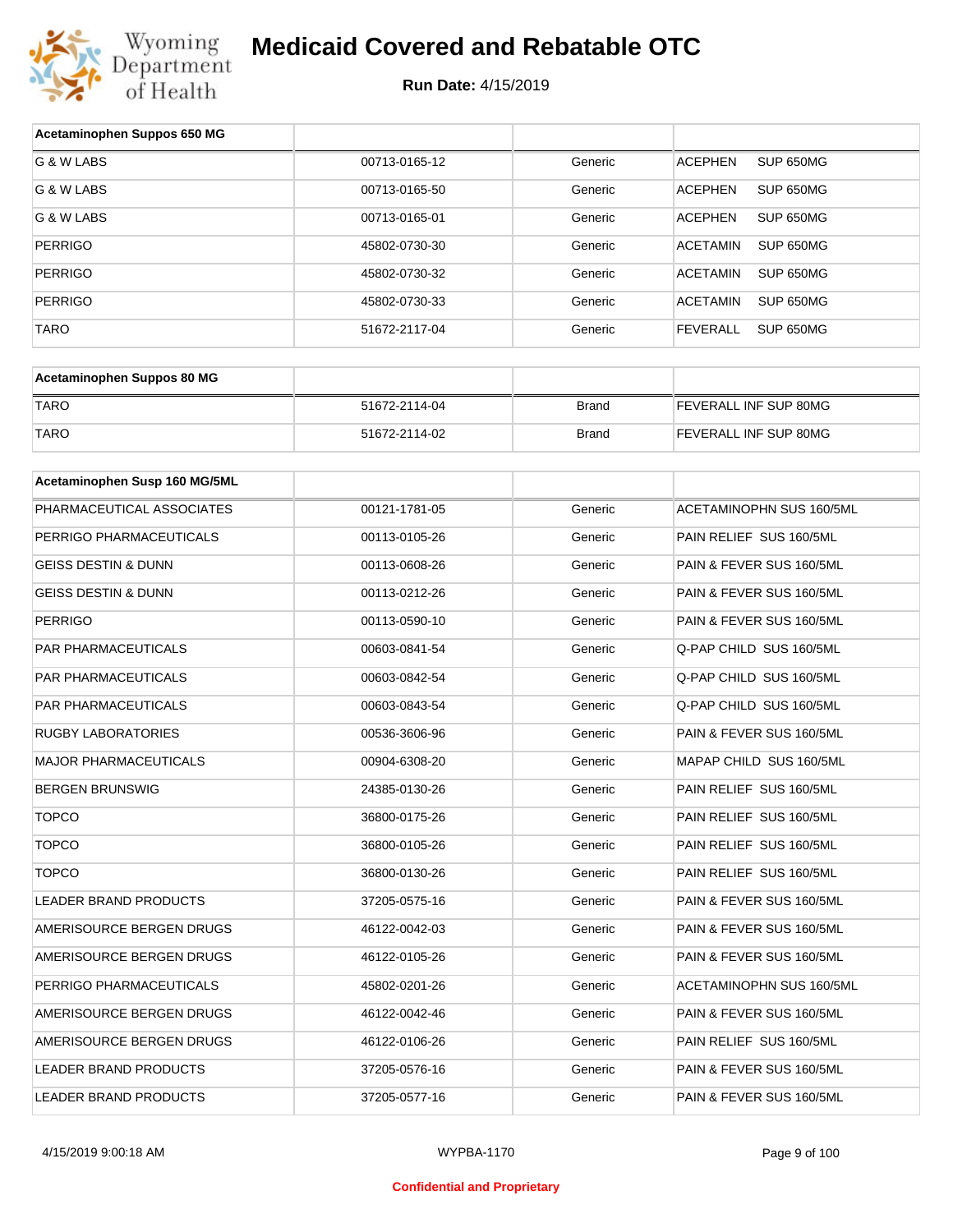| Wyoming<br>Department                   | <b>Medicaid Covered and Rebatable OTC</b> |         |                          |  |  |  |
|-----------------------------------------|-------------------------------------------|---------|--------------------------|--|--|--|
| <b>Run Date: 4/15/2019</b><br>of Health |                                           |         |                          |  |  |  |
| LEADER BRAND PRODUCTS                   | 37205-0676-26                             | Generic | PAIN & FEVER SUS 160/5ML |  |  |  |
| AMERISOURCE BERGEN DRUGS                | 46122-0050-46                             | Generic | PAIN RELIEF SUS 160/5ML  |  |  |  |
| AMERISOURCE BERGEN DRUGS                | 46122-0210-26                             | Generic | PAIN & FEVER SUS 160/5ML |  |  |  |
| AMERISOURCE BERGEN DRUGS                | 46122-0212-26                             | Generic | PAIN & FEVER SUS 160/5ML |  |  |  |
| <b>MCKESSON SUNMARK</b>                 | 49348-0325-34                             | Generic | PAIN & FEVER SUS 160/5ML |  |  |  |
| <b>MCKESSON SUNMARK</b>                 | 49348-0430-30                             | Generic | PAIN & FEVER SUS 160/5ML |  |  |  |
| AMERISOURCE BERGEN DRUGS                | 46122-0211-26                             | Generic | PAIN & FEVER SUS 160/5ML |  |  |  |
| AMERISOURCE BERGEN DRUGS                | 46122-0214-26                             | Generic | PAIN & FEVER SUS 160/5ML |  |  |  |
| <b>MCKESSON SUNMARK</b>                 | 49348-0081-30                             | Generic | PAIN & FEVER SUS 160/5ML |  |  |  |
| <b>MCKESSON SUNMARK</b>                 | 49348-0123-34                             | Generic | PAIN & FEVER SUS 160/5ML |  |  |  |
| PERRIGO PHARMACEUTICALS                 | 45802-0203-26                             | Generic | ACETAMINOPHN SUS 160/5ML |  |  |  |
| AMERISOURCE BERGEN DRUGS                | 46122-0056-03                             | Generic | PAIN & FEVER SUS 160/5ML |  |  |  |
| AMERISOURCE BERGEN DRUGS                | 46122-0209-26                             | Generic | PAIN & FEVER SUS 160/5ML |  |  |  |
| <b>MCKESSON SUNMARK</b>                 | 49348-0119-34                             | Generic | PAIN & FEVER SUS 160/5ML |  |  |  |
| <b>MCKESSON</b>                         | 62011-0001-01                             | Generic | PAIN & FEVER SUS 160/5ML |  |  |  |
| <b>MCKESSON</b>                         | 62011-0022-01                             | Generic | PAIN & FEVER SUS 160/5ML |  |  |  |
| <b>MCKESSON</b>                         | 62011-0002-01                             | Generic | PAIN & FEVER SUS 160/5ML |  |  |  |
| <b>MCKESSON</b>                         | 62011-0183-01                             | Generic | PAIN & FEVER SUS 160/5ML |  |  |  |
| <b>MCKESSON</b>                         | 62011-0029-01                             | Generic | PAIN RELIEF SUS 160/5ML  |  |  |  |
| <b>MCKESSON</b>                         | 62011-0247-01                             | Generic | PAIN & FEVER SUS 160/5ML |  |  |  |
| CHAIN DRUG MARKETING ASSOC              | 63868-0175-26                             | Generic | NON-ASPIRIN SUS 160/5ML  |  |  |  |
| CHAIN DRUG MARKETING ASSOC              | 63868-0176-26                             | Generic | NON-ASPIRIN SUS 160/5ML  |  |  |  |
| PRECISION DOSE, INC                     | 68094-0588-59                             | Generic | ACETAMINOPHN SUS 325MG   |  |  |  |
| PRECISION DOSE, INC                     | 68094-0586-58                             | Generic | ACETAMINOPHN SUS 160/5ML |  |  |  |
| PRECISION DOSE, INC                     | 68094-0587-58                             | Generic | ACETAMINOPHN SUS 160/5ML |  |  |  |
| PRECISION DOSE, INC                     | 68094-0587-59                             | Generic | ACETAMINOPHN SUS 160/5ML |  |  |  |
| PRECISION DOSE, INC                     | 68094-0587-61                             | Generic | ACETAMINOPHN SUS 160/5ML |  |  |  |
| PRECISION DOSE, INC                     | 68094-0587-62                             | Generic | ACETAMINOPHN SUS 160/5ML |  |  |  |
| PRECISION DOSE, INC                     | 68094-0588-62                             | Generic | ACETAMINOPHN SUS 325MG   |  |  |  |

| Acetaminophen Susp 80 MG/0.8ML |               |         |                          |
|--------------------------------|---------------|---------|--------------------------|
| <b>TOPCO</b>                   | 36800-0008-05 | Generic | PAIN RELIEF DRO 80/0.8ML |
| <b>TOPCO</b>                   | 36800-0289-10 | Generic | PAIN RELIEF DRO 80/0.8ML |
| <b>TOPCO</b>                   | 36800-0289-05 | Generic | PAIN RELIEF DRO 80/0.8ML |

| Acetaminophen Tab 325 MG  |               |         |                                   |
|---------------------------|---------------|---------|-----------------------------------|
| <b>RUGBY LABORATORIES</b> | 00536-3222-01 | Generic | <b>PAIN &amp; FEVER TAB 325MG</b> |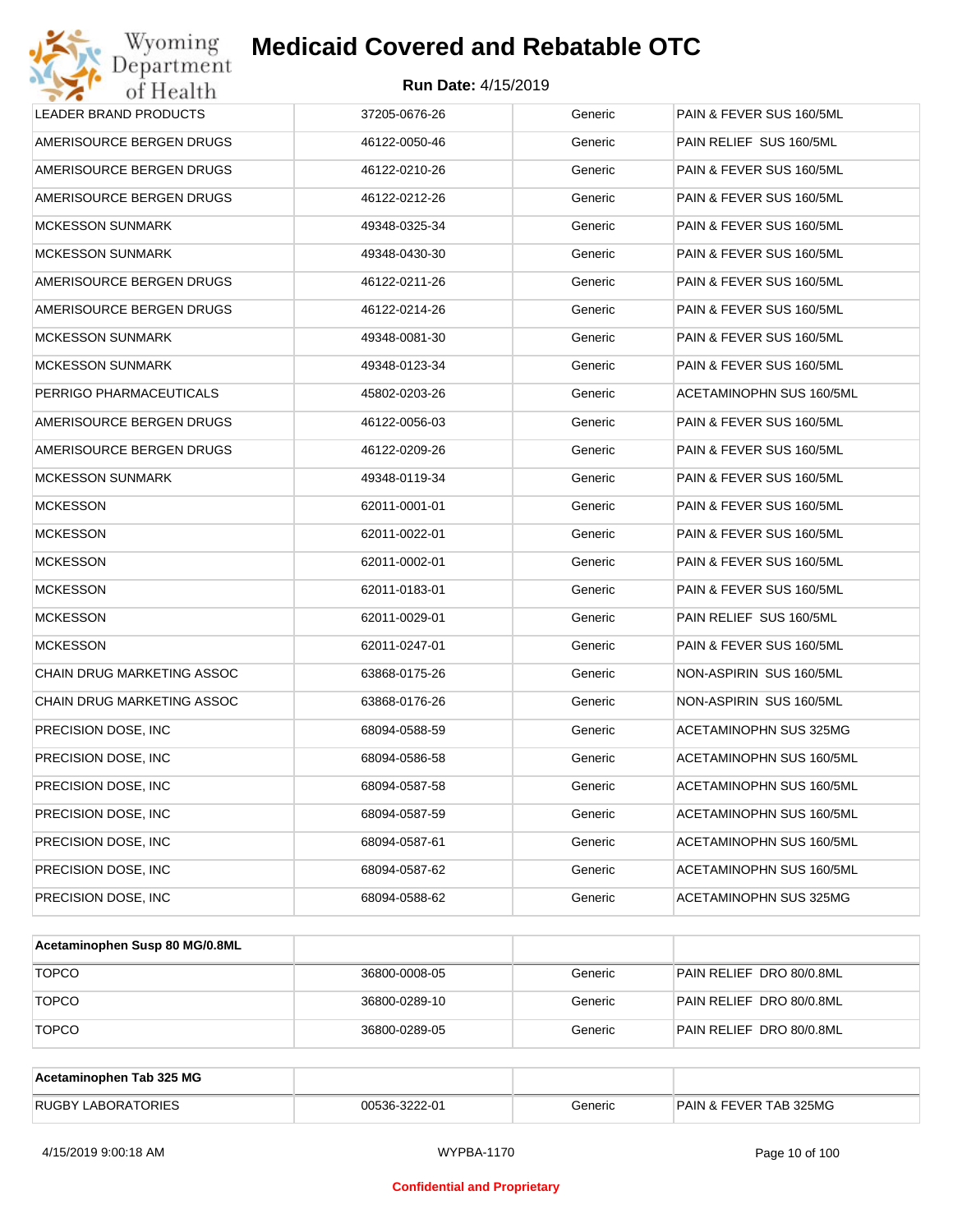# Wyoming<br>Department<br>of Health

# **Medicaid Covered and Rebatable OTC**

#### **Run Date:** 4/15/2019

| <b>OF TECALLE</b>                  |               |         |                                  |
|------------------------------------|---------------|---------|----------------------------------|
| RUGBY LABORATORIES                 | 00536-3222-10 | Generic | PAIN & FEVER TAB 325MG           |
| PAR PHARMACEUTICAL                 | 00603-0263-32 | Generic | Q-PAP<br><b>TAB 325MG</b>        |
| <b>MAJOR PHARMACEUTICALS</b>       | 00904-1982-51 | Generic | <b>MAPAP</b><br><b>TAB 325MG</b> |
| <b>MAJOR PHARMACEUTICALS</b>       | 00904-1982-59 | Generic | <b>MAPAP</b><br><b>TAB 325MG</b> |
| <b>MAJOR PHARMACEUTICALS</b>       | 00904-1982-60 | Generic | <b>MAPAP</b><br><b>TAB 325MG</b> |
| <b>MAJOR PHARMACEUTICALS</b>       | 00904-1982-61 | Generic | <b>TAB 325MG</b><br><b>MAPAP</b> |
| PAR PHARMACEUTICAL                 | 00603-0263-29 | Generic | Q-PAP<br><b>TAB 325MG</b>        |
| <b>MAJOR PHARMACEUTICALS</b>       | 00904-1982-80 | Generic | <b>MAPAP</b><br><b>TAB 325MG</b> |
| <b>SELECT BRAND</b>                | 15127-0072-24 | Generic | NON-ASPIRIN TAB 325MG            |
| PHARBEST PHARMACEUTICALS           | 16103-0353-07 | Generic | PHARBETOL TAB 325MG              |
| <b>SELECT BRAND</b>                | 15127-0072-08 | Generic | NON-ASPIRIN TAB 325MG            |
| PHARBEST PHARMACEUTICALS           | 16103-0353-08 | Generic | PHARBETOL TAB 325MG              |
| PHARBEST PHARMACEUTICALS           | 16103-0353-11 | Generic | PHARBETOL TAB 325MG              |
| <b>BERGEN BRUNSWIG</b>             | 24385-0403-78 | Generic | PAIN RELIEF TAB 325MG            |
| <b>TOPCO</b>                       | 36800-0403-78 | Generic | PAIN RELIEF TAB 325MG            |
| AMERISOURCE BERGEN DRUGS           | 46122-0247-78 | Generic | PAIN RELIEF TAB 325MG            |
| <b>MCKESSON SUNMARK</b>            | 49348-0973-10 | Generic | PAIN RELIEVE TAB 325MG           |
| <b>MCKESSON</b>                    | 62011-0032-01 | Generic | PAIN RELIEVE TAB 325MG           |
| AUBURN PHARMACEUTICAL              | 62107-0052-01 | Generic | TACTINAL<br><b>TAB 325MG</b>     |
| AUBURN PHARMACEUTICAL              | 62107-0052-10 | Generic | TACTINAL<br><b>TAB 325MG</b>     |
| <b>MCKESSON PACKAGING SERVICES</b> | 63739-0440-01 | Generic | ACETAMIN<br><b>TAB 325MG</b>     |
| CHAIN DRUG CONSORTIUM              | 68016-0246-00 | Generic | NON-ASPIRIN TAB 325MG            |
|                                    |               |         |                                  |
| Acetaminophen Tab 500 MG           |               |         |                                  |
| <b>PERRIGO</b>                     | 00113-0484-71 | Generic | PAIN RELIEF TAB 500MG            |
| <b>PERRIGO</b>                     | 00113-0484-90 | Generic | PAIN RELIEF TAB 500MG            |
| <b>PERRIGO</b>                     | 00113-0227-71 | Generic | PAIN RELIEF TAB 500MG            |
| <b>PERRIGO</b>                     | 00113-0484-62 | Generic | PAIN RELIEF TAB 500MG            |
| <b>PERRIGO</b>                     | 00113-0484-78 | Generic | PAIN RELIEF TAB 500MG            |
| <b>RUGBY LABORATORIES</b>          | 00536-3218-01 | Generic | PAIN & FEVER TAB 500MG           |
| <b>RUGBY LABORATORIES</b>          | 00536-3218-10 | Generic | PAIN & FEVER TAB 500MG           |
| <b>RUGBY LABORATORIES</b>          | 00536-3231-10 | Generic | PAIN & FEVER TAB 500MG           |
| PAR PHARMACEUTICAL                 | 00603-0268-29 | Generic | Q-PAP<br><b>TAB 500MG</b>        |

PAR PHARMACEUTICAL 00603-0268-32 Generic Q-PAP TAB 500MG MAJOR PHARMACEUTICALS 00904-1988-59 Generic MAPAP TAB 500MG MAJOR PHARMACEUTICALS 00904-1988-60 Generic MAPAP TAB 500MG MAJOR PHARMACEUTICALS 00904-1988-61 Generic MAPAP TAB 500MG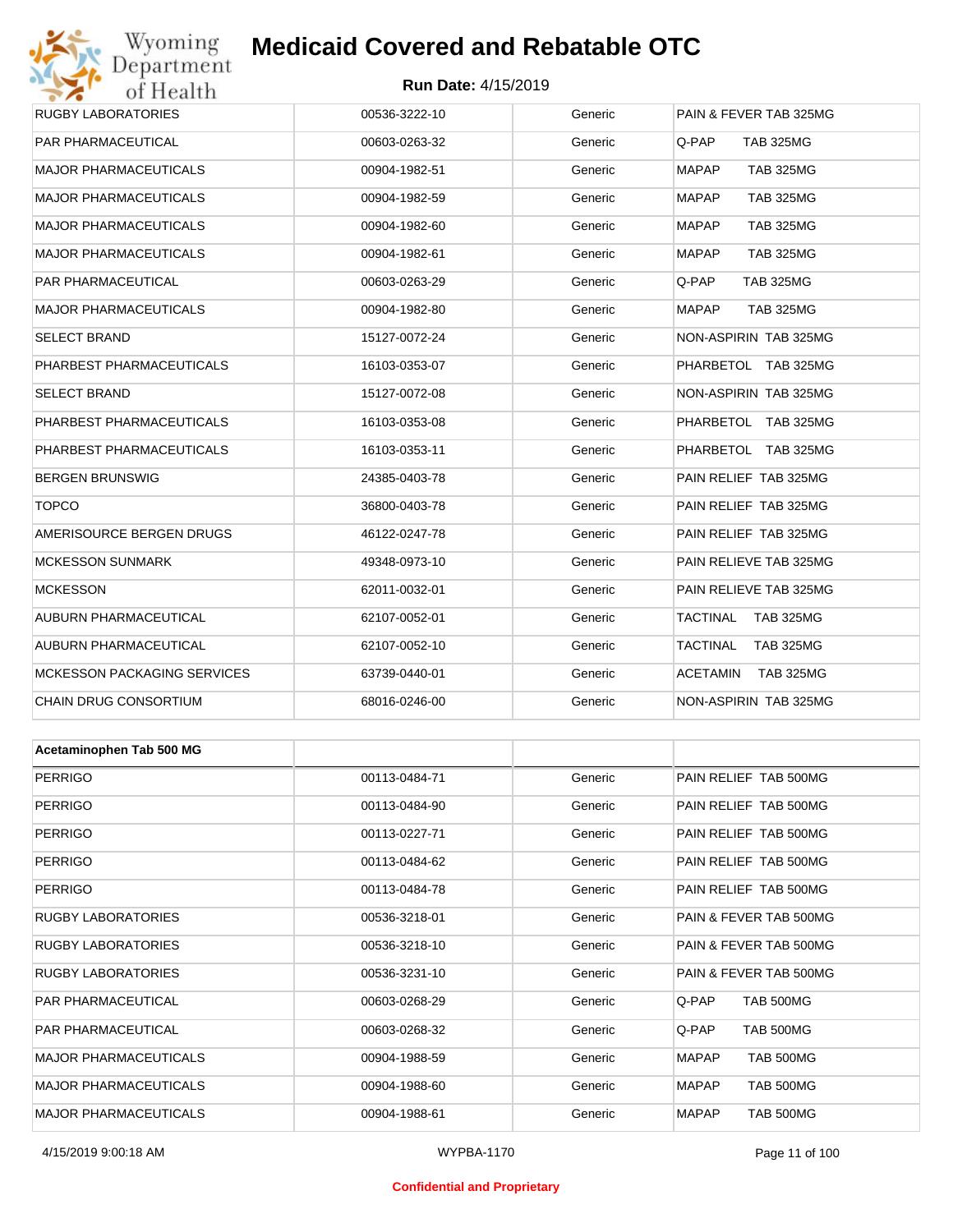| <b>MAJOR PHARMACEUTICALS</b> | 00904-1988-80 | Generic | <b>MAPAP</b><br><b>TAB 500MG</b> |
|------------------------------|---------------|---------|----------------------------------|
|                              |               |         |                                  |
| <b>MAJOR PHARMACEUTICALS</b> | 00904-1983-59 | Generic | <b>MAPAP</b><br>TAB 500MG        |
| <b>MAJOR PHARMACEUTICALS</b> | 00904-1983-60 | Generic | <b>MAPAP</b><br>TAB 500MG        |
| <b>MAJOR PHARMACEUTICALS</b> | 00904-1983-80 | Generic | <b>TAB 500MG</b><br>MAPAP        |
| <b>MAJOR PHARMACEUTICALS</b> | 00904-1983-94 | Generic | TAB 500MG<br>MAPAP               |
| <b>MAJOR PHARMACEUTICALS</b> | 00904-5816-60 | Generic | <b>MAPAP</b><br>TAB 500MG/RR     |
| <b>MAJOR PHARMACEUTICALS</b> | 00904-1983-24 | Generic | TAB 500MG<br>MAPAP               |
| <b>MAJOR PHARMACEUTICALS</b> | 00904-1983-51 | Generic | <b>MAPAP</b><br>TAB 500MG        |
| RUGBY LABORATORIES           | 00536-3231-01 | Generic | PAIN & FEVER TAB 500MG           |
| <b>MAJOR PHARMACEUTICALS</b> | 00904-1983-40 | Generic | <b>TAB 500MG</b><br>MAPAP        |
| <b>SELECT BRAND</b>          | 15127-0735-09 | Generic | NON-ASPIRIN TAB 500MG            |
| <b>SELECT BRAND</b>          | 15127-0735-08 | Generic | NON-ASPIRIN TAB 500MG            |
| <b>SELECT BRAND</b>          | 15127-0735-16 | Generic | NON-ASPIRIN TAB 500MG            |
| <b>SELECT BRAND</b>          | 15127-0730-06 | Generic | NON-ASPIRIN TAB 500MG            |
| <b>SELECT BRAND</b>          | 15127-0730-21 | Generic | NON-ASPIRIN TAB 500MG            |
| <b>SELECT BRAND</b>          | 15127-0735-05 | Generic | NON-ASPIRIN TAB 500MG            |
| PHARBEST PHARMACEUTICALS     | 16103-0376-06 | Generic | PHARBETOL TAB 500MG              |
| PHARBEST PHARMACEUTICALS     | 16103-0376-08 | Generic | PHARBETOL TAB 500MG              |
| PHARBEST PHARMACEUTICALS     | 16103-0376-11 | Generic | PHARBETOL TAB 500MG              |
| <b>BERGEN BRUNSWIG</b>       | 24385-0484-47 | Generic | PAIN RELIEF TAB 500MG            |
| <b>TOPCO</b>                 | 36800-0405-78 | Generic | PAIN RELIEF TAB 500MG            |
| <b>TOPCO</b>                 | 36800-0484-62 | Generic | PAIN RELIEF TAB 500MG            |
| <b>TOPCO</b>                 | 36800-0484-78 | Generic | PAIN RELIEF TAB 500MG            |
| <b>BERGEN BRUNSWIG</b>       | 24385-0145-71 | Generic | PAIN RELIEF TAB 500MG            |
| <b>BERGEN BRUNSWIG</b>       | 24385-0484-71 | Generic | PAIN RELIEF TAB 500MG            |
| <b>BERGEN BRUNSWIG</b>       | 24385-0484-78 | Generic | PAIN RELIEF TAB 500MG            |
| <b>BERGEN BRUNSWIG</b>       | 24385-0484-90 | Generic | PAIN RELIEF TAB 500MG            |
| <b>TOPCO</b>                 | 36800-0010-78 | Generic | PAIN RELIEF TAB 500MG            |
| <b>TOPCO</b>                 | 36800-0046-62 | Generic | PAIN RELIEVE TAB 500MG           |
| <b>TOPCO</b>                 | 36800-0046-71 | Generic | PAIN RELIEVE TAB 500MG           |
| <b>TOPCO</b>                 | 36800-0046-78 | Generic | PAIN RELIEVE TAB 500MG           |
| <b>TOPCO</b>                 | 36800-0046-83 | Generic | PAIN RELIEVE TAB 500MG           |
| LEADER BRAND PRODUCTS        | 37205-0594-78 | Generic | PAIN RELIEVE TAB 500MG           |
| <b>TOPCO</b>                 | 36800-0227-71 | Generic | PAIN RELIEF TAB 500MG            |
| <b>TOPCO</b>                 | 36800-0227-78 | Generic | PAIN RELIEF TAB 500MG            |
| <b>TOPCO</b>                 | 36800-0484-90 | Generic | PAIN RELIEF TAB 500MG            |
|                              |               |         |                                  |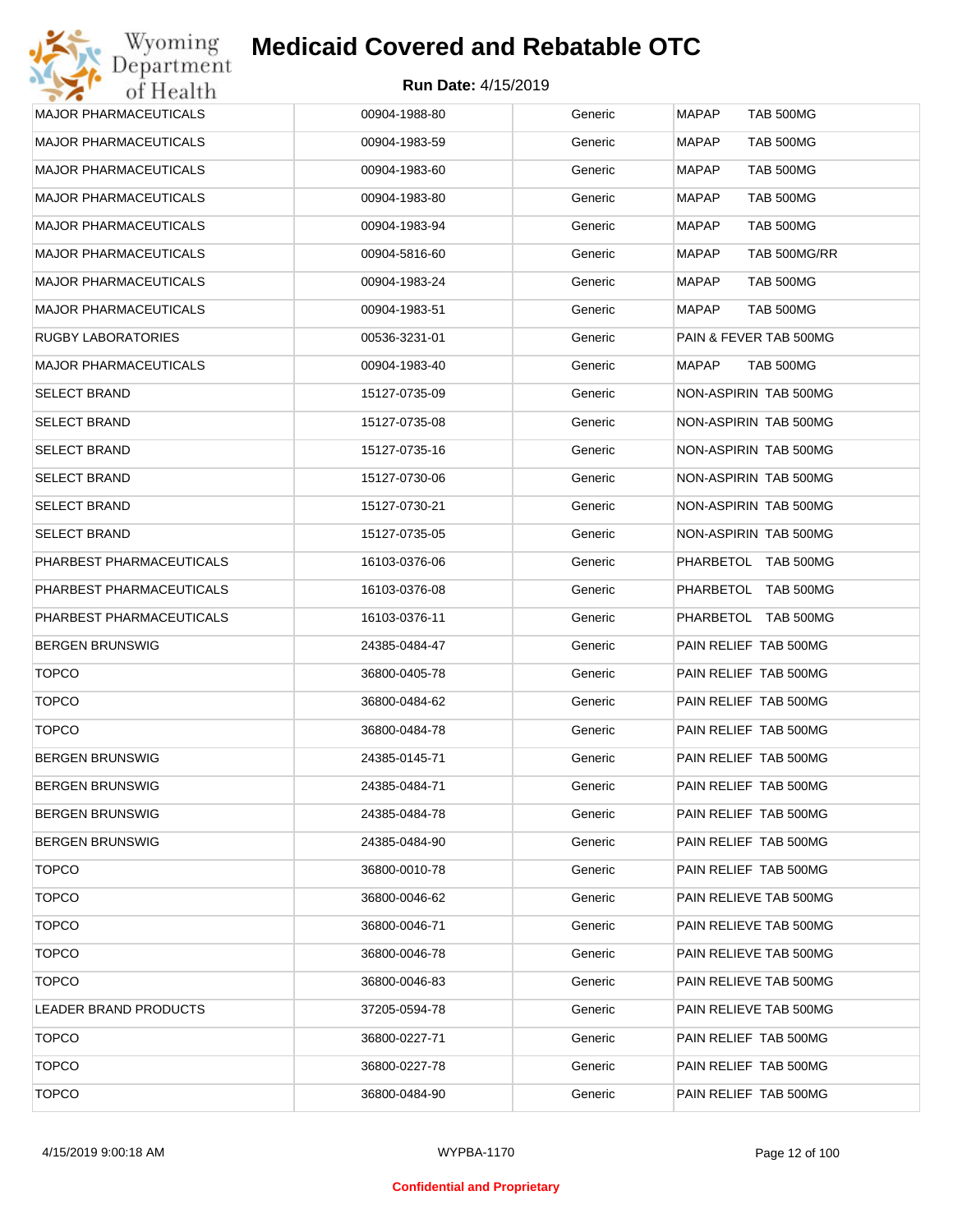

# Wyoming<br>Department<br>of Health

# **Medicaid Covered and Rebatable OTC**

| <b>TOPCO</b>               | 36800-0010-71 | Generic | PAIN RELIEF TAB 500MG               |
|----------------------------|---------------|---------|-------------------------------------|
| <b>TOPCO</b>               | 36800-0405-72 | Generic | PAIN RELIEF TAB 500MG               |
| <b>TOPCO</b>               | 36800-0484-71 | Generic | PAIN RELIEF TAB 500MG               |
| LEADER BRAND PRODUCTS      | 37205-0594-90 | Generic | PAIN RELIEVE TAB 500MG              |
|                            |               |         |                                     |
| LEADER BRAND PRODUCTS      | 37205-0593-71 | Generic | PAIN RELIEVE TAB 500MG              |
| LEADER BRAND PRODUCTS      | 37205-0593-78 | Generic | PAIN RELIEVE TAB 500MG              |
| LEADER BRAND PRODUCTS      | 37205-0594-71 | Generic | PAIN RELIEVE TAB 500MG              |
| LEADER BRAND PRODUCTS      | 37205-0980-71 | Generic | PAIN RELIEVE TAB 500MG/RR           |
| LEADER BRAND PRODUCTS      | 37205-0980-78 | Generic | PAIN RELIEVE TAB 500MG/RR           |
| AMERISOURCE BERGEN DRUGS   | 46122-0178-78 | Generic | PAIN RELIEVE TAB 500MG              |
| <b>MCKESSON SUNMARK</b>    | 49348-0042-10 | Generic | PAIN RELIEVE TAB 500MG              |
| <b>MCKESSON SUNMARK</b>    | 49348-0042-14 | Generic | PAIN RELIEVE TAB 500MG              |
| MCKESSON SUNMARK           | 49348-0042-09 | Generic | PAIN RELIEVE TAB 500MG              |
| MCKESSON SUNMARK           | 49348-0730-09 | Generic | PAIN RELIEVE TAB 500MG              |
| MCKESSON SUNMARK           | 49348-0998-10 | Generic | PAIN RELIEVE TAB 500MG              |
| PERRIGO PHARMACEUTICALS    | 45802-0484-78 | Generic | ACETAMIN<br>TAB 500MG               |
| PERRIGO PHARMACEUTICALS    | 45802-0484-90 | Generic | ACETAMIN<br>TAB 500MG               |
| MCKESSON SUNMARK           | 49348-0730-10 | Generic | PAIN RELIEVE TAB 500MG              |
| <b>MCKESSON</b>            | 62011-0023-03 | Generic | PAIN RELIEF TAB 500MG               |
| <b>MCKESSON</b>            | 62011-0049-01 | Generic | PAIN RELIEF TAB 500MG               |
| <b>MCKESSON</b>            | 62011-0023-01 | Generic | PAIN RELIEF TAB 500MG               |
| <b>MCKESSON</b>            | 62011-0027-01 | Generic | PAIN RELIEF TAB 500MG               |
| AUBURN PHARMACEUTICAL      | 62107-0050-01 | Generic | TACTINAL<br>TAB 500MG               |
| AUBURN PHARMACEUTICAL      | 62107-0050-10 | Generic | TACTINAL<br>TAB 500MG               |
| AUBURN PHARMACEUTICAL      | 62107-0051-01 | Generic | TACTINAL<br>TAB 500MG               |
| AUBURN PHARMACEUTICAL      | 62107-0051-10 | Generic | <b>TACTINAL</b><br><b>TAB 500MG</b> |
| CHAIN DRUG MARKETING ASSOC | 63868-0503-50 | Generic | NON-ASPIRIN TAB 500MG               |
| CHAIN DRUG MARKETING ASSOC | 63868-0507-01 | Generic | NON-ASPIRIN TAB 500MG               |
| CHAIN DRUG MARKETING ASSOC | 63868-0987-10 | Generic | NON-ASPIRIN TAB 500MG/RR            |
| CHAIN DRUG MARKETING ASSOC | 63868-0987-50 | Generic | NON-ASPIRIN TAB 500MG/RR            |
|                            |               |         |                                     |

| Acetaminophen Tab ER 650 MG    |               |         |                        |
|--------------------------------|---------------|---------|------------------------|
| <b>PERRIGO</b>                 | 00113-0544-62 | Generic | ARTHRTS PAIN TAB 650MG |
| <b>GEISS DESTIN &amp; DUNN</b> | 00113-0217-71 | Generic | PAIN RELIEF TAB 650MG  |
| <b>PERRIGO</b>                 | 00113-0544-71 | Generic | ARTHRTS PAIN TAB 650MG |
| MAJOR PHARMACEUTICALS          | 00904-5769-60 | Generic | ARTHRTS PAIN TAB 650MG |
| <b>TOPCO</b>                   | 36800-0544-71 | Generic | ARTHRTS PAIN TAB 650MG |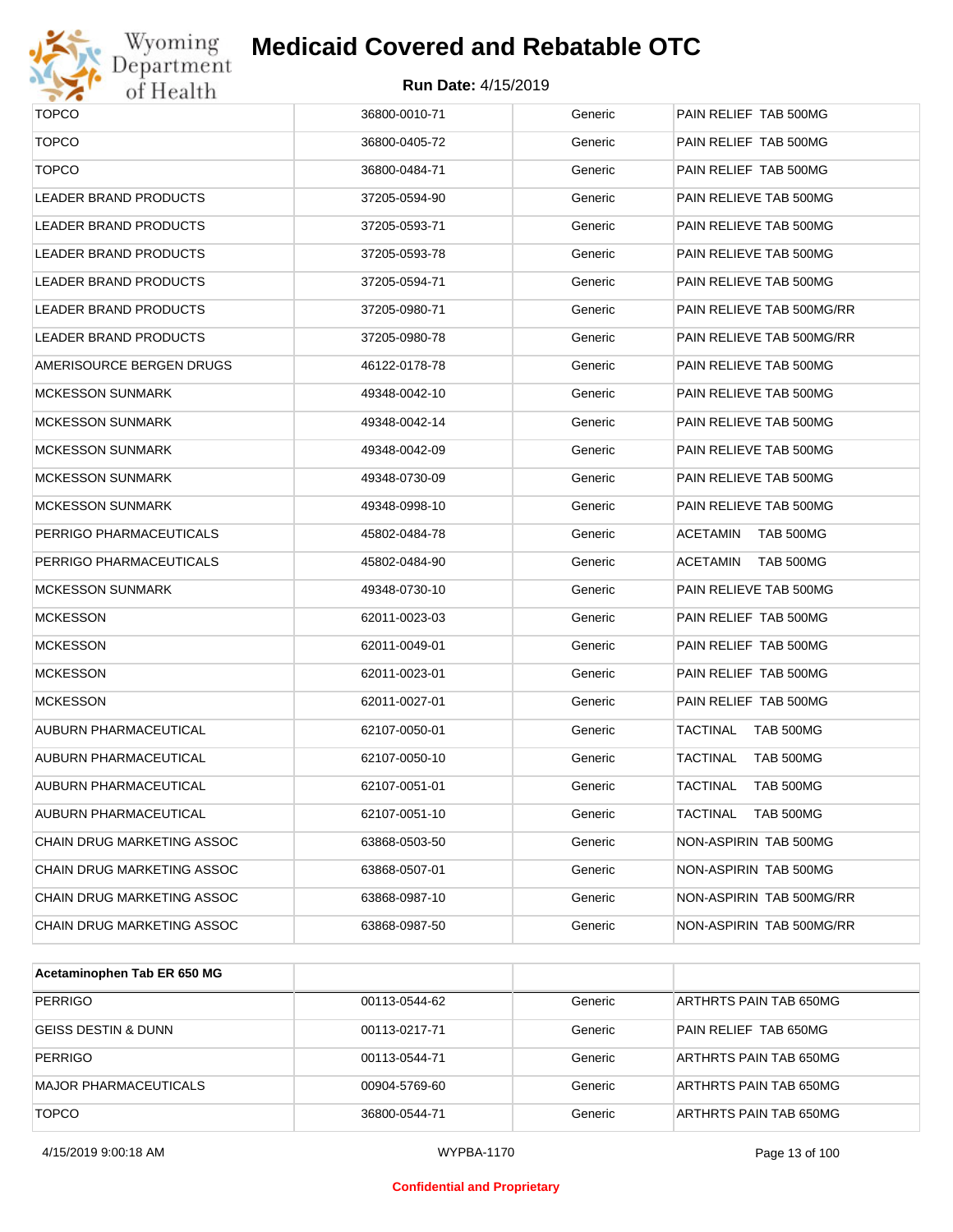

#### **Run Date:** 4/15/2019

| <b>TOPCO</b>                   | 36800-0217-78 | Generic | 8 HOUR PAIN TAB 650MG        |
|--------------------------------|---------------|---------|------------------------------|
| <b>LEADER BRAND PRODUCTS</b>   | 37205-0034-78 | Generic | ARTHRTS PAIN TAB 650MG       |
| <b>BERGEN BRUNSWIG</b>         | 24385-0629-71 | Generic | ARTHRTS PAIN TAB 650MG       |
| <b>BERGEN BRUNSWIG</b>         | 24385-0629-78 | Generic | ARTHRTS PAIN TAB 650MG       |
| <b>TOPCO</b>                   | 36800-0544-62 | Generic | ARTHRTS PAIN TAB 650MG       |
| <b>TOPCO</b>                   | 36800-0544-78 | Generic | ARTHRTS PAIN TAB 650MG       |
| <b>LEADER BRAND PRODUCTS</b>   | 37205-0477-78 | Generic | 8 HOUR PAIN TAB 650MG        |
| AMERISOURCE BERGEN DRUGS       | 46122-0062-78 | Generic | 8 HOUR PAIN TAB 650MG        |
| AMERISOURCE BERGEN DRUGS       | 46122-0062-71 | Generic | 8 HOUR PAIN TAB 650MG        |
| <b>TOPCO</b>                   | 36800-0966-47 | Generic | ARTHRTS PAIN TAB 650MG       |
| AMERISOURCE BERGEN DRUGS       | 46122-0170-81 | Generic | ARTHRTS PAIN TAB 650MG       |
| <b>MCKESSON SUNMARK</b>        | 49348-0921-09 | Generic | ARTHRTS PAIN TAB 650MG       |
| <b>MCKESSON SUNMARK</b>        | 49348-0921-10 | Generic | ARTHRTS PAIN TAB 650MG       |
| <b>MCKESSON SUNMARK</b>        | 49348-0924-09 | Generic | 8 HOUR PAIN TAB 650MG        |
| <b>MCKESSON SUNMARK</b>        | 49348-0924-10 | Generic | 8 HOUR PAIN TAB 650MG        |
| <b>OHM LABS</b>                | 51660-0333-01 | Generic | ARTHRTS PAIN TAB 650MG       |
| <b>OHM LABS</b>                | 51660-0333-50 | Generic | ARTHRTS PAIN TAB 650MG       |
| <b>MCKESSON</b>                | 62011-0026-01 | Generic | ARTHRTS PAIN TAB 650MG       |
| CHAIN DRUG MARKETING ASSOC     | 63868-0089-01 | Generic | ARTHRTS PAIN TAB 650MG       |
| CHAIN DRUG MARKETING ASSOC     | 63868-0089-50 | Generic | ARTHRTS PAIN TAB 650MG       |
| AMERICAN HEALTH PACKAGING      | 68084-0777-95 | Generic | <b>ACETAMIN</b><br>TAB 650MG |
| AMERICAN HEALTH PACKAGING      | 68084-0777-25 | Generic | <b>ACETAMIN</b><br>TAB 650MG |
|                                |               |         |                              |
| <b>Aspirin Chew Tab 81 MG</b>  |               |         |                              |
| <b>GEISS DESTIN &amp; DUNN</b> | 00113-0274-68 | Generic | <b>ASPIRIN</b><br>CHW 81MG   |
| <b>GEISS DESTIN &amp; DUNN</b> | 00113-0467-68 | Generic | <b>ASPIRIN</b><br>CHW 81MG   |
| <b>RUGBY LABORATORIES</b>      | 00536-1008-36 | Generic | <b>ASPIRIN</b><br>CHW 81MG   |
| PAR PHARMACEUTICAL             | 00603-0024-36 | Generic | <b>ASPIRIN</b><br>CHW 81MG   |
| <b>MAJOR PHARMACEUTICALS</b>   | 00904-4040-73 | Generic | <b>ASPIRIN</b><br>CHW 81MG   |
| <b>MAJOR PHARMACEUTICALS</b>   | 00904-6288-89 | Generic | ASPIRIN LOW CHW 81MG         |
| PHARBEST PHARMACEUTICALS       | 16103-0366-05 | Generic | <b>ASPIRIN</b><br>CHW 81MG   |
| PHARBEST PHARMACEUTICALS       | 16103-0366-11 | Generic | <b>ASPIRIN</b><br>CHW 81MG   |
| <b>SELECT BRAND</b>            | 15127-0241-36 | Generic | SB CHILD ASA CHW 81MG        |
| <b>BERGEN BRUNSWIG</b>         | 24385-0278-68 | Generic | GNP ASPIRIN CHW 81MG         |
| <b>TOPCO</b>                   | 36800-0259-68 | Generic | <b>ASPIRIN</b><br>CHW 81MG   |

TOPCO 36800-0274-68 Generic ASPIRIN LOW CHW 81MG BERGEN BRUNSWIG 24385-0028-68 Generic GNP ASPIRIN CHW 81MG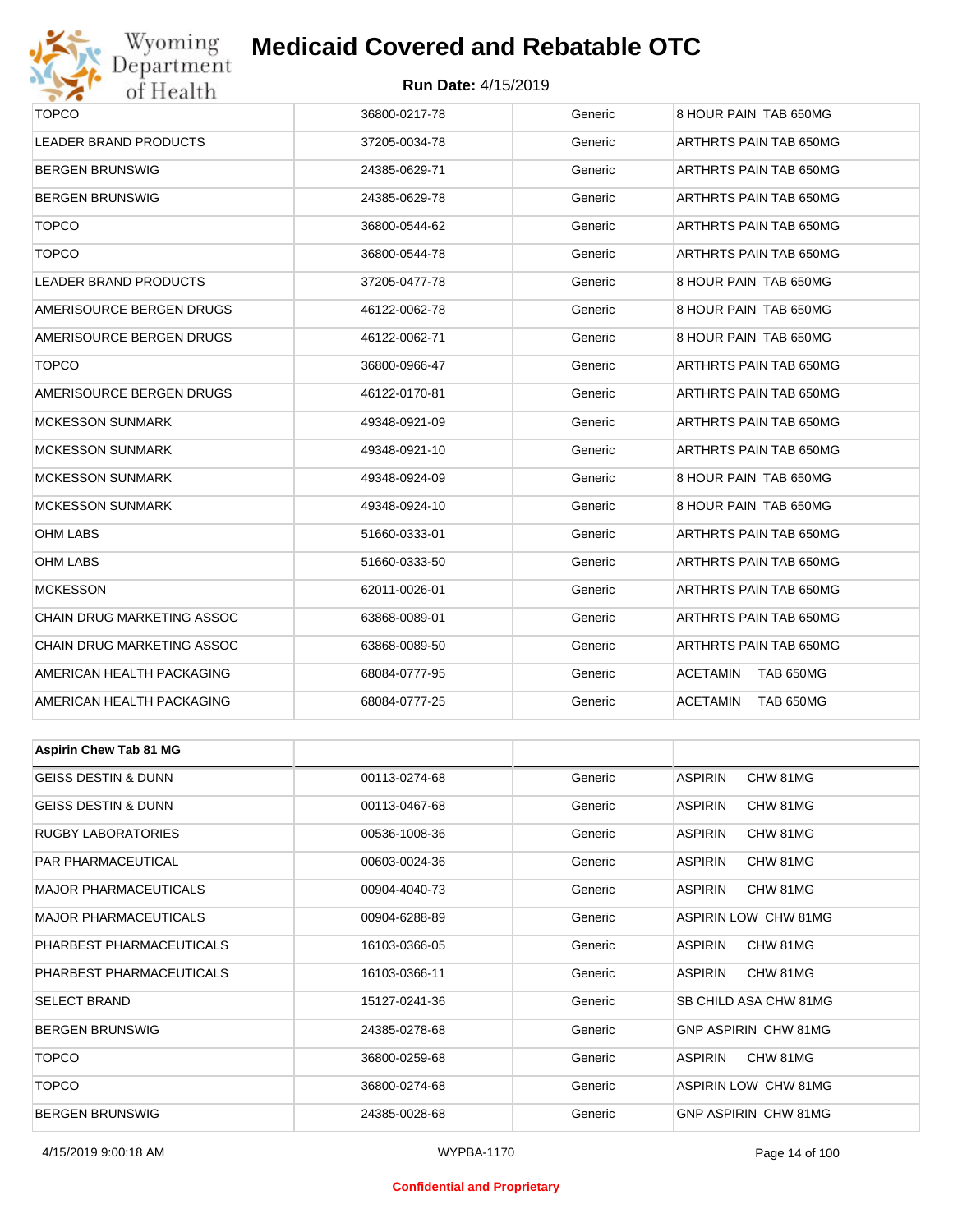

| <b>BERGEN BRUNSWIG</b>       | 24385-0364-68 | Generic | GNP ASPIRIN CHW 81MG  |
|------------------------------|---------------|---------|-----------------------|
| <b>TOPCO</b>                 | 36800-0467-68 | Generic | ASPIRIN LOW CHW 81MG  |
| LEADER BRAND PRODUCTS        | 37205-0708-68 | Generic | CHILD ASA CHW 81MG    |
| <b>LEADER BRAND PRODUCTS</b> | 37205-0369-68 | Generic | ASPIRIN<br>CHW 81MG   |
| <b>LEADER BRAND PRODUCTS</b> | 37205-0467-68 | Generic | CHILD ASA CHW 81MG    |
| <b>MCKESSON SUNMARK</b>      | 49348-0757-07 | Generic | SM ASPIRIN CHW 81MG   |
| <b>MCKESSON SUNMARK</b>      | 49348-0498-07 | Generic | SM ASPIRIN CHW 81MG   |
| <b>MCKESSON SUNMARK</b>      | 49348-0191-07 | Generic | SM CHILD ASA CHW 81MG |
| TIME-CAP LABS                | 49483-0334-63 | Generic | ASPIRIN LOW CHW 81MG  |
| <b>MCKESSON</b>              | 62011-0212-01 | Generic | HM ASPIRIN CHW 81MG   |
| <b>MCKESSON</b>              | 62011-0028-01 | Generic | HM ASPIRIN CHW 81MG   |
| AUBURN PHARMACEUTICAL        | 62107-0026-36 | Generic | CHILD ASA LS CHW 81MG |
| <b>MCKESSON</b>              | 62011-0021-01 | Generic | HM ASPIRIN CHW 81MG   |

| <b>Aspirin Suppos 300 MG</b> |               |         |                |           |
|------------------------------|---------------|---------|----------------|-----------|
| PERRIGO                      | 00574-7034-12 | Generic | <b>ASPIRIN</b> | SUP 300MG |

| <b>Aspirin Suppos 600 MG</b> |               |           |                |           |
|------------------------------|---------------|-----------|----------------|-----------|
| PERRIGO                      | 00574-7036-12 | Generic : | <b>ASPIRIN</b> | SUP 600MG |

| Aspirin Tab 325 MG             |               |         |                                    |
|--------------------------------|---------------|---------|------------------------------------|
| <b>GEISS DESTIN &amp; DUNN</b> | 00113-0416-78 | Generic | <b>ASPIRIN</b><br><b>TAB 325MG</b> |
| <b>GEISS DESTIN &amp; DUNN</b> | 00113-0416-87 | Generic | <b>ASPIRIN</b><br><b>TAB 325MG</b> |
| <b>GEISS DESTIN &amp; DUNN</b> | 00113-0416-90 | Generic | <b>ASPIRIN</b><br><b>TAB 325MG</b> |
| <b>RUGBY LABORATORIES</b>      | 00536-3305-10 | Generic | <b>ASPIRIN</b><br><b>TAB 325MG</b> |
| <b>RUGBY LABORATORIES</b>      | 00536-1053-01 | Generic | <b>ASPIRIN</b><br><b>TAB 325MG</b> |
| <b>RUGBY LABORATORIES</b>      | 00536-1054-29 | Generic | <b>ASPIRIN</b><br><b>TAB 325MG</b> |
| <b>MAJOR PHARMACEUTICALS</b>   | 00904-2009-40 | Generic | <b>ASPIRIN</b><br><b>TAB 325MG</b> |
| <b>RUGBY LABORATORIES</b>      | 00536-1053-05 | Generic | <b>ASPIRIN</b><br><b>TAB 325MG</b> |
| <b>RUGBY LABORATORIES</b>      | 00536-3305-01 | Generic | <b>TAB 325MG</b><br><b>ASPIRIN</b> |
| <b>MAJOR PHARMACEUTICALS</b>   | 00904-2009-60 | Generic | <b>ASPIRIN</b><br><b>TAB 325MG</b> |
| <b>SELECT BRAND</b>            | 15127-0738-10 | Generic | SB ASPIRIN TAB 325MG               |
| <b>SELECT BRAND</b>            | 15127-0738-21 | Generic | SB ASPIRIN TAB 325MG               |
| <b>SELECT BRAND</b>            | 15127-0738-01 | Generic | SB ASPIRIN TAB 325MG               |
| PHARBEST PHARMACEUTICALS       | 16103-0365-11 | Generic | <b>ASPIRIN</b><br><b>TAB 325MG</b> |
| <b>SELECT BRAND</b>            | 15127-0738-05 | Generic | SB ASPIRIN TAB 325MG               |
| PHARBEST PHARMACEUTICALS       | 16103-0365-08 | Generic | <b>ASPIRIN</b><br><b>TAB 325MG</b> |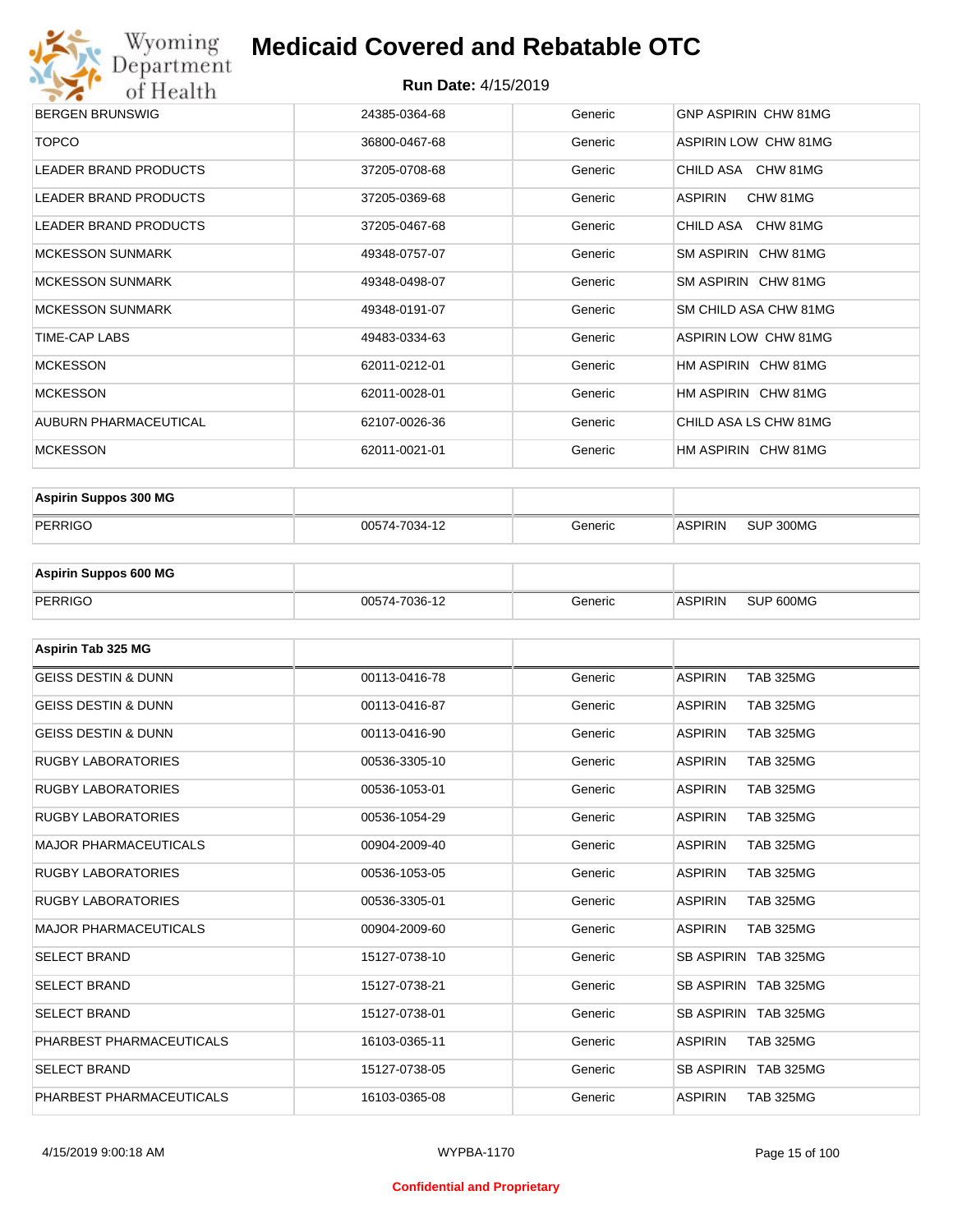

| <b>MCKESSON SUNMARK</b>    | 49348-0001-10 | Generic | SM ASPIRIN TAB 325MG               |
|----------------------------|---------------|---------|------------------------------------|
| <b>MCKESSON SUNMARK</b>    | 49348-0001-14 | Generic | SM ASPIRIN TAB 325MG               |
| <b>MCKESSON SUNMARK</b>    | 49348-0001-23 | Generic | SM ASPIRIN TAB 325MG               |
| TIME-CAP LABS              | 49483-0011-10 | Generic | <b>ASPIRIN</b><br><b>TAB 325MG</b> |
| <b>MCKESSON</b>            | 62011-0020-01 | Generic | HM ASPIRIN TAB 325MG               |
| CHAIN DRUG MARKETING ASSOC | 63868-0352-03 | Generic | OC ASPIRIN TAB 325MG               |
| CHAIN DRUG MARKETING ASSOC | 63868-0352-10 | Generic | OC ASPIRIN TAB 325MG               |

| 00536-3313-01 | Generic | <b>ASPIRIN</b><br>TAB 325MG EC |
|---------------|---------|--------------------------------|
| 00603-0168-21 | Generic | <b>ASPIRIN</b><br>TAB 325MG EC |
| 00536-3313-10 | Generic | <b>ASPIRIN</b><br>TAB 325MG EC |
| 00603-0169-21 | Generic | TAB 325MG EC<br><b>ASPIRIN</b> |
| 00603-0169-32 | Generic | <b>ASPIRIN</b><br>TAB 325MG EC |
| 00904-2011-59 | Generic | <b>ASPIRIN</b><br>TAB 325MG EC |
| 00904-2013-60 | Generic | <b>ASPIRIN</b><br>TAB 325MG EC |
| 00904-2013-80 | Generic | <b>ASPIRIN</b><br>TAB 325MG EC |
| 00904-2013-72 | Generic | <b>ASPIRIN</b><br>TAB 325MG EC |
| 16103-0357-11 | Generic | <b>ASPIRIN</b><br>TAB 325MG EC |
| 16103-0357-08 | Generic | TAB 325MG EC<br><b>ASPIRIN</b> |
| 36800-0429-02 | Generic | <b>ASPIRIN</b><br>TAB 325MG EC |
| 37205-0429-96 | Generic | <b>ASPIRIN</b><br>TAB 325MG EC |
| 24385-0429-02 | Generic | GNP ASPIRIN TAB 325MG EC       |
| 24385-0429-90 | Generic | GNP ASPIRIN TAB 325MG EC       |
| 37205-0429-87 | Generic | <b>ASPIRIN</b><br>TAB 325MG EC |
| 49348-0937-14 | Generic | SM ASPIRIN TAB 325MG EC        |
| 49483-0331-10 | Generic | <b>ASPIRIN</b><br>TAB 325MG EC |
| 49348-0937-82 | Generic | SM ASPIRIN TAB 325MG EC        |
| 49483-0331-01 | Generic | <b>ASPIRIN</b><br>TAB 325MG EC |
| 50844-0227-12 | Generic | EQ ASPIRIN TAB 325MG EC        |
| 62011-0040-01 | Generic | <b>ASPIRIN</b><br>TAB 325MG EC |
| 62107-0028-32 | Generic | <b>ECPIRIN</b><br>TAB 325MG EC |
| 62107-0028-01 | Generic | <b>ECPIRIN</b><br>TAB 325MG EC |
| 63739-0523-01 | Generic | <b>ASPIRIN</b><br>TAB 325MG EC |
|               |         |                                |

| Aspirin Tab Delayed Release 81 MG |               |         |                |             |
|-----------------------------------|---------------|---------|----------------|-------------|
| <b>RUGBY LABORATORIES</b>         | 00536-1004-10 | Generic | <b>ASPIRIN</b> | TAB 81MG EC |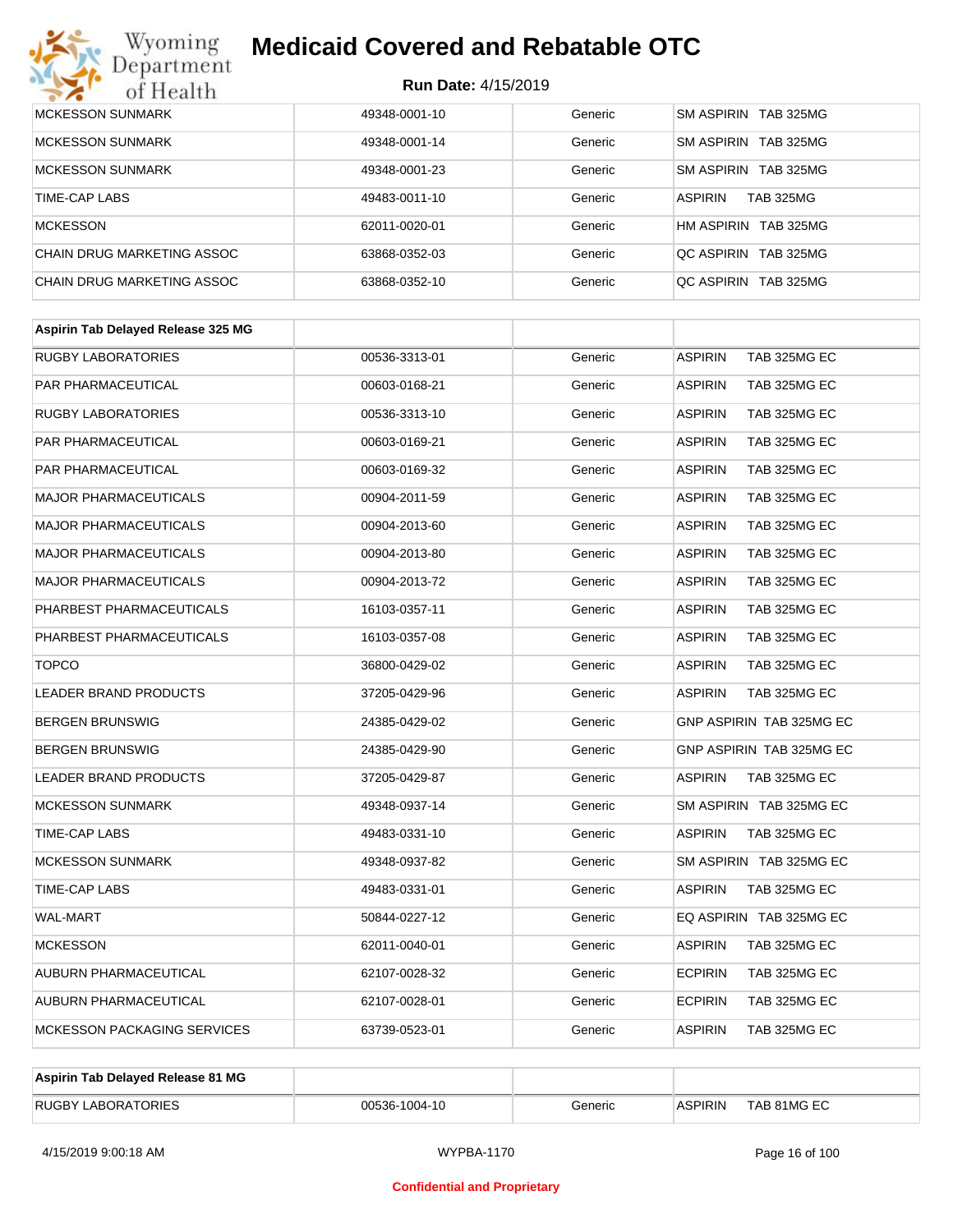| <b>PAR PHARMACEUTICAL</b>          | 00603-0026-22 | Generic | ASPIRIN LOW TAB 81MG EC        |
|------------------------------------|---------------|---------|--------------------------------|
| <b>PAR PHARMACEUTICAL</b>          | 00603-0026-32 | Generic | ASPIRIN LOW TAB 81MG EC        |
| <b>RUGBY LABORATORIES</b>          | 00536-1004-41 | Generic | <b>ASPIRIN</b><br>TAB 81MG EC  |
| <b>MAJOR PHARMACEUTICALS</b>       | 00904-7704-80 | Generic | ASPIR-LOW TAB 81MG EC          |
| <b>MAJOR PHARMACEUTICALS</b>       | 00904-7704-18 | Generic | ASPIR-LOW TAB 81MG EC          |
| <b>MAJOR PHARMACEUTICALS</b>       | 00904-7704-70 | Generic | ASPIR-LOW TAB 81MG EC          |
| <b>SELECT BRAND</b>                | 15127-0228-65 | Generic | <b>ASPIRIN</b><br>TAB 81MG EC  |
| <b>SELECT BRAND</b>                | 15127-0228-94 | Generic | ASPIRIN LOW TAB 81MG EC        |
| PHARBEST PHARMACEUTICALS           | 16103-0356-09 | Generic | <b>ASPIRIN</b><br>TAB 81MG EC  |
| PHARBEST PHARMACEUTICALS           | 16103-0356-11 | Generic | <b>ASPIRIN</b><br>TAB 81MG EC  |
| <b>TOPCO</b>                       | 36800-0277-48 | Generic | ASPIRIN LOW TAB 81MG EC        |
| AMERISOURCE BERGEN DRUGS           | 46122-0180-76 | Generic | ASPIRIN LOW TAB 81MG EC        |
| AMERISOURCE BERGEN DRUGS           | 46122-0180-87 | Generic | ASPIRIN LOW TAB 81MG EC        |
| AMERISOURCE BERGEN DRUGS           | 46122-0182-48 | Generic | <b>GNP ASPIRIN TAB 81MG EC</b> |
| TIME-CAP LABS                      | 49483-0387-12 | Generic | ASPIRIN LOW TAB 81MG EC        |
| TIME-CAP LABS                      | 49483-0387-10 | Generic | ASPIRIN LOW TAB 81MG EC        |
| <b>MCKESSON SUNMARK</b>            | 49348-0980-15 | Generic | SM ASPIRIN TAB 81MG EC         |
| <b>MCKESSON SUNMARK</b>            | 49348-0980-23 | Generic | SM ASPIRIN TAB 81MG EC         |
| <b>MCKESSON SUNMARK</b>            | 49348-0980-53 | Generic | SM ASPIRIN TAB 81MG EC         |
| <b>MCKESSON SUNMARK</b>            | 49348-0981-15 | Generic | SM ASPIRIN TAB 81MG EC         |
| AUBURN PHARMACEUTICAL              | 62107-0027-26 | Generic | ASPIRIN 81 TAB 81MG EC         |
| AUBURN PHARMACEUTICAL              | 62107-0027-32 | Generic | ASPIRIN 81 TAB 81MG EC         |
| <b>MCKESSON</b>                    | 62011-0003-01 | Generic | ASPIRIN LOW TAB 81MG EC        |
| <b>MCKESSON</b>                    | 62011-0019-01 | Generic | ASPIRIN LOW TAB 81MG EC        |
| <b>MCKESSON PACKAGING SERVICES</b> | 63739-0522-01 | Generic | <b>ASPIRIN</b><br>TAB 81MG EC  |
| <b>MCKESSON PACKAGING SERVICES</b> | 63739-0522-10 | Generic | <b>ASPIRIN</b><br>TAB 81MG EC  |
|                                    |               |         |                                |

| Magnesium Salicylate Tab 500 MG |               |         |                              |
|---------------------------------|---------------|---------|------------------------------|
| <b>SELECT BRAND</b>             | 15127-0448-24 | Generic | <b>SB BACKACHE TAB 500MG</b> |
| <b>ANTACIDS</b>                 |               |         |                              |

| Alum & Mag Hydroxide-Simethicone Chew<br>Tab 200-200-25 MG |               |         |                        |
|------------------------------------------------------------|---------------|---------|------------------------|
| MAJOR PHARMACEUTICALS                                      | 00904-0478-60 | Generic | MINTOX PLUS CHW        |
| RUGBY LABORATORIES                                         | 00536-1011-01 | Generic | <b>CHW</b><br>ALMACONE |

| Alum & Mag Hydroxide-Simethicone Susp<br>200-200-20 MG/5ML |               |         |                          |
|------------------------------------------------------------|---------------|---------|--------------------------|
| PERRIGO                                                    | 00113-0357-40 | Generic | ANTACID PLUS SUS GAS REL |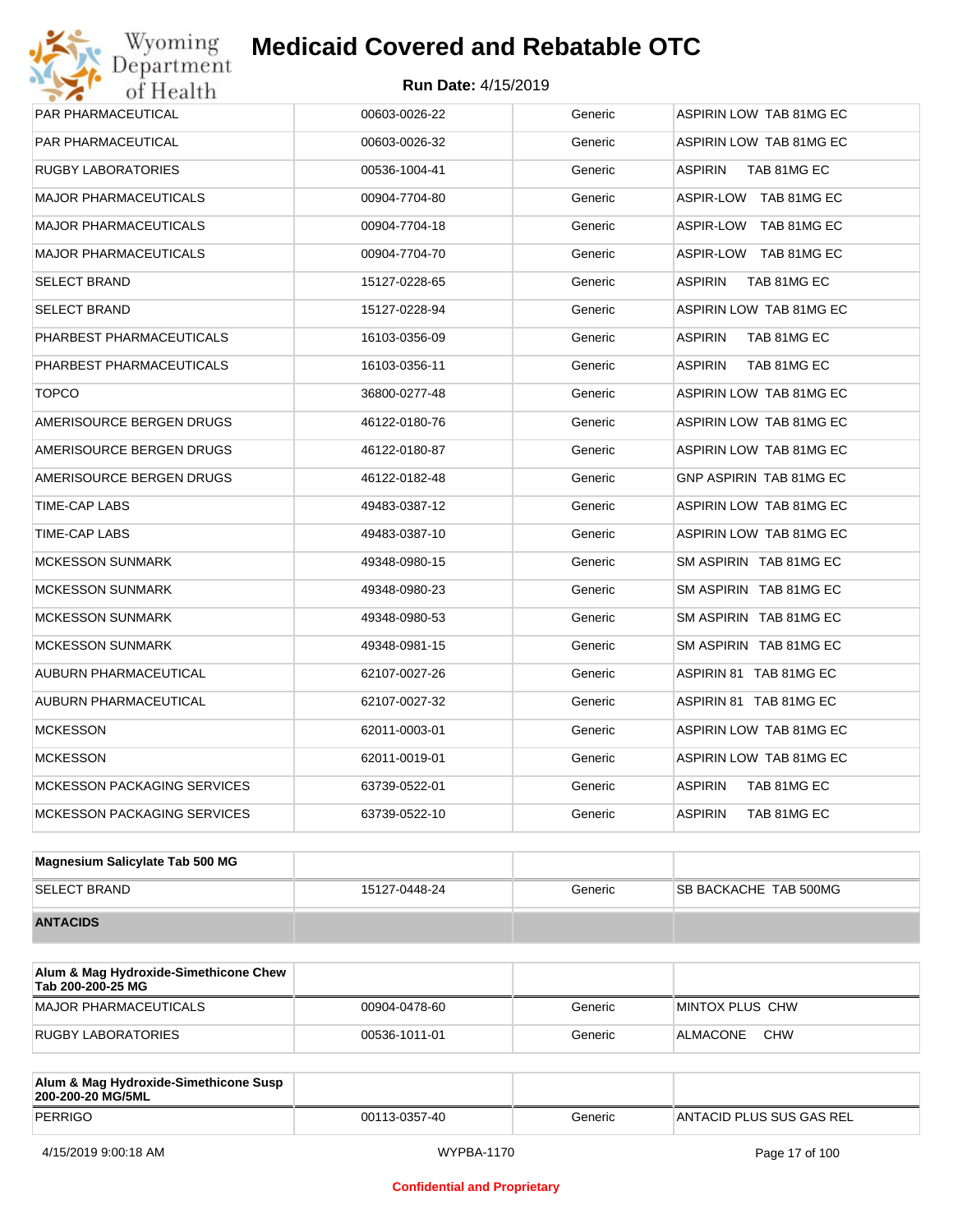

| Wyoming                           | <b>Medicaid Covered and Rebatable OTC</b> |         |                                 |  |
|-----------------------------------|-------------------------------------------|---------|---------------------------------|--|
| Department<br>of Health           | <b>Run Date: 4/15/2019</b>                |         |                                 |  |
| PHARMACEUTICAL ASSOCIATES         | 00121-1761-30                             | Generic | MAG-AL PLUS LIQ                 |  |
| <b>PERRIGO</b>                    | 00113-0851-40                             | Generic | <b>ANTACID</b><br><b>SUS</b>    |  |
| <b>RUGBY LABORATORIES</b>         | 00536-0025-83                             | Generic | <b>ALMACONE</b><br>SUS          |  |
| <b>RUGBY LABORATORIES</b>         | 00536-1945-83                             | Generic | <b>RULOX</b><br><b>SUS</b>      |  |
| <b>MAJOR PHARMACEUTICALS</b>      | 00904-5721-14                             | Generic | SUS<br><b>MINTOX</b>            |  |
| <b>MAJOR PHARMACEUTICALS</b>      | 00904-0004-14                             | Generic | <b>SUS</b><br><b>MI-ACID</b>    |  |
| <b>SELECT BRAND</b>               | 15127-0883-52                             | Generic | SB ANTACID/ SUS ANTIGAS         |  |
| <b>BERGEN BRUNSWIG</b>            | 24385-0356-40                             | Generic | <b>GNP ANTACID SUS ANTI-GAS</b> |  |
| <b>TOPCO</b>                      | 36800-0357-40                             | Generic | ANTACID PLUS SUS GAS REL        |  |
| <b>LEADER BRAND PRODUCTS</b>      | 37205-0314-40                             | Generic | <b>SUS REG ST</b><br>ANTACID    |  |
| <b>BERGEN BRUNSWIG</b>            | 24385-0357-40                             | Generic | <b>GNP MASANTI SUS REG ST</b>   |  |
| <b>TOPCO</b>                      | 36800-0851-40                             | Generic | <b>ANTACID FAST SUS RELIEF</b>  |  |
| <b>LEADER BRAND PRODUCTS</b>      | 37205-0530-40                             | Generic | ANTACID FAST SUS ACTING         |  |
| <b>MCKESSON SUNMARK</b>           | 49348-0019-39                             | Generic | <b>SM ANTACID/ SUS ANTIGAS</b>  |  |
| <b>MCKESSON SUNMARK</b>           | 49348-0020-39                             | Generic | SM ANTACID SUS ANTI-GAS         |  |
| <b>MCKESSON</b>                   | 62011-0147-01                             | Generic | HM ANTACID SUS ANTI-GAS         |  |
| <b>MCKESSON</b>                   | 62011-0148-01                             | Generic | HM ANTACID SUS ANTI-GAS         |  |
| <b>CHAIN DRUG MARKETING ASSOC</b> | 63868-0694-57                             | Generic | QC ANTACID SUS                  |  |
| CHAIN DRUG MARKETING ASSOC        | 63868-0712-57                             | Generic | OC ANTACID SUS ANTI-GAS         |  |

| Alum & Mag Hydroxide-Simethicone Susp<br>400-400-40 MG/5ML |               |         |                                       |
|------------------------------------------------------------|---------------|---------|---------------------------------------|
| <b>GEISS DESTIN &amp; DUNN</b>                             | 00113-0340-40 | Generic | ANTACID PLUS SUS GAS REL              |
| PHARMACEUTICAL ASSOCIATES                                  | 00121-1762-30 | Generic | MAG-AL PLUS LIO XS                    |
| PERRIGO PHARMACEUTICALS                                    | 00113-0588-40 | Generic | <b>ANTACID</b><br><b>SUS ANTI-GAS</b> |
| <b>MAJOR PHARMACEUTICALS</b>                               | 00904-0005-14 | Generic | MI-ACID<br><b>SUS MAX ST</b>          |
| MAJOR PHARMACFUTICALS                                      | 00904-5725-14 | Generic | <b>MINTOX</b><br><b>SUS MAX ST</b>    |
| <b>RUGBY LABORATORIES</b>                                  | 00536-0015-83 | Generic | ALMACONE DBL SUS STRENGTH             |
| <b>SELECT BRAND</b>                                        | 15127-0745-52 | Generic | ANTACID/ANTI SUS - GAS DS             |
| <b>BERGEN BRUNSWIG</b>                                     | 24385-0340-40 | Generic | <b>GNP MASANTI SUS MAX ST</b>         |
| <b>LEADER BRAND PRODUCTS</b>                               | 37205-0535-40 | Generic | <b>ANTACID</b><br><b>SUS MAX ST</b>   |
| <b>TOPCO</b>                                               | 36800-0340-40 | Generic | ANTACID PLUS SUS ANTI-GAS             |
| <b>TOPCO</b>                                               | 36800-0588-40 | Generic | <b>SUS MAX ST</b><br><b>ANTACID</b>   |
| <b>BERGEN BRUNSWIG</b>                                     | 24385-0362-40 | Generic | <b>GNP ANTACID SUS CHERRY</b>         |
| <b>LEADER BRAND PRODUCTS</b>                               | 37205-0536-40 | Generic | <b>ANTACID</b><br><b>SUS MAX ST</b>   |
| <b>MCKESSON</b>                                            | 62011-0149-01 | Generic | HM ANTACID SUS ANTI-GAS               |
| <b>MCKESSON</b>                                            | 62011-0122-01 | Generic | ADVANCED<br><b>SUS ANTACID</b>        |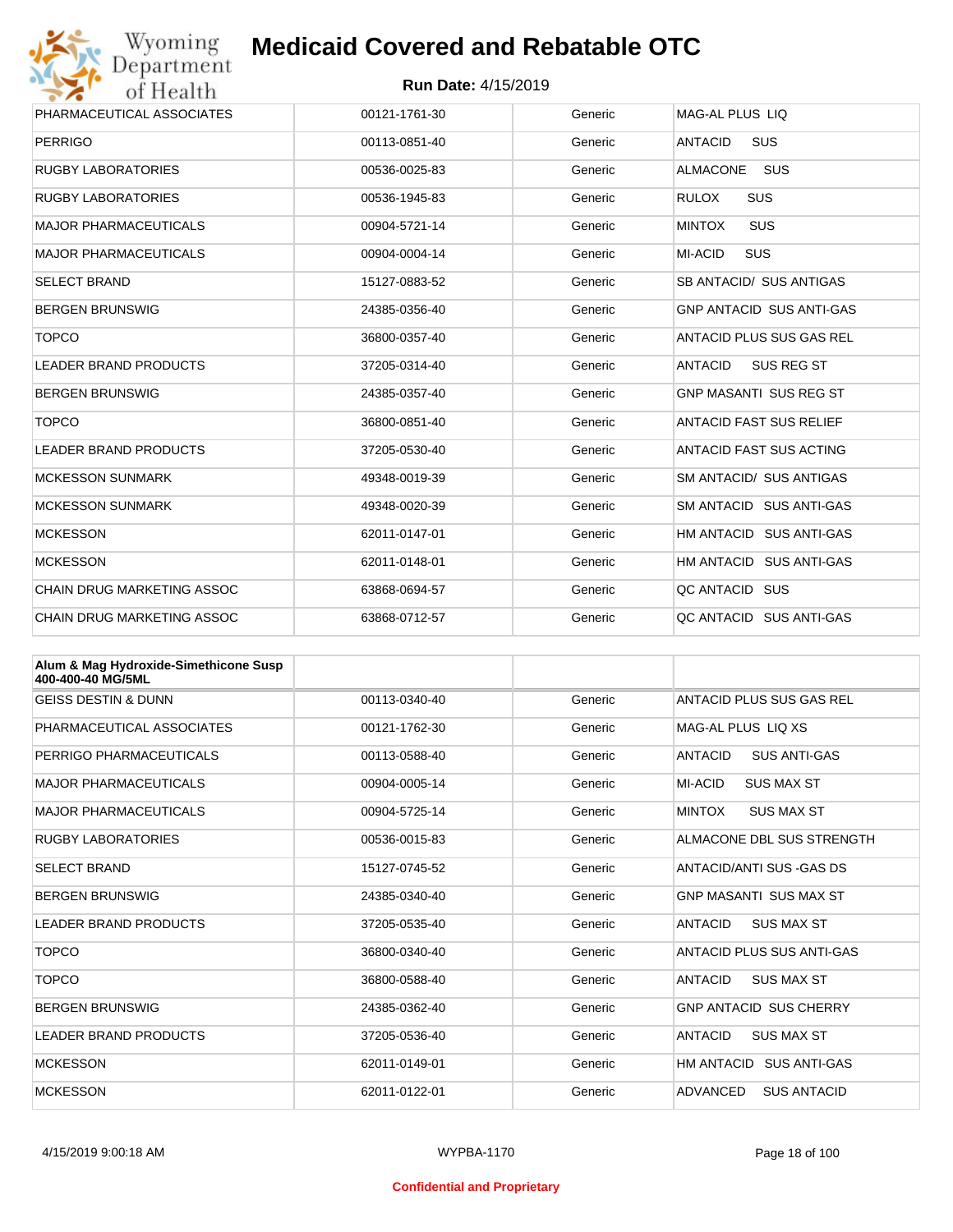

| Aluminum & Magnesium Hydroxides Susp<br>200-200 MG/5ML                  |               |              |                                |
|-------------------------------------------------------------------------|---------------|--------------|--------------------------------|
| PHARMACEUTICAL ASSOCIATES                                               | 00121-1760-30 | Brand        | MAG-AL<br>LIQ                  |
| Aluminum Hydroxide Gel Susp 320<br><b>MG/5ML</b>                        |               |              |                                |
| <b>RUGBY LABORATORIES</b>                                               | 00536-0091-85 | Generic      | ALUM HYDROX SUS 320/5ML        |
| Aluminum Hydroxide-Magnesium                                            |               |              |                                |
| Carbonate Chew Tab 160-105 MG                                           |               |              |                                |
| GLAXO CONSUMER HEALTHCARE L.P.                                          | 00135-0098-26 | Brand        | <b>GAVISCON</b><br>CHW EX-STR  |
| GLAXO CONSUMER HEALTHCARE L.P.                                          | 00135-0430-03 | Brand        | <b>GAVISCON</b><br>CHW EX-STR  |
| <b>MAJOR PHARMACEUTICALS</b>                                            | 00904-5365-60 | Generic      | <b>ACID GONE</b><br><b>CHW</b> |
| AMERISOURCE BERGEN DRUGS                                                | 46122-0150-78 | Generic      | GNP ANTACID CHW 160-105        |
| Aluminum Hydroxide-Magnesium                                            |               |              |                                |
| Carbonate Susp 508-475 MG/10ML<br><b>GLAXO CONSUMER HEALTHCARE L.P.</b> | 00135-0095-41 | Brand        | <b>GAVISCON</b><br><b>SUS</b>  |
|                                                                         |               |              |                                |
| Aluminum Hydroxide-Magnesium<br>Carbonate Susp 95-358 MG/15ML           |               |              |                                |
| <b>GLAXO CONSUMER HEALTHCARE L.P.</b>                                   | 00135-0094-41 | <b>Brand</b> | <b>GAVISCON</b><br><b>SUS</b>  |
| <b>MAJOR PHARMACEUTICALS</b>                                            | 00904-7727-14 | Generic      | ACID GONE<br>SUS               |
| Aluminum Hydroxide-Magnesium<br>Trisilicate Chew Tab 80-14.2 MG         |               |              |                                |
| GLAXO CONSUMER HEALTHCARE L.P.                                          | 00135-0096-26 | <b>Brand</b> | <b>GAVISCON</b><br><b>CHW</b>  |
|                                                                         |               |              |                                |
| <b>Calcium Carbonate (Antacid) Chew Tab</b><br>1000 MG                  |               |              |                                |
| PERRIGO PHARMACEUTICALS                                                 | 00113-0595-23 | Generic      | CAL ANTACID CHW 1000MG         |
| <b>GLAXO CONSUMER HEALTHCARE L.P.</b>                                   | 00135-0181-05 | <b>Brand</b> | TUMS ULTRA CHW 1000MG          |
| GLAXO CONSUMER HEALTHCARE L.P.                                          | 00135-0118-14 | <b>Brand</b> | TUMS ULTRA CHW 1000MG          |
| GLAXO CONSUMER HEALTHCARE L.P.                                          | 00135-0118-83 | <b>Brand</b> | TUMS ULTRA CHW 1000MG          |
| GLAXO CONSUMER HEALTHCARE L.P.                                          | 00135-0180-14 | <b>Brand</b> | TUMS ULTRA CHW 1000MG          |
| GLAXO CONSUMER HEALTHCARE L.P.                                          | 00135-0181-01 | <b>Brand</b> | TUMS ULTRA CHW 1000MG          |
| GLAXO CONSUMER HEALTHCARE L.P.                                          | 00135-0181-02 | <b>Brand</b> | TUMS ULTRA CHW 1000MG          |
| GLAXO CONSUMER HEALTHCARE L.P.                                          | 00135-0181-03 | <b>Brand</b> | TUMS ULTRA CHW 1000MG          |
| GLAXO CONSUMER HEALTHCARE L.P.                                          | 00135-0228-01 | <b>Brand</b> | TUMS ULTRA CHW 1000MG          |
| GLAXO CONSUMER HEALTHCARE L.P.                                          | 00135-0180-02 | <b>Brand</b> | TUMS ULTRA CHW 1000MG          |
| GLAXO CONSUMER HEALTHCARE L.P.                                          | 00135-0181-14 | <b>Brand</b> | TUMS ULTRA CHW 1000MG          |
| <b>TOPCO</b>                                                            | 36800-0595-23 | Generic      | CALC ANTACID CHW 1000MG        |
| LEADER BRAND PRODUCTS                                                   | 37205-0333-69 | Generic      | CAL ANTACID CHW 1000MG         |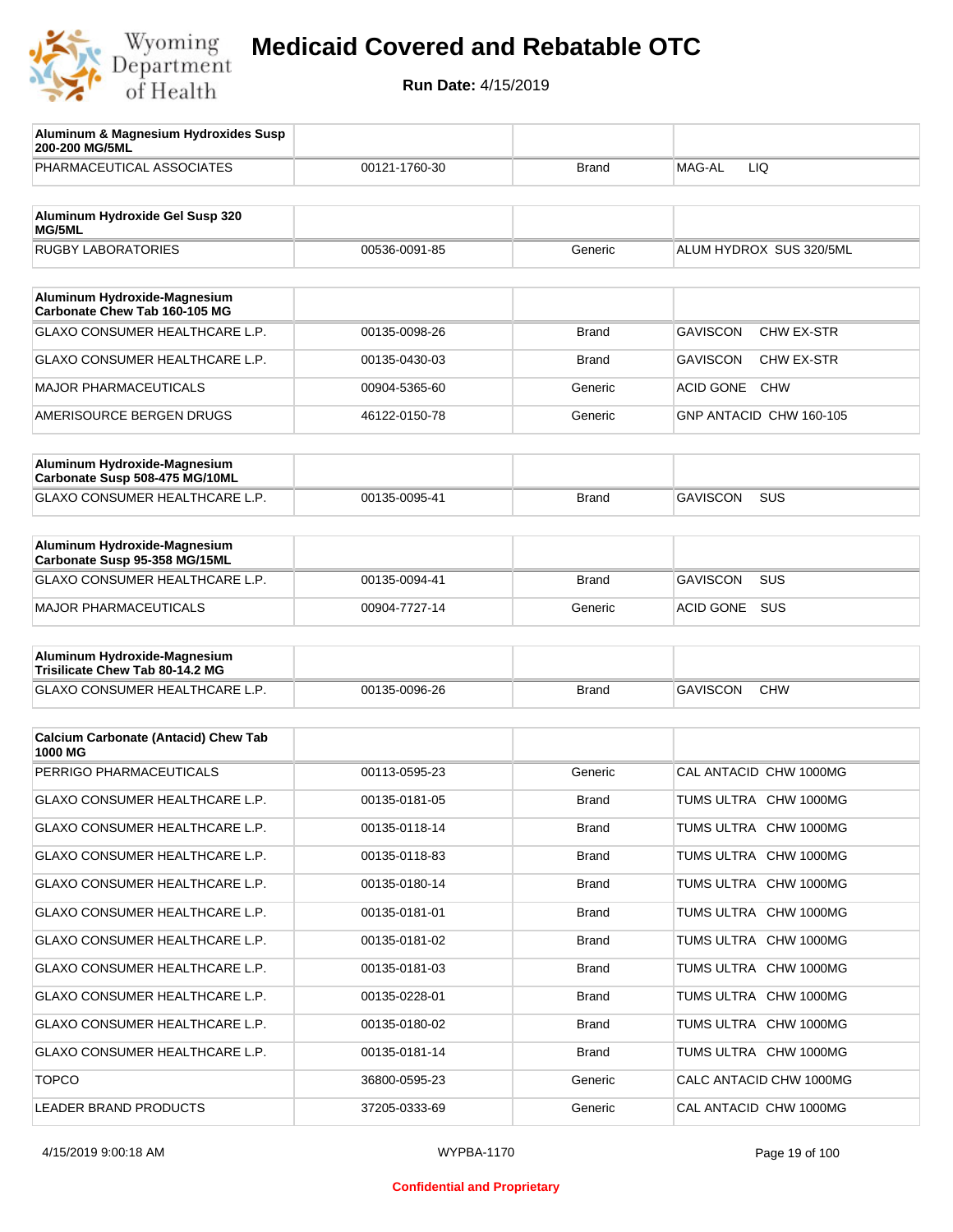

| <b>MCKESSON SUNMARK</b>                                            | 49348-0959-16 | Generic      | SM ANTACID CHW 1000MG       |
|--------------------------------------------------------------------|---------------|--------------|-----------------------------|
|                                                                    |               |              |                             |
| <b>Calcium Carbonate (Antacid) Chew Tab</b><br>1177 MG (471 MG Ca) |               |              |                             |
| GLAXO CONSUMER HEALTHCARE L.P.                                     | 00135-0560-01 | <b>Brand</b> | TUMS CHW DEL CHW 1177MG     |
|                                                                    |               |              |                             |
| <b>Calcium Carbonate (Antacid) Chew Tab</b><br>500 MG              |               |              |                             |
| <b>GLAXO CONSUMER HEALTHCARE L.P.</b>                              | 00135-0070-03 | <b>Brand</b> | <b>TUMS</b><br>CHW 500MG    |
| PERRIGO PHARMACEUTICALS                                            | 00113-0485-47 | Generic      | <b>ANTACID</b><br>CHW 500MG |
| <b>GLAXO CONSUMER HEALTHCARE L.P.</b>                              | 00135-0070-48 | <b>Brand</b> | TUMS<br>CHW 500MG           |
| GLAXO CONSUMER HEALTHCARE L.P.                                     | 00135-0071-27 | <b>Brand</b> | TUMS<br>CHW 500MG           |
| <b>GLAXO CONSUMER HEALTHCARE L.P.</b>                              | 00135-0071-48 | <b>Brand</b> | <b>TUMS</b><br>CHW 500MG    |
| PERRIGO PHARMACEUTICALS                                            | 00113-0478-47 | Generic      | CALC ANTACID CHW 500MG      |
| GLAXO CONSUMER HEALTHCARE L.P.                                     | 00135-0522-03 | Generic      | TUMS FRESHER CHW 500MG      |
| <b>GLAXO CONSUMER HEALTHCARE L.P.</b>                              | 00135-0070-27 | <b>Brand</b> | TUMS<br>CHW 500MG           |
| RUGBY LABORATORIES                                                 | 00536-1007-15 | Generic      | CAL-GEST<br>CHW 500MG       |
| <b>MAJOR PHARMACEUTICALS</b>                                       | 00904-1257-92 | Generic      | CALC ANTACID CHW 500MG      |
| <b>RUGBY LABORATORIES</b>                                          | 00536-1048-15 | Generic      | <b>ANTACID</b><br>CHW 500MG |
| <b>MAJOR PHARMACEUTICALS</b>                                       | 00904-6412-92 | Generic      | CALC ANTACID CHW 500MG      |
| <b>SELECT BRAND</b>                                                | 15127-0211-24 | Generic      | CHW 500MG<br><b>ANTACID</b> |
| <b>SELECT BRAND</b>                                                | 15127-0210-24 | Generic      | <b>ANTACID</b><br>CHW 500MG |
| <b>TOPCO</b>                                                       | 36800-0478-47 | Generic      | <b>ANTACID</b><br>CHW 500MG |
| <b>TOPCO</b>                                                       | 36800-0485-47 | Generic      | CALC ANTACID CHW 500MG      |
| <b>LEADER BRAND PRODUCTS</b>                                       | 37205-0200-47 | Generic      | <b>ANTACID</b><br>CHW 500MG |
| <b>LEADER BRAND PRODUCTS</b>                                       | 37205-0210-47 | Generic      | CHW 500MG<br><b>ANTACID</b> |
| <b>MCKESSON SUNMARK</b>                                            | 49348-0958-21 | Generic      | CALC ANTACID CHW 500MG      |
| <b>MCKESSON SUNMARK</b>                                            | 49348-0957-21 | Generic      | CALC ANTACID CHW 500MG      |
| <b>MCKESSON</b>                                                    | 62011-0132-01 | Generic      | CALC ANTACID CHW 500MG      |
|                                                                    |               |              |                             |

| <b>Calcium Carbonate (Antacid) Chew Tab</b><br>750 MG |               |              |                        |
|-------------------------------------------------------|---------------|--------------|------------------------|
| <b>PERRIGO PHARMACEUTICALS</b>                        | 00113-0489-80 | Generic      | ANTACID<br>CHW 750MG   |
| <b>GLAXO CONSUMER HEALTHCARE L.P.</b>                 | 00135-0074-24 | <b>Brand</b> | TUMS EXTRA CHW 750MG   |
| GLAXO CONSUMER HEALTHCARE L.P.                        | 00135-0074-46 | <b>Brand</b> | TUMS EXTRA CHW 750MG   |
| <b>GLAXO CONSUMER HEALTHCARE L.P.</b>                 | 00135-0246-02 | <b>Brand</b> | TUMS SMOOTHI CHW 750MG |
| <b>GLAXO CONSUMER HEALTHCARE L.P.</b>                 | 00135-0456-03 | <b>Brand</b> | TUMS SMOOTHI CHW 750MG |
| <b>GLAXO CONSUMER HEALTHCARE L.P.</b>                 | 00135-0074-07 | <b>Brand</b> | TUMS EXTRA CHW 750MG   |
| <b>GLAXO CONSUMER HEALTHCARE L.P.</b>                 | 00135-0074-22 | <b>Brand</b> | TUMS EXTRA CHW 750MG   |
| <b>GLAXO CONSUMER HEALTHCARE L.P.</b>                 | 00135-0140-03 | Brand        | TUMS E-X<br>CHW 750MG  |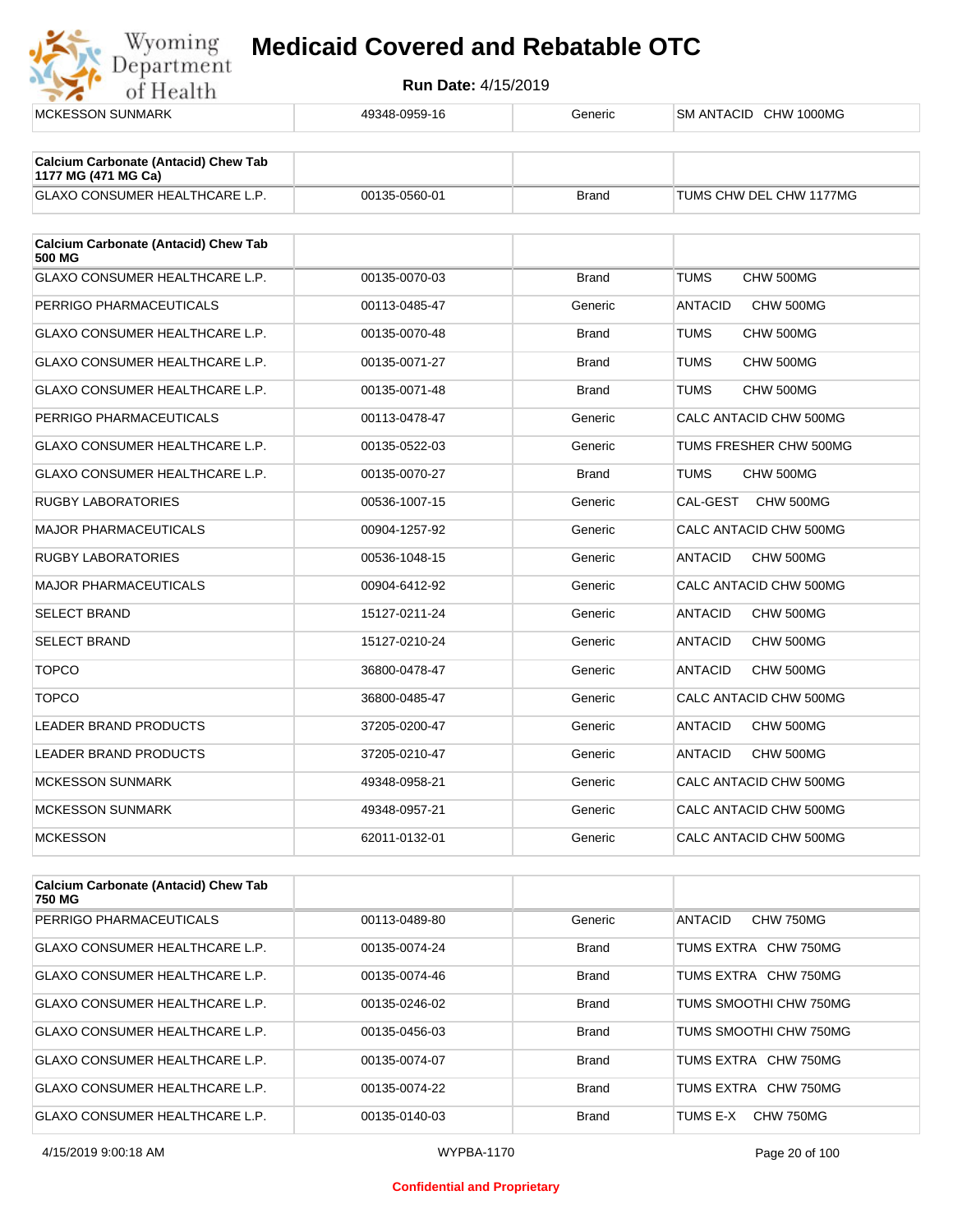| Wyoming<br>Department                 | <b>Medicaid Covered and Rebatable OTC</b> |              |                             |
|---------------------------------------|-------------------------------------------|--------------|-----------------------------|
| of Health                             | <b>Run Date: 4/15/2019</b>                |              |                             |
| <b>GLAXO CONSUMER HEALTHCARE L.P.</b> | 00135-0178-02                             | <b>Brand</b> | TUMS E-X<br>CHW 750MG       |
| GLAXO CONSUMER HEALTHCARE L.P.        | 00135-0178-03                             | Brand        | TUMS E-X<br>CHW 750MG       |
| GLAXO CONSUMER HEALTHCARE L.P.        | 00135-0178-08                             | <b>Brand</b> | TUMS E-X<br>CHW 750MG       |
| PERRIGO PHARMACEUTICALS               | 00113-0179-80                             | Generic      | CALC ANTACID CHW 750MG      |
| GLAXO CONSUMER HEALTHCARE L.P.        | 00135-0154-05                             | <b>Brand</b> | TUMS E-X<br>CHW 750MG       |
| GLAXO CONSUMER HEALTHCARE L.P.        | 00135-0469-01                             | <b>Brand</b> | TUMS KIDS CHW 750MG         |
| PERRIGO PHARMACEUTICALS               | 00113-0468-80                             | Generic      | <b>ANTACID</b><br>CHW 750MG |
| GLAXO CONSUMER HEALTHCARE L.P.        | 00135-0245-02                             | Generic      | TUMS SMOOTHI CHW 750MG      |
| GLAXO CONSUMER HEALTHCARE L.P.        | 00135-0246-01                             | <b>Brand</b> | TUMS SMOOTHI CHW 750MG      |
| GLAXO CONSUMER HEALTHCARE L.P.        | 00135-0074-25                             | Brand        | TUMS EXTRA CHW 750MG        |
| GLAXO CONSUMER HEALTHCARE L.P.        | 00135-0076-25                             | <b>Brand</b> | TUMS E-X<br>CHW 750MG       |
| <b>GLAXO CONSUMER HEALTHCARE L.P.</b> | 00135-0140-01                             | Brand        | TUMS E-X<br>CHW 750MG       |
| GLAXO CONSUMER HEALTHCARE L.P.        | 00135-0178-09                             | <b>Brand</b> | TUMS E-X<br>CHW 750MG       |
| GLAXO CONSUMER HEALTHCARE L.P.        | 00135-0243-02                             | <b>Brand</b> | TUMS SMOOTHI CHW 750MG      |
| RUGBY LABORATORIES                    | 00536-1050-22                             | Generic      | CALC ANTACID CHW 750MG      |
| RUGBY LABORATORIES                    | 00536-1049-22                             | Generic      | CALC ANTACID CHW 750MG      |
| MAJOR PHARMACEUTICALS                 | 00904-5513-79                             | Generic      | CALC ANTACID CHW 750MG      |
| <b>SELECT BRAND</b>                   | 15127-0207-37                             | Generic      | ANTACID<br>CHW 750MG        |
| <b>MAJOR PHARMACEUTICALS</b>          | 00904-7695-91                             | Generic      | CALC ANTACID CHW 750MG      |
| <b>SELECT BRAND</b>                   | 15127-0212-96                             | Generic      | ANTACID<br>CHW 750MG        |
| <b>TOPCO</b>                          | 36800-0468-80                             | Generic      | CALC ANTACID CHW 750MG      |
| <b>TOPCO</b>                          | 36800-0489-80                             | Generic      | CALC ANTACID CHW 750MG      |
| <b>TOPCO</b>                          | 36800-0179-80                             | Generic      | CALC ANTACID CHW 750MG      |
| <b>BERGEN BRUNSWIG</b>                | 24385-0106-80                             | Generic      | CHW 750MG<br>ANTACID        |
| <b>LEADER BRAND PRODUCTS</b>          | 37205-0205-80                             | Generic      | ANTACID<br>CHW 750MG        |
| LEADER BRAND PRODUCTS                 | 37205-0706-80                             | Generic      | ANTACID<br>CHW 750MG        |
| <b>MCKESSON SUNMARK</b>               | 49348-0954-34                             | Generic      | CALC ANTACID CHW 750MG      |
| <b>MCKESSON</b>                       | 62011-0131-01                             | Generic      | CALC ANTACID CHW 750MG      |
| MCKESSON                              | 62011-0229-01                             | Generic      | CALC ANTACID CHW 750MG      |
|                                       |                                           |              |                             |

| Calcium Carbonate (Antacid) Susp 1250<br><b>MG/5ML</b> |               |         |                           |
|--------------------------------------------------------|---------------|---------|---------------------------|
| <b>HIKMA</b>                                           | 00054-3117-63 | Generic | CALCIUM CARB SUS 1250/5ML |
| PHARMACEUTICAL ASSOCIATES                              | 00121-0766-16 | Generic | CALCIUM CARB SUS 1250/5ML |
| PHARMACEUTICAL ASSOCIATES                              | 00121-4766-05 | Generic | CALCIUM CARB SUS 1250/5ML |

| Calcium Carbonate (Antacid) Tab 648 MG |               |         |                        |
|----------------------------------------|---------------|---------|------------------------|
| <b>RUGBY LABORATORIES</b>              | 00536-1024-10 | Generic | CALCIUM CARB TAB 648MG |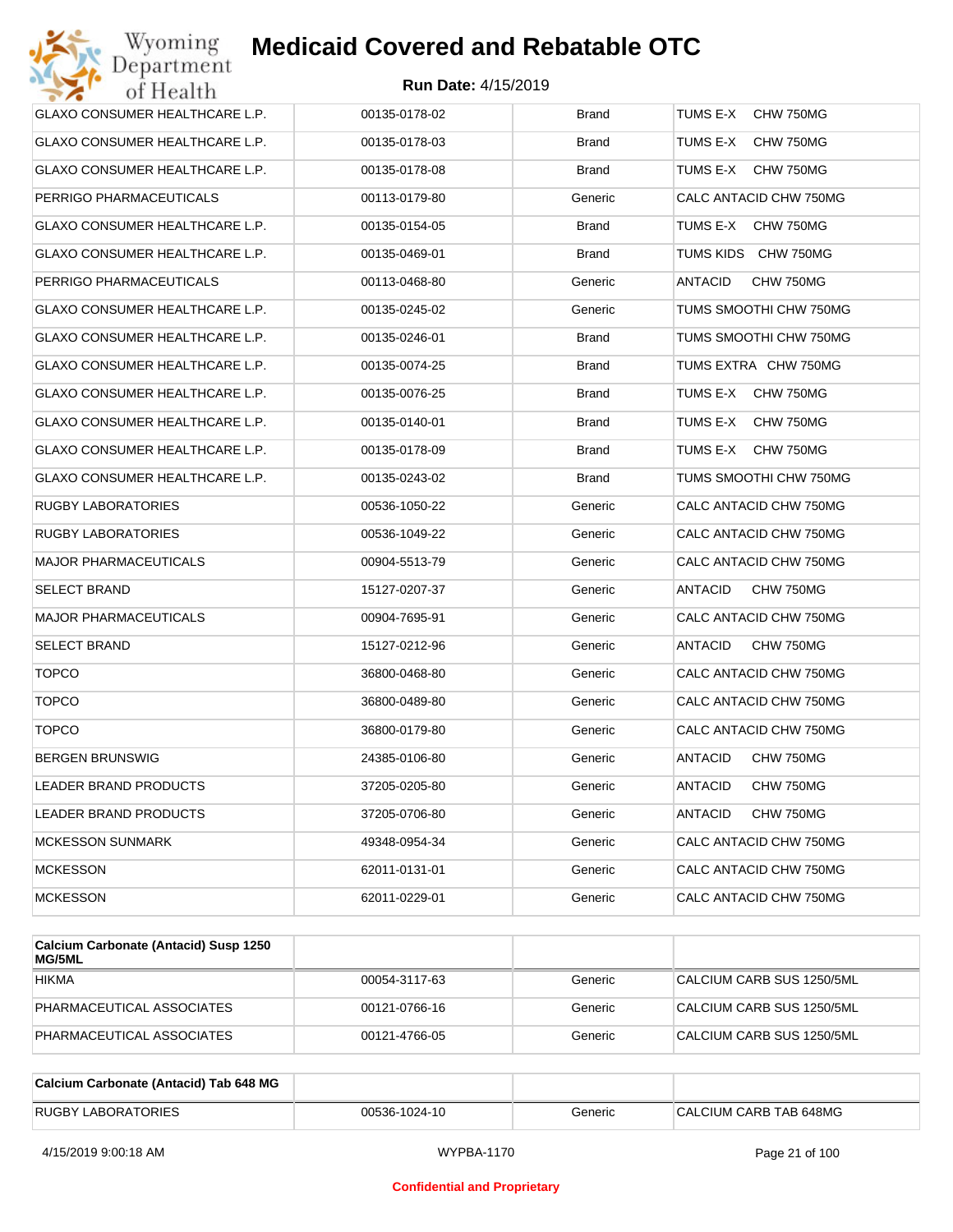

| <b>Calcium Carbonate-Mag Hydroxide Chew</b><br>Tab 550-110 MG |               |              |                             |
|---------------------------------------------------------------|---------------|--------------|-----------------------------|
| AMERISOURCE BERGEN DRUGS                                      | 46122-0153-47 | Generic      | GNP ANTACID CHW 550-110     |
|                                                               |               |              |                             |
| <b>Calcium Carbonate-Mag Hydroxide Chew</b><br>Tab 700-300 MG |               |              |                             |
| <b>MAJOR PHARMACEUTICALS</b>                                  | 00904-5115-71 | <b>Brand</b> | MI-ACID<br><b>CHW</b>       |
| <b>Calcium Carbonate-Simethicone Chew Tab</b><br>1000-60 MG   |               |              |                             |
| AMERISOURCE BERGEN DRUGS                                      | 46122-0151-75 | Generic      | ANT/ANTI-GAS CHW 1000-60    |
| Magnesium Oxide Tab 400 MG                                    |               |              |                             |
| <b>PAR PHARMACEUTICALS</b>                                    | 00603-0209-22 | Generic      | MAG OXIDE TAB 400MG         |
| Magnesium Oxide Tab 420 MG                                    |               |              |                             |
| PAR PHARMACEUTICALS                                           | 00603-0213-21 | Generic      | MAG OXIDE TAB 420MG         |
| Sodium Bicarbonate Tab 325 MG                                 |               |              |                             |
| <b>RUGBY LABORATORIES</b>                                     | 00536-1046-10 | Generic      | SODIUM BICAR TAB 325MG      |
| Sodium Bicarbonate Tab 650 MG                                 |               |              |                             |
| <b>RUGBY LABORATORIES</b>                                     | 00536-1047-10 | Generic      | SODIUM BICAR TAB 650MG      |
| <b>RUGBY LABORATORIES</b>                                     | 00536-4544-10 | Generic      | SODIUM BICAR TAB 650MG      |
| RISING PHARMACEUTICALS                                        | 64980-0182-10 | Generic      | SODIUM BICAR TAB 10GR       |
| <b>ANTIASTHMATIC AND BRONCHODILATOR</b><br><b>AGENTS</b>      |               |              |                             |
| <b>Ephedrine Sulfate Cap 25 MG</b>                            |               |              |                             |
|                                                               |               |              |                             |
| <b>HIKMA</b>                                                  | 00143-3145-01 | Generic      | EPHEDRINE SU CAP 25MG       |
| Racepinephrine HCI Soln Nebu 2.25%<br>(Base Equivalent)       |               |              |                             |
| NEPHRON PHARMACEUTICALS CORP.                                 | 00487-5901-10 | Brand        | S <sub>2</sub><br>NEB 2.25% |
| NEPHRON PHARMACEUTICALS CORP.                                 | 00487-5901-99 | <b>Brand</b> | S2<br>NEB 2.25%             |
| <b>ANTIDIABETICS</b>                                          |               |              |                             |

| Insulin NPH & Regular Susp Pen-Inj 100<br>Unit/ML (70-30) |               |              |                                |
|-----------------------------------------------------------|---------------|--------------|--------------------------------|
| LILLY                                                     | 00002-8803-01 | <b>Brand</b> | INJ 70/30KWP<br><b>HUMULIN</b> |
| LILLY                                                     | 00002-8803-59 | <b>Brand</b> | <b>HUMULIN</b><br>INJ 70/30KWP |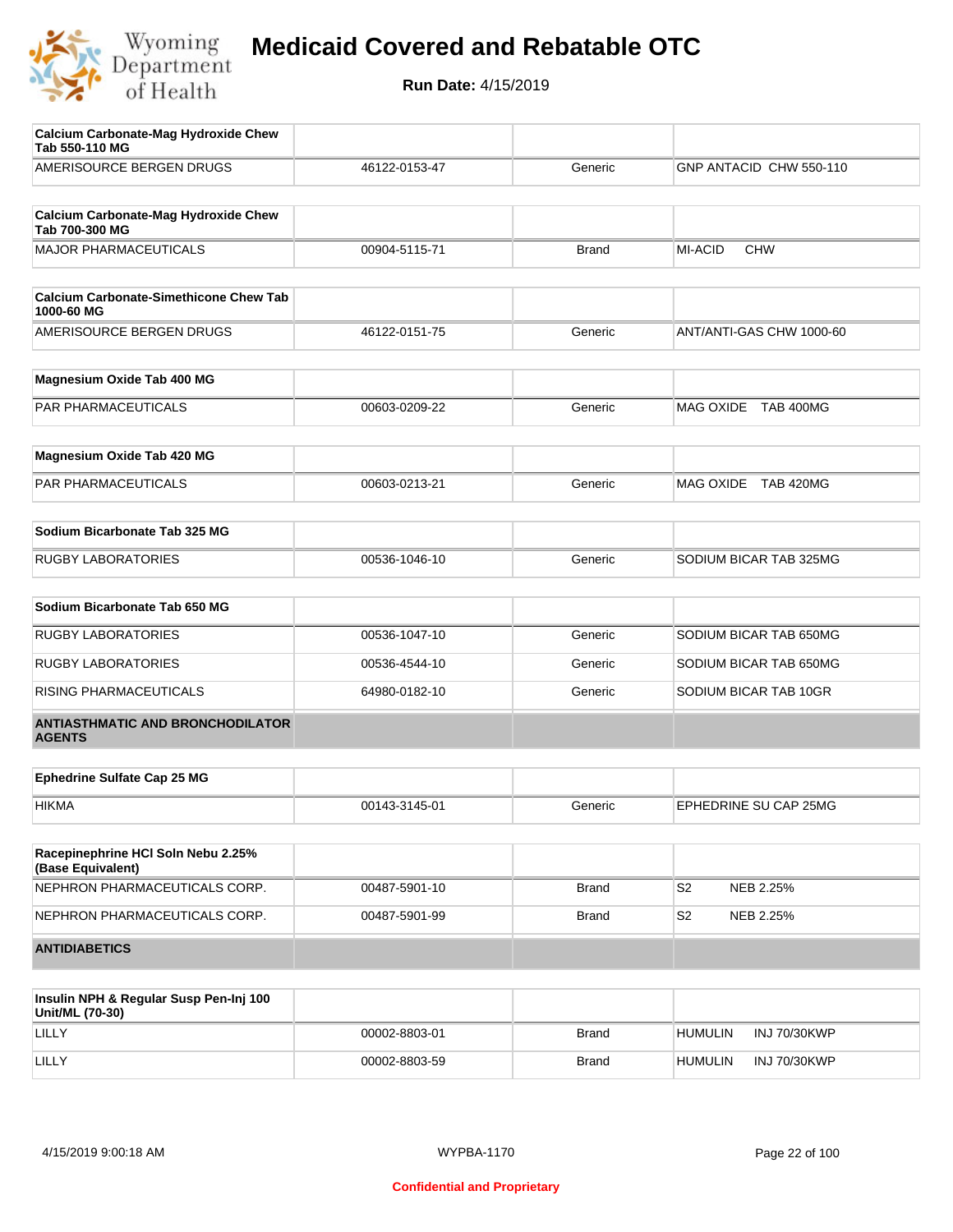

| Insulin NPH (Human) (Isophane) Inj 100<br>Unit/ML |               |              |                      |
|---------------------------------------------------|---------------|--------------|----------------------|
| LILLY                                             | 00002-8315-01 | <b>Brand</b> | HUMULIN N INJ U-100  |
| LILLY                                             | 00002-8315-17 | <b>Brand</b> | HUMULIN N INJ U-100  |
| <b>NOVO NORDISK</b>                               | 00169-1834-11 | <b>Brand</b> | NOVOLIN N INJ U-100  |
| <b>NOVO NORDISK</b>                               | 00169-1834-02 | <b>Brand</b> | NOVOLIN N INJ RELION |

| Insulin NPH (Human) (Isophane) Susp Pen-<br>injector 100 Unit/ML |               |              |                        |
|------------------------------------------------------------------|---------------|--------------|------------------------|
| LILLY                                                            | 00002-8805-01 | Brand        | HUMULIN N INJ U-100KWP |
| LILLY                                                            | 00002-8805-59 | <b>Brand</b> | HUMULIN N INJ U-100KWP |

| Insulin NPH Isophane & Regular Human Inj<br>100 Unit/ML (70-30) |               |              |                             |
|-----------------------------------------------------------------|---------------|--------------|-----------------------------|
| LILLY                                                           | 00002-8715-01 | <b>Brand</b> | HUMULIN<br>INJ 70/30        |
| LILLY                                                           | 00002-8715-17 | <b>Brand</b> | INJ 70/30<br><b>HUMULIN</b> |
| NOVO NORDISK                                                    | 00169-1837-02 | <b>Brand</b> | NOVOLIN70/30 INJ RELION     |
| NOVO NORDISK                                                    | 00169-1837-11 | <b>Brand</b> | <b>NOVOLIN</b><br>INJ 70/30 |

| Insulin Regular (Human) Inj 100 Unit/ML |               |              |                         |
|-----------------------------------------|---------------|--------------|-------------------------|
| <b>LILLY</b>                            | 00002-8215-01 | <b>Brand</b> | HUMULIN R INJ U-100     |
| LILLY                                   | 00002-8215-17 | <b>Brand</b> | HUMULIN R INJ U-100     |
| NOVO NORDISK                            | 00169-1833-02 | <b>Brand</b> | NOVOLIN R<br>INJ RELION |
| NOVO NORDISK                            | 00169-1833-11 | <b>Brand</b> | NOVOLIN R INJ U-100     |
| <b>ANTIDIARRHEAL/PROBIOTIC AGENTS</b>   |               |              |                         |

| <b>Bismuth Subsalicylate Chew Tab 262 MG</b> |               |         |                               |
|----------------------------------------------|---------------|---------|-------------------------------|
| <b>RUGBY LABORATORIES</b>                    | 00536-1021-07 | Generic | PEPTIC RELF CHW 262MG         |
| <b>PAR PHARMACEUTICAL</b>                    | 00603-0235-16 | Generic | PINK BISMUTH CHW 262MG        |
| <b>MAJOR PHARMACEUTICALS</b>                 | 00904-1315-46 | Generic | <b>CHW 262MG</b><br>BISMATROL |
| <b>BERGEN BRUNSWIG</b>                       | 24385-0024-65 | Generic | PINK BISMUTH CHW 262MG        |
| <b>TOPCO</b>                                 | 36800-0469-65 | Generic | <b>STOMACH RELF CHW 262MG</b> |
| LEADER BRAND PRODUCTS                        | 37205-0720-65 | Generic | PINK BISMUTH CHW 262MG        |
| <b>MCKESSON SUNMARK</b>                      | 49348-0953-44 | Generic | <b>STOMACH RELF CHW 262MG</b> |
| <b>MCKESSON</b>                              | 62011-0140-01 | Generic | <b>STOMACH RELF CHW 262MG</b> |

| Bismuth Subsalicylate Susp 262 MG/15ML |               |         |                           |
|----------------------------------------|---------------|---------|---------------------------|
| PERRIGO                                | 00113-0302-34 | Generic | STOMACH RELF SUS 262/15ML |
| PERRIGO                                | 00113-0302-40 | Generic | STOMACH RELF SUS 262/15ML |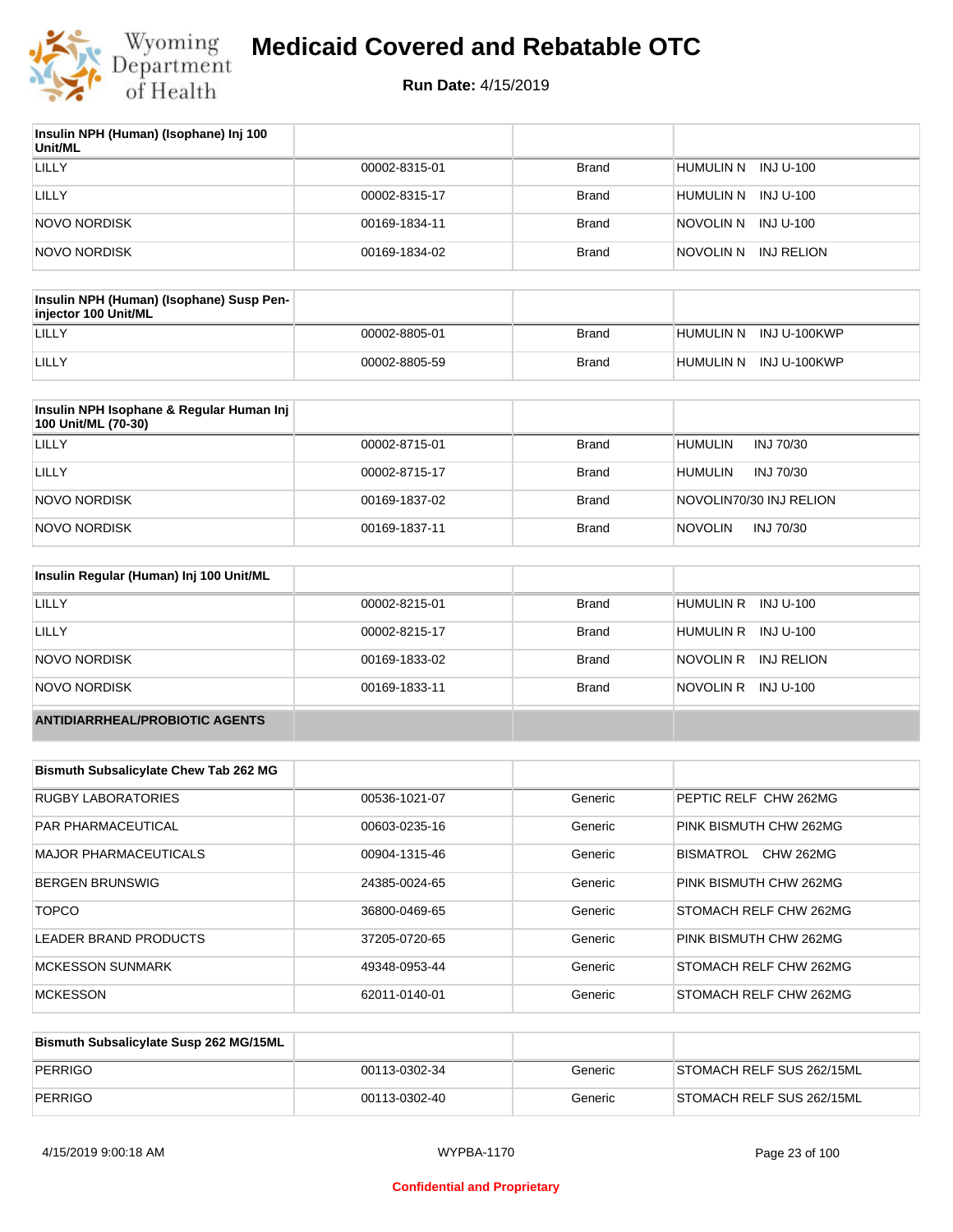# Wyoming<br>Department<br>of Health **Medicaid Covered and Rebatable OTC**

| RUGBY LABORATORIES           | 00536-1810-59 | Generic | PEPTIC RELF SUS 262/15ML  |
|------------------------------|---------------|---------|---------------------------|
| <b>MAJOR PHARMACEUTICALS</b> | 00904-1313-09 | Generic | SUS 262/15ML<br>BISMATROL |
| <b>MAJOR PHARMACEUTICALS</b> | 00904-5709-09 | Generic | KAO-TIN<br>SUS 262/15ML   |
| <b>MAJOR PHARMACEUTICALS</b> | 00904-5709-16 | Generic | SUS 262/15ML<br>KAO-TIN   |
| <b>SELECT BRAND</b>          | 15127-0550-68 | Generic | SB BISMUTH SUS 262/15ML   |
| <b>BERGEN BRUNSWIG</b>       | 24385-0302-34 | Generic | STOMACH RELF SUS 262/15ML |
| <b>BERGEN BRUNSWIG</b>       | 24385-0302-26 | Generic | STOMACH RELF SUS 262/15ML |
| <b>TOPCO</b>                 | 36800-0302-40 | Generic | STOMACH RELF SUS 262/15ML |
| <b>TOPCO</b>                 | 36800-0302-34 | Generic | STOMACH RELF SUS 262/15ML |
| <b>MCKESSON SUNMARK</b>      | 49348-0922-37 | Generic | SM STOMACH SUS 262/15ML   |
| <b>MCKESSON</b>              | 62011-0126-01 | Generic | STOMACH RELF SUS 262/15ML |

| Bismuth Subsalicylate Susp 525 MG/15ML |               |         |                           |
|----------------------------------------|---------------|---------|---------------------------|
| PERRIGO PHARMACEUTICALS                | 00113-0337-34 | Generic | STOMACH RELF SUS 525/15ML |
| <b>MAJOR PHARMACEUTICALS</b>           | 00904-1314-09 | Generic | SUS 525/15ML<br>BISMATROL |
| <b>SELECT BRAND</b>                    | 15127-0555-68 | Generic | BISMUTH MS SUS 525/15ML   |
| <b>TOPCO</b>                           | 36800-0337-34 | Generic | STOMACH RELF SUS 525/15ML |
| <b>BERGEN BRUNSWIG</b>                 | 24385-0337-34 | Generic | STOMACH RELF SUS 525/15ML |
| <b>TOPCO</b>                           | 36800-0337-40 | Generic | STOMACH RELF SUS 525/15ML |
| <b>MCKESSON</b>                        | 62011-0127-01 | Generic | STOMACH RELF SUS 525/15ML |

| <b>Bismuth Subsalicylate Tab 262 MG</b> |               |         |                        |
|-----------------------------------------|---------------|---------|------------------------|
| BERGEN BRUNSWIG                         | 24385-0017-58 | Generic | PINK BISMUTH TAB 262MG |
| <b>IMCKESSON SUNMARK</b>                | 49348-0511-59 | Generic | STOMACH RELF TAB 262MG |

| Loperamide HCI Cap 2 MG  |               |         |                      |
|--------------------------|---------------|---------|----------------------|
| IMCKESSON SUNMARK        | 49348-0752-04 | Generic | ANTI-DIARRHE CAP 2MG |
| AMERISOURCE BERGEN DRUGS | 46122-0207-62 | Generic | ANTI-DIARRHE CAP 2MG |
| <b>IMCKESSON</b>         | 62011-0158-01 | Generic | LOPERAMIDE CAP 2MG   |

| Loperamide HCI Liq 1 MG/5ML (0.2 MG/ML) |               |         |                        |
|-----------------------------------------|---------------|---------|------------------------|
| HI-TECH                                 | 50383-0618-05 | Generic | LOPERAMIDE LIQ 1MG/5ML |
| HI-TECH                                 | 50383-0618-10 | Generic | LOPERAMIDE LIQ 1MG/5ML |
| HI-TECH                                 | 50383-0618-04 | Generic | LOPERAMIDE LIQ 1MG/5ML |
| HI-TECH                                 | 50383-0618-06 | Generic | LOPERAMIDE LIQ 1MG/5ML |
| HI-TECH                                 | 50383-0618-11 | Generic | LOPERAMIDE LIQ 1MG/5ML |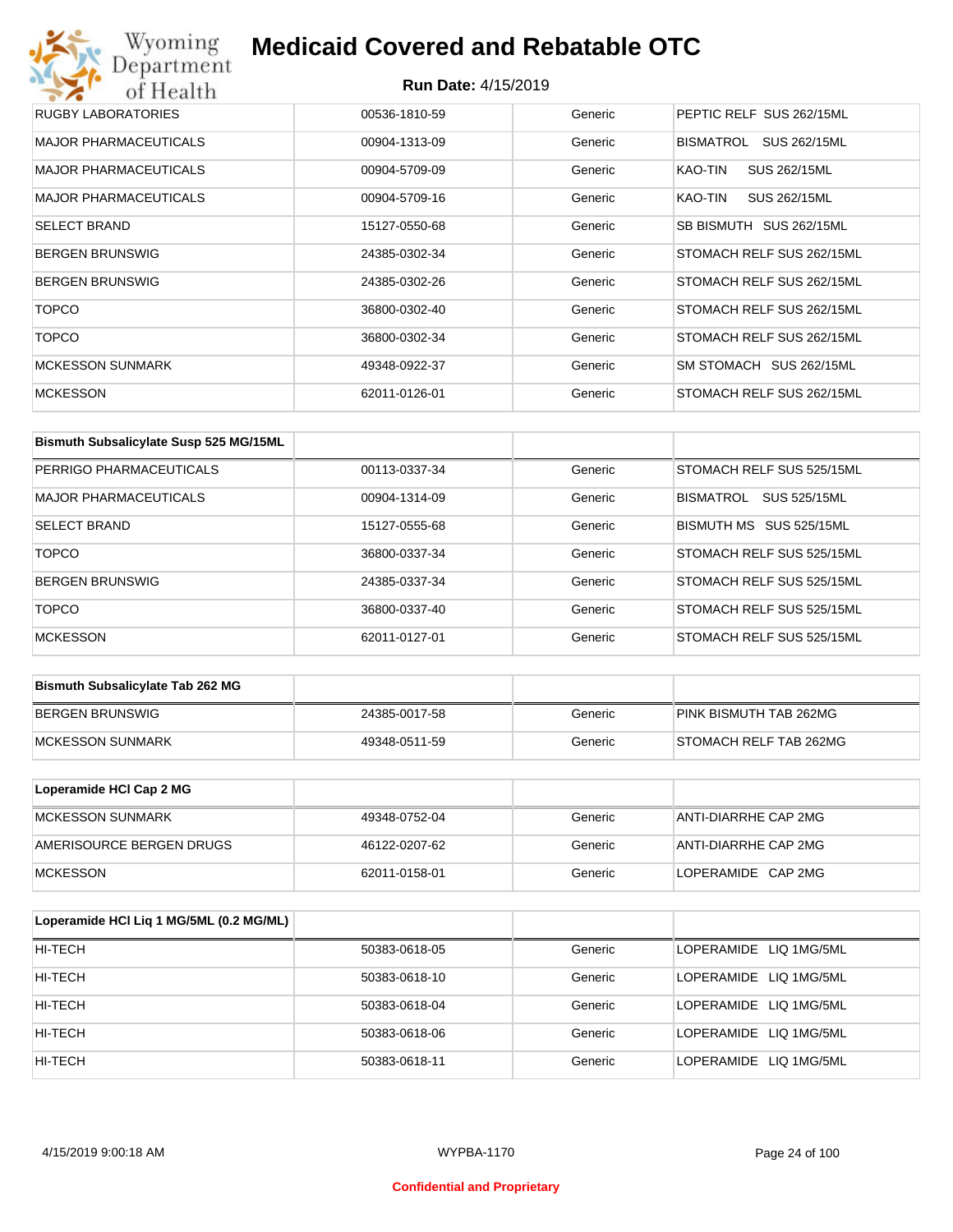

**Loperamide HCl Liq 1 MG/7.5ML**

# **Medicaid Covered and Rebatable OTC**

| PERRIGO PHARMACEUTICALS      | 00113-0645-26 | Generic | LOPERAMIDE SUS 1MG/7.5 |
|------------------------------|---------------|---------|------------------------|
| <b>MAJOR PHARMACEUTICALS</b> | 00904-6256-20 | Generic | LOPERAMIDE SUS 1MG/7.5 |
| AMERISOURCE BERGEN DRUGS     | 46122-0111-26 | Generic | LOPERAMIDE SUS 1MG/7.5 |
| <b>MCKESSON SUNMARK</b>      | 49348-0999-34 | Generic | LOPERAMIDE SUS 1MG/7.5 |
| <b>MCKESSON</b>              | 62011-0151-01 | Generic | LOPERAMIDE SUS 1MG/7.5 |
| <b>MCKESSON</b>              | 62011-0236-01 | Generic | LOPERAMIDE LIQ 1MG/7.5 |
| PRECISION DOSE, INC          | 68094-0107-62 | Generic | LOPERAMIDE SUS 1MG/7.5 |
| PRECISION DOSE, INC.         | 68094-0108-62 | Generic | LOPERAMIDE SUS 1MG/7.5 |
| PRECISION DOSE, INC          | 68094-0107-59 | Generic | LOPERAMIDE SUS 1MG/7.5 |
| PRECISION DOSE, INC          | 68094-0108-59 | Generic | LOPERAMIDE SUS 1MG/7.5 |
| Loperamide HCI Tab 2 MG      |               |         |                        |
| PERRIGO PHARMACEUTICALS      | 00113-0224-62 | Generic | ANTI-DIARRHE TAB 2MG   |
| PERRIGO PHARMACEUTICALS      | 00113-0224-91 | Generic | ANTI-DIARRHE TAB 2MG   |
| PERRIGO PHARMACEUTICALS      | 00113-0224-53 | Generic | ANTI-DIARRHE TAB 2MG   |
| PERRIGO PHARMACEUTICALS      | 00113-0224-89 | Generic | ANTI-DIARRHE TAB 2MG   |
| <b>MAJOR PHARMACEUTICALS</b> | 00904-7725-24 | Generic | ANTI-DIARRHE TAB 2MG   |
| <b>SELECT BRAND</b>          | 15127-0338-66 | Generic | ANTI-DIARRHE TAB 2MG   |
| <b>MAJOR PHARMACEUTICALS</b> | 00904-7725-12 | Generic | ANTI-DIARRHE TAB 2MG   |
| <b>SELECT BRAND</b>          | 15127-0338-12 | Generic | ANTI-DIARRHE TAB 2MG   |
| <b>TOPCO</b>                 | 36800-0224-53 | Generic | ANTI-DIARRHE TAB 2MG   |
| <b>TOPCO</b>                 | 36800-0224-80 | Generic | ANTI-DIARRHE TAB 2MG   |
| <b>BERGEN BRUNSWIG</b>       | 24385-0554-62 | Generic | ANTI-DIARRHE TAB 2MG   |
| <b>BERGEN BRUNSWIG</b>       | 24385-0554-67 | Generic | ANTI-DIARRHE TAB 2MG   |
| LEADER BRAND PRODUCTS        | 37205-0370-67 | Generic | ANTI-DIARRHE TAB 2MG   |
| <b>BERGEN BRUNSWIG</b>       | 24385-0386-89 | Generic | ANTI-DIARRHE TAB 2MG   |
| <b>TOPCO</b>                 | 36800-0224-91 | Generic | ANTI-DIARRHE TAB 2MG   |
| <b>BERGEN BRUNSWIG</b>       | 24385-0554-53 | Generic | ANTI-DIARRHE TAB 2MG   |
| <b>TOPCO</b>                 | 36800-0224-62 | Generic | ANTI-DIARRHE TAB 2MG   |
| LEADER BRAND PRODUCTS        | 37205-0370-89 | Generic | ANTI-DIARRHE TAB 2MG   |
| AMERISOURCE BERGEN DRUGS     | 46122-0169-08 | Generic | ANTI-DIARRHE TAB 2MG   |
| LEADER BRAND PRODUCTS        | 37205-0370-53 | Generic | ANTI-DIARRHE TAB 2MG   |
| <b>MCKESSON SUNMARK</b>      | 49348-0529-04 | Generic | SM ANTI-DIAR TAB 2MG   |
| <b>MCKESSON SUNMARK</b>      | 49348-0529-02 | Generic | SM ANTI-DIAR TAB 2MG   |
| <b>MCKESSON SUNMARK</b>      | 49348-0529-08 | Generic | SM ANTI-DIAR TAB 2MG   |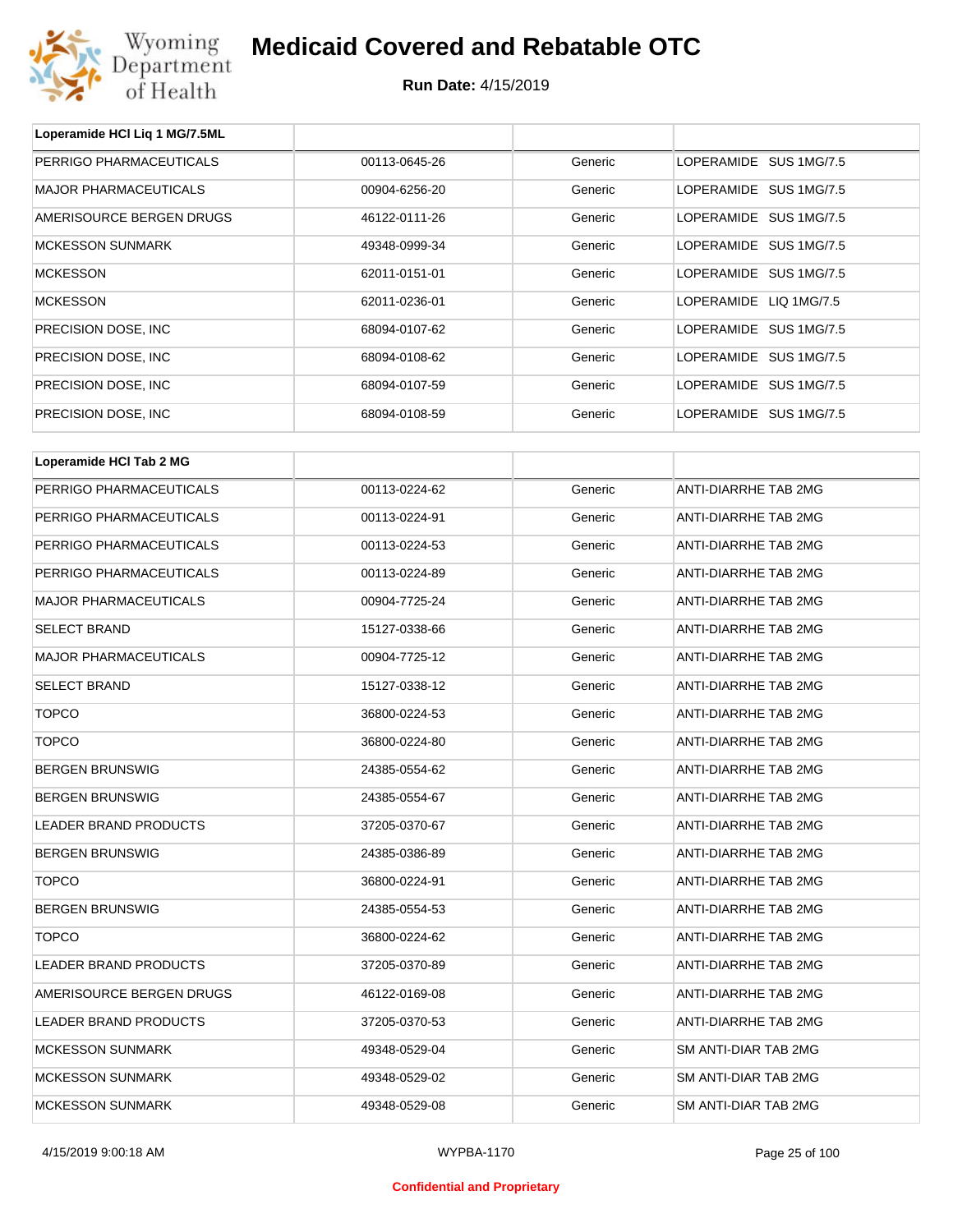

| <b>MCKESSON SUNMARK</b>    | 49348-0529-34 | Generic | SM ANTI-DIAR TAB 2MG |
|----------------------------|---------------|---------|----------------------|
| <b>MCKESSON</b>            | 62011-0150-01 | Generic | ANTI-DIARRHE TAB 2MG |
| <b>MCKESSON</b>            | 62011-0150-03 | Generic | ANTI-DIARRHE TAB 2MG |
| <b>MCKESSON</b>            | 62011-0150-02 | Generic | ANTI-DIARRHE TAB 2MG |
| CHAIN DRUG MARKETING ASSOC | 63868-0338-12 | Generic | ANTI-DIARRHE TAB 2MG |
| CHAIN DRUG MARKETING ASSOC | 63868-0338-24 | Generic | ANTI-DIARRHE TAB 2MG |
| CHAIN DRUG MARKETING ASSOC | 63868-0338-60 | Generic | ANTI-DIARRHE TAB 2MG |
| <b>ANTIHISTAMINES</b>      |               |         |                      |

| Brompheniramine Maleate Liquid 1 MG/ML |               |       |          |            |
|----------------------------------------|---------------|-------|----------|------------|
| JAYMAC PHARMACEUTICAL LLC              | 64661-0031-30 | Brand | J-TAN PD | DRO 1MG/ML |

| Cetirizine HCI Chew Tab 10 MG |               |         |                       |
|-------------------------------|---------------|---------|-----------------------|
| SANDOZ                        | 00781-5284-64 | Generic | CETIRIZINE CHW 10MG   |
| MAJOR PHARMACEUTICALS         | 00904-5879-12 | Generic | ALL DAY ALLG CHW 10MG |
| <b>SUN PHARMACEUTICALS</b>    | 47335-0344-83 | Generic | CETIRIZINE CHW 10MG   |

| <b>Cetirizine HCI Chew Tab 5 MG</b> |               |         |                    |
|-------------------------------------|---------------|---------|--------------------|
| SANDOZ                              | 00781-5283-64 | Generic | CETIRIZINE CHW 5MG |
| <b>SUN PHARMACEUTICALS</b>          | 47335-0343-83 | Generic | CETIRIZINE CHW 5MG |

| Cetirizine HCI Oral Soln 1 MG/ML (5<br>MG/5ML) |               |         |                          |
|------------------------------------------------|---------------|---------|--------------------------|
| PERRIGO PHARMACEUTICALS                        | 00113-0974-26 | Generic | ALL DAY ALLG SOL 5MG/5ML |
| <b>MAJOR PHARMACEUTICALS</b>                   | 00904-5828-20 | Generic | ALL DAY ALLG SOL 1MG/ML  |
| <b>MAJOR PHARMACEUTICALS</b>                   | 00904-6372-20 | Generic | ALL DAY ALLG SOL 1MG/ML  |
| <b>BERGEN BRUNSWIG</b>                         | 24385-0188-26 | Generic | ALL DAY ALLG SOL 1MG/ML  |
| <b>LEADER BRAND PRODUCTS</b>                   | 37205-0591-26 | Generic | ALLERGY RELF SOL 5MG/5ML |
| PERRIGO PHARMACEUTICALS                        | 45802-0974-26 | Generic | CETIRIZINE SOL 1MG/ML    |
| AMERISOURCE BERGEN DRUGS                       | 46122-0020-26 | Generic | ALL DAY ALLG SOL 1MG/ML  |
| LEADER BRAND PRODUCTS                          | 37205-0855-26 | Generic | ALL DAY ALLG SOL 5MG/5ML |
| <b>TOPCO</b>                                   | 36800-0974-26 | Generic | ALL DAY ALLG SOL 5MG/5ML |
| <b>LEADER BRAND PRODUCTS</b>                   | 37205-0826-26 | Generic | ALL DAY ALLG SOL 1MG/ML  |
| <b>MCKESSON SUNMARK</b>                        | 49348-0078-34 | Generic | ALL DAY ALLG SOL 5MG/5ML |
| <b>MCKESSON SUNMARK</b>                        | 49348-0934-34 | Generic | ALL DAY ALLG SOL 5MG/5ML |
| AMERISOURCE BERGEN DRUGS                       | 46122-0101-26 | Generic | ALL DAY ALLG SOL 5MG/5ML |
| <b>MCKESSON SUNMARK</b>                        | 49348-0326-34 | Generic | ALL DAY ALLG SOL 5MG/5ML |
| <b>TARO</b>                                    | 51672-2088-08 | Generic | CETIRIZINE SOL 1MG/ML    |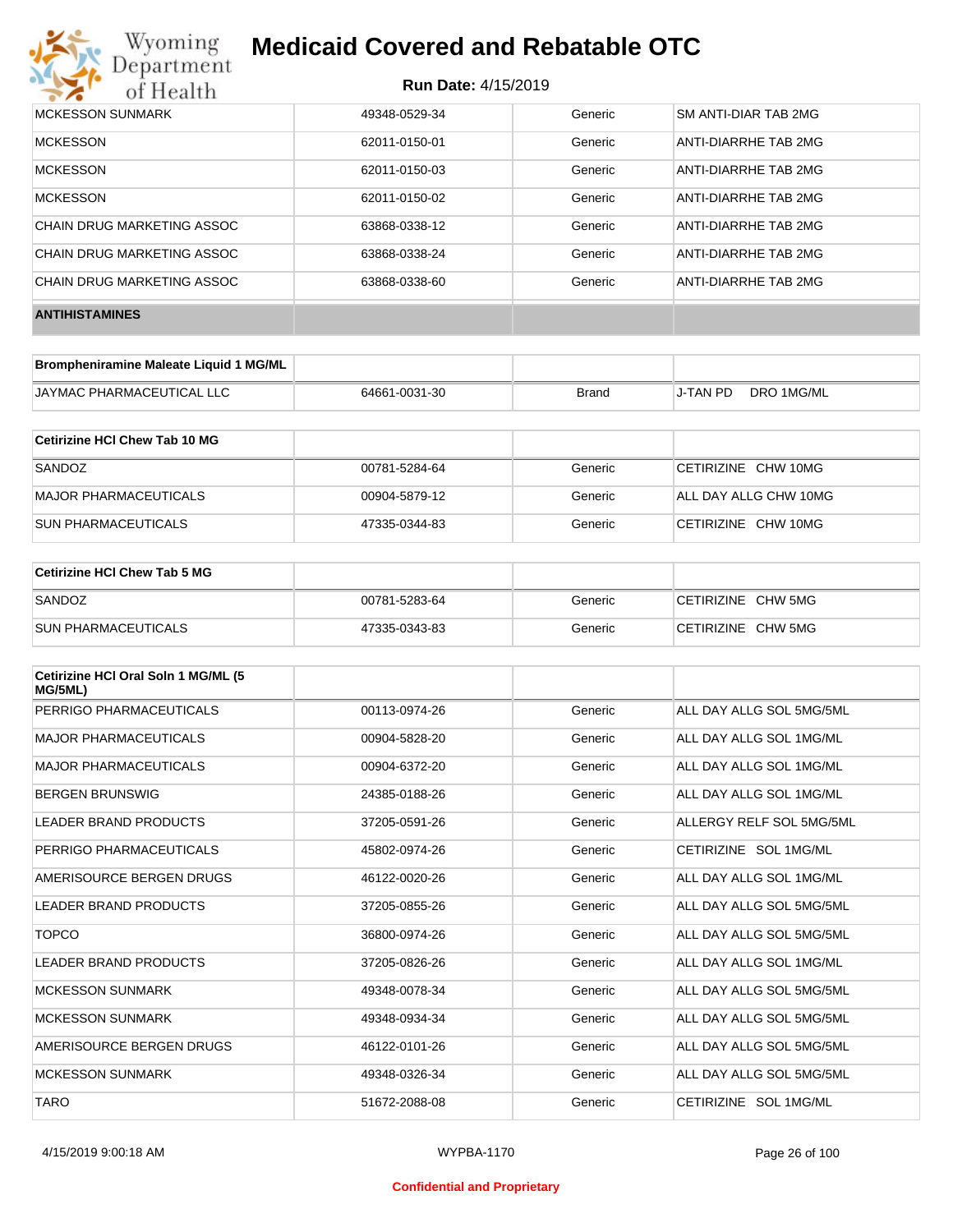

| <b>TARO</b>          | 51672-2102-08 | Generic | CETIRIZINE SOL 5MG/5ML  |
|----------------------|---------------|---------|-------------------------|
| MCKESSON             | 62011-0093-01 | Generic | CETIRIZINE SOL 5MG/5ML  |
| <b>SILARX</b>        | 54838-0552-40 | Generic | CETIRIZINE SOL 5MG/5ML  |
| <b>MCKESSON</b>      | 62011-0051-01 | Generic | CETIRIZINE SOL 5MG/5ML  |
| <b>MCKESSON</b>      | 62011-0054-01 | Generic | ALLERGY COMP SOL 1MG/ML |
| PRECISION DOSE, INC. | 68094-0720-59 | Generic | CETIRIZINE SOL 5MG/5ML  |
| PRECISION DOSE, INC. | 68094-0720-62 | Generic | CETIRIZINE SOL 5MG/5ML  |

| 00113-9458-39 | Generic | ALL DAY ALLG TAB 10MG          |
|---------------|---------|--------------------------------|
| 00113-9458-66 | Generic | ALL DAY ALLG TAB 10MG          |
| 00378-3637-05 | Generic | CETIRIZINE TAB 10MG            |
| 00536-1041-05 | Generic | CETIRIZINE TAB 10MG            |
| 00536-4088-07 | Generic | CETIRIZINE TAB 10MG            |
| 00536-4088-11 | Generic | CETIRIZINE TAB 10MG            |
| 00536-4088-88 | Generic | CETIRIZINE TAB 10MG            |
| 00378-3637-01 | Generic | CETIRIZINE TAB 10MG            |
| 00781-1684-01 | Generic | CETIRIZINE TAB 10MG            |
| 00904-5852-61 | Generic | CETIRIZINE TAB 10MG            |
| 00904-5852-60 | Generic | ALL DAY ALLG TAB 10MG          |
| 00904-5852-89 | Generic | ALL DAY ALLG TAB 10MG          |
| 00904-5852-41 | Generic | ALL DAY ALLG TAB 10MG          |
| 00904-5852-43 | Generic | ALL DAY ALLG TAB 10MG          |
| 00904-5852-46 | Generic | ALL DAY ALLG TAB 10MG          |
| 16714-0271-02 | Generic | CETIRIZINE TAB 10MG            |
| 15127-0909-14 | Generic | SB ALLERGY TAB 10MG            |
| 15127-0909-30 | Generic | SB ALLERGY TAB 10MG            |
| 16571-0402-10 | Generic | CETIRIZINE TAB 10MG            |
| 16571-0402-50 | Generic | CETIRIZINE TAB 10MG            |
| 16714-0271-03 | Generic | CETIRIZINE TAB 10MG            |
| 36800-0458-47 | Generic | ALL DAY ALLG TAB 10MG          |
| 36800-0458-72 | Generic | ALL DAY ALLG TAB 10MG          |
| 24385-0998-65 | Generic | GNP ALL DAY TAB ALLERGY        |
| 24385-0998-74 | Generic | GNP ALL DAY TAB ALLERGY        |
| 24385-0998-75 | Generic | <b>GNP ALL DAY TAB ALLERGY</b> |
| 36800-0458-87 | Generic | ALL DAY ALLG TAB 10MG          |
| 36800-0458-95 | Generic | ALL DAY ALLG TAB 10MG          |
|               |         |                                |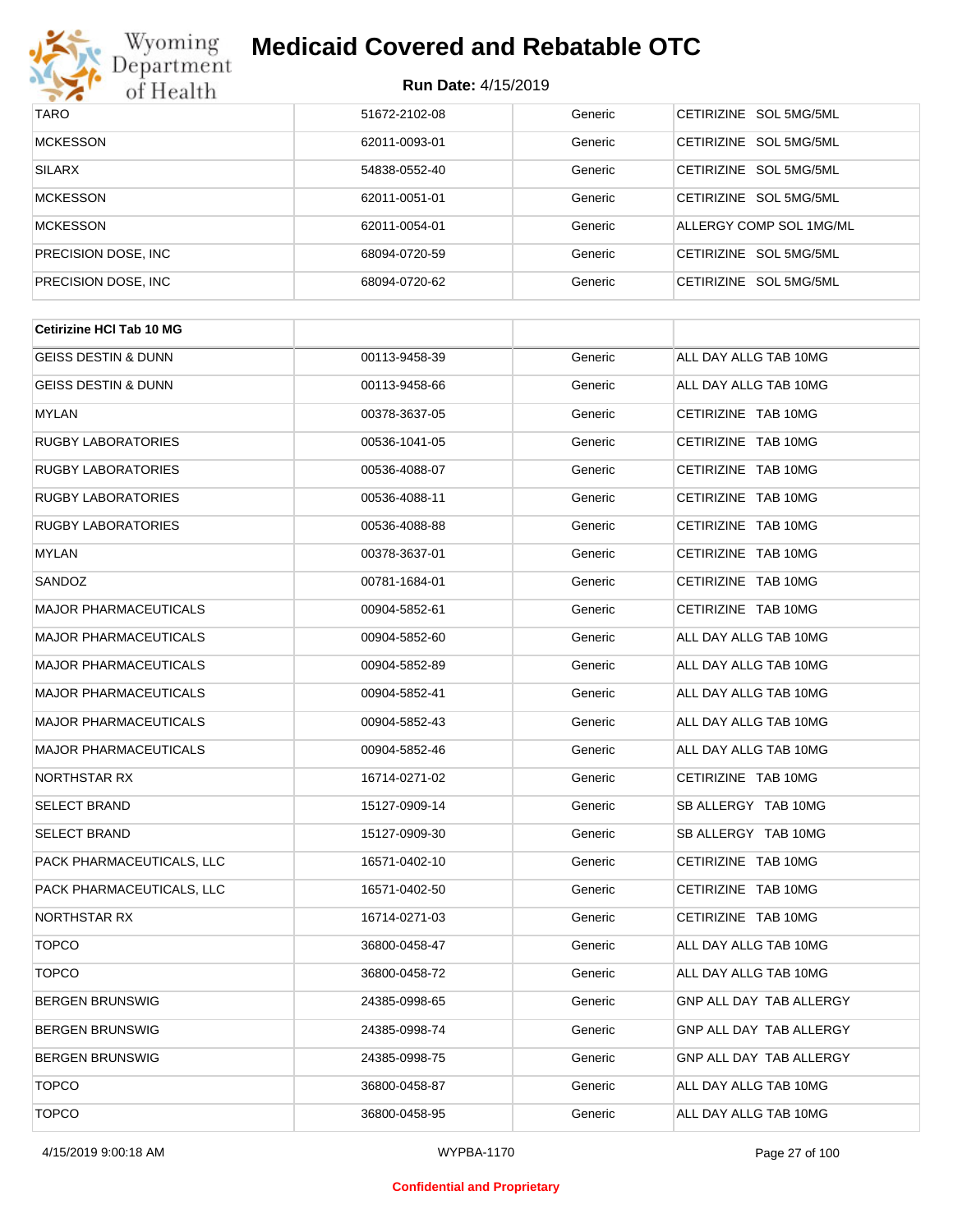

| <b>TOPCO</b>                  | 36800-0458-13 | Generic | ALL DAY ALLG TAB 10MG  |
|-------------------------------|---------------|---------|------------------------|
| <b>TOPCO</b>                  | 36800-0458-39 | Generic | ALL DAY ALLG TAB 10MG  |
| <b>TOPCO</b>                  | 36800-0458-66 | Generic | ALL DAY ALLG TAB 10MG  |
| <b>PERRIGO</b>                | 45802-0919-39 | Generic | CETIRIZINE TAB 10MG    |
| <b>PERRIGO</b>                | 45802-0919-87 | Generic | CETIRIZINE TAB 10MG    |
| <b>MCKESSON SUNMARK</b>       | 49348-0939-44 | Generic | SM ALL DAY TAB ALLERGY |
| <b>MCKESSON SUNMARK</b>       | 49348-0984-46 | Generic | SM ALL DAY TAB ALLERGY |
| <b>MYLAN INSTITUTIONAL</b>    | 51079-0597-20 | Generic | CETIRIZINE TAB 10MG    |
| <b>MCKESSON SUNMARK</b>       | 49348-0939-12 | Generic | SM ALL DAY TAB ALLERGY |
| <b>MYLAN INSTITUTIONAL</b>    | 51079-0597-01 | Generic | CETIRIZINE TAB 10MG    |
| <b>OHM LABS</b>               | 51660-0939-54 | Generic | CETIRIZINE TAB 10MG    |
| DR.REDDY'S LABORATORIES, INC. | 55111-0699-90 | Generic | CETIRIZINE TAB 10MG    |
| <b>APOTEX</b>                 | 60505-2633-01 | Generic | CETIRIZINE TAB 10MG    |
| <b>APOTEX</b>                 | 60505-2633-08 | Generic | CETIRIZINE TAB 10MG    |
| <b>MCKESSON</b>               | 62011-0052-01 | Generic | ALL DAY ALLG TAB 10MG  |
| <b>MCKESSON</b>               | 62011-0052-02 | Generic | ALL DAY ALLG TAB 10MG  |
| <b>MCKESSON</b>               | 62011-0205-02 | Generic | ALL DAY ALLG TAB 10MG  |
| CHAIN DRUG MARKETING ASSOC    | 63868-0132-14 | Generic | QC ALLERGY TAB 10MG    |
| CHAIN DRUG MARKETING ASSOC    | 63868-0132-30 | Generic | QC ALLERGY TAB 10MG    |
| CHAIN DRUG MARKETING ASSOC    | 63868-0132-90 | Generic | QC ALLERGY TAB 10MG    |
|                               |               |         |                        |

| Cetirizine HCI Tab 5 MG   |               |         |                    |
|---------------------------|---------------|---------|--------------------|
| <b>MYLAN</b>              | 00378-3635-01 | Generic | CETIRIZINE TAB 5MG |
| SANDOZ                    | 00781-1683-01 | Generic | CETIRIZINE TAB 5MG |
| PACK PHARMACEUTICALS, LLC | 16571-0401-10 | Generic | CETIRIZINE TAB 5MG |

| <b>Chlorcyclizine HCI Tab 25 MG</b> |               |       |              |          |
|-------------------------------------|---------------|-------|--------------|----------|
| MAGNA PHARMACEUTICALS. INC          | 58407-0025-30 | Brand | <b>AHIST</b> | TAB 25MG |

| <b>Chlorpheniramine Maleate Liquid 2 MG/ML</b> |               |              |                                |
|------------------------------------------------|---------------|--------------|--------------------------------|
| WOMEN'S CHOICE PHARMACEUTICALS                 | 00485-0094-02 | <b>Brand</b> | <b>IED CHLORPED LIQ 2MG/ML</b> |

| <b>Chlorpheniramine Maleate Syrup 2</b><br><b>MG/5ML</b> |               |         |                         |
|----------------------------------------------------------|---------------|---------|-------------------------|
| WOMEN'S CHOICE PHARMACEUTICALS                           | 00485-0098-16 | Generic | ED CHLORPED SYP JR      |
| WOMEN'S CHOICE PHARMACEUTICALS                           | 00485-0098-04 | Generic | ED CHLORPED SYP JR      |
| RUGBY LABORATORIES                                       | 00536-1025-47 | Generic | ALLER-CHLOR SYP 2MG/5ML |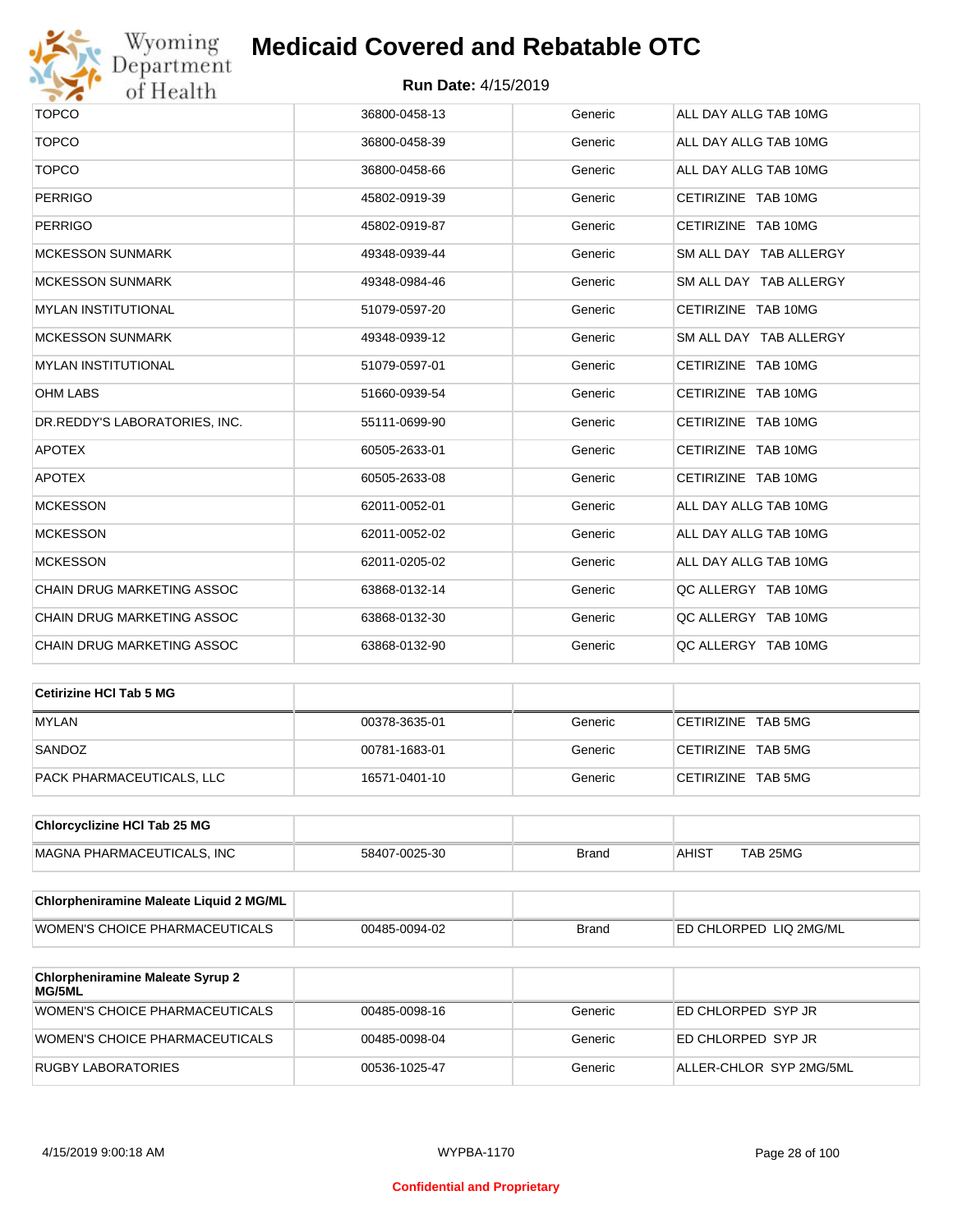

| <b>Chlorpheniramine Maleate Tab 4 MG</b> |               |         |                            |
|------------------------------------------|---------------|---------|----------------------------|
| WOMEN'S CHOICE PHARMACEUTICALS           | 00485-0085-01 | Generic | <b>ED-CHLORTAN TAB 4MG</b> |
| <b>RUGBY LABORATORIES</b>                | 00536-1006-35 | Generic | ALLER-CHLOR TAB 4MG        |
| <b>RUGBY LABORATORIES</b>                | 00536-1006-10 | Generic | ALLER-CHLOR TAB 4MG        |
| <b>MAJOR PHARMACEUTICALS</b>             | 00904-0012-24 | Generic | <b>ALLERGY</b><br>TAB 4MG  |
| <b>MAJOR PHARMACEUTICALS</b>             | 00904-0012-59 | Generic | TAB 4MG<br><b>ALLERGY</b>  |
| <b>RUGBY LABORATORIES</b>                | 00536-3467-10 | Generic | ALLER-CHLOR TAB 4MG        |
| <b>MAJOR PHARMACEUTICALS</b>             | 00904-0012-80 | Generic | <b>ALLERGY</b><br>TAB 4MG  |
| <b>RUGBY LABORATORIES</b>                | 00536-1006-01 | Generic | ALLER-CHLOR TAB 4MG        |
| <b>MAJOR PHARMACEUTICALS</b>             | 00904-0012-61 | Generic | TAB 4MG<br><b>ALLERGY</b>  |
| <b>SELECT BRAND</b>                      | 15127-0821-09 | Generic | CHLORPHENIR TAB 4MG        |
| <b>BERGEN BRUNSWIG</b>                   | 24385-0463-78 | Generic | GNP ALLERGY TAB 4MG        |
| <b>TOPCO</b>                             | 36800-0463-62 | Generic | <b>ALLERGY</b><br>TAB 4MG  |
| <b>BERGEN BRUNSWIG</b>                   | 24385-0463-62 | Generic | GNP ALLERGY TAB 4MG        |
| <b>LEADER BRAND PRODUCTS</b>             | 37205-0215-62 | Generic | <b>ALLERGY</b><br>TAB 4MG  |
| <b>LEADER BRAND PRODUCTS</b>             | 37205-0215-78 | Generic | <b>ALLERGY</b><br>TAB 4MG  |
| <b>MCKESSON SUNMARK</b>                  | 49348-0025-04 | Generic | SM ALLERGY TAB 4MG         |
| <b>MCKESSON SUNMARK</b>                  | 49348-0025-10 | Generic | SM ALLERGY TAB 4MG         |
| <b>TIME-CAP LABS</b>                     | 49483-0242-01 | Generic | ALLERGY-TIME TAB 4MG       |
| <b>TIME-CAP LABS</b>                     | 49483-0242-10 | Generic | ALLERGY-TIME TAB 4MG       |
| <b>MCKESSON</b>                          | 62011-0059-01 | Generic | HM ALLERGY TAB 4MG         |

| Chlorpheniramine Maleate Tab ER 12 MG |               |         |                         |
|---------------------------------------|---------------|---------|-------------------------|
| IKVK TECH                             | 10702-0017-06 | Generic | CHLORPHENIR TAB 12MG CR |
| IKVK TECH                             | 10702-0017-24 | Generic | CHLORPHENIR TAB 12MG CR |
| LEADER BRAND PRODUCTS                 | 37205-0117-62 | Generic | TAB 12MG CR<br>ALLERGY  |

| <b>Clemastine Fumarate Tab 1.34 MG (1 MG)</b><br>Base Equiv) |               |         |                          |
|--------------------------------------------------------------|---------------|---------|--------------------------|
| PERRIGO PHARMACEUTICALS                                      | 00113-0282-73 | Generic | DAYHIST ALRG TAB 12 HOUR |
| SANDOZ                                                       | 00781-1358-01 | Generic | CLEMASTINE TAB 1.34MG    |
| <b>BERGEN BRUNSWIG</b>                                       | 24385-0183-51 | Generic | GNP DAYHIST TAB 1.34MG   |
| <b>TOPCO</b>                                                 | 36800-0282-51 | Generic | DAYHIST ALRG TAB 12 HOUR |
| LEADER BRAND PRODUCTS                                        | 37205-0228-73 | Generic | ALLERHIST-1 TAB 1.34MG   |
| MCKESSON SUNMARK                                             | 49348-0686-03 | Generic | ALLERGY RELF TAB 1.34MG  |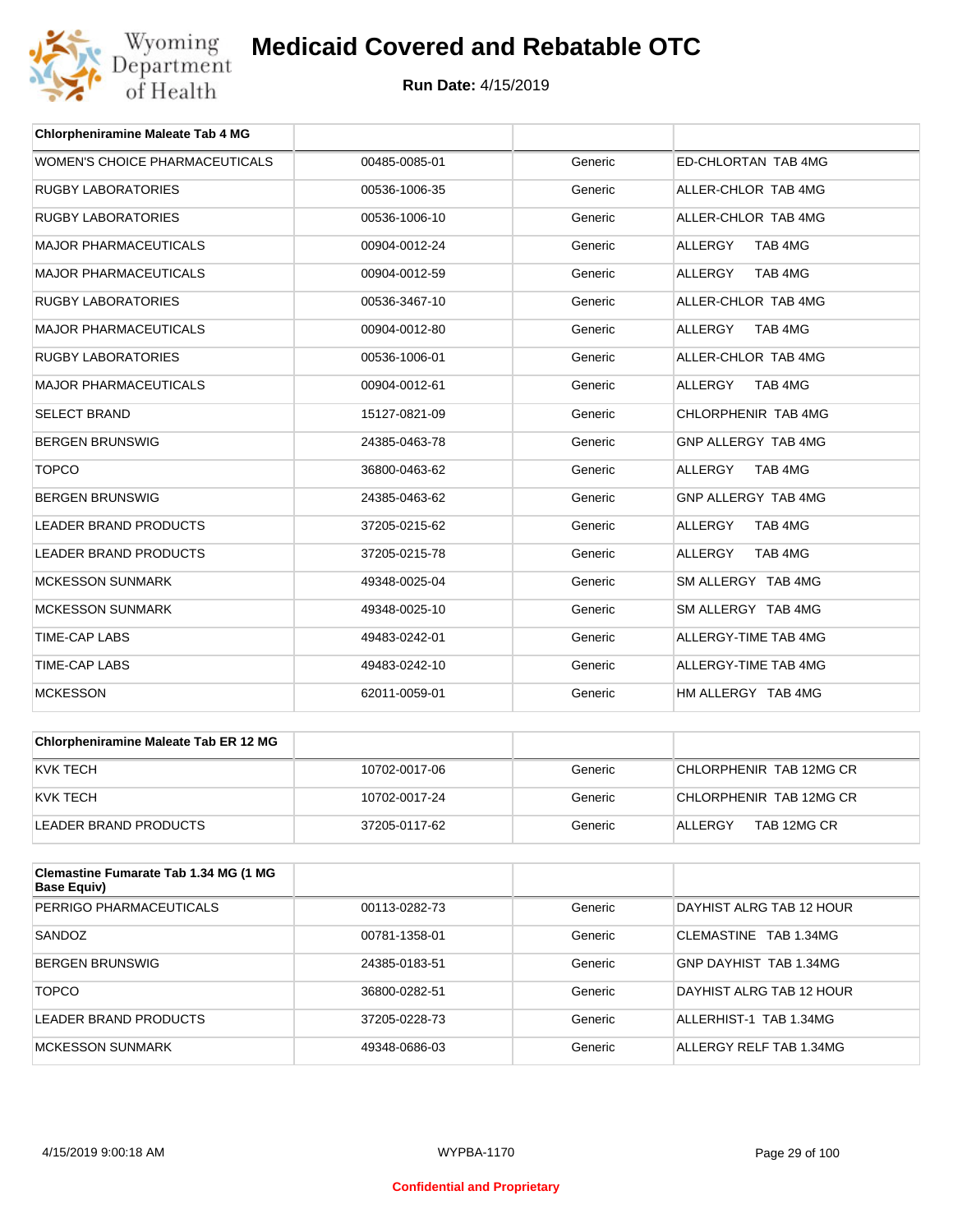

| Dexbrompheniramine Maleate Tab 2 MG |               |              |                             |
|-------------------------------------|---------------|--------------|-----------------------------|
| POLY PHARMACEUTICALS                | 50991-0783-60 | <b>Brand</b> | ALA-HIST IR TAB 2MG         |
|                                     |               |              |                             |
| Diphenhydramine HCI Cap 25 MG       |               |              |                             |
| <b>GEISS DESTIN &amp; DUNN</b>      | 00113-0462-62 | Generic      | ALLERGY RELF CAP 25MG       |
| SANDOZ                              | 00185-0648-10 | Generic      | DIPHENHYDRAM CAP 25MG       |
| <b>RUGBY LABORATORIES</b>           | 00536-1010-01 | Generic      | DIPHENHIST CAP 25MG         |
| <b>PAR PHARMACEUTICALS</b>          | 00603-3339-21 | Generic      | DIPHENHYDRAM CAP 25MG       |
| PAR PHARMACEUTICALS                 | 00603-3339-32 | Generic      | DIPHENHYDRAM CAP 25MG       |
| PAR PHARMACEUTICAL                  | 00603-0241-18 | Generic      | Q-DRYL<br>CAP 25MG          |
| <b>MAJOR PHARMACEUTICALS</b>        | 00904-5306-61 | Generic      | DIPHENHYDRAM CAP 25MG       |
| <b>MAJOR PHARMACEUTICALS</b>        | 00904-5306-80 | Generic      | BANOPHEN<br>CAP 25MG        |
| <b>MAJOR PHARMACEUTICALS</b>        | 00904-2035-24 | Generic      | <b>BANOPHEN</b><br>CAP 25MG |
| SANDOZ                              | 00185-0648-01 | Generic      | DIPHENHYDRAM CAP 25MG       |
| <b>MAJOR PHARMACEUTICALS</b>        | 00904-5306-60 | Generic      | BANOPHEN<br>CAP 25MG        |
| <b>SELECT BRAND</b>                 | 15127-0283-24 | Generic      | ALLERGY<br>CAP 25MG         |
| CONTRACT PHARMACAL CORPORATION      | 10267-0835-04 | Generic      | DIPHENHYDRAM CAP 25MG       |
| <b>SELECT BRAND</b>                 | 15127-0283-48 | Generic      | ALLERGY<br>CAP 25MG         |
| PHARBEST PHARMACEUTICALS            | 16103-0348-03 | Generic      | PHARBEDRYL CAP 25MG         |
| CONTRACT PHARMACAL CORPORATION      | 10267-0835-01 | Generic      | DIPHENHYDRAM CAP 25MG       |
| PHARBEST PHARMACEUTICALS            | 16103-0348-08 | Generic      | PHARBEDRYL CAP 25MG         |
| PHARBEST PHARMACEUTICALS            | 16103-0348-11 | Generic      | PHARBEDRYL CAP 25MG         |
| <b>TOPCO</b>                        | 36800-0462-67 | Generic      | ALLERGY<br>CAP 25MG         |
| <b>TOPCO</b>                        | 36800-0462-62 | Generic      | ALLERGY<br>CAP 25MG         |
| <b>BERGEN BRUNSWIG</b>              | 24385-0462-62 | Generic      | GNP ALLERGY CAP 25MG        |
| BERGEN BRUNSWIG                     | 24385-0462-78 | Generic      | GNP ALLERGY CAP 25MG        |
| <b>TOPCO</b>                        | 36800-0462-78 | Generic      | ALLERGY<br>CAP 25MG         |
| <b>MCKESSON SUNMARK</b>             | 49348-0971-10 | Generic      | ALLERGY RELF CAP 25MG       |
| <b>MCKESSON</b>                     | 62011-0056-03 | Generic      | ALLERGY<br>CAP 25MG         |
| <b>MCKESSON</b>                     | 62011-0056-01 | Generic      | <b>ALLERGY</b><br>CAP 25MG  |
| SDA LABORATORIES INC                | 66424-0020-01 | Generic      | DIPHENHYDRAM CAP 25MG       |
| <b>SDA LABORATORIES INC</b>         | 66424-0020-10 | Generic      | DIPHENHYDRAM CAP 25MG       |
| CHAIN DRUG MARKETING ASSOC          | 63868-0087-01 | Generic      | COMP ALLERGY CAP 25MG       |
| CHAIN DRUG MARKETING ASSOC          | 63868-0087-24 | Generic      | COMP ALLERGY CAP 25MG       |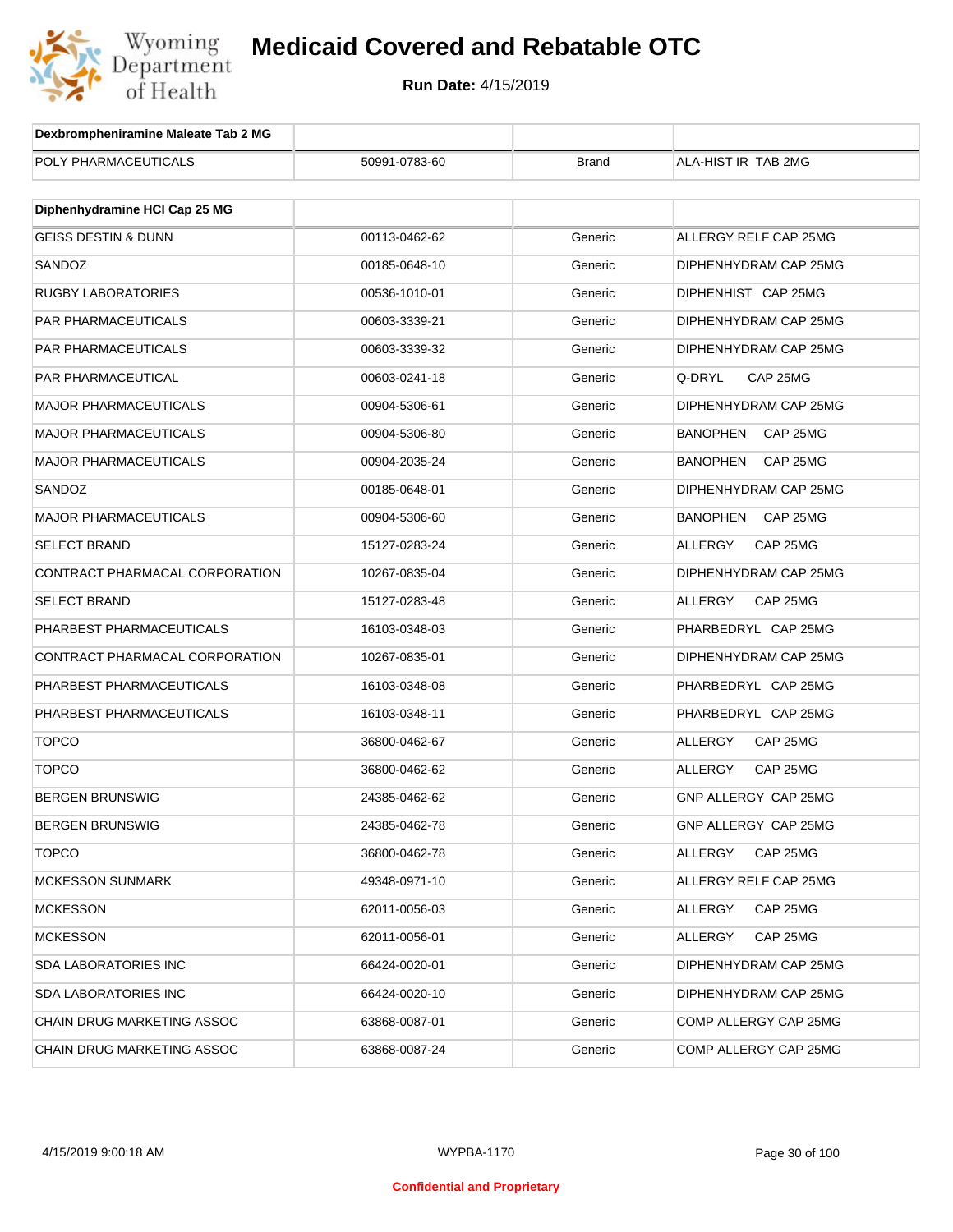

| Diphenhydramine HCI Cap 50 MG          |               |         |                                 |
|----------------------------------------|---------------|---------|---------------------------------|
| SANDOZ                                 | 00185-0649-10 | Generic | DIPHENHYDRAM CAP 50MG           |
| PAR PHARMACEUTICALS                    | 00603-3340-32 | Generic | DIPHENHYDRAM CAP 50MG           |
| <b>MAJOR PHARMACEUTICALS</b>           | 00904-5307-60 | Generic | CAP 50MG<br><b>BANOPHEN</b>     |
| <b>MAJOR PHARMACEUTICALS</b>           | 00904-5307-80 | Generic | <b>BANOPHEN</b><br>CAP 50MG     |
| <b>MAJOR PHARMACEUTICALS</b>           | 00904-2056-61 | Generic | DIPHENHYDRAM CAP 50MG           |
| SANDOZ                                 | 00185-0649-01 | Generic | DIPHENHYDRAM CAP 50MG           |
| <b>PAR PHARMACEUTICALS</b>             | 00603-3340-21 | Generic | DIPHENHYDRAM CAP 50MG           |
| PHARBEST PHARMACEUTICALS               | 16103-0347-11 | Generic | PHARBEDRYL CAP 50MG             |
| <b>SDA LABORATORIES INC</b>            | 66424-0021-10 | Generic | DIPHENHYDRAM CAP 50MG           |
| <b>SDA LABORATORIES INC</b>            | 66424-0021-01 | Generic | DIPHENHYDRAM CAP 50MG           |
| Diphenhydramine HCI Liquid 12.5 MG/5ML |               |         |                                 |
| <b>GEISS DESTIN &amp; DUNN</b>         | 00113-0379-26 | Generic | ALLERGY RELF LIQ 12.5/5ML       |
| <b>RUGBY LABORATORIES</b>              | 00536-0770-85 | Generic | DIPHENHIST LIQ 12.5/5ML         |
| <b>RUGBY LABORATORIES</b>              | 00536-0770-97 | Generic | DIPHENHIST LIQ 12.5/5ML         |
| PAR PHARMACEUTICALS                    | 00603-0823-58 | Generic | Q-DRYL<br>LIQ 12.5/5ML          |
| PAR PHARMACEUTICALS                    | 00603-0823-94 | Generic | Q-DRYL<br>LIQ 12.5/5ML          |
| <b>MAJOR PHARMACEUTICALS</b>           | 00904-5174-16 | Generic | <b>BANOPHEN</b><br>LIQ 12.5/5ML |
| <b>MAJOR PHARMACEUTICALS</b>           | 00904-1228-00 | Generic | <b>BANOPHEN</b><br>LIQ 12.5/5ML |
| <b>MAJOR PHARMACEUTICALS</b>           | 00904-1228-20 | Generic | <b>BANOPHEN</b><br>LIQ 12.5/5ML |
| PAR PHARMACEUTICALS                    | 00603-0823-54 | Generic | Q-DRYL<br>LIQ 12.5/5ML          |
| <b>PAR PHARMACEUTICALS</b>             | 00603-0823-81 | Generic | Q-DRYL<br>LIQ 12.5/5ML          |
| <b>BERGEN BRUNSWIG</b>                 | 24385-0379-26 | Generic | CHLD ALLERGY LIQ 12.5/5ML       |
| <b>LEADER BRAND PRODUCTS</b>           | 37205-0565-26 | Generic | ALLERGY<br>LIQ 12.5/5ML         |
| TOPCO                                  | 36800-0379-26 | Generic | CHLD ALLERGY LIQ 12.5/5ML       |
| <b>TOPCO</b>                           | 36800-0379-34 | Generic | CHLD ALLERGY LIQ 12.5/5ML       |
| LEADER BRAND PRODUCTS                  | 37205-0565-34 | Generic | ALLERGY<br>LIQ 12.5/5ML         |
| <b>MCKESSON SUNMARK</b>                | 49348-0045-34 | Generic | ALLERGY RELF LIQ 12.5/5ML       |
| <b>MCKESSON SUNMARK</b>                | 49348-0045-37 | Generic | ALLERGY RELF LIQ 12.5/5ML       |
| SILARX                                 | 54838-0135-40 | Generic | SILADRYL ALR LIQ 12.5/5ML       |
| <b>SILARX</b>                          | 54838-0135-70 | Generic | SILADRYL ALR LIQ 12.5/5ML       |
| <b>MCKESSON</b>                        | 62011-0057-01 | Generic | ALLERGY CHLD LIQ 12.5/5ML       |
| <b>SILARX</b>                          | 54838-0135-80 | Generic | SILADRYL ALR LIQ 12.5/5ML       |
| CHAIN DRUG MARKETING ASSOC             | 63868-0823-54 | Generic | CHLD ALLERGY LIQ 12.5/5ML       |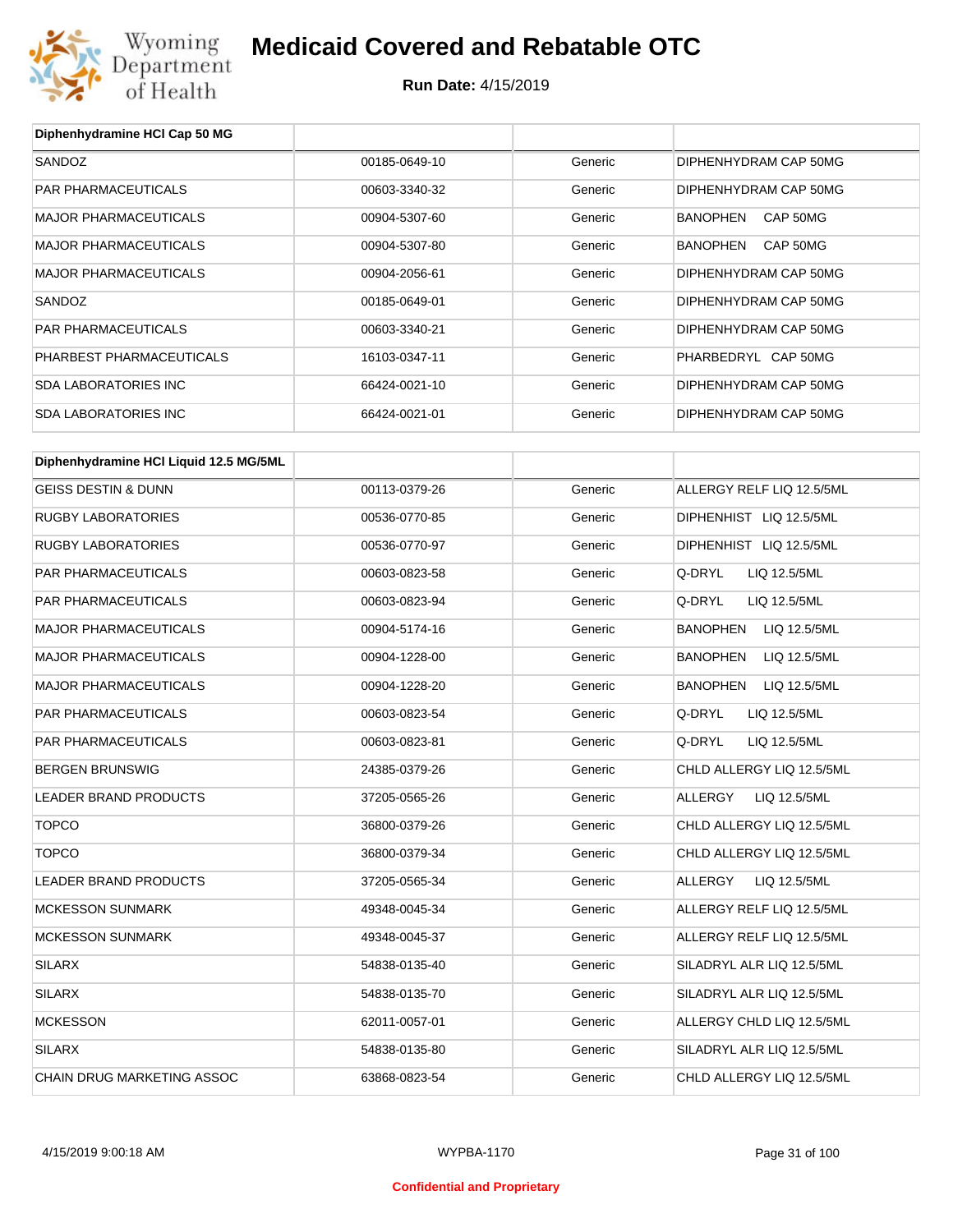

**Run Date:** 4/15/2019

| Diphenhydramine HCI Syrup 12.5 MG/5ML        |               |              |                             |
|----------------------------------------------|---------------|--------------|-----------------------------|
| PAR PHARMACEUTICALS                          | 00603-0860-54 | Generic      | QUENALIN<br>SYP 12.5/5ML    |
| <b>SILARX</b>                                | 54838-0154-40 | <b>Brand</b> | SILPHEN COUG SYP 12.5/5ML   |
| <b>SILARX</b>                                | 54838-0154-80 | <b>Brand</b> | SILPHEN COUG SYP 12.5/5ML   |
| <b>SILARX</b>                                | 54838-0154-70 | <b>Brand</b> | SILPHEN COUG SYP 12.5/5ML   |
| Diphenhydramine HCI Tab 25 MG                |               |              |                             |
| <b>GEISS DESTIN &amp; DUNN</b>               | 00113-0479-62 | Generic      | ALLERGY RELF TAB 25MG       |
| <b>GEISS DESTIN &amp; DUNN</b>               | 00113-0479-78 | Generic      | ALLERGY RELF TAB 25MG       |
| <b>RUGBY LABORATORIES</b>                    | 00536-1016-01 | Generic      | DIPHENHIST TAB 25MG         |
| <b>MAJOR PHARMACEUTICALS</b>                 | 00904-5551-24 | Generic      | <b>BANOPHEN</b><br>TAB 25MG |
| <b>MAJOR PHARMACEUTICALS</b>                 | 00904-5551-59 | Generic      | <b>BANOPHEN</b><br>TAB 25MG |
| <b>SELECT BRAND</b>                          | 15127-0018-01 | Generic      | SB ALLERGY TAB 25MG MED     |
| <b>TOPCO</b>                                 | 36800-0479-62 | Generic      | <b>ALLERGY</b><br>TAB 25MG  |
| <b>TOPCO</b>                                 | 36800-0479-67 | Generic      | ALLERGY<br>TAB 25MG         |
| <b>TOPCO</b>                                 | 36800-0479-78 | Generic      | ALLERGY<br>TAB 25MG         |
| <b>TOPCO</b>                                 | 36800-0479-79 | Generic      | ALLERGY<br>TAB 25MG         |
| <b>BERGEN BRUNSWIG</b>                       | 24385-0479-62 | Generic      | GNP ALLERGY TAB 25MG        |
| <b>BERGEN BRUNSWIG</b>                       | 24385-0479-78 | Generic      | GNP ALLERGY TAB 25MG        |
| TIME-CAP LABS                                | 49483-0061-01 | Generic      | DIPHENHYDRAM TAB 25MG       |
| TIME-CAP LABS                                | 49483-0061-10 | Generic      | DIPHENHYDRAM TAB 25MG       |
| <b>MCKESSON SUNMARK</b>                      | 49348-0983-10 | Generic      | SM ALLERGY TAB 25MG RLF     |
| <b>MCKESSON</b>                              | 62011-0058-01 | Generic      | HM ALLERGY TAB 25MG         |
| <b>MCKESSON</b>                              | 62011-0058-03 | Generic      | HM ALLERGY TAB 25MG         |
| Fexofenadine HCI Susp 30 MG/5ML (6<br>MG/ML) |               |              |                             |
| <b>ACTAVIS MID ATLANTIC</b>                  | 00472-0527-94 | Generic      | FEXOFENADINE SUS 30MG/5ML   |
| <b>RUGBY LABORATORIES</b>                    | 00536-1005-97 | Generic      | FEXOFENADINE SUS 30MG/5ML   |
| Fexofenadine HCI Tab 180 MG                  |               |              |                             |
| <b>MYLAN</b>                                 | 00378-0782-05 | Generic      | FEXOFENADINE TAB 180MG      |
| <b>MYLAN</b>                                 | 00378-0782-93 | Generic      | FEXOFENADINE TAB 180MG      |
| <b>RUGBY LABORATORIES</b>                    | 00536-1066-15 | Generic      | FEXOFENADINE TAB 180MG      |
| <b>MAJOR PHARMACEUTICALS</b>                 | 00904-6214-18 | Generic      | FEXOFENADINE TAB 180MG      |
| <b>MAJOR PHARMACEUTICALS</b>                 | 00904-6214-48 | Generic      | FEXOFENADINE TAB 180MG      |

MAJOR PHARMACEUTICALS **DO904-6214-46** 00904-6214-46 Generic FEXOFENADINE TAB 180MG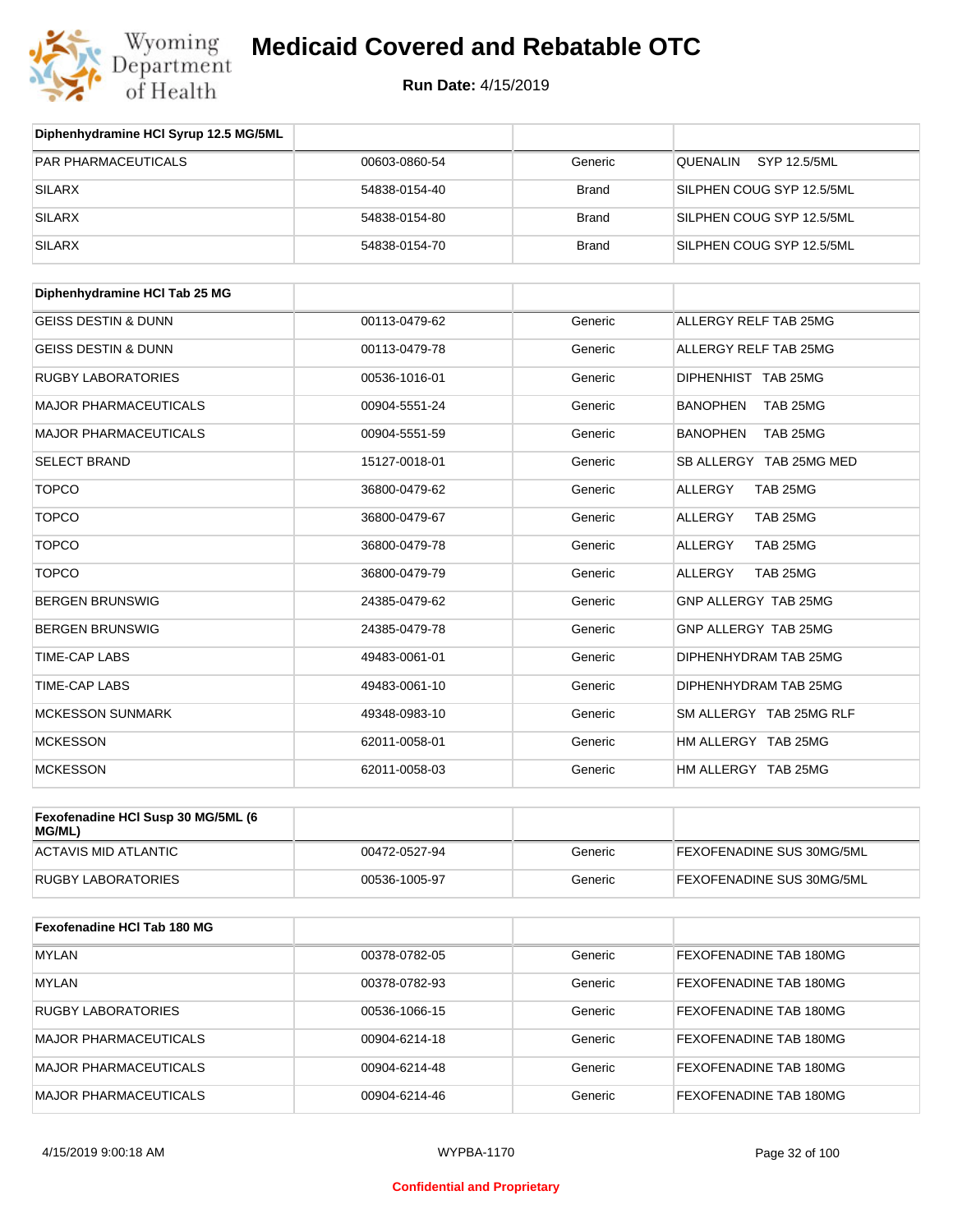#### **Run Date:** 4/15/2019

| Wyoming<br>Department         | <b>Medicaid Covered and Rebatable OTC</b> |         |                        |
|-------------------------------|-------------------------------------------|---------|------------------------|
| of Health                     | <b>Run Date: 4/15/2019</b>                |         |                        |
| <b>MAJOR PHARMACEUTICALS</b>  | 00904-6214-52                             | Generic | FEXOFENADINE TAB 180MG |
| <b>MAJOR PHARMACEUTICALS</b>  | 00904-6214-89                             | Generic | FEXOFENADINE TAB 180MG |
| LEADER BRAND PRODUCTS         | 37205-0650-65                             | Generic | ALLER-EASE TAB 180MG   |
| LEADER BRAND PRODUCTS         | 37205-0650-88                             | Generic | ALLER-EASE TAB 180MG   |
| AMERISOURCE BERGEN DRUGS      | 46122-0040-22                             | Generic | GNP ALLERGY TAB 180MG  |
| AMERISOURCE BERGEN DRUGS      | 46122-0040-65                             | Generic | GNP ALLERGY TAB 180MG  |
| AMERISOURCE BERGEN DRUGS      | 46122-0040-61                             | Generic | GNP ALLERGY TAB 180MG  |
| PERRIGO PHARMACEUTICALS       | 45802-0571-78                             | Generic | FEXOFENADINE TAB 180MG |
| AMERISOURCE BERGEN DRUGS      | 46122-0040-75                             | Generic | GNP ALLERGY TAB 180MG  |
| <b>MCKESSON SUNMARK</b>       | 49348-0968-56                             | Generic | FEXOFENADINE TAB 180MG |
| <b>MYLAN INSTITUTIONAL</b>    | 51079-0548-20                             | Generic | FEXOFENADINE TAB 180MG |
| <b>MCKESSON SUNMARK</b>       | 49348-0968-44                             | Generic | FEXOFENADINE TAB 180MG |
| <b>MCKESSON SUNMARK</b>       | 49348-0968-57                             | Generic | FEXOFENADINE TAB 180MG |
| <b>MYLAN INSTITUTIONAL</b>    | 51079-0548-01                             | Generic | FEXOFENADINE TAB 180MG |
| <b>MCKESSON</b>               | 62011-0067-01                             | Generic | FEXOFENADINE TAB 180MG |
| <b>MCKESSON</b>               | 62011-0067-02                             | Generic | FEXOFENADINE TAB 180MG |
| <b>MCKESSON</b>               | 62011-0233-01                             | Generic | FEXOFENADINE TAB 180MG |
| DR.REDDY'S LABORATORIES, INC. | 55111-0784-30                             | Generic | FEXOFENADINE TAB 180MG |
| <b>RECKITT BENCKISER</b>      | 63824-0926-40                             | Generic | MUCINEX ALLR TAB 180MG |
| <b>RECKITT BENCKISER</b>      | 63824-0926-05                             | Generic | MUCINEX ALLR TAB 180MG |
| <b>RECKITT BENCKISER</b>      | 63824-0926-30                             | Generic | MUCINEX ALLR TAB 180MG |
| <b>RECKITT BENCKISER</b>      | 63824-0926-10                             | Generic | MUCINEX ALLR TAB 180MG |
| Fexofenadine HCI Tab 60 MG    |                                           |         |                        |
| <b>PERRIGO</b>                | 00113-0425-53                             | Generic | ALLER-EASE TAB 60MG    |
| MYLAN                         | 00378-0781-05                             | Generic | FEXOFENADINE TAB 60MG  |
| <b>MYLAN</b>                  | 00378-0781-91                             | Generic | FEXOFENADINE TAB 60MG  |
| PERRIGO PHARMACEUTICALS       | 45802-0425-78                             | Generic | FEXOFENADINE TAB 60MG  |
| MCKESSON SUNMARK              | 49348-0970-02                             | Generic | FEXOFENADINE TAR 60MG  |

| PERRIGO PHARMACEUTICALS | 45802-0425-78 | Generic | FEXOFENADINE TAB 60MG        |
|-------------------------|---------------|---------|------------------------------|
| IMCKESSON SUNMARK       | 49348-0970-02 | Generic | <b>FEXOFENADINE TAB 60MG</b> |
| IMYLAN INSTITUTIONAL    | 51079-0547-20 | Generic | <b>FEXOFENADINE TAB 60MG</b> |
| IMYLAN INSTITUTIONAL    | 51079-0547-01 | Generic | <b>FEXOFENADINE TAB 60MG</b> |
| MCKESSON                | 62011-0068-01 | Generic | <b>FEXOFENADINE TAB 60MG</b> |

| Loratadine Rapidly-Disintegrating Tab 10<br>МG |               |         |                       |
|------------------------------------------------|---------------|---------|-----------------------|
| MAJOR PHARMACEUTICALS                          | 00904-5806-15 | Generic | TAB 10MG<br>ALL FRGY  |
| BERGEN BRUNSWIG                                | 24385-0540-53 | Generic | ALLERGY RELF TAB 10MG |
| BERGEN BRUNSWIG                                | 24385-0161-52 | Generic | ALLERGY RELF TAB 10MG |

#### **Confidential and Proprietary**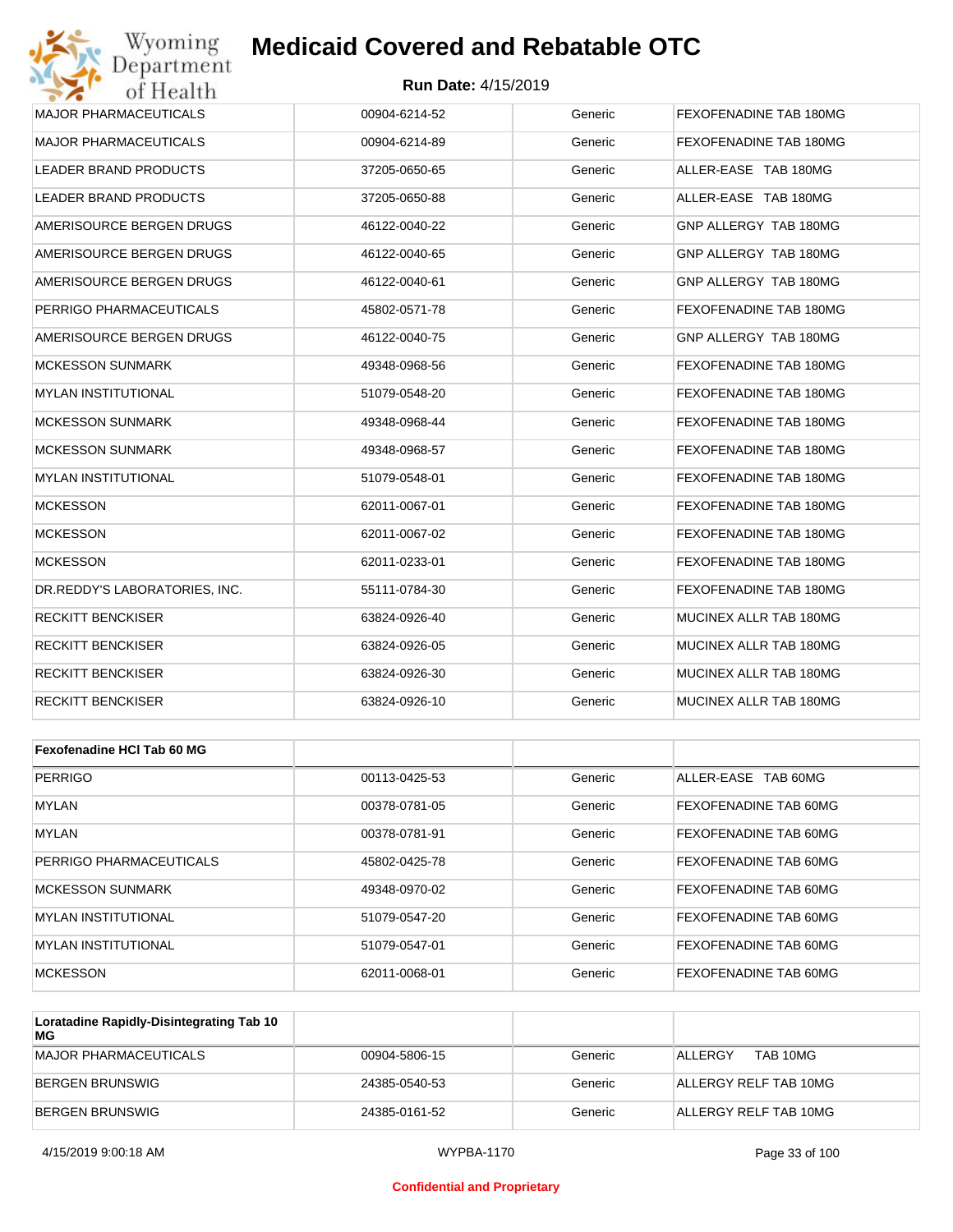| Wyoming<br>Department             | <b>Medicaid Covered and Rebatable OTC</b><br><b>Run Date: 4/15/2019</b> |         |                        |  |
|-----------------------------------|-------------------------------------------------------------------------|---------|------------------------|--|
| of Health                         |                                                                         |         |                        |  |
| AMERISOURCE BERGEN DRUGS          | 46122-0140-52                                                           | Generic | ALLERGY RELF TAB 10MG  |  |
| LEADER BRAND PRODUCTS             | 37205-0745-65                                                           | Generic | ALLERGY RELF TAB 10MG  |  |
| <b>MCKESSON SUNMARK</b>           | 49348-0930-01                                                           | Generic | LORATADINE<br>TAB 10MG |  |
| <b>MCKESSON SUNMARK</b>           | 49348-0930-44                                                           | Generic | LORATADINE<br>TAB 10MG |  |
| <b>OHM LABS</b>                   | 51660-0527-31                                                           | Generic | ALLERGY RELF TAB 10MG  |  |
| <b>MCKESSON</b>                   | 62011-0073-01                                                           | Generic | ALLERGY RELF TAB 10MG  |  |
| <b>CHAIN DRUG MARKETING ASSOC</b> | 63868-0157-10                                                           | Generic | ALLERGY RELF TAB 10MG  |  |

| Loratadine Syrup 5 MG/5ML    |               |         |                          |
|------------------------------|---------------|---------|--------------------------|
| <b>MAJOR PHARMACEUTICALS</b> | 00904-6234-20 | Generic | LORATADINE SOL 5MG/5ML   |
| <b>BERGEN BRUNSWIG</b>       | 24385-0531-26 | Generic | LORATADINE SYP 5MG/5ML   |
| <b>LEADER BRAND PRODUCTS</b> | 37205-0378-26 | Generic | ALLERGY RELF SYP 5MG/5ML |
| <b>MCKESSON SUNMARK</b>      | 49348-0636-34 | Generic | LORATADINE SYP 5MG/5ML   |
| <b>MCKESSON SUNMARK</b>      | 49348-0333-34 | Generic | LORATADINE SYP 5MG/5ML   |
| AMERISOURCE BERGEN DRUGS     | 46122-0164-26 | Generic | LORATADINE SYP 5MG/5ML   |
| <b>TARO</b>                  | 51672-2085-08 | Generic | LORATADINE SYP 5MG/5ML   |
| <b>TARO</b>                  | 51672-2073-08 | Generic | LORATADINE SYP 5MG/5ML   |
| <b>SILARX</b>                | 54838-0558-40 | Generic | LORATADINE SOL 5MG/5ML   |
| <b>MCKESSON</b>              | 62011-0181-01 | Generic | LORATADINE SYP 5MG/5ML   |
| <b>TARO</b>                  | 51672-2092-08 | Generic | LORATADINE SOL 5MG/5ML   |
| <b>MCKESSON</b>              | 62011-0072-01 | Generic | LORATADINE SYP 5MG/5ML   |
| <b>SILARX</b>                | 54838-0554-40 | Generic | LORATADINE SOL 5MG/5ML   |

| <b>Loratadine Tab 10 MG</b>    |               |         |                       |  |  |
|--------------------------------|---------------|---------|-----------------------|--|--|
| <b>GEISS DESTIN &amp; DUNN</b> | 00113-0612-46 | Generic | ALLERGY RELF TAB 10MG |  |  |
| <b>GEISS DESTIN &amp; DUNN</b> | 00113-0612-65 | Generic | ALLERGY RELF TAB 10MG |  |  |
| <b>GEISS DESTIN &amp; DUNN</b> | 00113-0612-39 | Generic | ALLERGY RELF TAB 10MG |  |  |
| <b>GEISS DESTIN &amp; DUNN</b> | 00113-0612-60 | Generic | ALLERGY RELF TAB 10MG |  |  |
| SANDOZ                         | 00781-5077-01 | Generic | LORATADINE TAB 10MG   |  |  |
| <b>MAJOR PHARMACEUTICALS</b>   | 00904-5728-89 | Generic | ALLERGY<br>TAB 10MG   |  |  |
| <b>MAJOR PHARMACEUTICALS</b>   | 00904-5728-87 | Generic | ALLERGY<br>TAB 10MG   |  |  |
| <b>MAJOR PHARMACEUTICALS</b>   | 00904-6074-46 | Generic | TAB 10MG<br>ALLERGY   |  |  |
| <b>MAJOR PHARMACEUTICALS</b>   | 00904-6074-60 | Generic | TAB 10MG<br>ALLERGY   |  |  |
| <b>MAJOR PHARMACEUTICALS</b>   | 00904-6074-61 | Generic | LORATADINE TAB 10MG   |  |  |
| <b>MAJOR PHARMACEUTICALS</b>   | 00904-6074-89 | Generic | TAB 10MG<br>ALLERGY   |  |  |
| <b>SELECT BRAND</b>            | 15127-0715-10 | Generic | LORATADINE TAB 10MG   |  |  |
| <b>SELECT BRAND</b>            | 15127-0715-30 | Generic | LORATADINE TAB 10MG   |  |  |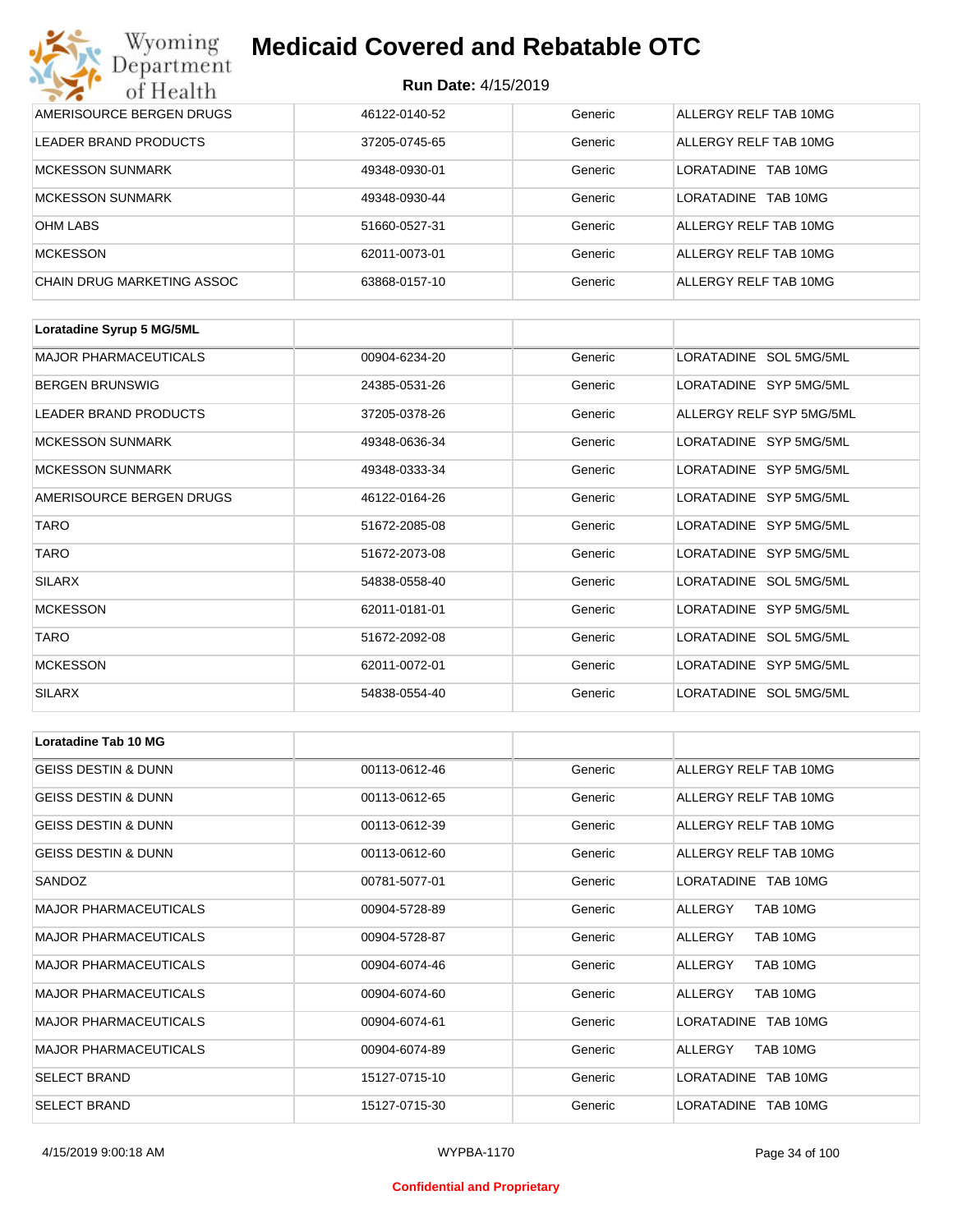

| <b>BERGEN BRUNSWIG</b>              | 24385-0471-99 | Generic      | LORATADINE TAB 10MG          |  |  |
|-------------------------------------|---------------|--------------|------------------------------|--|--|
| BERGEN BRUNSWIG                     | 24385-0471-52 | Generic      | LORATADINE TAB 10MG          |  |  |
| <b>TOPCO</b>                        | 36800-0612-65 | Generic      | ALLERGY RELF TAB 10MG        |  |  |
| <b>TOPCO</b>                        | 36800-0612-72 | Generic      | ALLERGY RELF TAB 10MG        |  |  |
| <b>TOPCO</b>                        | 36800-0612-76 | Generic      | ALLERGY RELF TAB 10MG        |  |  |
| <b>TOPCO</b>                        | 36800-0612-87 | Generic      | ALLERGY RELF TAB 10MG        |  |  |
| <b>TOPCO</b>                        | 36800-0612-46 | Generic      | ALLERGY RELF TAB 10MG        |  |  |
| BERGEN BRUNSWIG                     | 24385-0471-78 | Generic      | LORATADINE TAB 10MG          |  |  |
| PERRIGO PHARMACEUTICALS             | 45802-0650-78 | Generic      | LORATADINE TAB 10MG          |  |  |
| PERRIGO PHARMACEUTICALS             | 45802-0650-65 | Generic      | LORATADINE TAB 10MG          |  |  |
| PERRIGO PHARMACEUTICALS             | 45802-0650-87 | Generic      | LORATADINE TAB 10MG          |  |  |
| <b>LEADER BRAND PRODUCTS</b>        | 37205-0346-72 | Generic      | LORATADINE TAB 10MG          |  |  |
| AMERISOURCE BERGEN DRUGS            | 46122-0158-65 | Generic      | LORATADINE TAB 10MG          |  |  |
| MCKESSON SUNMARK                    | 49348-0818-01 | Generic      | SM LORATADIN TAB 10MG        |  |  |
| MCKESSON SUNMARK                    | 49348-0818-13 | Generic      | SM LORATADIN TAB 10MG        |  |  |
| MCKESSON SUNMARK                    | 49348-0818-44 | Generic      | SM LORATADIN TAB 10MG        |  |  |
| OHM LABS                            | 51660-0526-01 | Generic      | ALLERGY RELF TAB 10MG        |  |  |
| MYLAN INSTITUTIONAL                 | 51079-0246-01 | Generic      | LORATADINE TAB 10MG          |  |  |
| MYLAN INSTITUTIONAL                 | 51079-0246-20 | Generic      | LORATADINE TAB 10MG          |  |  |
| <b>APOTEX</b>                       | 60505-0147-08 | Generic      | LORATADINE TAB 10MG          |  |  |
| OHM LABS                            | 51660-0526-05 | Generic      | ALLERGY RELF TAB 10MG        |  |  |
| OHM LABS                            | 51660-0526-31 | Generic      | ALLERGY RELF TAB 10MG        |  |  |
| <b>APOTEX</b>                       | 60505-0147-01 | Generic      | LORATADINE TAB 10MG          |  |  |
| CHAIN DRUG MARKETING ASSOC          | 63868-0151-01 | Generic      | LORATADINE TAB 10MG          |  |  |
| CHAIN DRUG MARKETING ASSOC          | 63868-0151-10 | Generic      | LORATADINE TAB 10MG          |  |  |
| CHAIN DRUG MARKETING ASSOC          | 63868-0151-30 | Generic      | LORATADINE TAB 10MG          |  |  |
| AMERICAN HEALTH PACKAGING           | 68084-0248-01 | Generic      | LORATADINE TAB 10MG          |  |  |
| AMERICAN HEALTH PACKAGING           | 68084-0248-11 | Generic      | LORATADINE TAB 10MG          |  |  |
| Triprolidine HCI Drops 0.938 MG/ML  |               |              |                              |  |  |
| ALLEGIS PHARMACEUTICALS             | 28595-0801-30 | <b>Brand</b> | DRO 0.938MG<br>HISTEX PD     |  |  |
| Triprolidine HCI Liquid 0.625 MG/ML |               |              |                              |  |  |
| <b>GM PHARMACEUTICALS</b>           | 58809-0501-30 | <b>Brand</b> | VANAHIST PD LIQ 0.625MG      |  |  |
|                                     |               |              |                              |  |  |
| Triprolidine HCI Syrup 2.5 MG/5ML   |               |              |                              |  |  |
| ALLEGIS PHARMACEUTICALS             | 28595-0802-08 | <b>Brand</b> | <b>HISTEX</b><br>SYP 2.5MG/5 |  |  |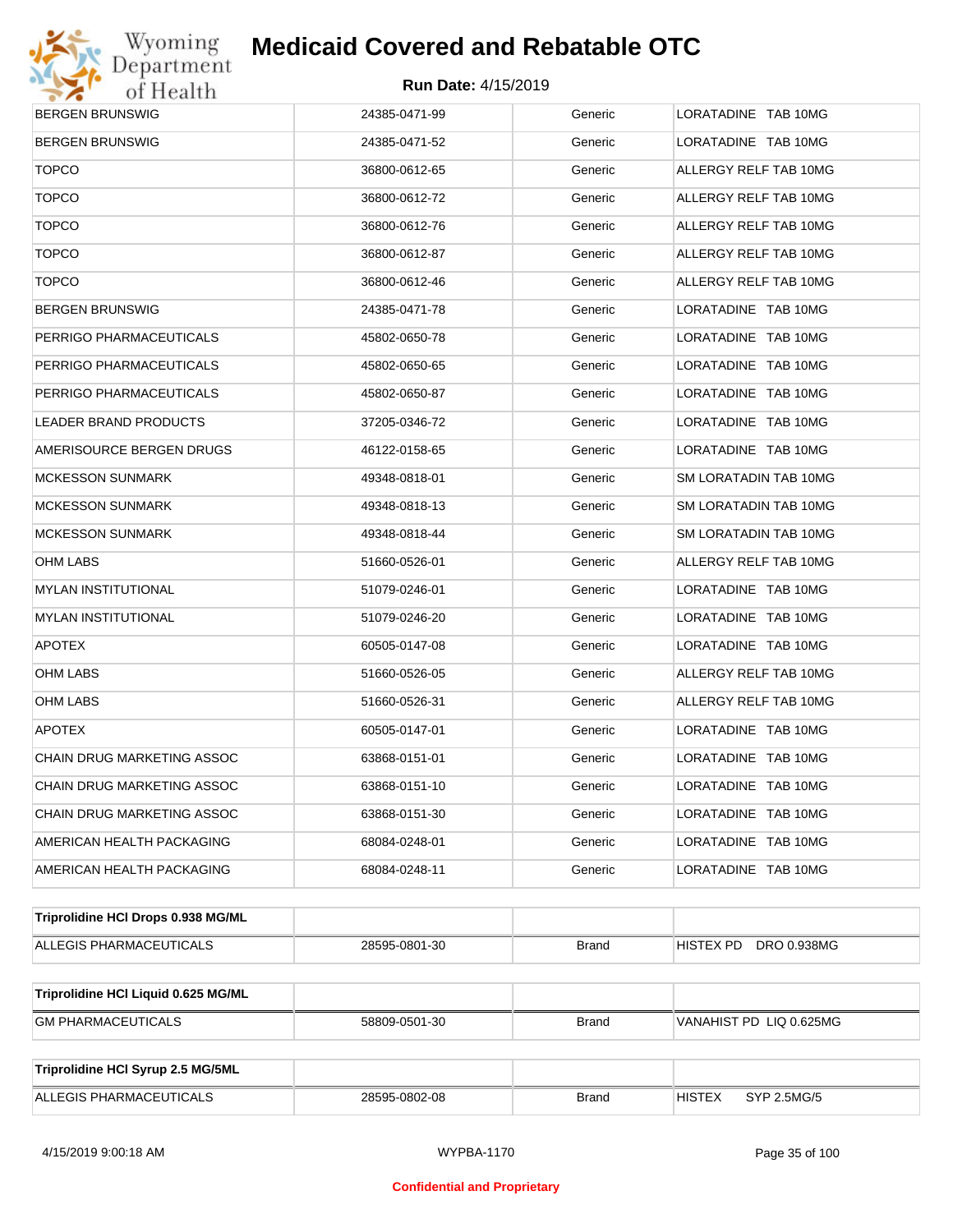

| <b>CONTRACEPTIVES</b> |  |
|-----------------------|--|
|                       |  |

| Levonorgestrel Tab 1.5 MG             |               |              |                                    |
|---------------------------------------|---------------|--------------|------------------------------------|
| LUPIN PHARMACEUTICALS                 | 43386-0622-30 | Generic      | <b>TAB 1.5MG</b><br>MY WAY         |
| <b>ACTAVIS PHARMA</b>                 | 52544-0065-54 | Generic      | NEXT CHOICE TAB 1.5MG              |
| <b>TEVA/WOMENS HEALTH</b>             | 51285-0943-88 | <b>Brand</b> | <b>TAB 1.5MG</b><br>PLAN B         |
| <b>AFAXYS</b>                         | 50102-0111-01 | Generic      | ECONTRA EZ TAB 1.5MG               |
| <b>AFAXYS</b>                         | 50102-0111-12 | Generic      | FCONTRA FZ TAB 1.5MG               |
| <b>FOUNDATION CONSUMER HEALTHCARE</b> | 51285-0100-88 | Generic      | TAKE ACTION TAB 1.5MG              |
| FOUNDATION CONSUMER HEALTHCARE        | 51285-0103-88 | Generic      | AFTERA<br><b>TAB 1.5MG</b>         |
| FOUNDATION CONSUMER HEALTHCARE        | 51285-0146-19 | <b>Brand</b> | <b>TAB 1.5MG</b><br>PLAN B         |
| FOUNDATION CONSUMER HEALTHCARE        | 51285-0162-88 | <b>Brand</b> | PLAN B<br><b>TAB 1.5MG</b>         |
| SUN PHARMACEUTICALS                   | 62756-0718-60 | Generic      | <b>OPCICON</b><br><b>TAB 1.5MG</b> |
| PHARMACIST PHARMACEUTICAL LLC         | 63704-0010-01 | Generic      | LEVONORGESTR TAB 1.5MG             |
| LUPIN PHARMACEUTICALS                 | 68180-0853-13 | Generic      | FALLBACK TAB 1.5MG                 |
| <b>COUGH/COLD/ALLERGY</b>             |               |              |                                    |

| *Camphor-Eucalyptus-Menthol - Oint*** |               |         |                   |
|---------------------------------------|---------------|---------|-------------------|
| AMERISOURCE BERGEN DRUGS              | 46122-0157-54 | Generic | GNP CHEST OIN RUB |
| MCKESSON                              | 62011-0075-01 | Generic | HM CHEST RUB OIN  |

| *Camphor-Eucalyptus-Menthol-Turp Oil-<br><b>White Pet -Oint***</b> |               |         |                                  |
|--------------------------------------------------------------------|---------------|---------|----------------------------------|
| MCKESSON SUNMARK                                                   | 49348-0398-96 | Generic | <b>SM MEDICATED MIS CHST RUB</b> |

| *DM-GG-PE Tab & APAP-Diphenhyd-PE<br>Tab Therapy Pack*** |               |       |                            |
|----------------------------------------------------------|---------------|-------|----------------------------|
| <b>RECKITT BENCKISER</b>                                 | 63824-0555-30 | Brand | IMUCINEX FAST MIS MX DAY/N |

| *PE-DM-GG Ligd & Diphenhyd-PE-APAP<br>Ligd Therapy Pack*** |               |              |                                   |
|------------------------------------------------------------|---------------|--------------|-----------------------------------|
| RECKITT BENCKISER                                          | 63824-0287-22 | <b>Brand</b> | <b>IMUCINEX CHLD MIS DAY/NITE</b> |

| *PE-DM-GG-APAP Ligd & PE-Diphenhyd-<br><b>APAP Ligd Therapy Pack***</b> |               |       |                             |
|-------------------------------------------------------------------------|---------------|-------|-----------------------------|
| <b>RECKITT BENCKISER</b>                                                | 63824-0526-22 | Brand | I MUCINEX FAST MIS DAY/NGHT |

| *PE-DM-GG-APAP Pack & PE-Diphenhyd-<br><b>APAP Pack Therapy Pack***</b> |               |              |                |              |
|-------------------------------------------------------------------------|---------------|--------------|----------------|--------------|
| <b>RECKITT BENCKISER</b>                                                | 63824-0234-44 | <b>Brand</b> | <b>MUCINEX</b> | MIS DAY/NGHT |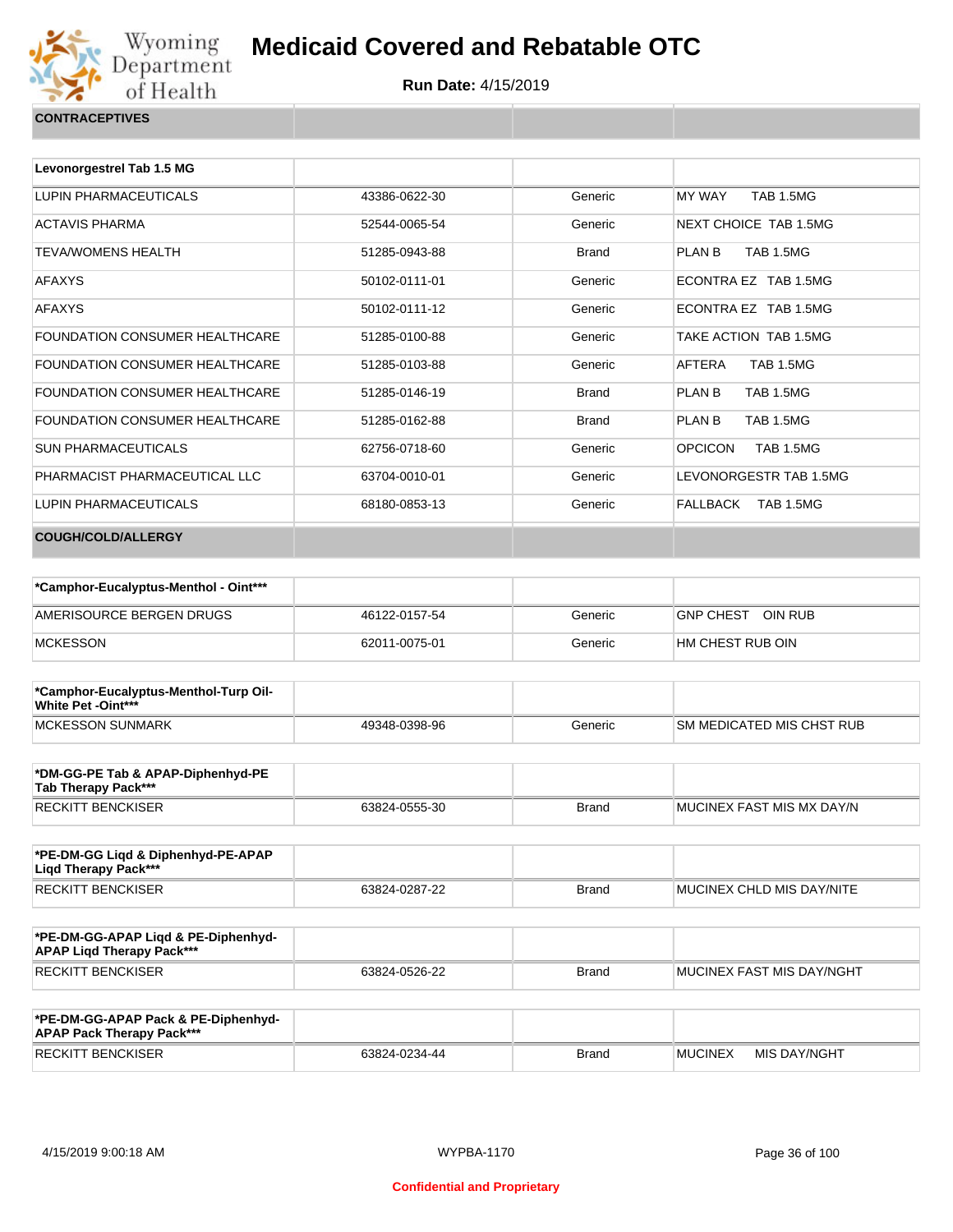

| *PE-DM-GG-APAP Tab & PE-Diphenhyd-<br><b>APAP Tab Therapy Pack***</b> |               |              |                                        |
|-----------------------------------------------------------------------|---------------|--------------|----------------------------------------|
| <b>RECKITT BENCKISER</b>                                              | 63824-0551-30 | Generic      | <b>MUCINEX FAST MIS DAY/NGHT</b>       |
| Acetaminophen w/ DM Liq 1000-30<br>MG/30ML                            |               |              |                                        |
| <b>TOPCO</b>                                                          | 36800-0698-34 | Generic      | COUGH & SORE LIQ THRT DAY              |
| Acetaminophen w/ DM Susp 160-5 MG/5ML                                 |               |              |                                        |
| <b>GLAXO CONSUMER HEALTHCARE L.P.</b>                                 | 00067-8115-04 | <b>Brand</b> | <b>TRIAMINIC</b><br>SUS CGH/ST         |
| Brompheniramine & Phenylephrine Elixir 1<br>-2.5 MG/5ML               |               |              |                                        |
| <b>PERRIGO</b>                                                        | 00113-0906-26 | Generic      | COLD/ALLERGY ELX CHILDREN              |
| <b>MAJOR PHARMACEUTICALS</b>                                          | 00904-5781-20 | Generic      | <b>DIMAPHEN</b><br><b>ELX CHILDREN</b> |
| <b>WOMEN'S CHOICE PHARMACEUTICALS</b>                                 | 00485-0202-16 | Generic      | RYNEX PE<br><b>ELX</b>                 |
| <b>BERGEN BRUNSWIG</b>                                                | 24385-0517-26 | Generic      | <b>GNP CLD/ALLE ELX CHILDREN</b>       |
| <b>BERGEN BRUNSWIG</b>                                                | 24385-0517-34 | Generic      | GNP CLD/ALLE ELX CHILDREN              |
| <b>TOPCO</b>                                                          | 36800-0906-34 | Generic      | COLD/ALLERGY ELX CHILDREN              |
| <b>TOPCO</b>                                                          | 36800-0906-26 | Generic      | COLD/ALLERGY ELX CHILDREN              |
| <b>LEADER BRAND PRODUCTS</b>                                          | 37205-0931-26 | Generic      | COLD/ALLERGY ELX CHILDREN              |
| <b>MCKESSON SUNMARK</b>                                               | 49348-0777-34 | Generic      | SM CLD/ALRGY ELX CHILDREN              |
| <b>MCKESSON SUNMARK</b>                                               | 49348-0777-37 | Generic      | SM CLD/ALRGY ELX CHILDREN              |
| <b>MCKESSON</b>                                                       | 62011-0062-01 | Generic      | COLD/ALLERGY ELX CHILDREN              |
| Brompheniramine & Phenylephrine Syrup<br>1-2.5 MG/5ML                 |               |              |                                        |
| GLAXO CONSUMER HEALTHCARE L.P.                                        | 00067-8117-04 | <b>Brand</b> | <b>SYP CLD/ALRG</b><br>TRIAMINIC       |
| Brompheniramine & Phenylephrine Tab 4-<br><b>10 MG</b>                |               |              |                                        |
| ALLEGIS PHARMACEUTICALS                                               | 28595-0900-60 | <b>Brand</b> | RU-HIST D TAB 4-10MG                   |
| Brompheniramine & Pseudoephedrine Cap<br>4-60 MG                      |               |              |                                        |
| <b>BAUSCH HEALTH</b>                                                  | 00095-0860-06 | <b>Brand</b> | LODRANE D<br><b>CAP 4-60MG</b>         |
| Brompheniramine & Pseudoephedrine<br>Elixir 1-15 MG/5ML               |               |              |                                        |
| <b>WOMEN'S CHOICE PHARMACEUTICALS</b>                                 | 00485-0206-16 | Generic      | RYNEX PSE LIQ                          |
| PAR PHARMACEUTICALS                                                   | 00603-0851-94 | Generic      | <b>ELX 1-15/5ML</b><br>Q-TAPP          |
| <b>SILARX</b>                                                         | 54838-0125-40 | Generic      | LIQ<br><b>BROTAPP</b>                  |
| <b>SILARX</b>                                                         | 54838-0125-80 | Generic      | LIQ<br><b>BROTAPP</b>                  |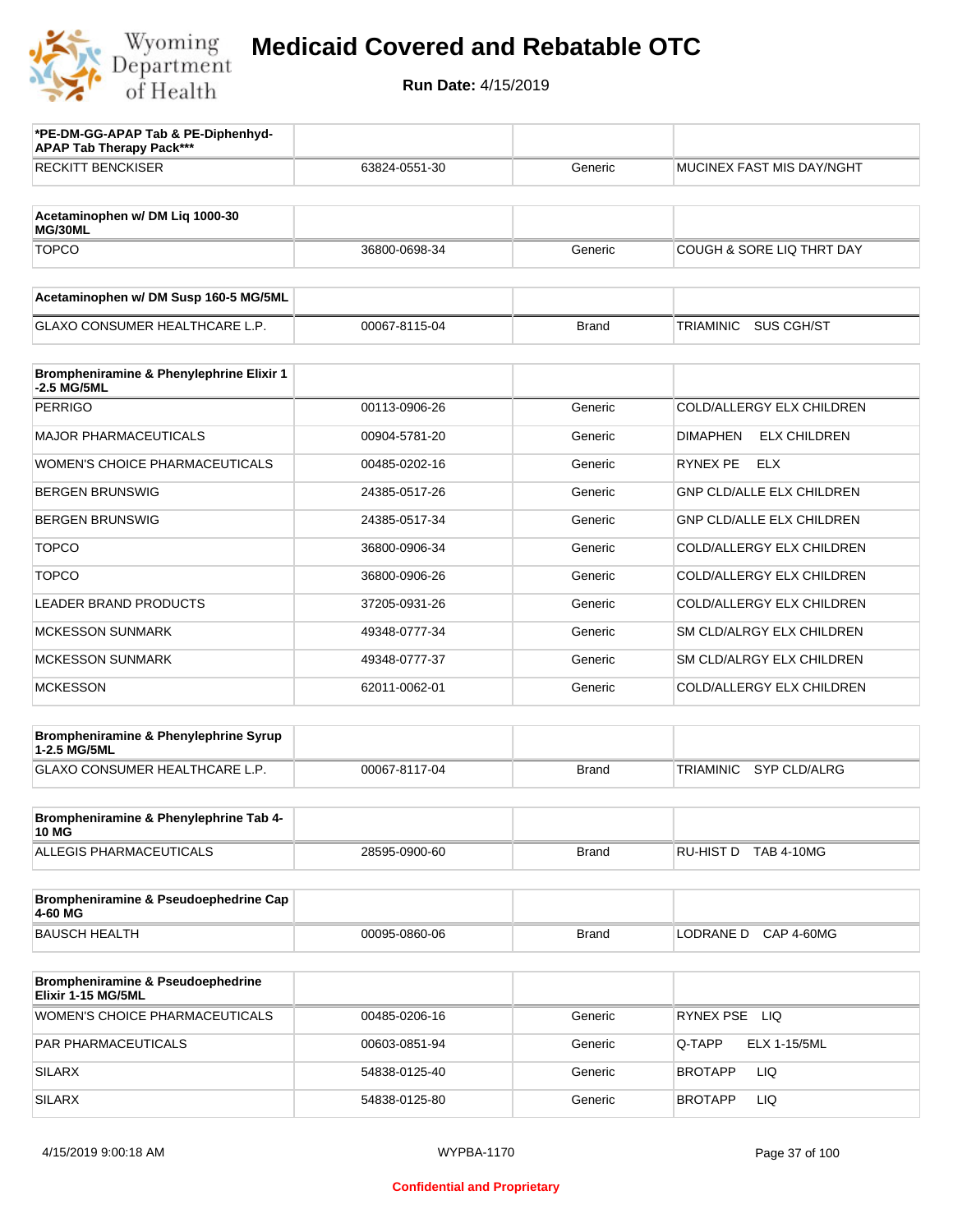

| <b>SILARX</b>                                                | 54838-0125-70 | Generic      | BROTAPP<br>LIQ                       |
|--------------------------------------------------------------|---------------|--------------|--------------------------------------|
| Brompheniramine & Pseudoephedrine<br>Liquid 1-7.5 MG/ML      |               |              |                                      |
| JAYMAC PHARMACEUTICAL LLC                                    | 64661-0032-30 | <b>Brand</b> | J-TAN D PD DRO 1-7.5MG               |
| Brompheniramine-Acetaminophen Tab 2-<br><b>250 MG</b>        |               |              |                                      |
| MAGNA PHARMACEUTICALS, INC                                   | 58407-0225-01 | <b>Brand</b> | <b>STAFLEX</b><br><b>TAB 2-250MG</b> |
| Cetirizine-Pseudoephedrine Tab ER 12HR                       |               |              |                                      |
| 5-120 MG<br><b>PERRIGO</b>                                   | 00113-2176-53 | Generic      | ALLERGY-D TAB 5-120MG                |
| <b>PERRIGO</b>                                               | 00113-2176-62 | Generic      | ALLERGY-D TAB 5-120MG                |
| <b>GEISS DESTIN &amp; DUNN</b>                               | 00113-0176-53 | Generic      | ALLERGY-D<br><b>TAB 5-120MG</b>      |
| <b>GEISS DESTIN &amp; DUNN</b>                               | 00113-0176-62 | Generic      | ALLERGY-D TAB 5-120MG                |
| <b>MAJOR PHARMACEUTICALS</b>                                 | 00904-5831-12 | Generic      | ALLERGY-D<br><b>TAB 5-120MG</b>      |
| <b>BERGEN BRUNSWIG</b>                                       | 24385-0175-53 | Generic      | ALLERGY-D TAB 5-120MG                |
| <b>BERGEN BRUNSWIG</b>                                       | 24385-0175-62 | Generic      | ALLERGY-D TAB 5-120MG                |
| <b>TOPCO</b>                                                 | 36800-0176-53 | Generic      | ALLERGY D TAB 5-120MG                |
| <b>TOPCO</b>                                                 | 36800-0176-62 | Generic      | ALLERGY D TAB 5-120MG                |
| PERRIGO PHARMACEUTICALS                                      | 45802-0721-53 | Generic      | CETIRIZ/PSE TAB 5-120MG              |
| PERRIGO PHARMACEUTICALS                                      | 45802-0721-62 | Generic      | CETIRIZ/PSE TAB 5-120MG              |
| <b>MCKESSON SUNMARK</b>                                      | 49348-0851-04 | Generic      | ALLERGY-D TAB 5-120MG                |
| <b>MCKESSON</b>                                              | 62011-0055-01 | Generic      | ALLGY COMP-D TAB 5-120MG             |
|                                                              |               |              |                                      |
| Chlophedianol-Dexbrompheniramine Soln<br>12.5-1 MG/5ML       |               |              |                                      |
| <b>RAMCNEIL</b>                                              | 12830-0864-16 | <b>Brand</b> | CHLO HIST SOL                        |
| Chlophedianol-Guaifenesin Liquid 12.5-100<br>MG/5ML          |               |              |                                      |
| <b>RAMCNEIL</b>                                              | 12830-0767-16 | <b>Brand</b> | CHLO TUSS EX LIQ 12.5-100            |
| Chlophedianol-Pyrilamine Liquid 12.5-12.5<br>MG/5ML          |               |              |                                      |
| <b>CENTURION LABS</b>                                        | 23359-0032-16 | <b>Brand</b> | <b>NINJACOF</b><br>LIQ               |
| Chlophedianol-Pyrilamine Liquid 25-50<br>MG/15ML             |               |              |                                      |
| <b>GM PHARMACEUTICALS</b>                                    | 58809-0350-04 | <b>Brand</b> | VANACOF-8 LIQ 25-50/15               |
| Chlophedianol-Pyrilamine-APAP Liquid<br>12.5-12.5-160 MG/5ML |               |              |                                      |
| <b>CENTURION LABS</b>                                        | 23359-0033-16 | <b>Brand</b> | NINJACOF-A LIQ                       |
|                                                              |               |              |                                      |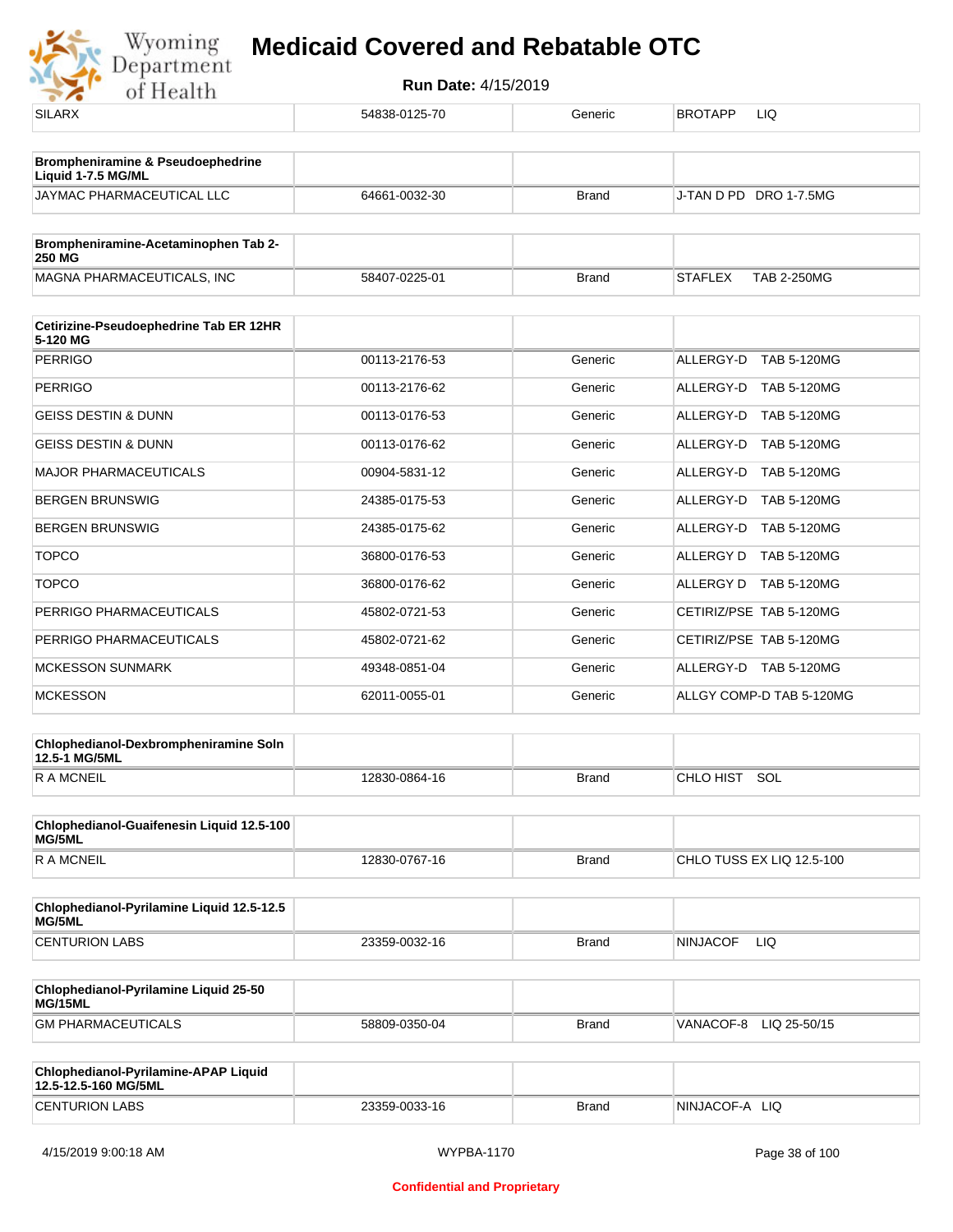

| <b>Chlorcyclizine &amp; Pseudoephedrine Liquid</b><br>25-60 MG/5ML  |               |              |                                       |
|---------------------------------------------------------------------|---------------|--------------|---------------------------------------|
| MAGNA PHARMACEUTICALS, INC                                          | 58407-0624-04 | <b>Brand</b> | STAHIST AD LIQ                        |
|                                                                     |               |              |                                       |
| Chlorcyclizine & Pseudoephedrine Tab 25-<br>60 MG                   |               |              |                                       |
| MAGNA PHARMACEUTICALS, INC                                          | 58407-0625-30 | <b>Brand</b> | STAHIST AD TAB 25-60MG                |
|                                                                     |               |              |                                       |
| Chlorpheniramine & Phenylephrine Liquid<br>1-2.5 MG/ML              |               |              |                                       |
| <b>LASER PHARMACEUTICALS</b>                                        | 16477-0121-30 | <b>Brand</b> | <b>DRO 1-2.5MG</b><br><b>DALLERGY</b> |
|                                                                     |               |              |                                       |
| Chlorpheniramine & Phenylephrine Liquid<br>1-3.5 MG/ML              |               |              |                                       |
| <b>VIRTUS PHARMACEUTICALS OPCO</b>                                  | 76439-0319-30 | Generic      | <b>VIRDEC</b><br><b>DRO</b>           |
| Chlorpheniramine & Phenylephrine Liquid                             |               |              |                                       |
| 2-5 MG/ML                                                           |               |              |                                       |
| <b>WOMEN'S CHOICE PHARMACEUTICALS</b>                               | 00485-0096-02 | <b>Brand</b> | ED CHLORPED DRO D                     |
| Chlorpheniramine & Phenylephrine Liquid                             |               |              |                                       |
| 4-10 MG/5ML                                                         |               |              |                                       |
| WOMEN'S CHOICE PHARMACEUTICALS                                      | 00485-0155-16 | <b>Brand</b> | ED A-HIST<br>LIQ 4-10/5ML             |
| LARKEN LABORATORIES, INC.                                           | 68047-0185-16 | Generic      | NOHIST-LQ<br>LIQ 4-10/5ML             |
|                                                                     |               |              |                                       |
| Chlorpheniramine & Phenylephrine Tab 4-<br><b>10 MG</b>             |               |              |                                       |
| <b>WOMEN'S CHOICE PHARMACEUTICALS</b>                               | 00485-0254-01 | Generic      | ED A-HIST TAB 4-10MG                  |
| <b>SELECT BRAND</b>                                                 | 15127-0082-24 | Generic      | SINUS/ALERGY TAB MAX ST               |
| <b>BERGEN BRUNSWIG</b>                                              | 24385-0961-62 | Generic      | SINUS/ALLERG TAB 4-10MG               |
| <b>TOPCO</b>                                                        | 36800-0358-62 | Generic      | SINUS/ALERGY TAB PE MAX               |
| <b>TOPCO</b>                                                        | 36800-0139-62 | Generic      | COLD/ALLERGY TAB 4-10MG               |
| AMERISOURCE BERGEN DRUGS                                            | 46122-0181-62 | Generic      | COLD/ALLERGY TAB 4-10MG               |
|                                                                     |               |              |                                       |
| <b>Chlorpheniramine &amp; Pseudoephedrine</b><br>Liquid 2-30 MG/5ML |               |              |                                       |
| LARKEN LABORATORIES, INC.                                           | 68047-0120-16 | Brand        | LOHIST-D<br>LIQ                       |
| Chlorpheniramine & Pseudoephedrine Tab                              |               |              |                                       |
| 4-60 MG                                                             |               |              |                                       |
| <b>MAJOR PHARMACEUTICALS</b>                                        | 00904-5351-24 | Generic      | <b>SUDOGEST</b><br><b>TAB 4-60MG</b>  |
| <b>MAJOR PHARMACEUTICALS</b>                                        | 00904-5351-96 | Generic      | <b>SUDOGEST</b><br><b>TAB 4-60MG</b>  |
|                                                                     |               |              |                                       |
| Chlorpheniramine w/ Codeine Liquid 2-9<br>MG/5ML                    |               |              |                                       |
| MAGNA PHARMACEUTICALS, INC                                          | 58407-0920-16 | <b>Brand</b> | Z-TUSS AC<br>LIQ 2-9/5ML              |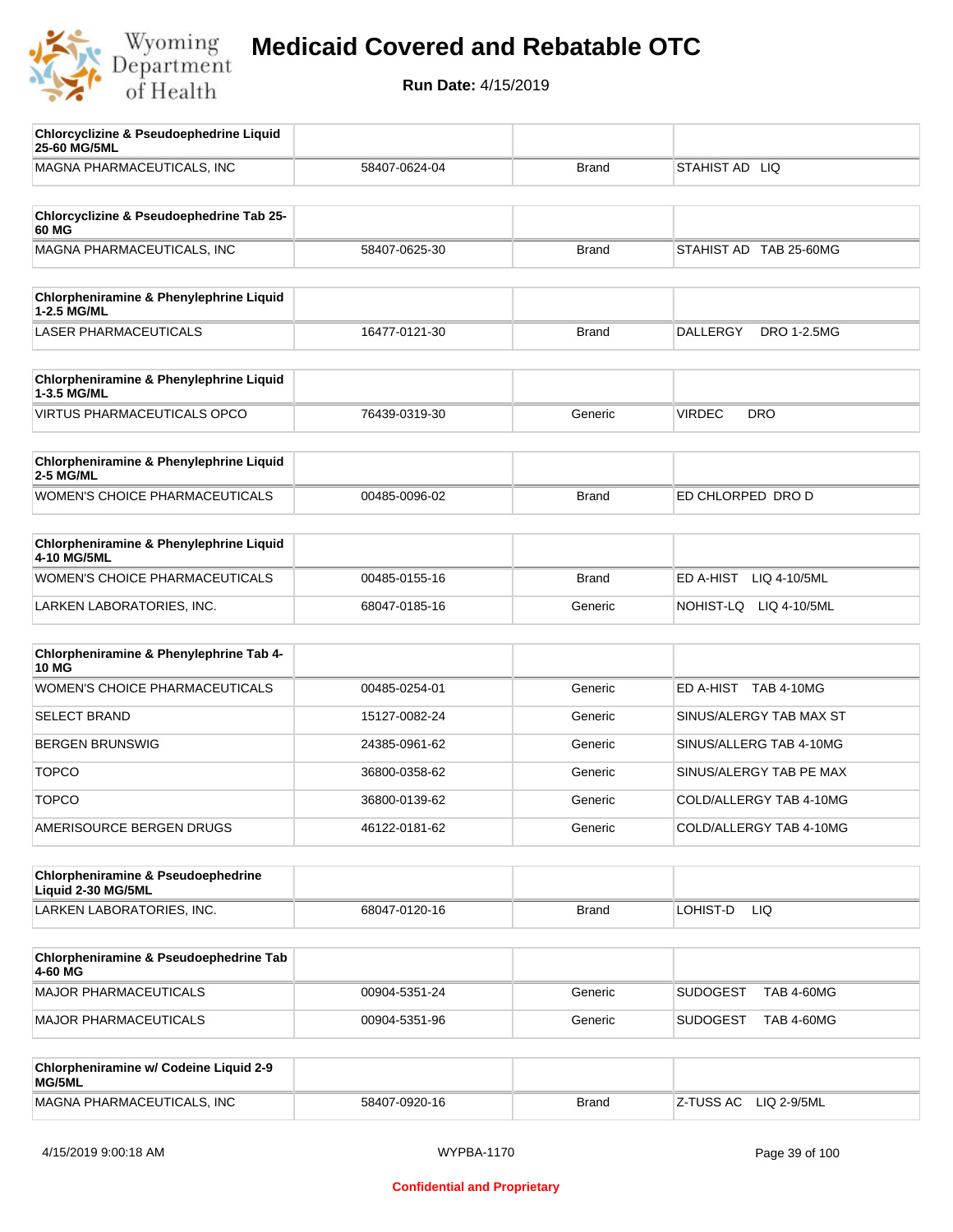

**Run Date:** 4/15/2019

| Chlorpheniramine-DM Tab 4-30 MG                                  |               |         |                                       |
|------------------------------------------------------------------|---------------|---------|---------------------------------------|
| <b>MAJOR PHARMACEUTICALS</b>                                     | 00904-5817-44 | Generic | <b>COUGH &amp; COLD TAB</b>           |
| <b>SELECT BRAND</b>                                              | 15127-0268-16 | Generic | SB COLD/CGH TAB HBP                   |
|                                                                  |               |         |                                       |
| Chlorpheniramine-Phenylephrine-ASA<br>Effer Tab 2-7.8-325 MG     |               |         |                                       |
| CHAIN DRUG MARKETING ASSOC                                       | 63868-0228-20 | Generic | COLD RELIEF TAB PLUS                  |
|                                                                  |               |         |                                       |
| Chlorphen-PE-APAP Tab 2-5-325 MG & PE-<br>APAP Tab 5-325 MG Pack |               |         |                                       |
| <b>SELECT BRAND</b>                                              | 15127-0933-24 | Generic | <b>SB SINUS CNG PAK/PAIN</b>          |
| AMERISOURCE BERGEN DRUGS                                         | 46122-0075-60 | Generic | SINUS RELIEF PAK CNG/PAIN             |
|                                                                  |               |         |                                       |
| Chlorphen-Phenylephrine w/ APAP Tab 2-5<br>$-325$ MG             |               |         |                                       |
| <b>GEISS DESTIN &amp; DUNN</b>                                   | 00113-0476-62 | Generic | <b>ALLERGY</b><br><b>TAB MULTI-SY</b> |
| <b>SELECT BRAND</b>                                              | 15127-0966-24 | Generic | <b>SB SINUS CNG TAB /PAIN</b>         |
| <b>SELECT BRAND</b>                                              | 15127-0967-24 | Generic | SB ALLERGY TAB MULTI-SY               |
| <b>BERGEN BRUNSWIG</b>                                           | 24385-0147-62 | Generic | GNP ALLERGY TAB MULTI-SY              |
| <b>TOPCO</b>                                                     | 36800-0935-62 | Generic | NIGHT TIME TAB SINUS                  |
| <b>TOPCO</b>                                                     | 36800-0476-62 | Generic | <b>ALLERGY</b><br>TAB MULTI-SY        |
| <b>TOPCO</b>                                                     | 36800-0476-67 | Generic | <b>ALLERGY</b><br><b>TAB MULTI-SY</b> |
| <b>LEADER BRAND PRODUCTS</b>                                     | 37205-0940-62 | Generic | <b>ALLERGY</b><br>TAB MULTI-SY        |
| <b>MCKESSON SUNMARK</b>                                          | 49348-0778-04 | Generic | SM ALLERGY TAB MULTI-SY               |
| AMERISOURCE BERGEN DRUGS                                         | 46122-0074-62 | Generic | GNP SINUS TAB CNG/PAIN                |
| CHAIN DRUG MARKETING ASSOC                                       | 63868-0981-24 | Generic | QC ALLERGY TAB RELIEF                 |
|                                                                  |               |         |                                       |
| Chlorphen-Phenylephrine w/ APAP Tab 4-<br>10-325 MG              |               |         |                                       |
| U S PHARMACEUTICAL                                               | 52747-0475-70 | Brand   | NOREL AD<br>TAB 4-10-325              |
|                                                                  |               |         |                                       |
| Dexbrompheniramine & Pseudoephedrine<br><b>Soln 1-30 MG/5ML</b>  |               |         |                                       |
| LLORENS PHARMACEUTICAL                                           | 54859-0802-04 | Brand   | CONEX<br>SOL CLD/ALRG                 |
|                                                                  |               |         |                                       |
| Dexbrompheniramine & Pseudoephedrine<br><b>Tab 2-60 MG</b>       |               |         |                                       |
| LLORENS PHARMACEUTICAL                                           | 54859-0702-60 | Brand   | <b>CONEX</b><br><b>TAB 2-60MG</b>     |
|                                                                  |               |         |                                       |
| Dexbrompheniramine-Phenylephrine<br>Syrup 1-5 MG/5ML             |               |         |                                       |

LASER PHARMACEUTICALS 16477-0822-01 Brand DALLERGY SYP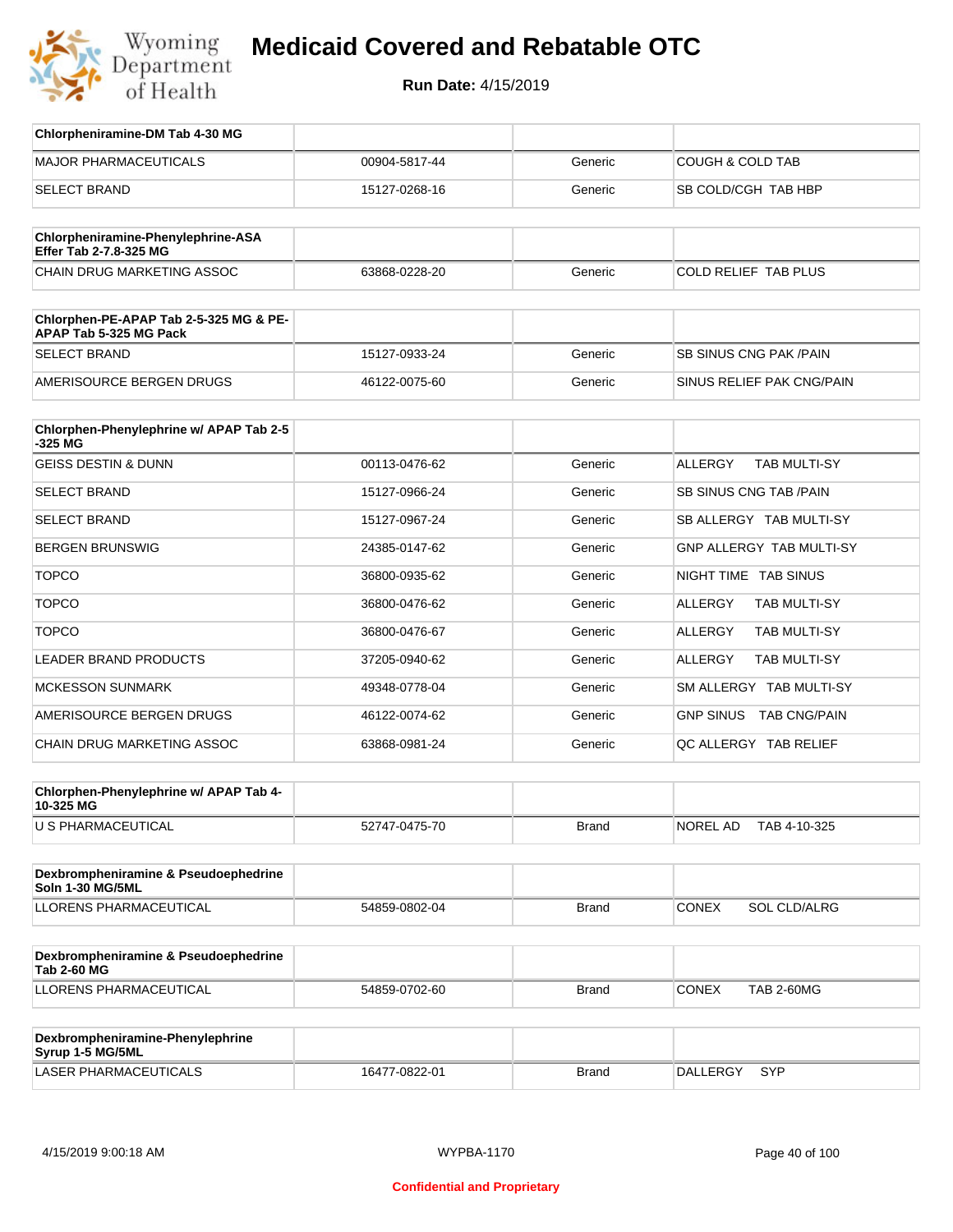

| Dexbrompheniramine-Phenylephrine Tab 1<br>-5 MG                |               |              |                                    |
|----------------------------------------------------------------|---------------|--------------|------------------------------------|
| <b>LASER PHARMACEUTICALS</b>                                   | 16477-0161-01 | Brand        | TAB 1-5MG<br><b>DALLERGY</b>       |
| Dexbrompheniramine-Phenylephrine Tab 2                         |               |              |                                    |
| -10 MG                                                         |               |              |                                    |
| POLY PHARMACEUTICALS                                           | 50991-0782-60 | Brand        | ALA-HIST PE TAB 2-10MG             |
| Dexchlorpheniramine & Pseudoephedrine<br><b>Tab 2-60 MG</b>    |               |              |                                    |
| CAPELLON PHARMACEUTICALS                                       | 64543-0097-90 | <b>Brand</b> | <b>RESCON</b><br><b>TAB 2-60MG</b> |
| Dexchlorpheniramine-Phenylephrine Tab 2<br>$-10MG$             |               |              |                                    |
| <b>WOMEN'S CHOICE PHARMACEUTICALS</b>                          | 00485-0080-01 | <b>Brand</b> | <b>RYMED</b><br><b>TAB 2-10MG</b>  |
| Dextromethorphan HBr Cap 15 MG                                 |               |              |                                    |
| <b>RUGBY LABORATORIES</b>                                      | 00536-1068-34 | Generic      | ROBAFEN CGH CAP 15MG               |
| <b>MAJOR PHARMACEUTICALS</b>                                   | 00904-5752-95 | Generic      | ROBAFEN CGH CAP 15MG               |
| <b>SELECT BRAND</b>                                            | 15127-0984-20 | Generic      | SB CGH CONTR CAP 15MG              |
| Dextromethorphan HBr Liquid 15 MG/15ML                         |               |              |                                    |
| <b>TOPCO</b>                                                   | 36800-0473-38 | Generic      | DAY TIME<br>LIQ COUGH              |
| Dextromethorphan HBr Liquid 15 MG/5ML                          |               |              |                                    |
| <b>SELECT BRAND</b>                                            | 15127-0925-04 | Generic      | SB CGH RELF LIQ 15MG/5ML           |
| <b>BERGEN BRUNSWIG</b>                                         | 24385-0262-26 | Generic      | GNP CGH RELF LIQ 15MG/5ML          |
| <b>BERGEN BRUNSWIG</b>                                         | 24385-0263-26 | Generic      | GNP CGH RELF LIQ 15MG/5ML          |
| CHAIN DRUG MARKETING ASSOC                                     | 63868-0070-04 | Generic      | QC CGH RELF LIQ 15MG/5ML           |
| Dextromethorphan HBr Syrup 15 MG/5ML                           |               |              |                                    |
| <b>TOPCO</b>                                                   | 36800-0300-26 | Generic      | TUSSIN COUGH SYP 15MG/5ML          |
| <b>BERGEN BRUNSWIG</b>                                         | 24385-0493-26 | Generic      | TUSSIN COUGH SYP 15MG/5ML          |
|                                                                |               |              |                                    |
| Dextromethorphan Polistirex Extended<br>Release Susp 30 MG/5ML |               |              |                                    |
| <b>MAJOR PHARMACEUTICALS</b>                                   | 00904-6312-56 | Generic      | COUGH DM<br>SUS 30MG/5ML           |
| PERRIGO PHARMACEUTICALS                                        | 45802-0433-21 | Generic      | DEXTROMETHOR SUS 30MG/5ML          |
| AMERISOURCE BERGEN DRUGS                                       | 46122-0141-25 | Generic      | GNP COUGH DM SUS 30MG/5ML          |
| AMERISOURCE BERGEN DRUGS                                       | 46122-0141-21 | Generic      | GNP COUGH DM SUS 30MG/5ML          |
| AMERISOURCE BERGEN DRUGS                                       | 46122-0142-21 | Generic      | GNP COUGH DM SUS 30MG/5ML          |
| LEADER BRAND PRODUCTS                                          | 37205-0697-21 | Generic      | COUGH DM<br>SUS 30MG/5ML           |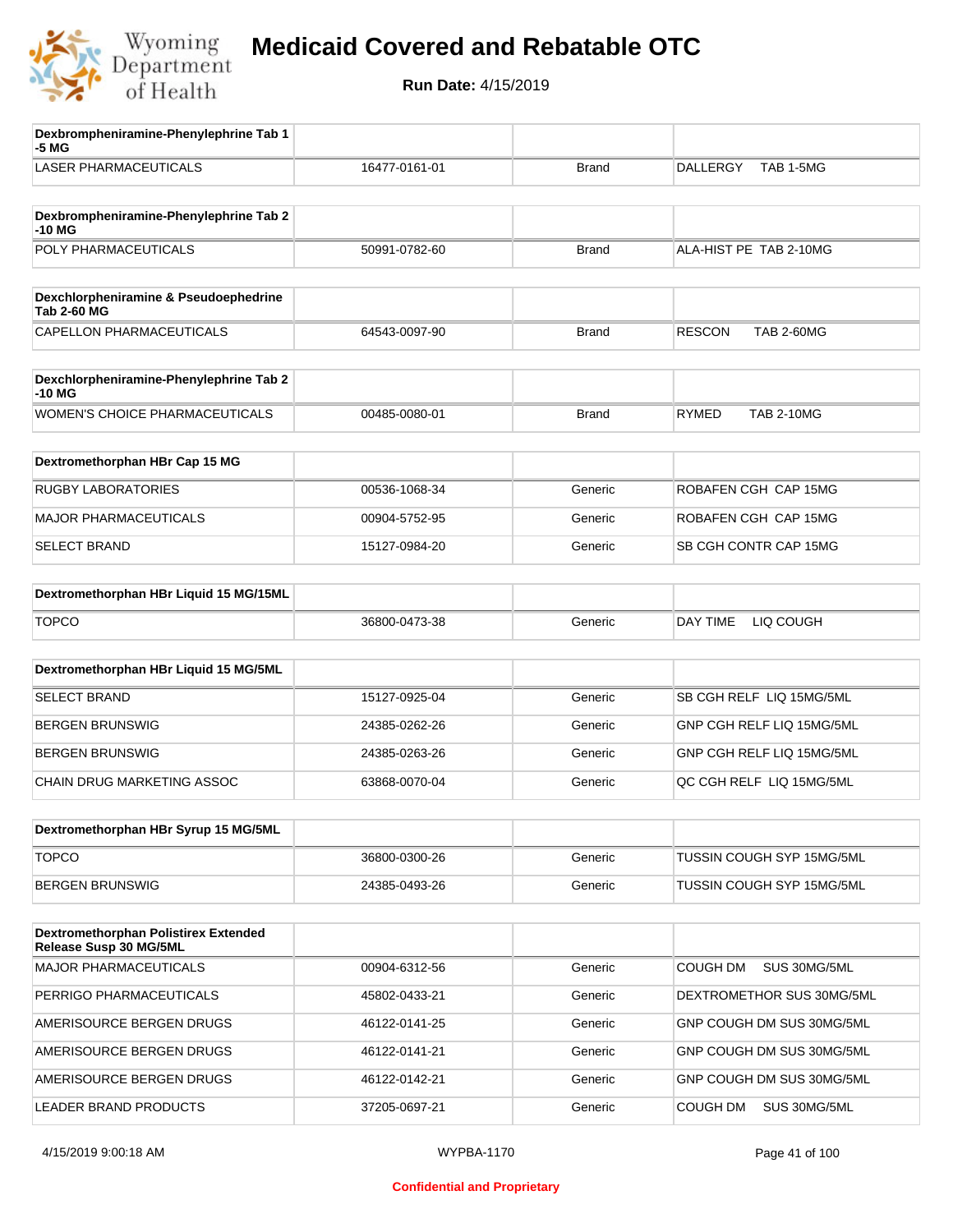

| <b>MCKESSON</b>          | 62011-0198-01 | Generic      | HM COUGH DM SUS 30MG/5ML      |
|--------------------------|---------------|--------------|-------------------------------|
| <b>RECKITT BENCKISER</b> | 63824-0171-65 | <b>Brand</b> | SUS 30MG/5ML<br>DELSYM        |
| <b>RECKITT BENCKISER</b> | 63824-0173-65 | <b>Brand</b> | DELSYM CHILD SUS 30MG/5ML     |
| <b>RECKITT BENCKISER</b> | 63824-0175-63 | <b>Brand</b> | <b>DELSYM</b><br>SUS 30MG/5ML |
| <b>RECKITT BENCKISER</b> | 63824-0176-63 | <b>Brand</b> | SUS 30MG/5ML<br>DELSYM        |
| <b>RECKITT BENCKISER</b> | 63824-0176-65 | <b>Brand</b> | SUS 30MG/5ML<br><b>DELSYM</b> |
| <b>RECKITT BENCKISER</b> | 63824-0177-63 | <b>Brand</b> | DELSYM CHILD SUS 30MG/5ML     |
| <b>RECKITT BENCKISER</b> | 63824-0177-65 | <b>Brand</b> | DELSYM CHILD SUS 30MG/5ML     |
| <b>MCKESSON</b>          | 62011-0176-01 | Generic      | HM COUGH DM SUS 30MG/5ML      |
| <b>RECKITT BENCKISER</b> | 63824-0171-63 | <b>Brand</b> | DELSYM<br>SUS 30MG/5ML        |
| <b>RECKITT BENCKISER</b> | 63824-0175-65 | <b>Brand</b> | <b>DELSYM</b><br>SUS 30MG/5ML |
| <b>RECKITT BENCKISER</b> | 63824-0172-63 | <b>Brand</b> | SUS 30MG/5ML<br><b>DELSYM</b> |
| <b>RECKITT BENCKISER</b> | 63824-0172-65 | <b>Brand</b> | DELSYM<br>SUS 30MG/5ML        |
| <b>RECKITT BENCKISER</b> | 63824-0173-63 | <b>Brand</b> | DELSYM CHILD SUS 30MG/5ML     |

| Dextromethorphan-Doxylamine-APAP Cap<br>15-6.25-325 MG |               |         |                           |
|--------------------------------------------------------|---------------|---------|---------------------------|
| <b>MAJOR PHARMACEUTICALS</b>                           | 00904-5764-44 | Generic | NIGHT TIME CAP COLD/FLU   |
| <b>SELECT BRAND</b>                                    | 15127-0985-12 | Generic | NIGHT TIME CAP COLD/FLU   |
| TOPCO                                                  | 36800-0977-60 | Generic | NITF TIMF<br>CAP COLD/FLU |
| TOPCO                                                  | 36800-0977-53 | Generic | NITE TIME<br>CAP COLD/FLU |
| <b>LEADER BRAND PRODUCTS</b>                           | 37205-0707-62 | Generic | NITE-TIME<br>CAP COLD/FLU |
| AMERISOURCE BERGEN DRUGS                               | 46122-0183-73 | Generic | NIGHT TIME CAP COLD/FLU   |
| AMERISOURCE BERGEN DRUGS                               | 46122-0245-62 | Generic | NIGHT TIME CAP COLD/FLU   |
| <b>MCKESSON SUNMARK</b>                                | 49348-0741-03 | Generic | SM NITE TIME CAP COLD/FLU |
| <b>MCKESSON</b>                                        | 62011-0084-02 | Generic | NIGHT TIME CAP COLD/FLU   |

| Dextromethorphan-Doxylamine-APAP<br>Liquid 15-6.25-325 MG/15ML |               |         |                            |
|----------------------------------------------------------------|---------------|---------|----------------------------|
| <b>MAJOR PHARMACEUTICALS</b>                                   | 00904-5777-09 | Generic | ALL-NITE<br>LIQ COLD/FLU   |
| AMERISOURCE BERGEN DRUGS                                       | 46122-0136-34 | Generic | NIGHT TIME<br>LIQ COLD/FLU |
| AMERISOURCE BERGEN DRUGS                                       | 46122-0136-40 | Generic | NIGHT TIME<br>LIQ COLD/FLU |
| AMERISOURCE BERGEN DRUGS                                       | 46122-0198-34 | Generic | NIGHT TIME<br>LIQ COLD/FLU |
| AMERISOURCE BERGEN DRUGS                                       | 46122-0198-40 | Generic | NIGHT TIME LIQ COLD/FLU    |
| <b>MCKESSON SUNMARK</b>                                        | 49348-0975-37 | Generic | SM NITE TIME LIQ CLD/FLU   |
| <b>MCKESSON SUNMARK</b>                                        | 49348-0975-39 | Generic | SM NITE TIME LIQ CLD/FLU   |
| <b>MCKESSON</b>                                                | 62011-0082-02 | Generic | NIGHT TIME<br>LIQ CLD/FLU  |
| <b>MCKESSON</b>                                                | 62011-0083-02 | Generic | NIGHT TIME<br>LIO CLD/FLU  |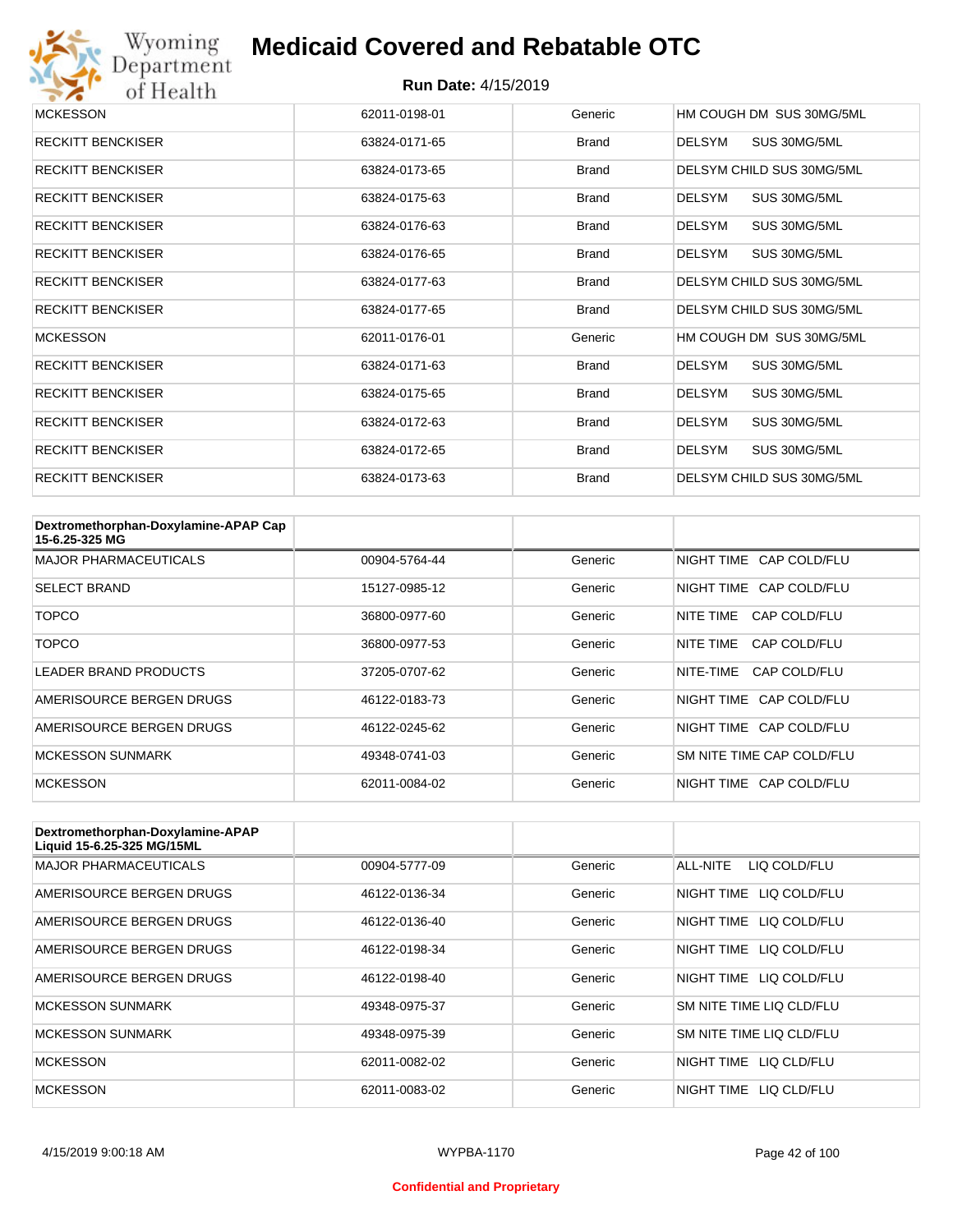

| Dextromethorphan-Doxylamine-APAP<br>Liquid 30-12.5-1000 MG/30ML |               |         |                            |
|-----------------------------------------------------------------|---------------|---------|----------------------------|
| <b>SELECT BRAND</b>                                             | 15127-0987-10 | Generic | NIGHT TIME LIQ COLD/FLU    |
| <b>SELECT BRAND</b>                                             | 15127-0987-06 | Generic | LIQ COLD/FLU<br>NIGHT TIME |
| <b>TOPCO</b>                                                    | 36800-0041-38 | Generic | LIQ COLD/FLU<br>NITE-TIME  |
| <b>TOPCO</b>                                                    | 36800-0666-34 | Generic | COUGH & SORE LIQ NGT TIME  |
| <b>TOPCO</b>                                                    | 36800-0908-38 | Generic | LIQ COLD/FLU<br>NITE TIME  |
| <b>TOPCO</b>                                                    | 36800-0041-30 | Generic | LIQ COLD/FLU<br>NITE-TIME  |
| <b>TOPCO</b>                                                    | 36800-0990-38 | Generic | NITE TIME<br>LIQ COLD/FLU  |
| <b>TOPCO</b>                                                    | 36800-0908-30 | Generic | NITE TIME<br>LIQ COLD/FLU  |
| CHAIN DRUG MARKETING ASSOC                                      | 63868-0065-08 | Generic | QC COUGH<br>LIQ SORE THR   |

| Dextromethorphan-Guaifenesin Granules<br>Packet 5-100 MG |               |              |                         |
|----------------------------------------------------------|---------------|--------------|-------------------------|
| <b>RECKITT BENCKISER</b>                                 | 63824-0256-12 | <b>Brand</b> | MUCINEX CGH GRA 5-100MG |

| Dextromethorphan-Guaifenesin Liquid 10-<br><b>100 MG/5ML</b> |               |         |                                  |
|--------------------------------------------------------------|---------------|---------|----------------------------------|
| <b>PERRIGO</b>                                               | 00113-0578-26 | Generic | TUSSIN DM LIQ                    |
| <b>PAR PHARMACEUTICALS</b>                                   | 00603-1330-58 | Generic | IOPHEN DM-NR LIQ 100-10/5        |
| <b>BERGEN BRUNSWIG</b>                                       | 24385-0578-26 | Generic | GNP TUSSIN LIQ DM COUGH          |
| <b>TOPCO</b>                                                 | 36800-0359-26 | Generic | <b>TUSSIN DM</b><br>LIQ 100-10/5 |
| <b>TOPCO</b>                                                 | 36800-0359-40 | Generic | TUSSIN DM LIQ 100-10/5           |
| <b>BERGEN BRUNSWIG</b>                                       | 24385-0359-34 | Generic | <b>GNP TUSSIN LIQ DM</b>         |
| <b>TOPCO</b>                                                 | 36800-0578-26 | Generic | <b>TUSSIN DM</b><br>LIQ 100-10/5 |
| <b>BERGEN BRUNSWIG</b>                                       | 24385-0359-26 | Generic | <b>GNP TUSSIN LIQ DM</b>         |
| <b>TOPCO</b>                                                 | 36800-0359-34 | Generic | <b>TUSSIN DM</b><br>LIQ 100-10/5 |
| <b>LEADER BRAND PRODUCTS</b>                                 | 37205-0712-26 | Generic | TUSSIN DM<br><b>LIQ CLEAR</b>    |
| <b>HI-TECH</b>                                               | 50383-0062-07 | Generic | DM/GG<br>SOL 10-100/5            |
| <b>HI-TECH</b>                                               | 50383-0062-12 | Generic | DM/GG<br>SOL                     |
| <b>HI-TECH</b>                                               | 50383-0062-11 | Generic | SOL<br>DM/GG                     |
| <b>SILARX</b>                                                | 54838-0133-40 | Generic | SILTUSSIN DM LIQ DAS             |
| <b>SILARX</b>                                                | 54838-0139-40 | Generic | SILTUSSIN-DM LIQ DIABETIC        |
| <b>LLORENS PHARMACEUTICAL</b>                                | 54859-0505-16 | Generic | TUSNEL DIABT LIQ 10-100/5        |
| <b>MCKESSON</b>                                              | 62011-0091-01 | Generic | HM TUSSIN LIQ ADLT DM            |
| <b>MCKESSON</b>                                              | 62011-0092-01 | Generic | TUSSIN ADULT LIQ CGH/CONG        |
| <b>LLORENS PHARMACEUTICAL</b>                                | 54859-0505-04 | Generic | TUSNEL DIABT LIQ 10-100/5        |
| <b>MCKESSON</b>                                              | 62011-0091-02 | Generic | HM TUSSIN LIQ ADLT DM            |
| <b>MCKESSON</b>                                              | 62011-0092-02 | Generic | TUSSIN ADULT LIQ CGH/CONG        |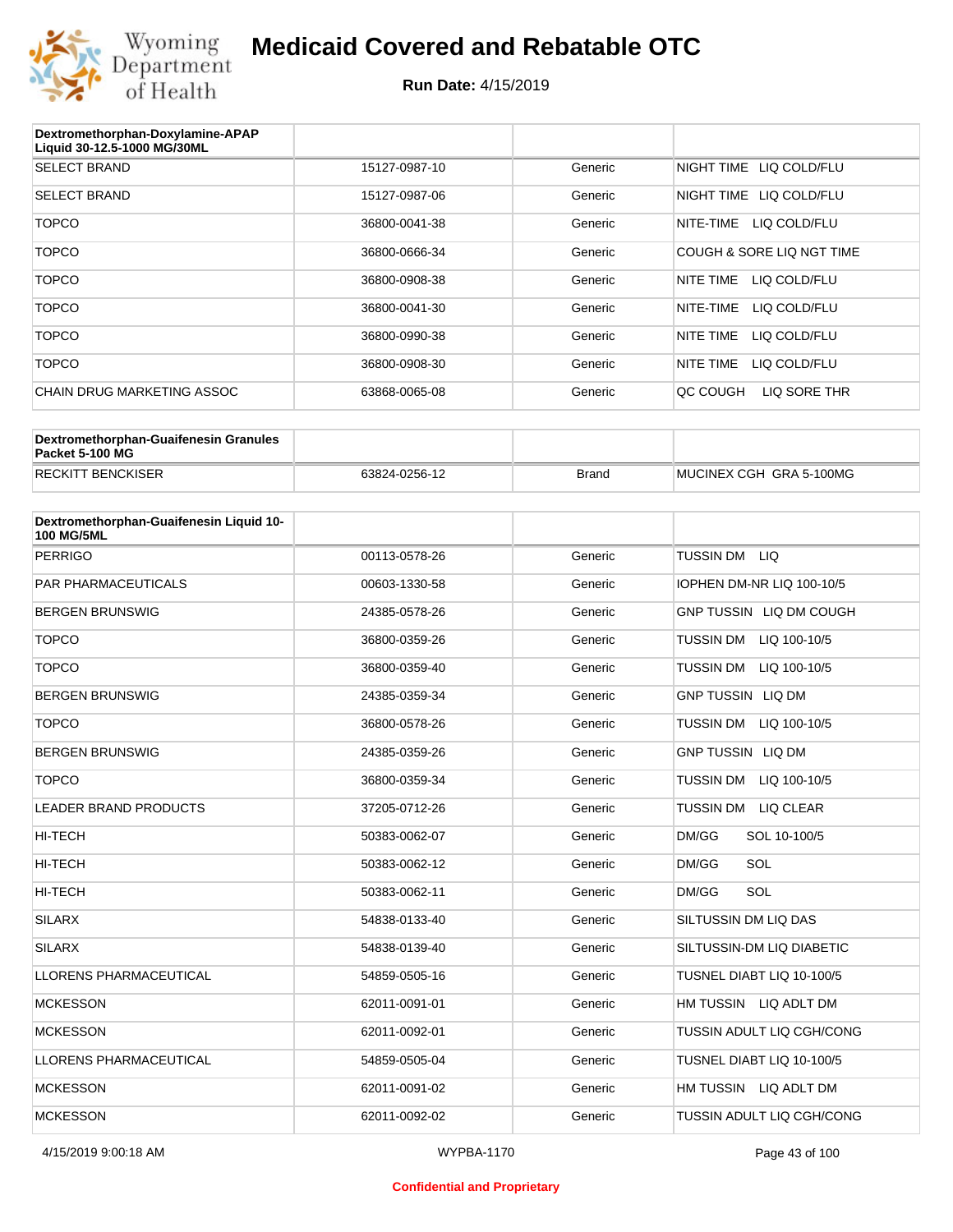

| HI-TECH                                                      | 50383-0062-06 | Generic | DM/GG<br>SOL 10-100/5     |
|--------------------------------------------------------------|---------------|---------|---------------------------|
|                                                              |               |         |                           |
| Dextromethorphan-Guaifenesin Liquid 10-<br><b>200 MG/5ML</b> |               |         |                           |
| <b>PERRIGO</b>                                               | 00113-0799-26 | Generic | TUSSIN DM MX LIQ 10-200/5 |
| <b>TOPCO</b>                                                 | 36800-0799-26 | Generic | TUSSIN DM<br>LIQ MAX      |
| <b>LEADER BRAND PRODUCTS</b>                                 | 37205-0629-34 | Generic | TUSSIN DM MX LIQ 10-200/5 |
| <b>TOPCO</b>                                                 | 36800-0799-34 | Generic | TUSSIN DM LIQ MAX         |
| LEADER BRAND PRODUCTS                                        | 37205-0629-26 | Generic | TUSSIN DM MX LIQ 10-200/5 |
| AMERISOURCE BERGEN DRUGS                                     | 46122-0139-26 | Generic | LIQ 10-200/5<br>TUSSIN DM |
| AMERISOURCE BERGEN DRUGS                                     | 46122-0139-34 | Generic | TUSSIN DM<br>LIQ 10-200/5 |
| AMERISOURCE BERGEN DRUGS                                     | 46122-0017-26 | Generic | GNP TUSSIN LIQ DM MAX     |
| AMERISOURCE BERGEN DRUGS                                     | 46122-0017-34 | Generic | GNP TUSSIN LIQ DM MAX     |
| <b>SILARX</b>                                                | 54838-0140-40 | Generic | SILTUSSIN-DM LIQ MAX ST   |
| <b>MCKESSON</b>                                              | 62011-0211-01 | Generic | HM TUSSIN<br>LIQ DM MAX   |

| Dextromethorphan-Guaifenesin Liquid 5-<br><b>100 MG/5ML</b> |               |         |                           |
|-------------------------------------------------------------|---------------|---------|---------------------------|
| <b>GEISS DESTIN &amp; DUNN</b>                              | 00113-0419-26 | Generic | MUCUS RELIEF LIQ 5-100MG  |
| <b>BERGEN BRUNSWIG</b>                                      | 24385-0985-26 | Generic | MUCUS RELIEF LIO 5-100MG  |
| TOPCO                                                       | 36800-0419-26 | Generic | MUCUS RELIEF LIQ 5-100MG  |
| <b>LEADER BRAND PRODUCTS</b>                                | 37205-0993-26 | Generic | MUCUS RELIEF LIQ 5-100MG  |
| <b>MCKESSON SUNMARK</b>                                     | 49348-0828-34 | Generic | MUCUS RELIEF LIQ 5-100MG  |
| <b>RECKITT BENCKISER</b>                                    | 63824-0019-66 | Generic | MUCINEX DM LIQ 20-400     |
| <b>RECKITT BENCKISER</b>                                    | 63824-0213-66 | Generic | DELSYM COUGH LIQ CONGS DM |
| <b>RECKITT BENCKISER</b>                                    | 63824-0214-66 | Generic | DELSYM COUGH LIQ CONGS DM |
| <b>RECKITT BENCKISER</b>                                    | 63824-0286-64 | Generic | MUCINEX CGH LIQ 5-100MG   |

| Dextromethorphan-Guaifenesin Syrup 10-<br><b>100 MG/5ML</b> |               |         |                           |
|-------------------------------------------------------------|---------------|---------|---------------------------|
| <b>PERRIGO</b>                                              | 00113-0359-34 | Generic | TUSSIN DM SYP 100-10/5    |
| PHARMACEUTICAL ASSOCIATES                                   | 00121-0638-05 | Generic | <b>GUAIFENESIN SYP DM</b> |
| <b>PERRIGO</b>                                              | 00113-0359-26 | Generic | SYP 100-10/5<br>TUSSIN DM |
| PHARMACEUTICAL ASSOCIATES                                   | 00121-0638-10 | Generic | <b>GUAIFENESIN SYP DM</b> |
| <b>RUGBY LABORATORIES</b>                                   | 00536-0970-97 | Generic | EXTRA ACTION SYP 100-10/5 |
| <b>PAR PHARMACEUTICALS</b>                                  | 00603-0855-94 | Generic | Q-TUSSIN DM SYP 100-10/5  |
| <b>MAJOR PHARMACEUTICALS</b>                                | 00904-0053-00 | Generic | ROBAFEN DM SYP 100-10/5   |
| <b>MAJOR PHARMACEUTICALS</b>                                | 00904-0053-09 | Generic | ROBAFEN DM SYP 100-10/5   |
| <b>MAJOR PHARMACEUTICALS</b>                                | 00904-0053-16 | Generic | ROBAFEN DM SYP 100-10/5   |
| <b>MAJOR PHARMACEUTICALS</b>                                | 00904-0053-20 | Generic | ROBAFEN DM SYP 100-10/5   |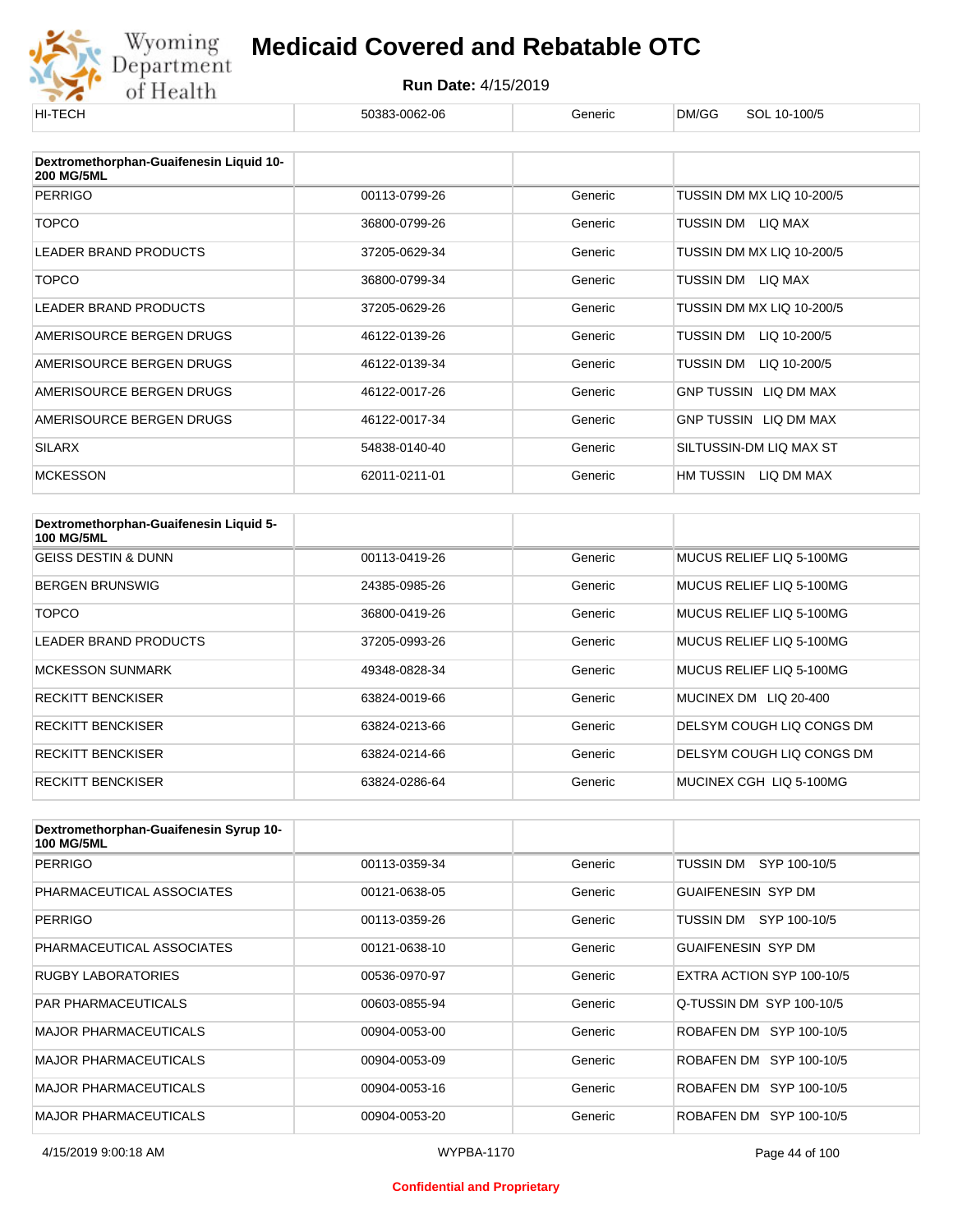## Wyoming<br>Department<br>of Health **Medicaid Covered and Rebatable OTC**

| RUGBY LABORATORIES           | 00536-0970-85 | Generic | EXTRA ACTION SYP 100-10/5 |
|------------------------------|---------------|---------|---------------------------|
| <b>PAR PHARMACEUTICALS</b>   | 00603-0855-58 | Generic | Q-TUSSIN DM SYP 100-10/5  |
| <b>PAR PHARMACEUTICALS</b>   | 00603-0855-81 | Generic | Q-TUSSIN DM SYP 100-10/5  |
| <b>MAJOR PHARMACEUTICALS</b> | 00904-6306-20 | Generic | ROBAFEN DM SYP 100-10/5   |
| <b>LEADER BRAND PRODUCTS</b> | 37205-0970-26 | Generic | TUSSIN DM SYP 100-10/5    |
| <b>LEADER BRAND PRODUCTS</b> | 37205-0970-34 | Generic | TUSSIN DM SYP 100-10/5    |
| <b>MCKESSON SUNMARK</b>      | 49348-0017-37 | Generic | SM TUSSIN DM SYP 100-10/5 |
| <b>MCKESSON SUNMARK</b>      | 49348-0017-34 | Generic | SM TUSSIN DM SYP 100-10/5 |
| <b>MCKESSON SUNMARK</b>      | 49348-0017-39 | Generic | SM TUSSIN DM SYP 100-10/5 |
| <b>MCKESSON SUNMARK</b>      | 49348-0861-34 | Generic | SM TUSSIN SYP DM          |
| <b>MCKESSON SUNMARK</b>      | 49348-0861-37 | Generic | SM TUSSIN SYP DM          |
| <b>SILARX</b>                | 54838-0209-40 | Generic | SILTUSSIN-DM SYP ALC FREE |
| <b>SILARX</b>                | 54838-0209-70 | Generic | SILTUSSIN-DM SYP ALC FREE |
| <b>SILARX</b>                | 54838-0209-80 | Generic | SILTUSSIN-DM SYP ALC FREE |

| <b>Dextromethorphan-Guaifenesin Syrup 5-</b><br>100 MG/5ML |               |       |                       |
|------------------------------------------------------------|---------------|-------|-----------------------|
| <b>GLAXO CONSUMER HEALTHCARE L.P.</b>                      | 00067-8118-04 | Brand | TRIAMINIC SYP CGH/CNG |

| Dextromethorphan-Guaifenesin Tab 20-400<br>MG |               |         |                            |
|-----------------------------------------------|---------------|---------|----------------------------|
| <b>MAJOR PHARMACEUTICALS</b>                  | 00904-6233-46 | Generic | <b>MUCUS RELIEF TAB DM</b> |
| <b>MAJOR PHARMACEUTICALS</b>                  | 00904-6233-52 | Generic | MUCUS RELIEF TAB DM        |
| <b>BERGEN BRUNSWIG</b>                        | 24385-0026-71 | Generic | <b>MUCUS RELIEF TAB DM</b> |
| <b>LEADER BRAND PRODUCTS</b>                  | 37205-0538-71 | Generic | CHEST CONGES TAB 20-400MG  |
| <b>LEADER BRAND PRODUCTS</b>                  | 37205-0675-62 | Generic | TABTUSSIN DM TAB 20-400MG  |
| <b>MCKESSON SUNMARK</b>                       | 49348-0728-09 | Generic | CHEST CONGES TAB 20-400MG  |
| AMERISOURCE BERGEN DRUGS                      | 46122-0058-62 | Generic | TAB TUSSIN TAB DM          |
| TIME-CAP LABS                                 | 49483-0280-06 | Generic | MUCOSA DM<br>TAB 20-400MG  |
| <b>MCKESSON</b>                               | 62011-0061-01 | Generic | CHEST CONGES TAB RELF DM   |
| CHAIN DRUG MARKETING ASSOC                    | 63868-0753-50 | Generic | OC MEDIFIN TAB DM          |

| Dextromethorphan-Guaifenesin Tab ER<br>12HR 30-600 MG |               |              |                         |
|-------------------------------------------------------|---------------|--------------|-------------------------|
| RECKITT BENCKISER                                     | 63824-0056-69 | <b>Brand</b> | MUCINEX DM TAB 30-600ER |
| RECKITT BENCKISER                                     | 63824-0056-34 | <b>Brand</b> | MUCINEX DM TAB 30-600ER |
| RECKITT BENCKISER                                     | 63824-0056-32 | <b>Brand</b> | MUCINEX DM TAB 30-600ER |

| Dextromethorphan-Guaifenesin Tab ER<br>12HR 60-1200 MG |               |              |                        |
|--------------------------------------------------------|---------------|--------------|------------------------|
| <b>RECKITT BENCKISER</b>                               | 63824-0072-35 | <b>Brand</b> | MUCINEX DM TAB 60-1200 |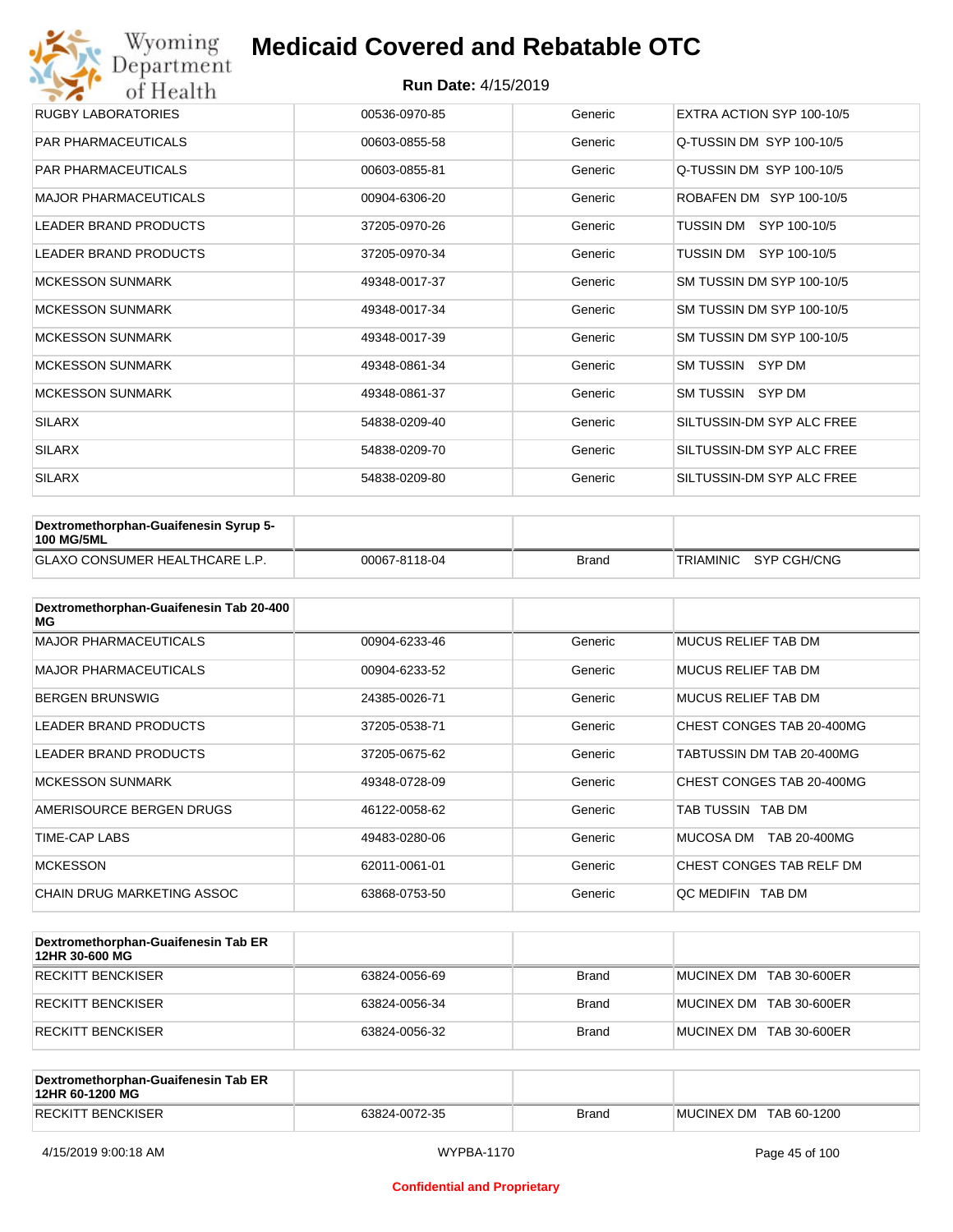# Wyoming<br>Department<br>of Health

### **Medicaid Covered and Rebatable OTC**

| <b>RECKITT BENCKISER</b> | 63824-0072-36 | <b>Brand</b> | MUCINEX DM TAB 60-1200 |
|--------------------------|---------------|--------------|------------------------|
|                          |               |              |                        |
| <b>RECKITT BENCKISER</b> | 63824-0072-46 | <b>Brand</b> | MUCINEX DM TAB 60-1200 |
|                          |               |              |                        |

| Dextromethorphan-Phenylephrine-APAP<br>Cap 10-5-325 MG |               |              |                                  |
|--------------------------------------------------------|---------------|--------------|----------------------------------|
| <b>MAJOR PHARMACEUTICALS</b>                           | 00904-5763-44 | <b>Brand</b> | DAY TIME<br>CAP COLD/FLU         |
| <b>SELECT BRAND</b>                                    | 15127-0989-12 | Generic      | SB DAY TIME CAP COLD/FLU         |
| <b>BERGEN BRUNSWIG</b>                                 | 24385-0036-62 | Generic      | <b>GNP DAY TIME CAP COLD/FLU</b> |
| <b>TOPCO</b>                                           | 36800-0215-53 | Generic      | DAYTIME PE CAP COLD/FLU          |
| <b>TOPCO</b>                                           | 36800-0215-60 | Generic      | DAYTIME PE CAP COLD/FLU          |
| <b>MCKESSON SUNMARK</b>                                | 49348-0738-04 | Generic      | SM DAY TIME CAP PE               |
| AMERISOURCE BERGEN DRUGS                               | 46122-0184-73 | Generic      | DAY COLD/FLU CAP 10-5-325        |
| <b>MCKESSON</b>                                        | 62011-0066-02 | Generic      | HM DAY TIME CAP                  |

| Dextromethorphan-Phenylephrine-APAP<br>Ligd 10-5-325 MG/15ML |               |         |                                  |
|--------------------------------------------------------------|---------------|---------|----------------------------------|
| <b>BERGEN BRUNSWIG</b>                                       | 24385-0005-34 | Generic | <b>GNP DAY TIME LIQ COLD/FLU</b> |
| <b>TOPCO</b>                                                 | 36800-0656-30 | Generic | LIQ COLD/FLU<br><b>DAY TIME</b>  |
| <b>TOPCO</b>                                                 | 36800-0656-38 | Generic | <b>DAY TIME</b><br>LIQ COLD/FLU  |
| AMERISOURCE BERGEN DRUGS                                     | 46122-0015-33 | Generic | <b>GNP FLU RELF LIQ DAYTIME</b>  |
| <b>MCKESSON SUNMARK</b>                                      | 49348-0753-37 | Generic | <b>SM DAY TIME LIQ COLD/FLU</b>  |
| <b>MCKESSON</b>                                              | 62011-0065-02 | Generic | HM DAYTIME LIQ COLD/FLU          |
| CHAIN DRUG MARKETING ASSOC                                   | 63868-0067-08 | Generic | OC FLU RELF LIO DAYTIME          |

| Dextromethorphan-Phenylephrine-APAP<br><b>Powd Pack 20-10-500 MG</b> |               |       |                          |
|----------------------------------------------------------------------|---------------|-------|--------------------------|
| GLAXO CONSUMER HEALTHCARE L.P.                                       | 00067-6426-06 | Brand | PAK SEV COLD<br>THERAFLU |
|                                                                      |               |       |                          |

| Dextromethorphan-Phenylephrine-APAP<br><b>Powd Pack 20-10-650 MG</b> |               |         |                                 |
|----------------------------------------------------------------------|---------------|---------|---------------------------------|
| PERRIGO PHARMACEUTICALS                                              | 00113-0096-91 | Generic | <b>FLU/COLD/CGH POW DAYTIME</b> |
| CHAIN DRUG MARKETING ASSOC                                           | 63868-0763-06 | Generic | <b>OC COLD/CGH POW DAYTIME</b>  |

| Dextromethorphan-Phenylephrine-APAP<br>Tab 10-5-325 MG |               |         |                                   |
|--------------------------------------------------------|---------------|---------|-----------------------------------|
| <b>MAJOR PHARMACEUTICALS</b>                           | 00904-5786-24 | Generic | MAPAP COLD TAB 10-5-325           |
| <b>TOPCO</b>                                           | 36800-0402-62 | Generic | 'COLD HEAD<br><b>TAB CONGESTI</b> |
| <b>TOPCO</b>                                           | 36800-0371-62 | Generic | COLD MULT-SY TAB DAYTIME          |
| AMERISOURCE BERGEN DRUGS                               | 46122-0073-62 | Generic | <b>COLD RELIEF TAB MULTI-S</b>    |

| Dextromethorphan-Pyrilamine Liquid 7.5-<br>7.5 MG/5ML |               |       |                  |
|-------------------------------------------------------|---------------|-------|------------------|
| CAPITAL PHARMACEUTICAL                                | 29978-0127-16 | Brand | LIQ<br>CAPRON DM |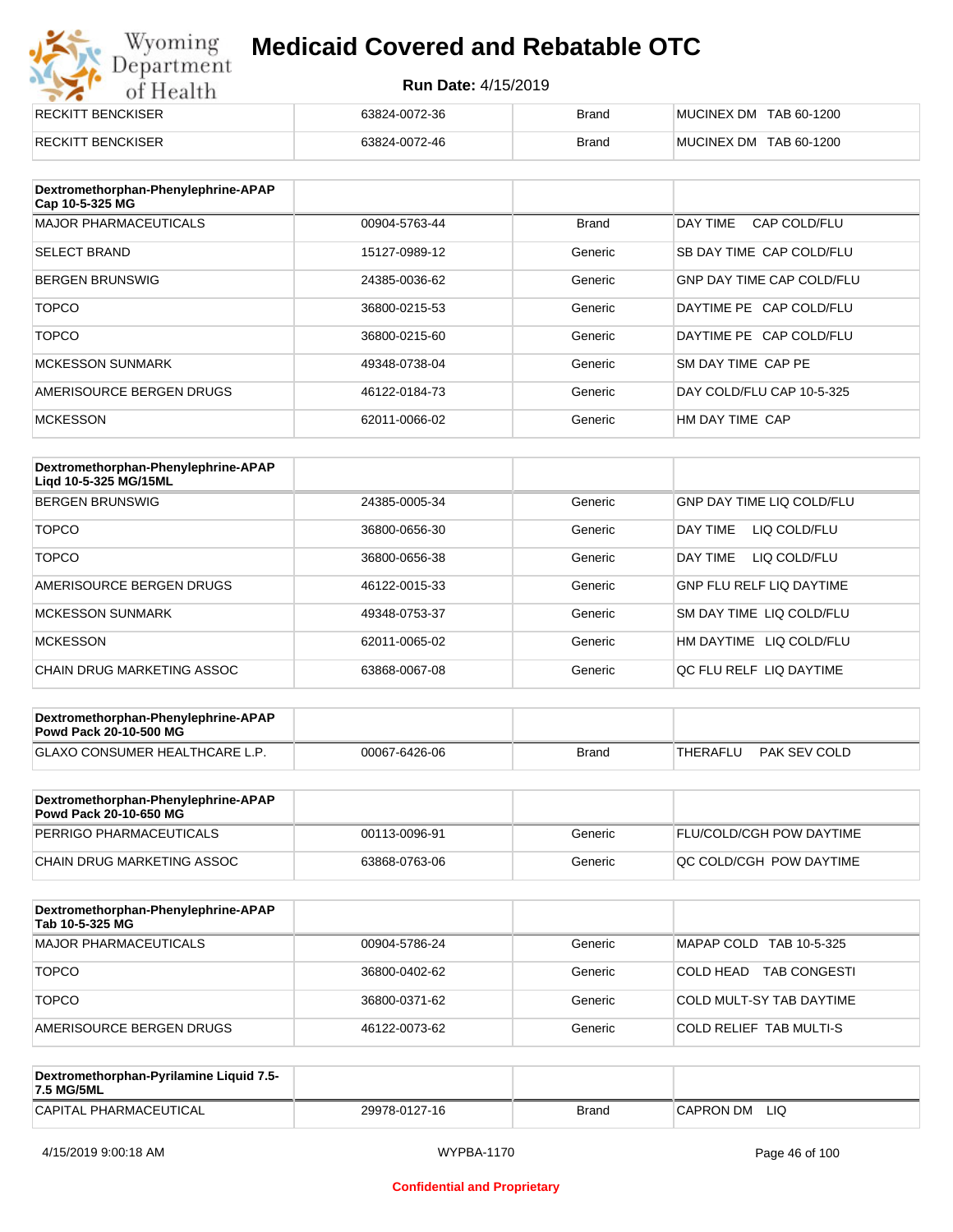

**12.5-325 MG**

**Diphenhydramine-Acetaminophen Tab** 

### **Medicaid Covered and Rebatable OTC**

| <b>RUGBY LABORATORIES</b>                                    | 00536-1003-01 | Generic      | ACETA-GESIC TAB 12.5-325       |
|--------------------------------------------------------------|---------------|--------------|--------------------------------|
| Diphenhydramine-Phenylephrine Lig 6.25-<br>2.5 MG/5ML        |               |              |                                |
| <b>TOPCO</b>                                                 | 36800-0913-26 | Generic      | TRIACTING NT LIQ COLD/CGH      |
| Diphenhydramine-Phenylephrine Syrup<br>6.25-2.5 MG/5ML       |               |              |                                |
| GLAXO CONSUMER HEALTHCARE L.P.                               | 00067-8106-04 | <b>Brand</b> | SYP COLD/CGH<br>TRIAMINIC      |
| Diphenhydramine-Phenylephrine-APAP<br>Liq 12.5-5-325 MG/10ML |               |              |                                |
| <b>RECKITT BENCKISER</b>                                     | 63824-0262-66 | Generic      | <b>MUCINEX</b><br>LIQ.         |
| <b>RECKITT BENCKISER</b>                                     | 63824-0211-66 | Generic      | DELSYM NIGHT LIQ CGH+CLD       |
| <b>RECKITT BENCKISER</b>                                     | 63824-0212-66 | Generic      | DELSYM NIGHT LIQ CGH+CLD       |
| <b>RECKITT BENCKISER</b>                                     | 63824-0600-64 | Generic      | MUCINEX MS LIQ COLD NGH        |
| <b>RECKITT BENCKISER</b>                                     | 63824-0500-66 | Generic      | MUCINEX FAST LIQ COLD FLU      |
| Diphenhydramine-Phenylephrine-APAP<br>Liq 12.5-5-325 MG/15ML |               |              |                                |
| AMERISOURCE BERGEN DRUGS                                     | 46122-0016-33 | Generic      | GNP FLU RELF LIQ NIGHTIME      |
| CHAIN DRUG MARKETING ASSOC                                   | 63868-0068-08 | Generic      | QC FLU RELF LIQ NIGHTIME       |
| Diphenhydramine-Phenylephrine-APAP<br>Packet 25-10-650 MG    |               |              |                                |
| GLAXO CONSUMER HEALTHCARE L.P.                               | 00067-7918-06 | <b>Brand</b> | THERAFLU SEV POW COLD/CGH      |
| <b>RECKITT BENCKISER</b>                                     | 63824-0233-04 | Generic      | <b>MUCINEX</b><br>PAK FAST-MAX |
| <b>CHAIN DRUG MARKETING ASSOC</b>                            | 63868-0764-06 | Generic      | QC COLD/CGH POW NIGHTTIM       |
| Diphenhydramine-Phenylephrine-APAP<br>Tab 12.5-5-325 MG      |               |              |                                |
| <b>SELECT BRAND</b>                                          | 15127-0973-24 | Generic      | SB ALLERGY/ TAB COLD PE        |
| <b>SELECT BRAND</b>                                          | 15127-0974-12 | Generic      | SB SEVERE TAB COLD PE          |
| AMERISOURCE BERGEN DRUGS                                     | 46122-0052-62 | Generic      | ALLERGY PLUS TAB SINUS         |
| CHAIN DRUG MARKETING ASSOC                                   | 63868-0985-24 | Generic      | QC ALLERGY/ TAB SINUS          |
| Diphenhydramine-Phenylephrine-APAP<br>Tab 25-5-325 MG        |               |              |                                |
| AMERISOURCE BERGEN DRUGS                                     | 46122-0053-60 | Generic      | ALLERGY PLUS TAB SEV/SINU      |
| <b>RECKITT BENCKISER</b>                                     | 63824-0550-20 | Generic      | MUCINEX FAST TAB 25-5-325      |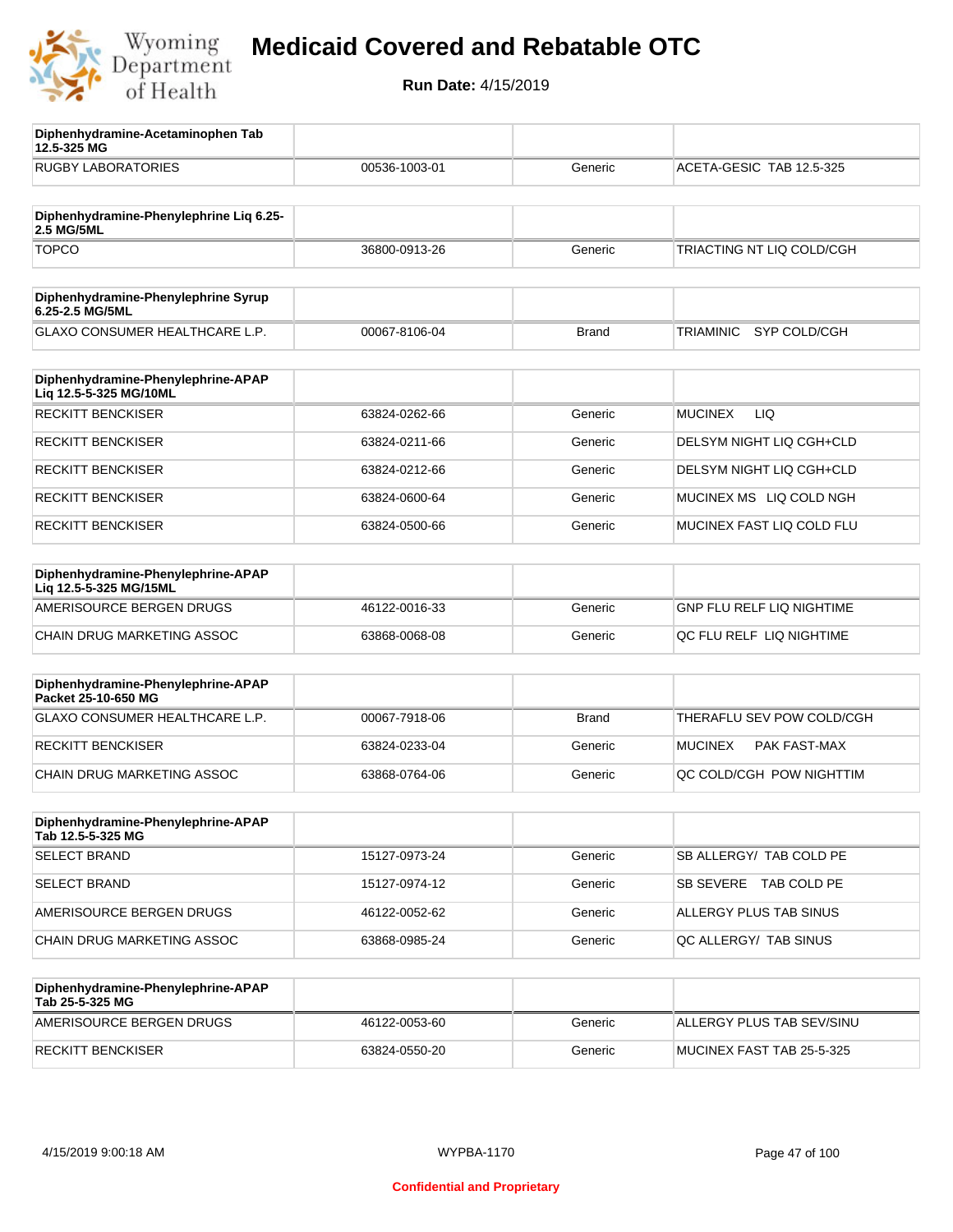

| Doxylamine-DM Liquid 6.25-15 MG/15ML                   |               |              |                                |
|--------------------------------------------------------|---------------|--------------|--------------------------------|
| <b>TOPCO</b>                                           | 36800-0668-38 | Generic      | NITE TIME<br>LIQ COUGH         |
| <b>BERGEN BRUNSWIG</b>                                 | 24385-0461-40 | Generic      | NIGHT TIME LIQ COUGH           |
| <b>BERGEN BRUNSWIG</b>                                 | 24385-0461-34 | Generic      | NIGHT TIME LIQ COUGH           |
| Doxylamine-Phenylephrine Tab 7.5-10 MG                 |               |              |                                |
| POLY PHARMACEUTICALS                                   | 50991-0216-01 | <b>Brand</b> | POLY HIST TAB 7.5-10MG         |
| Doxylamine-Pseudoephedrine Liquid 6.25-                |               |              |                                |
| 30 MG/5ML<br><b>SALLUS LABORATORIES</b>                | 69036-0110-16 | <b>Brand</b> | LORTUSS LQ LIQ                 |
|                                                        |               |              |                                |
| Fexofenadine-Pseudoephedrine Tab ER<br>24HR 180-240 MG |               |              |                                |
| DR.REDDY'S LABORATORIES, INC.                          | 55111-0557-35 | Generic      | FEXOFEN/PSE TAB 180-240        |
| <b>Guaifenesin Granules Packet 100 MG</b>              |               |              |                                |
| <b>RECKITT BENCKISER</b>                               | 63824-0254-12 | <b>Brand</b> | MUCINEX/KIDS GRA 100MG         |
| <b>Guaifenesin Liquid 100 MG/5ML</b>                   |               |              |                                |
| PERRIGO PHARMACEUTICALS                                | 00113-0288-26 | Generic      | MUCUS RELIEF LIQ 100/5ML       |
| PHARMACEUTICAL ASSOCIATES                              | 00121-1744-10 | Generic      | GUAIFENESIN SOL 100/5ML        |
| PHARMACEUTICAL ASSOCIATES                              | 00121-1744-05 | Generic      | GUAIFENESIN SOL 100/5ML        |
| PHARMACEUTICAL ASSOCIATES                              | 00121-1744-15 | Generic      | GUAIFENESIN SOL 100/5ML        |
| PAR PHARMACEUTICALS                                    | 00603-0857-94 | Generic      | Q-TUSSIN<br><b>SOL 100/5ML</b> |
| PAR PHARMACEUTICALS                                    | 00603-0857-58 | Generic      | Q-TUSSIN<br><b>SOL 100/5ML</b> |
| PAR PHARMACEUTICALS                                    | 00603-0857-81 | Generic      | Q-TUSSIN<br><b>SOL 100/5ML</b> |
| <b>PAR PHARMACEUTICALS</b>                             | 00603-1328-58 | Generic      | IOPHEN-NR<br>LIQ 100/5ML       |
| <b>BERGEN BRUNSWIG</b>                                 | 24385-0982-26 | Generic      | MUCUS RELIEF LIQ 100/5ML       |
| <b>TOPCO</b>                                           | 36800-0288-26 | Generic      | MUCUS RELIEF LIQ 100/5ML       |
| HI-TECH                                                | 50383-0063-06 | Generic      | GUAIFENESIN SOL 100/5ML        |
| HI-TECH                                                | 50383-0063-18 | Generic      | GUAIFENESIN SOL 300/15ML       |
| HI-TECH                                                | 50383-0063-07 | Generic      | GUAIFENESIN SOL 100/5ML        |
| HI-TECH                                                | 50383-0063-11 | Generic      | GUAIFENESIN SOL 200/10ML       |
| HI-TECH                                                | 50383-0063-12 | Generic      | GUAIFENESIN SOL 200/10ML       |
| HI-TECH                                                | 50383-0063-17 | Generic      | GUAIFENESIN SOL 300/15ML       |
| SILARX                                                 | 54838-0138-40 | Generic      | SILTUSS DAS LIQ 100/5ML        |
| <b>MCKESSON</b>                                        | 62011-0089-01 | Generic      | TUSSIN ADULT LIQ 100/5ML       |
| <b>MCKESSON</b>                                        | 62011-0089-02 | Generic      | TUSSIN ADULT LIQ 100/5ML       |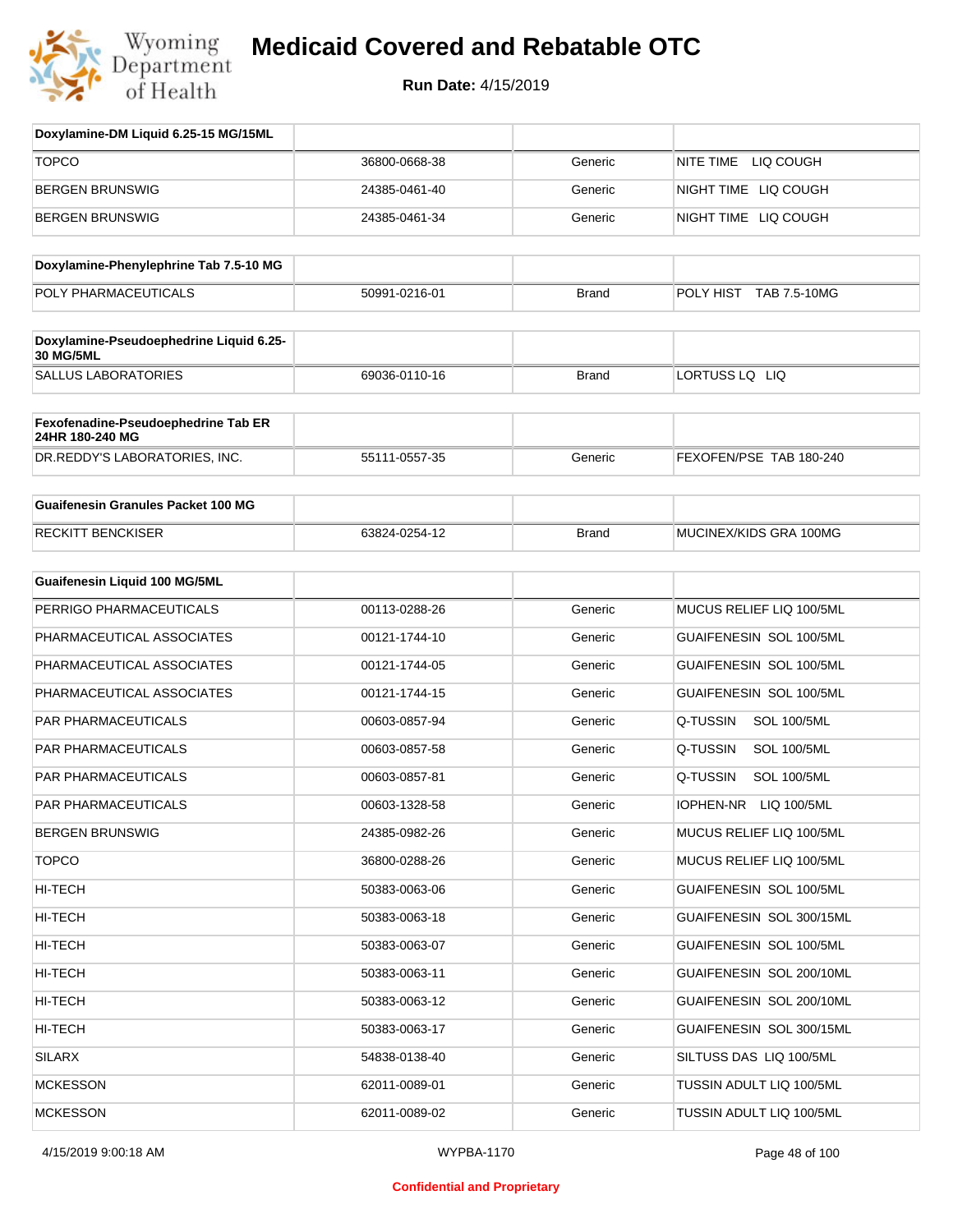

#### **Run Date:** 4/15/2019

| <b>RECKITT BENCKISER</b>     | 63824-0285-64 | Generic | MUCINEX CHLD LIQ 100/5ML             |
|------------------------------|---------------|---------|--------------------------------------|
|                              |               |         |                                      |
| Guaifenesin Syrup 100 MG/5ML |               |         |                                      |
| <b>PERRIGO</b>               | 00113-0061-26 | Generic | TUSSIN CHEST SYP 100/5ML             |
| <b>PERRIGO</b>               | 00113-0061-34 | Generic | TUSSIN CHEST SYP 100/5ML             |
| <b>RUGBY LABORATORIES</b>    | 00536-0825-85 | Generic | <b>COUGH</b><br>SYP 100/5ML          |
| <b>MAJOR PHARMACEUTICALS</b> | 00904-0061-00 | Generic | <b>ROBAFEN</b><br><b>SYP 100/5ML</b> |
| <b>MAJOR PHARMACEUTICALS</b> | 00904-0061-16 | Generic | <b>ROBAFEN</b><br><b>SYP 100/5ML</b> |
| <b>RUGBY LABORATORIES</b>    | 00536-0825-97 | Generic | <b>COUGH</b><br>SYP 100/5ML          |
| <b>MAJOR PHARMACEUTICALS</b> | 00904-0061-09 | Generic | SYP 100/5ML<br><b>ROBAFEN</b>        |
| <b>SELECT BRAND</b>          | 15127-0940-44 | Generic | SB CGH CONTR SYP 100/5ML             |
| <b>SELECT BRAND</b>          | 15127-0940-48 | Generic | SB CGH CONTR SYP 100/5ML             |
| <b>TOPCO</b>                 | 36800-0310-26 | Generic | TUSSIN CHEST SYP 100/5ML             |
| <b>BERGEN BRUNSWIG</b>       | 24385-0310-34 | Generic | GNP TUSSIN SYP 100/5ML               |
| <b>MCKESSON SUNMARK</b>      | 49348-0278-34 | Generic | SM TUSSIN SYP 100/5ML                |
| <b>MCKESSON SUNMARK</b>      | 49348-0278-37 | Generic | SM TUSSIN SYP 100/5ML                |
| <b>SILARX</b>                | 54838-0117-40 | Generic | SILTUSSIN SA SYP 100/5ML             |
| <b>SILARX</b>                | 54838-0117-80 | Generic | SILTUSSIN SA SYP 100/5ML             |
| <b>SILARX</b>                | 54838-0117-70 | Generic | SILTUSSIN SA SYP 100/5ML             |

| Guaifenesin Tab 200 MG       |               |         |                                     |
|------------------------------|---------------|---------|-------------------------------------|
| <b>PAR PHARMACEUTICALS</b>   | 00603-4886-21 | Generic | ORGAN-INR TAB 200MG                 |
| <b>PAR PHARMACEUTICALS</b>   | 00603-4890-21 | Generic | ORGAN-INR TAB 200MG                 |
| <b>MAJOR PHARMACEUTICALS</b> | 00904-5154-60 | Generic | GUAIFENESIN TAB 200MG               |
| <b>SELECT BRAND</b>          | 15127-0129-60 | Generic | SB COUGHTAB TAB 200MG               |
| LEADER BRAND PRODUCTS        | 37205-0466-72 | Generic | <b>COUGHTAB</b><br><b>TAB 200MG</b> |

| <b>Guaifenesin Tab 400 MG</b> |               |         |                                   |
|-------------------------------|---------------|---------|-----------------------------------|
| <b>MAJOR PHARMACEUTICALS</b>  | 00904-6232-52 | Generic | MUCUS RELIEF TAB 400MG            |
| <b>MAJOR PHARMACEUTICALS</b>  | 00904-6232-46 | Generic | MUCUS RELIEF TAB 400MG            |
| LEADER BRAND PRODUCTS         | 37205-0476-71 | Generic | CHEST CONGES TAB 400MG            |
| <b>BERGEN BRUNSWIG</b>        | 24385-0602-71 | Generic | MUCUS RELIEF TAB 400MG            |
| LEADER BRAND PRODUCTS         | 37205-0674-62 | Generic | <b>TAB 400MG</b><br>TABTUSSIN     |
| <b>MCKESSON SUNMARK</b>       | 49348-0729-09 | Generic | CHEST CONGES TAB 400MG            |
| AMERISOURCE BERGEN DRUGS      | 46122-0057-62 | Generic | TAB TUSSIN TAB 400MG              |
| TIME-CAP LABS                 | 49483-0272-06 | Generic | <b>MUCOSA</b><br><b>TAB 400MG</b> |
| <b>MCKESSON</b>               | 62011-0060-01 | Generic | CHEST CONGES TAB 400MG            |

#### **Confidential and Proprietary**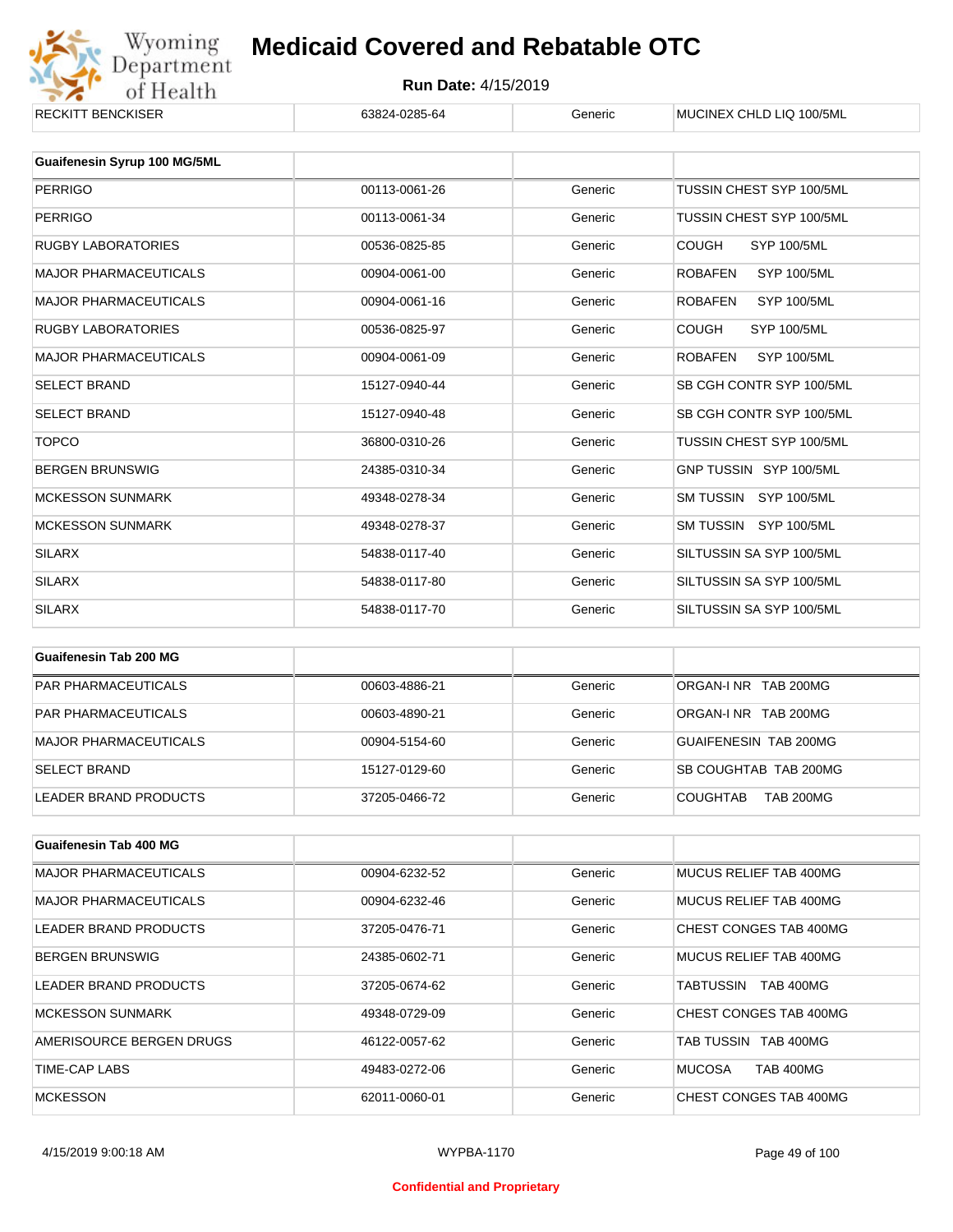

**Run Date:** 4/15/2019

| CHAIN DRUG MARKETING ASSOC                          | 63868-0998-50 | Generic      | MEDIFIN 400 TAB 400MG               |
|-----------------------------------------------------|---------------|--------------|-------------------------------------|
| Guaifenesin Tab ER 12HR 1200 MG                     |               |              |                                     |
| RECKITT BENCKISER                                   | 63824-0023-46 | <b>Brand</b> | <b>MUCINEX</b><br><b>TAB 1200MG</b> |
| RECKITT BENCKISER                                   | 63824-0023-35 | <b>Brand</b> | <b>MUCINEX</b><br><b>TAB 1200MG</b> |
| RECKITT BENCKISER                                   | 63824-0023-36 | <b>Brand</b> | <b>MUCINEX</b><br><b>TAB 1200MG</b> |
| RECKITT BENCKISER                                   | 63824-0023-48 | <b>Brand</b> | <b>MUCINEX</b><br><b>TAB 1200MG</b> |
|                                                     |               |              |                                     |
| Guaifenesin Tab ER 12HR 600 MG                      |               |              |                                     |
| RUGBY LABORATORIES                                  | 00536-1026-37 | Generic      | TAB 600MG<br><b>MUCUS-ER</b>        |
| LEADER BRAND PRODUCTS                               | 37205-0628-58 | Generic      | MUCUS-ER<br>TAB 600MG               |
| PERRIGO PHARMACEUTICALS                             | 45802-0498-60 | Generic      | GUAIFENESIN TAB 600MG ER            |
| AMERISOURCE BERGEN DRUGS                            | 46122-0028-60 | Generic      | GNP MUCUS-ER TAB 600MG              |
| PERRIGO PHARMACEUTICALS                             | 45802-0498-58 | Generic      | GUAIFENESIN TAB 600MG ER            |
| PERRIGO PHARMACEUTICALS                             | 45802-0498-78 | Generic      | GUAIFENESIN TAB 600MG ER            |
| AMERISOURCE BERGEN DRUGS                            | 46122-0028-58 | Generic      | GNP MUCUS-ER TAB 600MG              |
| MCKESSON SUNMARK                                    | 49348-0905-47 | Generic      | SM MUCUS ER TAB 600MG               |
| MCKESSON SUNMARK                                    | 49348-0905-59 | Generic      | SM MUCUS ER TAB 600MG               |
| <b>MCKESSON</b>                                     | 62011-0076-01 | Generic      | HM MUCUS ER TAB 600MG               |
| MCKESSON                                            | 62011-0076-02 | Generic      | HM MUCUS ER TAB 600MG               |
| RECKITT BENCKISER                                   | 63824-0008-27 | Brand        | <b>MUCINEX</b><br>TAB 600MG ER      |
| RECKITT BENCKISER                                   | 63824-0008-34 | Brand        | <b>MUCINEX</b><br>TAB 600MG ER      |
| RECKITT BENCKISER                                   | 63824-0008-50 | Brand        | <b>MUCINEX</b><br>TAB 600MG ER      |
| <b>RECKITT BENCKISER</b>                            | 63824-0008-61 | Brand        | <b>MUCINEX</b><br>TAB 600MG ER      |
| RECKITT BENCKISER                                   | 63824-0008-32 | Brand        | <b>MUCINEX</b><br>TAB 600MG ER      |
| RECKITT BENCKISER                                   | 63824-0008-36 | Brand        | <b>MUCINEX</b><br>TAB 600MG ER      |
| <b>RECKITT BENCKISER</b>                            | 63824-0008-69 | <b>Brand</b> | <b>MUCINEX</b><br>TAB 600MG ER      |
| <b>RECKITT BENCKISER</b>                            | 63824-0008-15 | Brand        | TAB 600MG ER<br><b>MUCINEX</b>      |
|                                                     |               |              |                                     |
| Guaifenesin-Codeine Liquid 200-8 MG/5ML             |               |              |                                     |
| <b>CENTURION LABS</b>                               | 23359-0040-16 | Brand        | NINJACOF-XG LIQ 200-8/5             |
| Guaifenesin-Codeine Liquid 225-7.5<br><b>MG/5ML</b> |               |              |                                     |
| ALLEGIS PHARMACEUTICALS                             | 00682-0475-16 | <b>Brand</b> | MAR-COF CG LIQ 225-7.5              |
|                                                     |               |              |                                     |
| Guaifenesin-Codeine Soln 100-10 MG/5ML              |               |              |                                     |
| PHARMACEUTICAL ASSOCIATES                           | 00121-0775-04 | Generic      | GG/CODEINE SOL 100-10/5             |

PHARMACEUTICAL ASSOCIATES 00121-0775-16 Generic GG/CODEINE SOL 100-10/5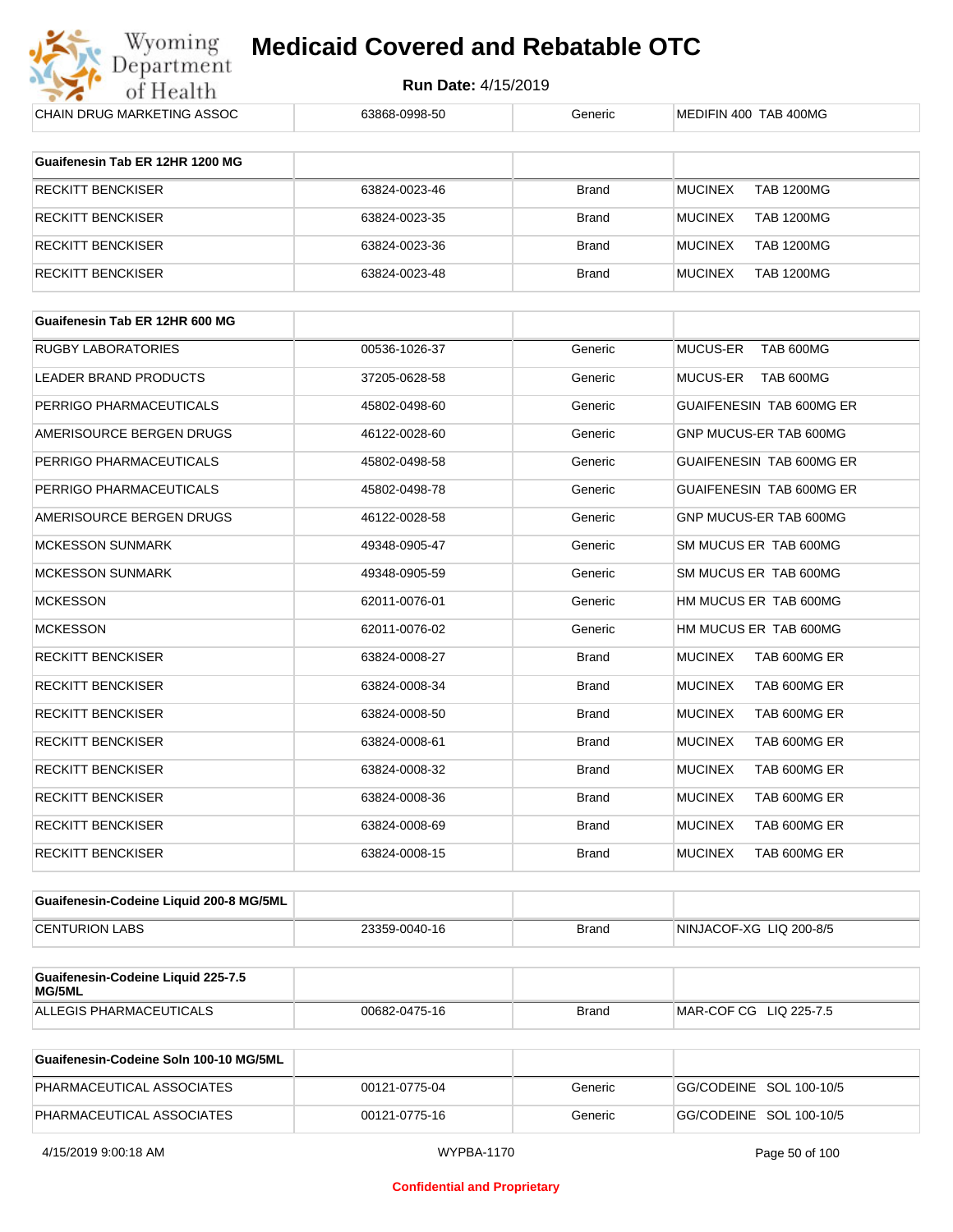| Wyoming<br>Department              | <b>Medicaid Covered and Rebatable OTC</b> |         |                                 |
|------------------------------------|-------------------------------------------|---------|---------------------------------|
| of Health                          | <b>Run Date: 4/15/2019</b>                |         |                                 |
| PHARMACEUTICAL ASSOCIATES          | 00121-1775-05                             | Generic | GG/CODEINE SOL 100-10/5         |
| PHARMACEUTICAL ASSOCIATES          | 00121-1775-10                             | Generic | GG/CODEINE SOL 100-10/5         |
| <b>PAR PHARMACEUTICALS</b>         | 00603-1075-56                             | Generic | CHERATUSSIN SYP AC              |
| <b>PAR PHARMACEUTICALS</b>         | 00603-1075-58                             | Generic | CHERATUSSIN SYP AC              |
| <b>PAR PHARMACEUTICALS</b>         | 00603-1075-54                             | Generic | CHERATUSSIN SYP AC              |
| <b>PAR PHARMACEUTICALS</b>         | 00603-1329-58                             | Generic | <b>IOPHEN C-NR LIQ 100-10/5</b> |
| PACK PHARMACEUTICALS. LLC          | 16571-0302-16                             | Generic | GUAIFENESIN SYP 100-10/5        |
| HI-TECH                            | 50383-0087-12                             | Generic | GUAIATUSSIN SYP 100-10/5        |
| HI-TECH                            | 50383-0087-10                             | Generic | GUAIATUSSIN SYP 100-10/5        |
| HI-TECH                            | 50383-0087-16                             | Generic | GUAIATUSSIN SYP 100-10/5        |
| HI-TECH                            | 50383-0087-04                             | Generic | GUAIATUSSIN SYP 100-10/5        |
| <b>HI-TECH</b>                     | 50383-0087-05                             | Generic | GUAIATUSSIN SYP 100-10/5        |
| HI-TECH                            | 50383-0087-07                             | Generic | GUAIATUSSIN SYP 100-10/5        |
| <b>METHOD PHARMACEUTICALS</b>      | 58657-0500-04                             | Generic | CODEINE/GG SOL 10-100/5         |
| <b>METHOD PHARMACEUTICALS</b>      | 58657-0500-16                             | Generic | CODEINE/GG SOL 10-100/5         |
| <b>VIRTUS PHARMACEUTICALS OPCO</b> | 76439-0252-04                             | Generic | VIRTUSSIN AC SOL 100-10/5       |
| VIRTUS PHARMACEUTICALS OPCO        | 76439-0252-16                             | Generic | VIRTUSSIN AC SOL 100-10/5       |

| Guaifenesin-Codeine Soln 100-6.3 MG/5ML |               |         |                        |
|-----------------------------------------|---------------|---------|------------------------|
| <b>RAMCNEIL</b>                         | 12830-0717-16 | Brand   | M-CLEAR WC LIQ 100-6.3 |
| BUREL PHARMACEUTICALS                   | 35573-0006-16 | Generic | RELCOFC SOL 100-6.3    |

| Loratadine & Pseudoephedrine Tab ER<br>12HR 5-120 MG |               |         |                          |
|------------------------------------------------------|---------------|---------|--------------------------|
| <b>PERRIGO</b>                                       | 00113-2013-52 | Generic | ALLERGY/CONG TAB 5-120MG |
| <b>PERRIGO</b>                                       | 00113-2013-60 | Generic | ALLERGY/CONG TAB 5-120MG |
| <b>PERRIGO</b>                                       | 00113-2013-39 | Generic | ALLERGY/CONG TAB 5-120MG |
| PERRIGO PHARMACEUTICALS                              | 45802-0106-39 | Generic | LORATADINE-D TAB 5-120MG |
| PERRIGO PHARMACEUTICALS                              | 45802-0106-52 | Generic | LORATADINE-D TAB 5-120MG |
| PERRIGO PHARMACEUTICALS                              | 45802-0106-60 | Generic | LORATADINE-D TAB 5-120MG |
| AMERISOURCE BERGEN DRUGS                             | 46122-0109-52 | Generic | LORATADINE-D TAB 5-120MG |
| <b>MCKESSON SUNMARK</b>                              | 49348-0183-47 | Generic | LORATADINE D TAB 5-120MG |
| <b>MCKESSON</b>                                      | 62011-0120-01 | Generic | ALLERGY/CONG TAB 5-120MG |

| Loratadine & Pseudoephedrine Tab ER<br>24HR 10-240 MG |               |         |                           |
|-------------------------------------------------------|---------------|---------|---------------------------|
| PERRIGO                                               | 00113-0165-22 | Generic | ALLERGY/CONG TAB RELIEF   |
| PERRIGO                                               | 00113-0165-52 | Generic | ALLERGY/CONG TAB RELIEF   |
| MAJOR PHARMACEUTICALS                                 | 00904-5833-15 | Generic | LORATADINE-D TAB 10-240MG |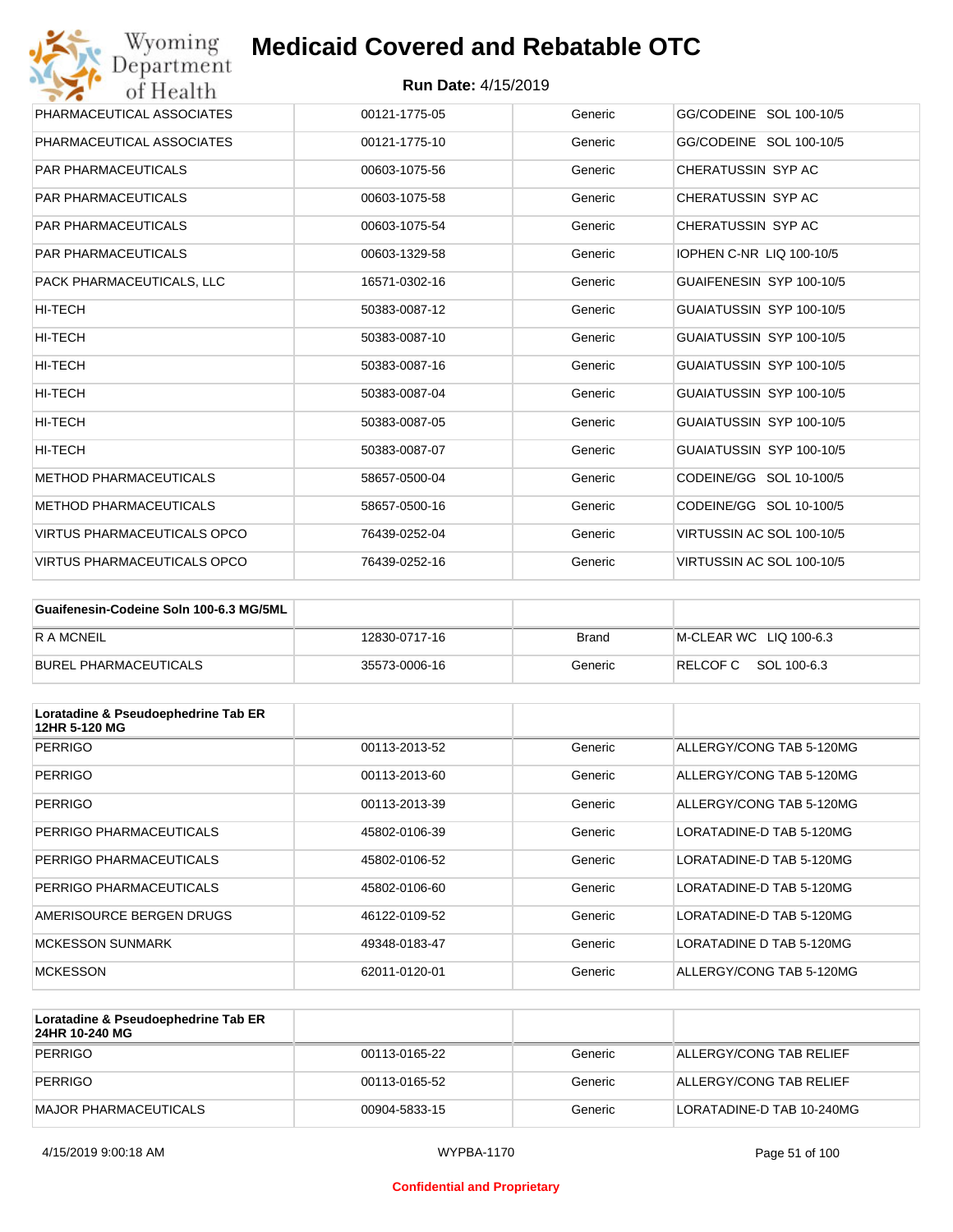| Wyoming<br><b>Medicaid Covered and Rebatable OTC</b><br>Department |                            |         |                           |  |
|--------------------------------------------------------------------|----------------------------|---------|---------------------------|--|
| of Health                                                          | <b>Run Date: 4/15/2019</b> |         |                           |  |
| <b>MAJOR PHARMACEUTICALS</b>                                       | 00904-5833-48              | Generic | LORATADINE-D TAB 10-240MG |  |
| <b>LEADER BRAND PRODUCTS</b>                                       | 37205-0348-52              | Generic | ALLERGY RELF TAB D-24     |  |
| <b>LEADER BRAND PRODUCTS</b>                                       | 37205-0348-88              | Generic | ALLERGY RELF TAB D-24     |  |
| PERRIGO PHARMACEUTICALS                                            | 45802-0008-52              | Generic | LORATADINE-D TAB 10-240MG |  |
| AMERISOURCE BERGEN DRUGS                                           | 46122-0167-52              | Generic | ALLER/CONGES TAB 10-240MG |  |
| PERRIGO PHARMACEUTICALS                                            | 45802-0008-22              | Generic | LORATADINE-D TAB 10-240MG |  |
| AMERISOURCE BERGEN DRUGS                                           | 46122-0206-22              | Generic | LORATADINE-D TAB 10-240MG |  |
| <b>MCKESSON SUNMARK</b>                                            | 49348-0543-01              | Generic | LORATA-DINE TAB D 24HR    |  |
| <b>MCKESSON SUNMARK</b>                                            | 49348-0543-57              | Generic | LORATA-DINE TAB D 24HR    |  |
| <b>OHM LABS</b>                                                    | 51660-0724-15              | Generic | ALLERGY RELF TAB DECONGES |  |
| <b>OHM LABS</b>                                                    | 51660-0724-69              | Generic | ALLERGY RELF TAB DECONGES |  |
| <b>MCKESSON</b>                                                    | 62011-0071-01              | Generic | ALLERGY REL/TAB DECONGES  |  |
| CHAIN DRUG MARKETING ASSOC                                         | 63868-0154-10              | Generic | LORATADINE-D TAB 10-240MG |  |

| PE-DM-APAP & PE-CPM-DM-APAP Tab<br>Day/Night Therapy Pack |               |         |                                  |
|-----------------------------------------------------------|---------------|---------|----------------------------------|
| ISELECT BRAND                                             | 15127-0927-24 | Generic | <b>SB COLD MULT PAK DAY/NGHT</b> |
| BERGEN BRUNSWIG                                           | 24385-0963-60 | Generic | COLD HEAD PAK DAY/NGHT           |

| <b>PE-GG-APAP Tab 5-200-325MG &amp;PE-</b><br>Diphenhyd-APAP Tab 5-25-325MG |               |         |                           |
|-----------------------------------------------------------------------------|---------------|---------|---------------------------|
| <b>RECKITT BENCKISER</b>                                                    | 63824-0202-20 | Generic | MIS DAY/NGHT<br>SINUS-MAX |

| Pheniramine-Phenylephrine w/ APAP<br>Powd Pack 20-10-650 MG |               |       |                                  |
|-------------------------------------------------------------|---------------|-------|----------------------------------|
| GLAXO CONSUMER HEALTHCARE L.P.                              | 00067-7916-06 | Brand | 'THERAFLU FLU PAK SORE THR       |
| <b>TOPCO</b>                                                | 36800-0133-91 | Brand | <b>FLU &amp; SORE POW THROAT</b> |

| Phenyleph-Chlorphen-DM w/APAP Susp<br>2.5-1-5-160 MG/5ML |               |         |                                     |
|----------------------------------------------------------|---------------|---------|-------------------------------------|
| <b>GLAXO CONSUMER HEALTHCARE L.P.</b>                    | 00067-8116-04 | Generic | TRIAMINIC<br><b>SUS FEV&amp;CLD</b> |
| <b>TOPCO</b>                                             | 36800-0903-26 | Generic | PAIN RELIEF SUS PLS COLD            |
| <b>BERGEN BRUNSWIG</b>                                   | 24385-0984-26 | Generic | PAIN RELIEF SUS PLS COLD            |
| AMERISOURCE BERGEN DRUGS                                 | 46122-0036-26 | Generic | MULTI-SYMPT SUS PLS COLD            |
| MCKESSON SUNMARK                                         | 49348-0879-34 | Generic | SM CHILDRENS SUS MS COLD            |
| CHAIN DRUG MARKETING ASSOC                               | 63868-0063-04 | Generic | OC COLD RELF SUS PLUS MS            |

| Phenyleph-Chlorphen-DM w/APAP Tab 5-2-<br>10-325 MG |               |         |                            |
|-----------------------------------------------------|---------------|---------|----------------------------|
| <b>TOPCO</b>                                        | 36800-0393-62 | Generic | ICLD HEAD CNG TAB NIGHTTIM |
| <b>TOPCO</b>                                        | 36800-0014-62 | Generic | COLD MULTI-S TAB NIGHTTIM  |
| <b>BERGEN BRUNSWIG</b>                              | 24385-0195-62 | Generic | CLD HEAD CNG TAB NIGHTTIM  |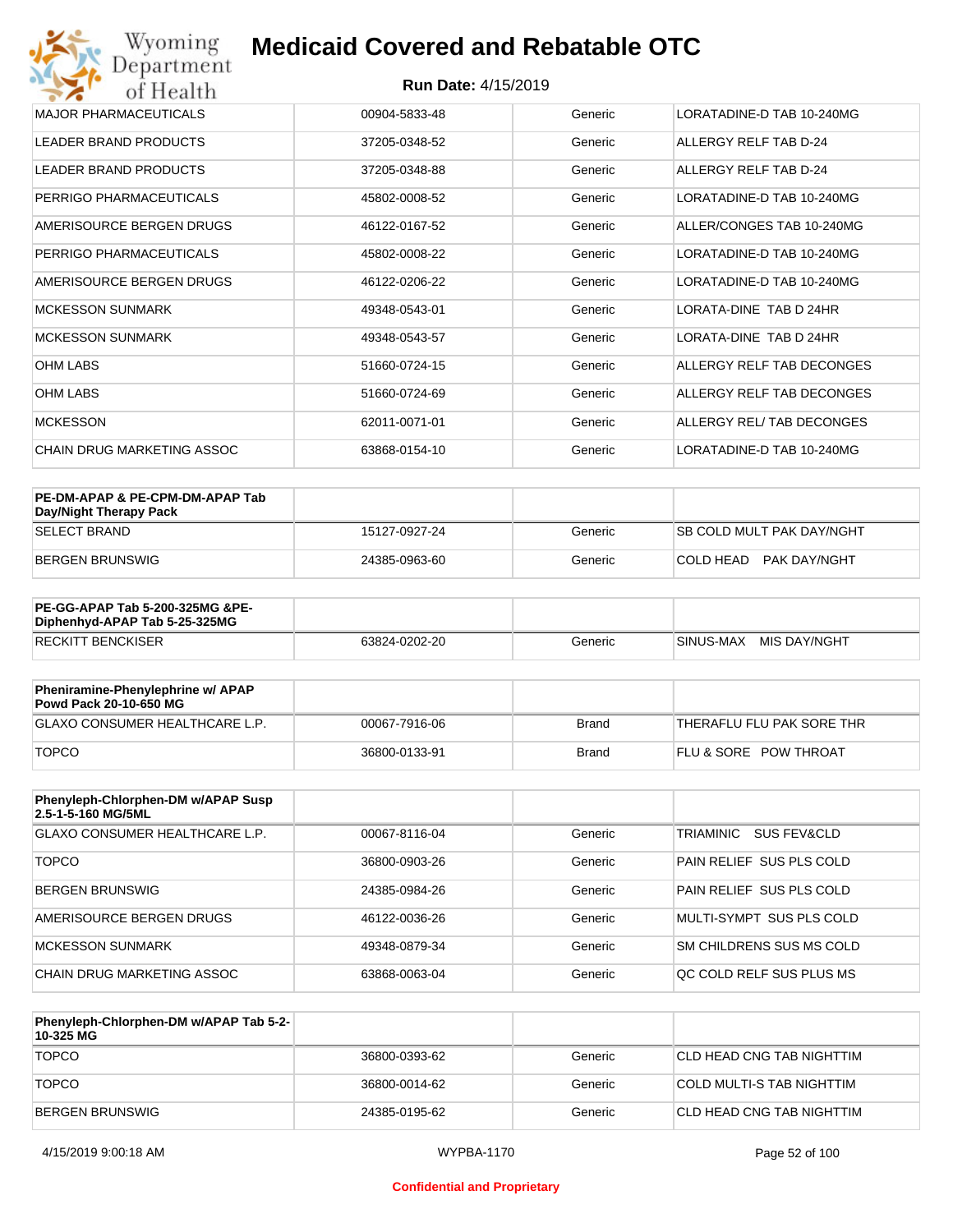#### **Run Date:** 4/15/2019

| Wyoming<br><b>Medicaid Covered and Rebatable OTC</b><br>Department |                            |         |                           |  |  |
|--------------------------------------------------------------------|----------------------------|---------|---------------------------|--|--|
| of Health                                                          | <b>Run Date: 4/15/2019</b> |         |                           |  |  |
| CHAIN DRUG MARKETING ASSOC                                         | 63868-0072-24              | Generic | MULTI-SYMPTM TAB NIGHTTIM |  |  |
| CHAIN DRUG MARKETING ASSOC                                         | 63868-0074-24              | Generic | QC COLD/HEAD TAB NIGHTTIM |  |  |

| Phenylephrine w/ Acetaminophen Tab 5-<br>325 MG |               |         |                                         |
|-------------------------------------------------|---------------|---------|-----------------------------------------|
| <b>PERRIGO</b>                                  | 00113-0272-62 | Generic | SINUS CONGST TAB / PAIN DT              |
| MAJOR PHARMACEUTICALS                           | 00904-5783-24 | Generic | MAPAP SINUS TAB MAX ST                  |
| <b>SELECT BRAND</b>                             | 15127-0965-24 | Generic | SB SINUS CNG TAB / PAIN DT              |
| <b>TOPCO</b>                                    | 36800-0272-62 | Generic | SINUS CONGST TAB /PAIN DT               |
| LEADER BRAND PRODUCTS                           | 37205-0571-62 | Generic | PAIN RLF SIN TAB PE DAY                 |
| BERGEN BRUNSWIG                                 | 24385-0169-62 | Generic | <b>GNP SINUS</b><br><b>TAB CNG/PAIN</b> |
| CHAIN DRUG MARKETING ASSOC                      | 63868-0984-24 | Generic | OC SINUS PAI TAB RELIEF                 |

| Phenylephrine w/ DM-GG Ligd 10-18-200<br>MG/15ML |               |       |                |
|--------------------------------------------------|---------------|-------|----------------|
| <b>GM PHARMACEUTICALS</b>                        | 58809-0555-08 | Brand | VANACOF DM LIQ |

| Phenylephrine w/ DM-GG Ligd 2.5-5-100<br>MG/5ML |               |              |                           |
|-------------------------------------------------|---------------|--------------|---------------------------|
| <b>MCKESSON SUNMARK</b>                         | 49348-0083-36 | Generic      | SEVERE CONG LIQ COUGH     |
| <b>RECKITT BENCKISER</b>                        | 63824-0014-66 | <b>Brand</b> | MUCINEX CONG LIO COUGH    |
| <b>RECKITT BENCKISER</b>                        | 63824-0014-69 | <b>Brand</b> | MUCINEX CONG LIO COUGH    |
| <b>RECKITT BENCKISER</b>                        | 63824-0282-67 | <b>Brand</b> | MUCINEX COLD LIQ CHILDREN |
| <b>RECKITT BENCKISER</b>                        | 63824-0283-67 | <b>Brand</b> | MUCINEX CONG LIO & COUGH  |
| RECKITT BENCKISER                               | 63824-0282-64 | <b>Brand</b> | MUCINEX COLD LIQ CHILDREN |

| Phenylephrine w/ DM-GG Ligd 5-10-100<br><b>MG/5ML</b> |               |         |                                  |
|-------------------------------------------------------|---------------|---------|----------------------------------|
| PERRIGO PHARMACEUTICALS                               | 00113-0516-26 | Generic | LIQ CGH/COLD<br><b>TUSSIN CF</b> |
| PERRIGO PHARMACEUTICALS                               | 00113-0516-34 | Generic | LIQ CGH/COLD<br><b>TUSSIN CF</b> |
| <b>SELECT BRAND</b>                                   | 15127-0943-04 | Generic | SB CGH CONTR LIQ CF              |
| <b>SELECT BRAND</b>                                   | 15127-0943-08 | Generic | SB CGH CONTR LIQ CF              |
| <b>TOPCO</b>                                          | 36800-0516-26 | Generic | TUSSIN CF LIQ                    |
| <b>LEADER BRAND PRODUCTS</b>                          | 37205-0709-26 | Generic | <b>TUSSIN CF</b><br>LIQ.         |
| <b>TOPCO</b>                                          | 36800-0516-34 | Generic | <b>TUSSIN CF</b><br>LIQ.         |
| <b>LEADER BRAND PRODUCTS</b>                          | 37205-0709-34 | Generic | <b>TUSSIN CF</b><br>LIQ          |
| <b>MCKESSON SUNMARK</b>                               | 49348-0737-34 | Generic | <b>SM TUSSIN CF LIQ</b>          |
| <b>MCKESSON SUNMARK</b>                               | 49348-0737-37 | Generic | SM TUSSIN CF LIQ                 |
| <b>MCKESSON</b>                                       | 62011-0090-01 | Generic | TUSSIN ADULT LIQ COLD            |
| CHAIN DRUG MARKETING ASSOC                            | 63868-0244-04 | Generic | TUSSIN CF LIQ                    |
| CHAIN DRUG MARKETING ASSOC                            | 63868-0244-08 | Generic | <b>TUSSIN CF</b><br>LIQ.         |

#### **Confidential and Proprietary**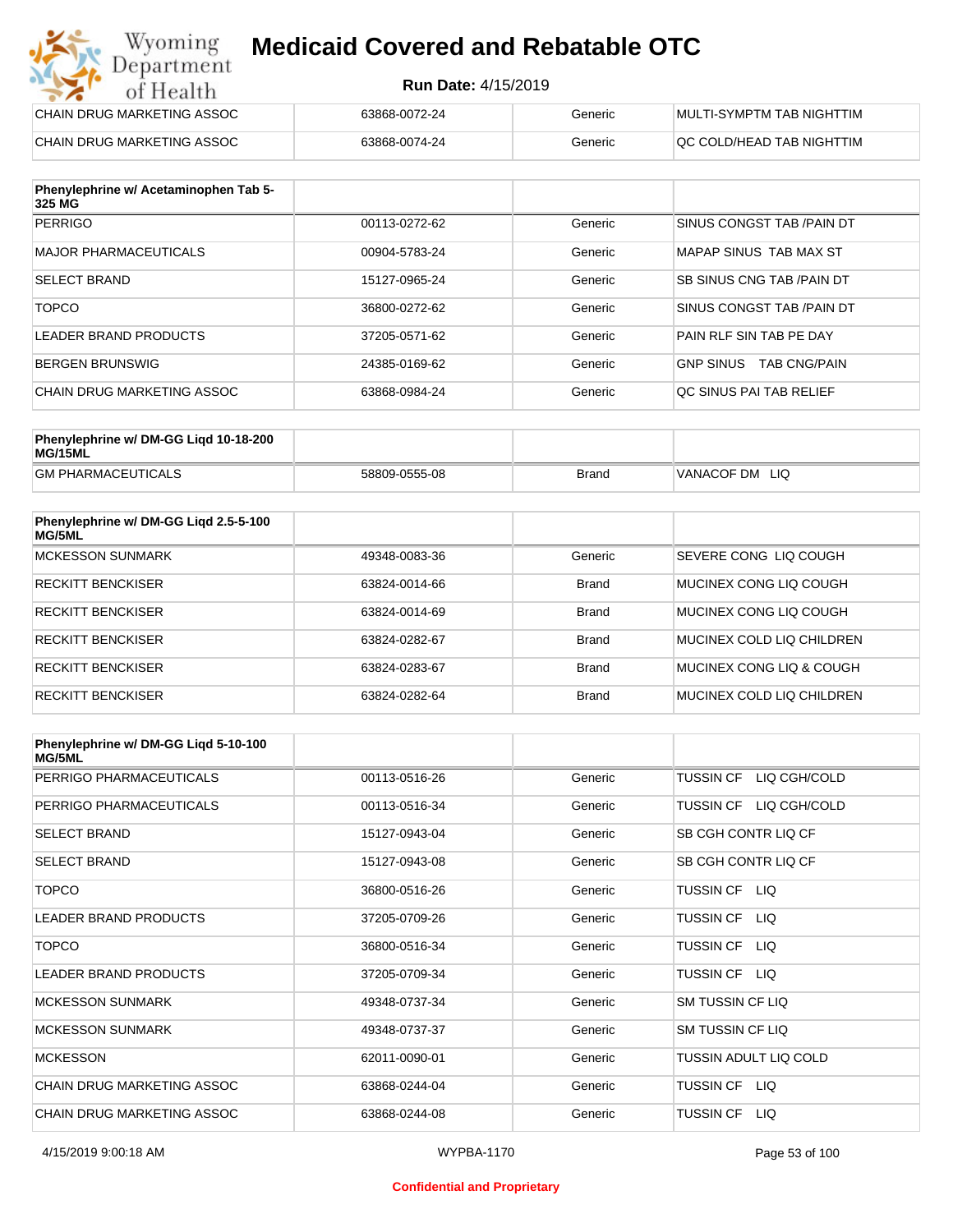

| Phenylephrine w/ DM-GG Ligd 5-10-200<br><b>MG/5ML</b> |               |         |                                 |
|-------------------------------------------------------|---------------|---------|---------------------------------|
| AMERISOURCE BERGEN DRUGS                              | 46122-0138-26 | Generic | LIO MAX/M-S<br><b>TUSSIN CF</b> |
| AMERISOURCE BERGEN DRUGS                              | 46122-0138-34 | Generic | LIO MAX/M-S<br><b>TUSSIN CF</b> |

| Phenylephrine w/ DM-GG Syrup 5-10-100<br>MG/5ML |               |         |                        |
|-------------------------------------------------|---------------|---------|------------------------|
| MAJOR PHARMACEUTICALS                           | 00904-6309-20 | Generic | ROBAFEN CF SYP CGH/CLD |
| BERGEN BRUNSWIG                                 | 24385-0904-34 | Generic | GNP TUSSIN SYP CF      |
| BERGEN BRUNSWIG                                 | 24385-0904-26 | Generic | GNP TUSSIN SYP CF      |

| Phenylephrine w/ DM-GG Tab 10-15-380<br>MG |               |              |                         |
|--------------------------------------------|---------------|--------------|-------------------------|
| POLY PHARMACEUTICALS                       | 50991-0730-60 | <b>Brand</b> | <b>IDECONEX DMX TAB</b> |
| NIVAGEN PHARMACEUTICALS                    | 75834-0040-60 | Brand        | NIVANEX DMX TAB         |

| Phenylephrine w/ DM-GG Tab 10-15-395<br>MG |               |       |                 |
|--------------------------------------------|---------------|-------|-----------------|
| ALLEGIS PHARMACEUTICALS                    | 28595-0906-60 | Brand | DURAVENT DM TAB |

| Phenylephrine w/ DM-GG Tab 5-10-200 MG |               |       |                           |
|----------------------------------------|---------------|-------|---------------------------|
| RECKITT BENCKISER                      | 63824-0193-20 | Brand | MUCINEX FAST TAB 5-10-200 |
| RECKITT BENCKISER                      | 63824-0193-30 | Brand | MUCINEX FAST TAB 5-10-200 |

| Phenylephrine-APAP-GG Ligd 10-650-400<br>MG/20ML |               |              |                              |
|--------------------------------------------------|---------------|--------------|------------------------------|
| <b>RECKITT BENCKISER</b>                         | 63824-0260-66 | Generic      | LIQ<br><b>MUCINEX</b>        |
| <b>RECKITT BENCKISER</b>                         | 63824-0016-66 | <b>Brand</b> | MUCINEX COLD LIQ SINUS       |
| RECKITT BENCKISER                                | 63824-0261-66 | Generic      | <b>LIQ</b><br><b>MUCINEX</b> |

| Phenylephrine-APAP-GG Tab 5-325-200<br>MG |               |         |                                    |
|-------------------------------------------|---------------|---------|------------------------------------|
| <b>SELECT BRAND</b>                       | 15127-0963-24 | Generic | <b>SB SINUS CNG TAB /PAIN</b>      |
| AMERISOURCE BERGEN DRUGS                  | 46122-0194-60 | Generic | MUCUS RELIEF TAB CLD/SINU          |
| <b>RECKITT BENCKISER</b>                  | 63824-0200-30 | Generic | <b>TAB SINUS</b><br><b>MUCINEX</b> |
| <b>RECKITT BENCKISER</b>                  | 63824-0201-30 | Generic | <b>MUCINEX</b><br><b>TAB SINUS</b> |
| <b>RECKITT BENCKISER</b>                  | 63824-0190-20 | Generic | MUCINEX COLD TAB SINUS             |
| <b>RECKITT BENCKISER</b>                  | 63824-0190-30 | Generic | MUCINEX COLD TAB SINUS             |
| <b>RECKITT BENCKISER</b>                  | 63824-0200-20 | Generic | <b>TAB SINUS</b><br><b>MUCINEX</b> |
| <b>RECKITT BENCKISER</b>                  | 63824-0201-20 | Generic | <b>MUCINEX</b><br><b>TAB SINUS</b> |
| CHAIN DRUG MARKETING ASSOC                | 63868-0071-24 | Generic | SINUS CONGST TAB /PAIN             |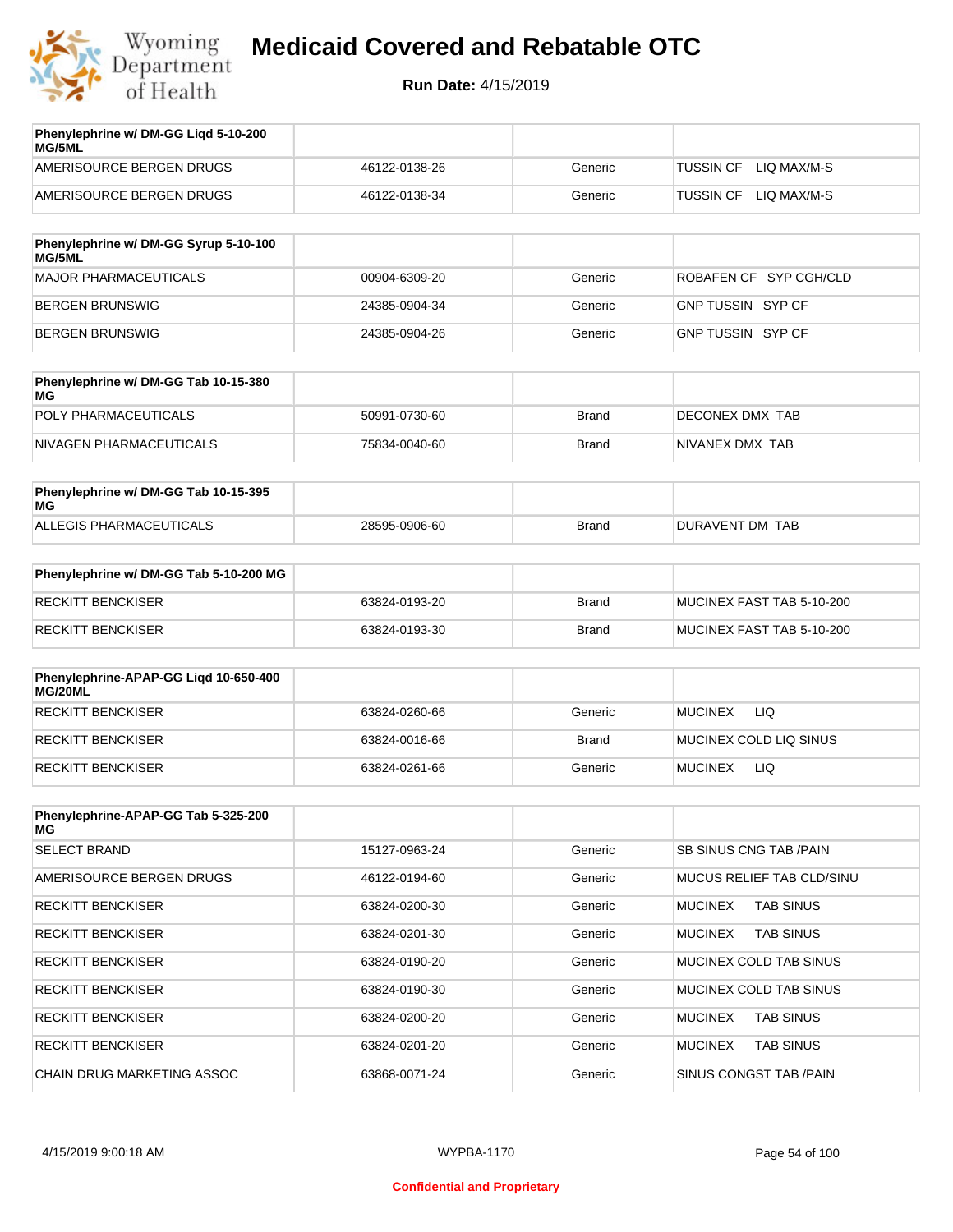

**3.33-1.33-6.33 MG/5ML**

**Phenylephrine-Bromphen w/ Codeine Liqd** 

### **Medicaid Covered and Rebatable OTC**

| <b>RAMCNEIL</b>                                                   | 12830-0754-12 | <b>Brand</b> | <b>M-END PE</b><br>LIQ        |
|-------------------------------------------------------------------|---------------|--------------|-------------------------------|
|                                                                   |               |              |                               |
| Phenylephrine-Bromphen w/ Codeine<br><b>Liquid 10-4-10 MG/5ML</b> |               |              |                               |
| POLY PHARMACEUTICALS                                              | 50991-0723-16 | <b>Brand</b> | POLY-TUSSIN LIQ 10-4-10       |
|                                                                   |               |              |                               |
| Phenylephrine-Brompheniramine-DM Elixir<br>2.5-1-5 MG/5ML         |               |              |                               |
| <b>PERRIGO</b>                                                    | 00113-0987-26 | Generic      | COLD/COUGH ELX CHILD          |
| <b>MAJOR PHARMACEUTICALS</b>                                      | 00904-5782-20 | Generic      | DIMAPHEN DM ELX COLD/CGH      |
| <b>BERGEN BRUNSWIG</b>                                            | 24385-0519-26 | Generic      | <b>GNP COLD/CGH ELX CHILD</b> |
| <b>TOPCO</b>                                                      | 36800-0987-26 | Generic      | COLD/COUGH ELX CHILD          |
| <b>LEADER BRAND PRODUCTS</b>                                      | 37205-0969-26 | Generic      | COLD/COUGH ELX DM CHILD       |
| <b>MCKESSON SUNMARK</b>                                           | 49348-0775-34 | Generic      | SM COLD/CGH ELX DM CHILD      |
| <b>MCKESSON</b>                                                   | 62011-0063-01 | Generic      | HM COLD/CGH ELX CHILDREN      |
|                                                                   |               |              |                               |
| Phenylephrine-Brompheniramine-DM<br>Liquid 2.5-1-5 MG/5ML         |               |              |                               |
| WOMEN'S CHOICE PHARMACEUTICALS                                    | 00485-0204-04 | Generic      | <b>LIQ</b><br>RYNEX DM        |
| WOMEN'S CHOICE PHARMACEUTICALS                                    | 00485-0204-16 | Generic      | RYNEX DM<br>LIQ.              |
| LARKEN LABORATORIES, INC.                                         | 68047-0143-16 | Generic      | ENDACOF-DM LIQ 2.5-1-5        |
|                                                                   |               |              |                               |
| Phenylephrine-Brompheniramine-DM<br>Liquid 7.5-4-15 MG/5ML        |               |              |                               |
| <b>ALLEGIS PHARMACEUTICALS</b>                                    | 28595-0800-16 | <b>Brand</b> | AP-HIST DM<br>LIQ 7.5-4-15    |
| POLY PHARMACEUTICALS                                              | 50991-0814-16 | <b>Brand</b> | ALAHIST DM LIQ 7.5-4-15       |
| NIVAGEN PHARMACEUTICALS                                           | 75834-0060-16 | Generic      | NIVA-HIST DM LIQ 7.5-4-15     |
|                                                                   |               |              |                               |
| Phenylephrine-Brompheniramine-DM<br><b>Syrup 5-2-10 MG/5ML</b>    |               |              |                               |
| LARKEN LABORATORIES, INC.                                         | 68047-0129-16 | <b>Brand</b> | LOHIST-DM<br>SYP 5-2-10MG     |
|                                                                   |               |              |                               |
| Phenylephrine-Chlorphen w/ Codeine<br>Syrup 5-2-10 MG/5ML         |               |              |                               |
| <b>CAPITAL PHARMACEUTICAL</b>                                     | 29978-0420-16 | <b>Brand</b> | <b>CAPCOF</b><br>SYP 5-2-10MG |
| Phenylephrine-Chlorphen-DM Liquid 10-4-                           |               |              |                               |
| <b>15 MG/5ML</b>                                                  |               |              |                               |
| WOMEN'S CHOICE PHARMACEUTICALS                                    | 00485-0171-16 | Generic      | ED A-HIST DM LIQ              |
| LARKEN LABORATORIES, INC.                                         | 68047-0186-16 | Generic      | NOHIST-DM LIQ                 |
|                                                                   |               |              |                               |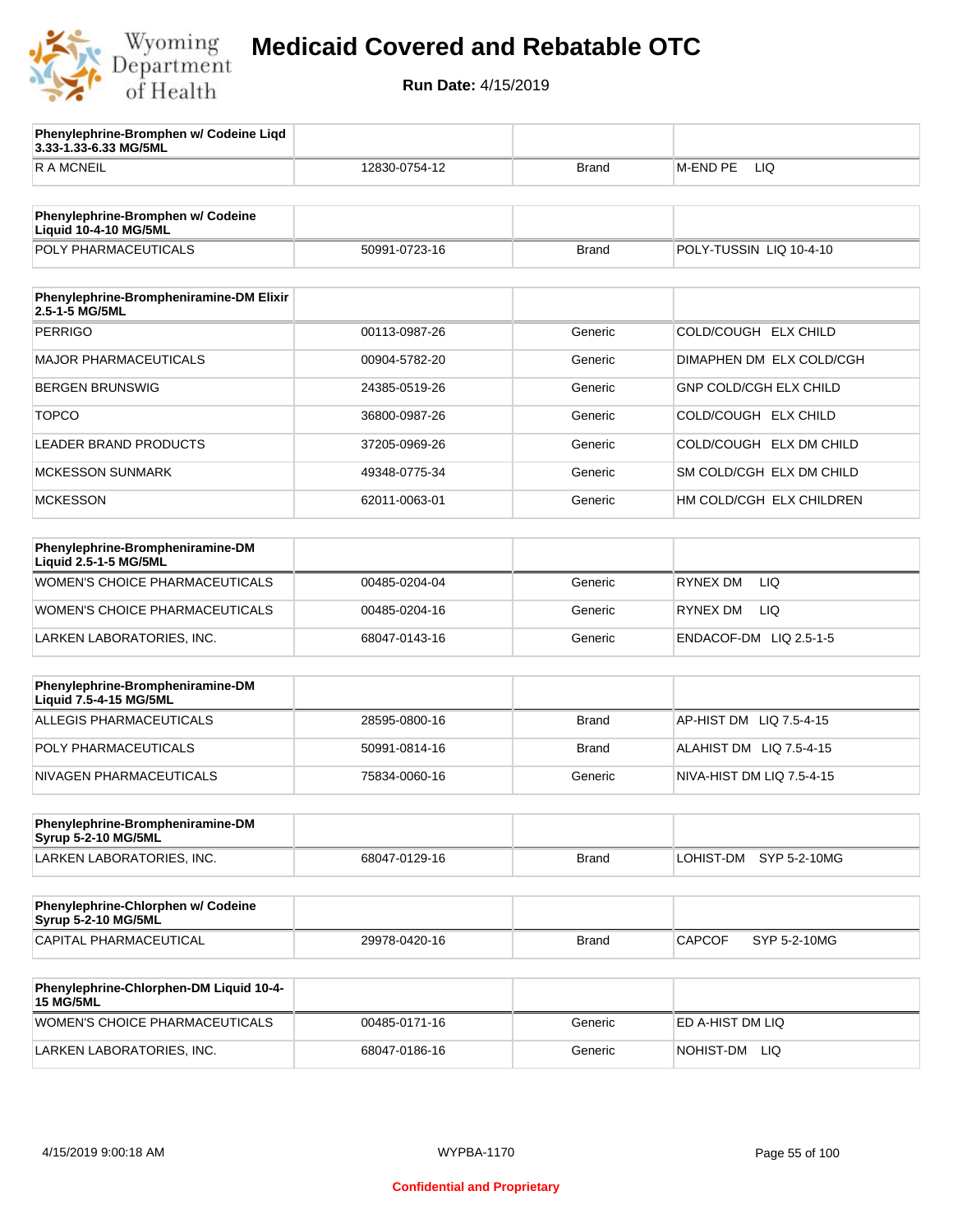

| Phenylephrine-Chlorphen-DM Liquid 3.5-1-                         |               |              |                                  |
|------------------------------------------------------------------|---------------|--------------|----------------------------------|
| 3 MG/ML                                                          |               |              |                                  |
| <b>VIRTUS PHARMACEUTICALS OPCO</b>                               | 76439-0320-30 | Generic      | VIRDEC DM DRO 3.5-1-3            |
|                                                                  |               |              |                                  |
| Phenylephrine-Chlorphen-DM Syrup 10-4-<br><b>20 MG/5ML</b>       |               |              |                                  |
| <b>LASER PHARMACEUTICALS</b>                                     | 16477-0186-01 | <b>Brand</b> | DONATUSSIN SYP                   |
|                                                                  |               |              |                                  |
| Phenylephrine-Chlorphen-DM Tab 10-4-10<br>ΜG                     |               |              |                                  |
| WOMEN'S CHOICE PHARMACEUTICALS                                   | 00485-0240-01 | <b>Brand</b> | ED A-HIST DM TAB 10-4-10         |
| Phenylephrine-Dexbromphen-<br>Chlophedianol Liqd 5-1-12.5 MG/5ML |               |              |                                  |
| R A MCNEIL                                                       | 12830-0760-16 | <b>Brand</b> | CHLO TUSS LIQ                    |
|                                                                  |               |              |                                  |
| Phenylephrine-Dexchlorphenir-Codeine<br>Syrup 5-1-9 MG/5ML       |               |              |                                  |
| PRO-PHARMA LLC                                                   | 66594-0499-16 | <b>Brand</b> | PRO-RED AC SYP 5-1-9/5           |
| Phenylephrine-DM Soln 2.5-5 MG/5ML                               |               |              |                                  |
| <b>TOPCO</b>                                                     | 36800-0444-26 | Generic      | TRIACTING DT LIQ COLD/CGH        |
| <b>BERGEN BRUNSWIG</b>                                           |               |              | TRIACTING DT LIQ COLD/CGH        |
|                                                                  | 24385-0981-26 | Generic      |                                  |
|                                                                  |               |              |                                  |
| Phenylephrine-DM Syrup 2.5-5 MG/5ML                              |               |              |                                  |
| GLAXO CONSUMER HEALTHCARE L.P.                                   | 00067-8105-04 | <b>Brand</b> | SOL COLD/CGH<br><b>TRIAMINIC</b> |
|                                                                  |               |              |                                  |
| Phenylephrine-DM-GG w/ APAP Liq 5-10-<br>200-325 MG/10ML         |               |              |                                  |
| <b>RECKITT BENCKISER</b>                                         | 63824-0017-64 | <b>Brand</b> | MUCINEX CHLD LIQ MULTISYM        |
| <b>RECKITT BENCKISER</b>                                         | 63824-0020-66 | <b>Brand</b> | MUCINEX FAST LIQ SEV COLD        |
| <b>RECKITT BENCKISER</b>                                         | 63824-0278-64 | Brand        | MUCINEX COLD LIQ CHILD           |
| <b>RECKITT BENCKISER</b>                                         | 63824-0015-66 | Brand        | MUCINEX COLD LIQ FLU&SORE        |
| <b>RECKITT BENCKISER</b>                                         | 63824-0015-69 | <b>Brand</b> | MUCINEX COLD LIQ FLU&SORE        |
| <b>RECKITT BENCKISER</b>                                         | 63824-0215-66 | Generic      | CGH/COLD DAY LIQ DELSYM          |
|                                                                  |               |              |                                  |
| Phenylephrine-DM-GG w/ APAP Liq 5-10-<br>200-325 MG/15ML         |               |              |                                  |
| <b>PERRIGO</b>                                                   | 00113-0603-34 | Generic      | COLD & FLU LIQ DAY TIME          |
| <b>PERRIGO</b>                                                   | 00113-0603-40 | Generic      | COLD & FLU LIQ DAY TIME          |
|                                                                  |               |              |                                  |
| Phenylephrine-DM-GG w/ APAP Packet 10-<br>20-400-650 MG          |               |              |                                  |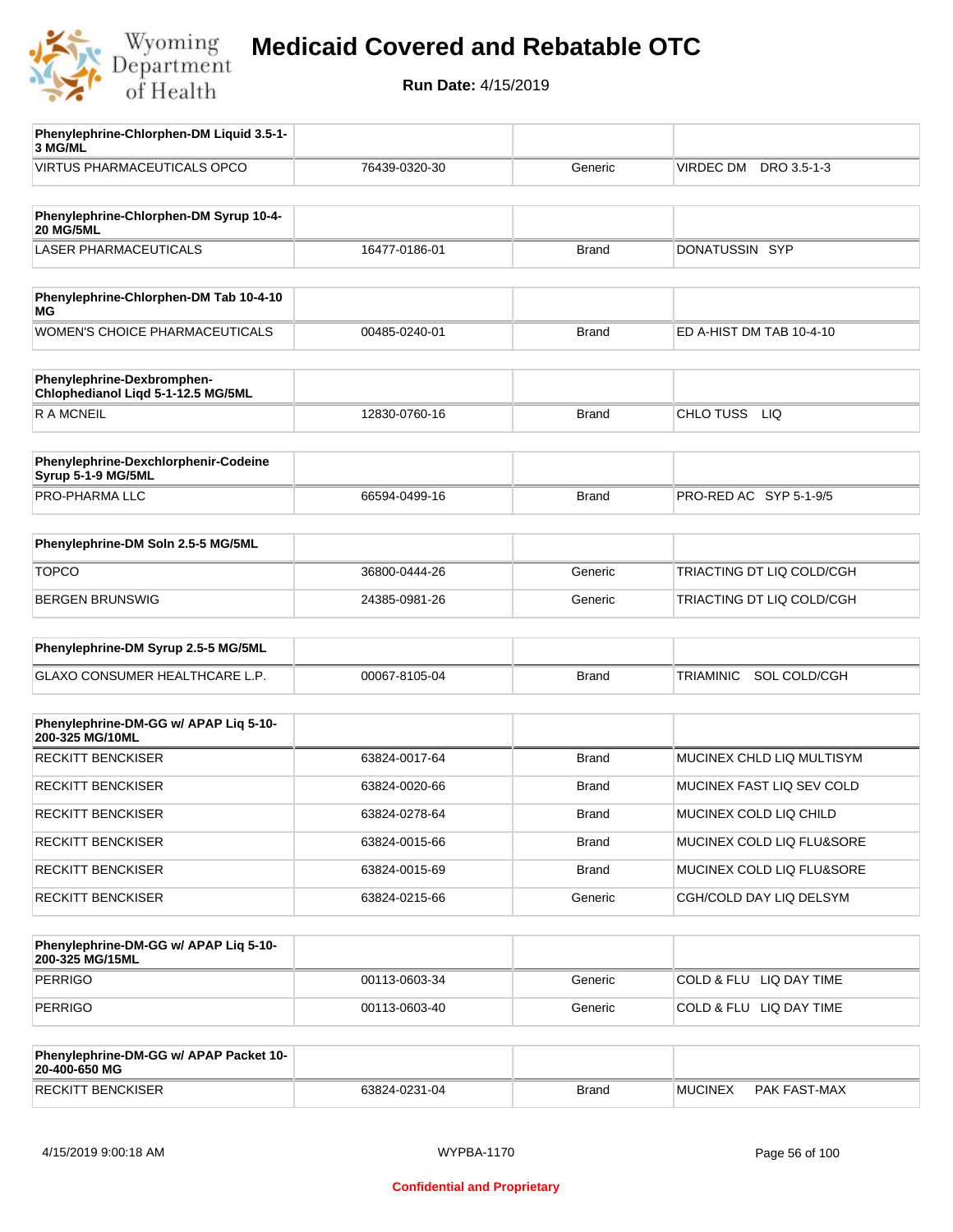

| <b>RECKITT BENCKISER</b>                            | 63824-0232-08 | <b>Brand</b> | <b>MUCINEX</b><br><b>PAK FAST-MAX</b> |
|-----------------------------------------------------|---------------|--------------|---------------------------------------|
| Phenylephrine-DM-GG w/ APAP Tab 5-10-<br>200-325 MG |               |              |                                       |
| <b>PERRIGO</b>                                      | 00113-0548-62 | Generic      | COLD & FLU TAB DAYTIME                |
| PERRIGO PHARMACEUTICALS                             | 00113-0234-62 | Generic      | COLD HEAD TAB CONG DT                 |
| PERRIGO PHARMACEUTICALS                             | 00113-0308-62 | Generic      | COLD MULT-SY TAB SEVR DAY             |
| <b>PERRIGO</b>                                      | 00113-0548-53 | Generic      | COLD & FLU TAB DAYTIME                |
| <b>SELECT BRAND</b>                                 | 15127-0962-24 | Generic      | SB COLD MULT TAB SYMP SEV             |
| <b>SELECT BRAND</b>                                 | 15127-0964-24 | Generic      | SB COLD HEAD TAB CONGEST              |
| <b>TOPCO</b>                                        | 36800-0234-62 | Generic      | COLD HEAD TAB CONG DT                 |
| <b>TOPCO</b>                                        | 36800-0308-62 | Generic      | COLD MULT-SY TAB SEVR DAY             |
| AMERISOURCE BERGEN DRUGS                            | 46122-0192-60 | Generic      | MUCUS RELIEF TAB COLD/FLU             |
| AMERISOURCE BERGEN DRUGS                            | 46122-0126-62 | Generic      | <b>GNP COLD RLF TAB DAYTIME</b>       |
| <b>MCKESSON SUNMARK</b>                             | 49348-0104-04 | Generic      | SM COLD&FLU TAB SEVERE                |
| AMERISOURCE BERGEN DRUGS                            | 46122-0193-60 | Generic      | MUCUS RELIEF TAB CONG/CLD             |
| AMERISOURCE BERGEN DRUGS                            | 46122-0072-62 | Generic      | COLD RELIEF TAB MULTI-SY              |
| <b>MCKESSON SUNMARK</b>                             | 49348-0118-04 | Generic      | SM COLD&FLU TAB SEVERE                |
| <b>RECKITT BENCKISER</b>                            | 63824-0191-30 | Generic      | MUCINEX COLD TAB FLU&SORE             |
| <b>RECKITT BENCKISER</b>                            | 63824-0192-30 | Generic      | MUCINEX FAST TAB CONGEST              |
| <b>MCKESSON</b>                                     | 62011-0241-01 | Generic      | HM SEVERE TAB COLD/FLU                |
| <b>RECKITT BENCKISER</b>                            | 63824-0191-20 | Generic      | MUCINEX COLD TAB FLU&SORE             |
| <b>RECKITT BENCKISER</b>                            | 63824-0192-20 | Generic      | MUCINEX FAST TAB CONGEST              |
| <b>RECKITT BENCKISER</b>                            | 63824-0196-20 | Generic      | MUCINEX FAST TAB SEV COLD             |
| <b>RECKITT BENCKISER</b>                            | 63824-0196-30 | Generic      | MUCINEX FAST TAB SEV COLD             |
| <b>CHAIN DRUG MARKETING ASSOC</b>                   | 63868-0073-24 | Generic      | MULTI-SYMPTM TAB DAYTIME              |

| Phenylephrine-Doxylamine-DM-APAP Liq 5<br>-6.25-10-325 MG/15ML |               |         |                          |
|----------------------------------------------------------------|---------------|---------|--------------------------|
| PERRIGO                                                        | 00113-0763-34 | Generic | COLD & FLU LIQ NIGHTTIM  |
| PERRIGO                                                        | 00113-0763-40 | Generic | COLD & FLU LIQ NIGHTTIM  |
| AMERISOURCE BERGEN DRUGS                                       | 46122-0034-34 | Generic | MULTI-SYMPT LIQ CLD NGHT |

| Phenylephrine-Guaifenesin Ligd 2.5-100<br>MG/5ML |               |              |                          |
|--------------------------------------------------|---------------|--------------|--------------------------|
| <b>RECKITT BENCKISER</b>                         | 63824-0284-64 | <b>Brand</b> | MUCINEX COLD LIQ 2.5-100 |

| Phenylephrine-Guaifenesin Ligd 5-100<br>MG/5ML |               |       |                     |
|------------------------------------------------|---------------|-------|---------------------|
| WOMEN'S CHOICE PHARMACEUTICALS                 | 00485-0208-16 | Brand | I ED BRON GP<br>LIQ |
| CAPELLON PHARMACEUTICALS                       | 64543-0044-16 | Brand | RESCON-GG<br>-LIQ   |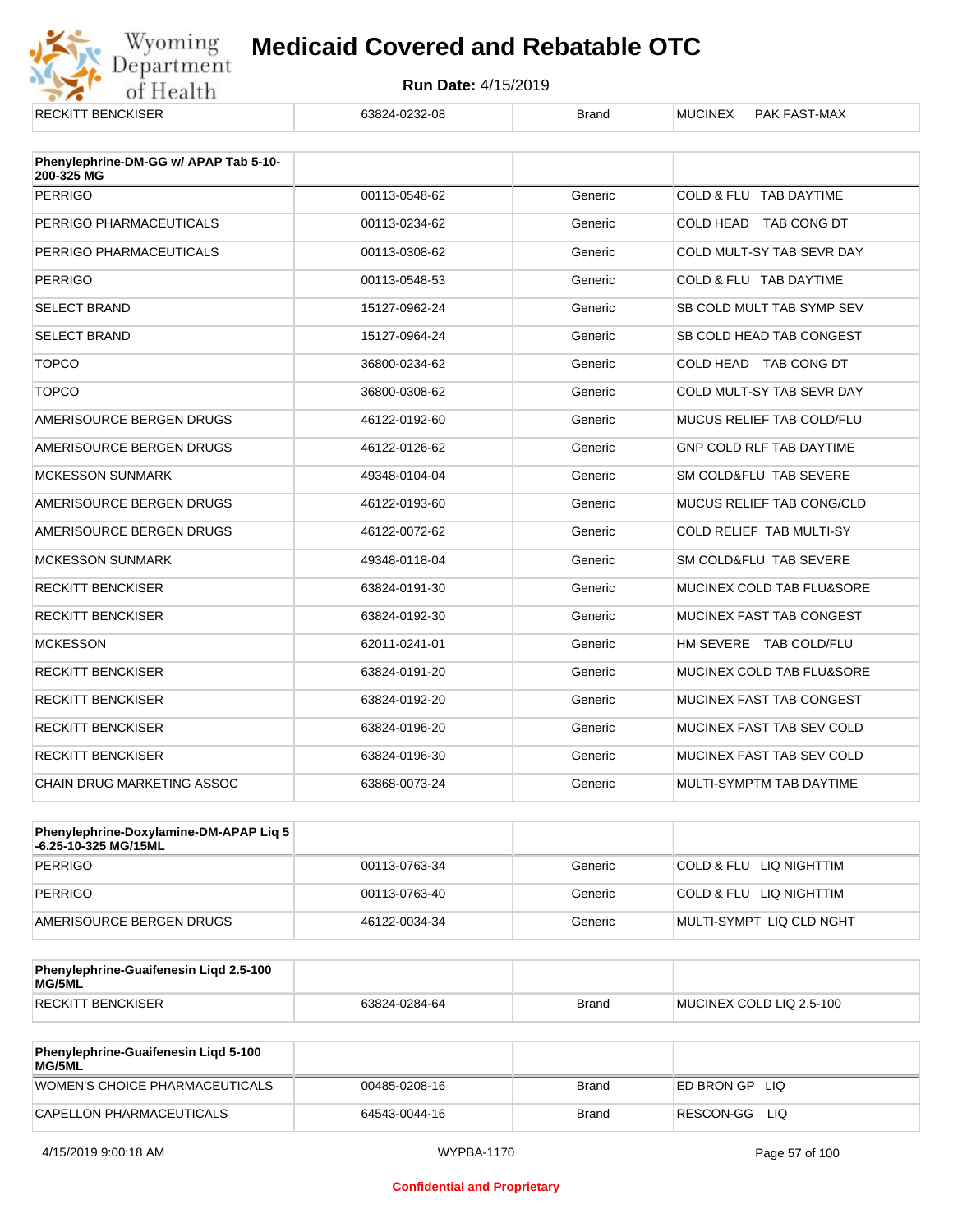| of Health                                       | <b>Run Date: 4/15/2019</b> |              |                                 |
|-------------------------------------------------|----------------------------|--------------|---------------------------------|
| CAPELLON PHARMACEUTICALS                        | 64543-0044-04              | <b>Brand</b> | RESCON-GG<br><b>LIQ</b>         |
| Phenylephrine-Guaifenesin Syrup 5-200<br>MG/5ML |                            |              |                                 |
| JAYMAC PHARMACEUTICAL LLC                       | 64661-0011-16              | <b>Brand</b> | <b>J-MAX</b><br>SYP 5-200MG     |
| Phenylephrine-Guaifenesin Tab 10-380 MG         |                            |              |                                 |
| POLY PHARMACEUTICALS                            | 50991-0716-60              | <b>Brand</b> | DECONEX IR TAB 10-380MG         |
| Phenylephrine-Guaifenesin Tab 10-400 MG         |                            |              |                                 |
| <b>WOMEN'S CHOICE PHARMACEUTICALS</b>           | 00485-0250-01              | Generic      | <b>MUCAPHED</b><br>TAB 10-400MG |
| <b>MAJOR PHARMACEUTICALS</b>                    | 00904-5792-46              | Generic      | MUCUSRELIEF TAB SINUS           |
| <b>MAJOR PHARMACEUTICALS</b>                    | 00904-5792-52              | Generic      | MUCUSRELIEF TAB SINUS           |
| <b>BERGEN BRUNSWIG</b>                          | 24385-0925-71              | Generic      | <b>MUCUS RELIEF TAB PE</b>      |
| <b>LEADER BRAND PRODUCTS</b>                    | 37205-0874-71              | Generic      | CHEST CONGST TAB RLF PE         |
| <b>MCKESSON SUNMARK</b>                         | 49348-0774-09              | Generic      | CHEST CONGST TAB RLF PE         |
| <b>CHAIN DRUG MARKETING ASSOC</b>               | 63868-0752-50              | <b>Brand</b> | MEDIFIN PE TAB 10-400MG         |
| Phenylephrine-Ibuprofen Tab 10-200 MG           |                            |              |                                 |
|                                                 |                            |              |                                 |

| RUGBY LABORATORIES | 00536-1044-19 | Generic | CONGESTION TAB 10-200MG |
|--------------------|---------------|---------|-------------------------|
| RUGBY LABORATORIES | 00536-1044-34 | Generic | CONGESTION TAB 10-200MG |

| Phenylephrine-Pyrilamine-DM Syrup 5-8.33<br>-10 MG/5ML |               |       |                 |
|--------------------------------------------------------|---------------|-------|-----------------|
| PAR PHARMACEUTICALS                                    | 00603-0728-54 | Brand | CODITUSS DM SYP |

| <b>Phenylephrine-Thonzylamine-DM Liquid 5-</b><br><b>25-10 MG/5ML</b> |               |       |                          |
|-----------------------------------------------------------------------|---------------|-------|--------------------------|
| <b>POLY PHARMACEUTICALS</b>                                           | 50991-0220-16 | Brand | POLY-HIST DM LIQ 5-25-10 |

| Phenyleph-Triprolidine-DM Syrup 10-2.5-20<br>MG/5ML |               |       |               |  |
|-----------------------------------------------------|---------------|-------|---------------|--|
| ALLEGIS PHARMACEUTICALS                             | 28595-0804-16 | Brand | HISTEX-DM SYP |  |

| <b>Pseudoephed-Bromphen-DM Elixir 15-1-5</b><br>MG/5ML |               |              |                         |
|--------------------------------------------------------|---------------|--------------|-------------------------|
| <b>PAR PHARMACEUTICALS</b>                             | 00603-0852-94 | Generic      | Q-TAPP DM ELX           |
| SILARX                                                 | 54838-0136-70 | Brand        | BROTAPP DM LIQ 15-1-5/5 |
| SILARX                                                 | 54838-0136-40 | <b>Brand</b> | BROTAPP DM LIQ 15-1-5/5 |

| Pseudoephed-Chlorphen-DM Lig 15-1-5<br><b>MG/5ML</b> |               |         |                           |
|------------------------------------------------------|---------------|---------|---------------------------|
| RUGBY LABORATORIES                                   | 00536-2310-97 | Generic | KIDKARE<br>LIQ CGH/COLD   |
| MAJOR PHARMACEUTICALS                                | 00904-5050-20 | Generic | PEDIA RELIEF LIQ CGH/COLD |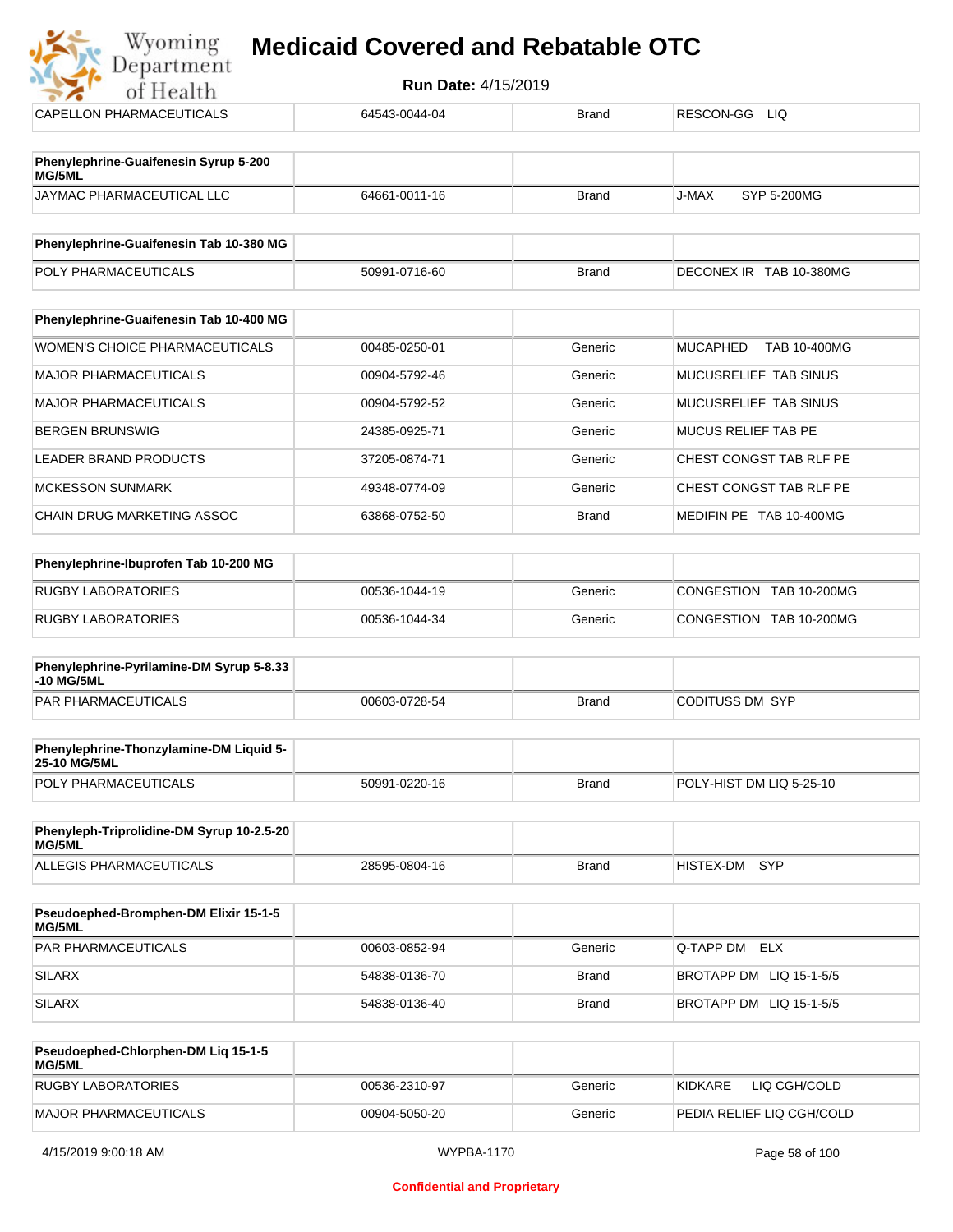

| <b>SILARX</b>                                                    | 54838-0115-40 | Generic      | PEDIATRIC LIQ CGH/COLD  |
|------------------------------------------------------------------|---------------|--------------|-------------------------|
|                                                                  |               |              |                         |
| Pseudoephed-Chlorphen-DM Liq 15-2-15<br>MG/5ML                   |               |              |                         |
| <b>RAMCNEIL</b>                                                  | 12830-0810-16 | Generic      | M-END DM<br>LIQ         |
|                                                                  |               |              |                         |
| Pseudoephed-Chlorphen-DM Syrup 30-2-<br><b>10 MG/5ML</b>         |               |              |                         |
| CAPELLON PHARMACEUTICALS                                         | 64543-0105-16 | <b>Brand</b> | RESCON-DM<br>SYP        |
| CAPELLON PHARMACEUTICALS                                         | 64543-0105-04 | <b>Brand</b> | RESCON-DM SYP           |
| Pseudoephed-Dexbromphen-<br>Chlophedianol Liqd 30-1-12.5 MG/5ML  |               |              |                         |
| <b>RAMCNEIL</b>                                                  | 12830-0762-16 | <b>Brand</b> | CHLO TUSS LIQ           |
| Pseudoephed-Dexbrompheniramine-DM<br>Liqd 20-0.667-10 MG/5ML     |               |              |                         |
| <b>RAMCNEIL</b>                                                  | 12830-0816-16 | <b>Brand</b> | M-END DMX LIQ           |
| Pseudoephed-Dexchlorphen-<br>Chlophedianol Liqd 30-1-12.5 MG/5ML |               |              |                         |
| <b>GM PHARMACEUTICALS</b>                                        | 58809-0999-01 | <b>Brand</b> | LIQ<br>VANACOF          |
| Pseudoephed-Doxylamine-DM Liquid 30-                             |               |              |                         |
| 6.25-15 MG/5ML                                                   |               |              |                         |
| <b>SALLUS LABORATORIES</b>                                       | 69036-0120-16 | <b>Brand</b> | LORTUSS DM LIQ          |
| Pseudoephedrine w/ COD-GG Liquid 30-10<br>-100 MG/5ML            |               |              |                         |
| <b>SALLUS LABORATORIES</b>                                       | 69036-0130-16 | <b>Brand</b> | LORTUSS EX LIQ          |
| Pseudoephedrine w/ COD-GG Soln 30-10-<br>100 MG/5ML              |               |              |                         |
| PAR PHARMACEUTICALS                                              | 00603-1078-58 | Generic      | CHERATUSSIN SOL DAC     |
| <b>VIRTUS PHARMACEUTICALS OPCO</b>                               | 76439-0253-16 | Generic      | VIRTUSSIN SOL DAC       |
| Pseudoephedrine w/ COD-GG Syrup 30-10-                           |               |              |                         |
| <b>100 MG/5ML</b><br>LLORENS PHARMACEUTICAL                      | 54859-0520-16 | <b>Brand</b> | TUSNEL C<br><b>SYP</b>  |
|                                                                  |               |              |                         |
| Pseudoephedrine w/ DM-GG Liquid 15-5-50<br>MG/5ML                |               |              |                         |
| LLORENS PHARMACEUTICAL                                           | 54859-0544-04 | <b>Brand</b> | TUSNEL PEDI LIQ 15-5-50 |
| Pseudoephedrine w/ DM-GG Liquid 30-15-<br><b>200 MG/5ML</b>      |               |              |                         |
| LLORENS PHARMACEUTICAL                                           | 54859-0502-06 | Brand        | <b>TUSNEL</b><br>LIQ    |
| LLORENS PHARMACEUTICAL                                           | 54859-0502-10 | <b>Brand</b> | <b>TUSNEL</b><br>LIQ.   |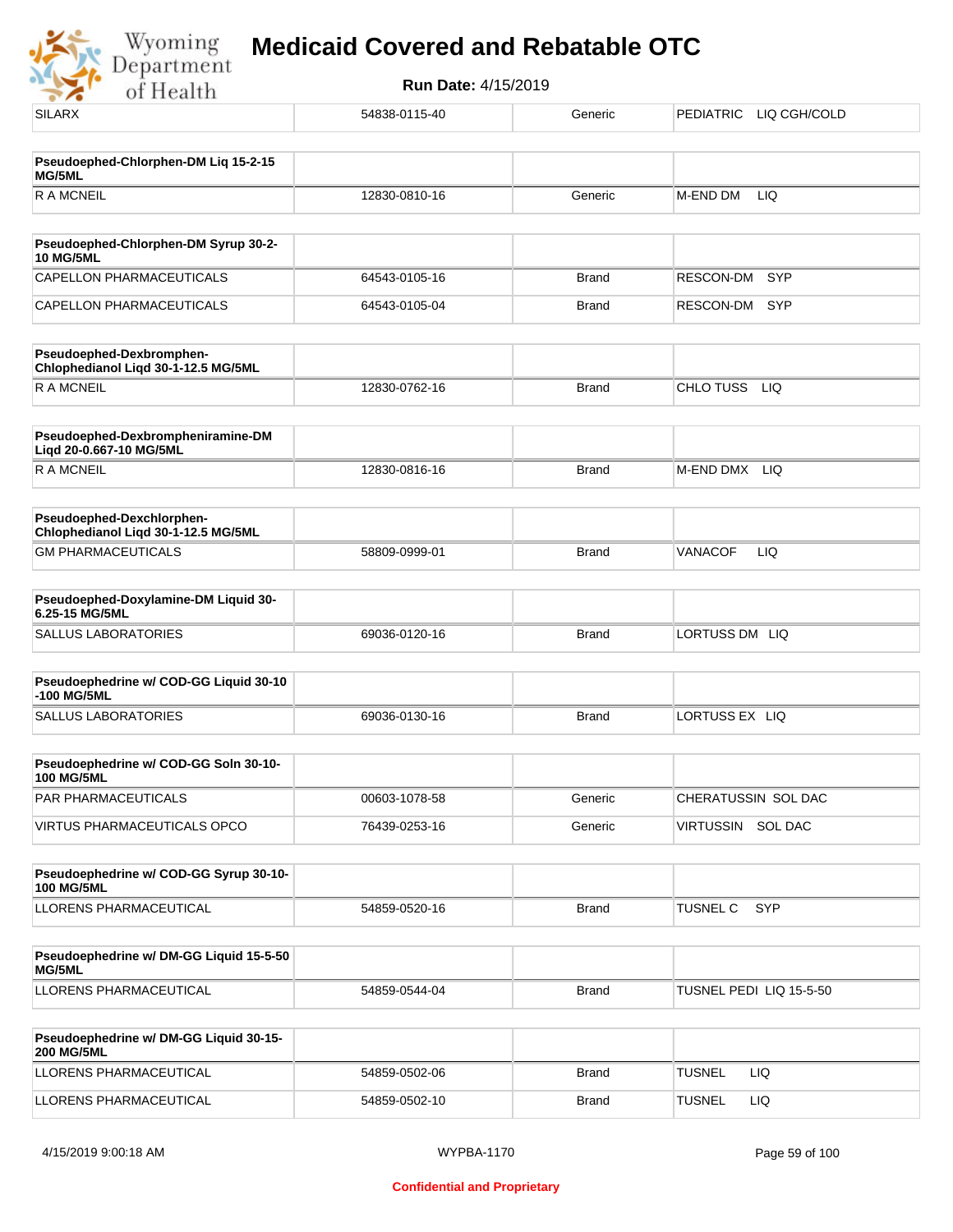|  |  | <b>Medicaid Covered and Rebatable OTC</b> |  |
|--|--|-------------------------------------------|--|
|  |  |                                           |  |

| Wyoming<br><b>Medicaid Covered and Rebatable OTC</b><br>Department |                            |              |                                  |  |  |
|--------------------------------------------------------------------|----------------------------|--------------|----------------------------------|--|--|
| of Health                                                          | <b>Run Date: 4/15/2019</b> |              |                                  |  |  |
| <b>LLORENS PHARMACEUTICAL</b>                                      | 54859-0502-16              | <b>Brand</b> | <b>TUSNEL</b><br>LIQ.            |  |  |
| Pseudoephedrine w/ DM-GG Liquid 7.5-2.5-<br>25 MG/ML               |                            |              |                                  |  |  |
| <b>LLORENS PHARMACEUTICAL</b>                                      | 54859-0603-02              | Brand        | <b>DRO PEDIATRC</b><br>TUSNEL-DM |  |  |
| Pseudoephedrine w/ DM-GG Tab 60-15-400<br>ΜG                       |                            |              |                                  |  |  |
| CAPITAL PHARMACEUTICAL                                             | 29978-0601-90              | Brand        | CAPMIST DM TAB                   |  |  |
| Pseudoephedrine w/ DM-GG Tab 60-20-380<br>ΜG                       |                            |              |                                  |  |  |
| POLY PHARMACEUTICALS                                               | 50991-0214-01              | <b>Brand</b> | POLY-VENT DM TAB                 |  |  |
| Pseudoephedrine-Bromphen-Codeine Liq<br>10-1.33-6.33 MG/5ML        |                            |              |                                  |  |  |
| <b>RAMCNEIL</b>                                                    | 12830-0735-16              | Generic      | M-END WC<br>LIQ                  |  |  |
| <b>CENTURION LABS</b>                                              | 23359-0023-16              | Brand        | <b>RYDEX</b><br>LIQ              |  |  |
| Pseudoephedrine-Bromphen-Codeine Liqd<br>30-2-7.5 MG/5ML           |                            |              |                                  |  |  |
| ALLEGIS PHARMACEUTICALS                                            | 00682-0480-16              | <b>Brand</b> | MAR-COF BP LIQ 30-2-7.5          |  |  |
| Pseudoephedrine-Chlorphen w/ Codeine<br>Liq 30-2-10 MG/5ML         |                            |              |                                  |  |  |
| PAR PHARMACEUTICALS                                                | 00603-1520-54              | <b>Brand</b> | PHENHIST DH LIQ 30-2-10          |  |  |
| PAR PHARMACEUTICALS                                                | 00603-1520-58              | Brand        | PHENHIST DH LIQ 30-2-10          |  |  |
| Pseudoephedrine-Dexbromphen-Codeine<br>Liqd 20-0.667-6 MG/5ML      |                            |              |                                  |  |  |
| <b>RAMCNEIL</b>                                                    | 12830-0739-16              | Brand        | M-END MAX D LIQ                  |  |  |
| Pseudoephedrine-DM-GG w/ APAP Tab 60-<br>20-200-500 MG             |                            |              |                                  |  |  |
| POLY PHARMACEUTICALS                                               | 50991-0510-01              | <b>Brand</b> | <b>DURAFLU</b><br><b>TAB</b>     |  |  |
| Pseudoephedrine-Guaifenesin Cap 30-150<br>МG                       |                            |              |                                  |  |  |
| LASER PHARMACEUTICALS                                              | 16477-0306-01              | <b>Brand</b> | RESPAIRE-30 CAP                  |  |  |
| Pseudoephedrine-Guaifenesin Liqd 7.5-50<br><b>MG/ML</b>            |                            |              |                                  |  |  |
| LLORENS PHARMACEUTICAL                                             | 54859-0602-02              | <b>Brand</b> | TUSNEL PED DRO 7.5-50            |  |  |

| Pseudoephedrine-Guaifenesin Tab 60-380<br>MG |               |       |                           |
|----------------------------------------------|---------------|-------|---------------------------|
| <b>POLY PHARMACEUTICALS</b>                  | 50991-0212-01 | Brand | POLY-VENT IR TAB 60-380MG |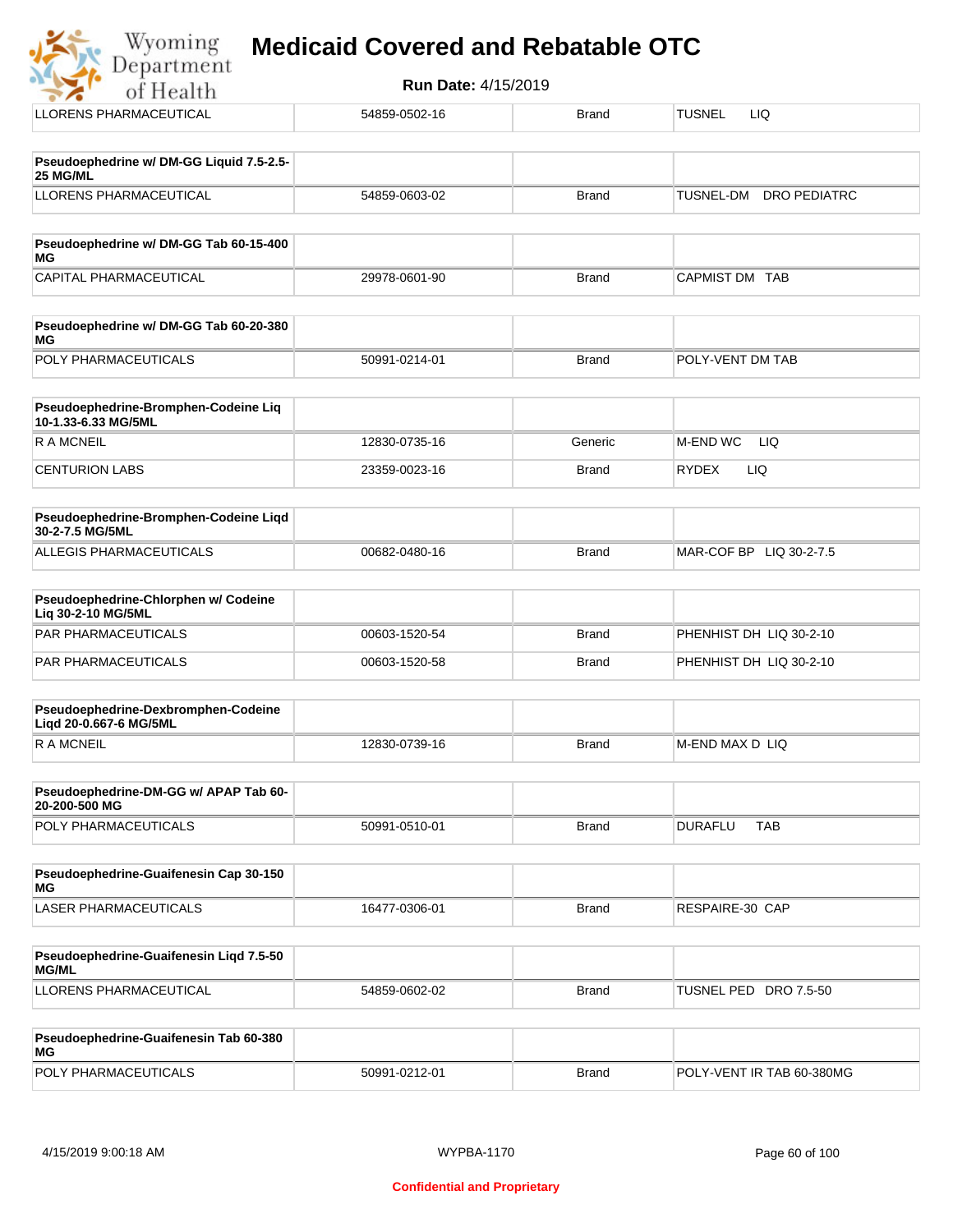

**Pseudoephedrine-Guaifenesin Tab 60-400** 

### **Medicaid Covered and Rebatable OTC**

| МG                                                        |               |              |                                    |
|-----------------------------------------------------------|---------------|--------------|------------------------------------|
| <b>B.F. ASCHER</b>                                        | 00225-0580-06 | <b>Brand</b> | <b>CONGESTAC</b><br>TAB 60-400MG   |
| <b>B.F. ASCHER</b>                                        | 00225-0580-08 | <b>Brand</b> | CONGESTAC<br>TAB 60-400MG          |
| Pseudoephedrine-Guaifenesin Tab ER<br>12HR 120-1200 MG    |               |              |                                    |
| <b>RECKITT BENCKISER</b>                                  | 63824-0041-24 | <b>Brand</b> | <b>MUCINEX D</b><br>TAB 120-1200   |
| <b>RECKITT BENCKISER</b>                                  | 63824-0041-36 | <b>Brand</b> | MUCINEX D TAB 120-1200             |
| Pseudoephedrine-Guaifenesin Tab ER<br>12HR 60-600 MG      |               |              |                                    |
| <b>RECKITT BENCKISER</b>                                  | 63824-0057-18 | <b>Brand</b> | <b>MUCINEX D</b><br>TAB 60-600MG   |
| RECKITT BENCKISER                                         | 63824-0057-36 | <b>Brand</b> | MUCINEX D<br>TAB 60-600MG          |
| Pseudoephedrine-Ibuprofen Tab 30-200<br>МG                |               |              |                                    |
| <b>TOPCO</b>                                              | 36800-0083-60 | Generic      | IBUPROFEN TAB COLD/SIN             |
| <b>BERGEN BRUNSWIG</b>                                    | 24385-0465-60 | Generic      | <b>GNP IBUPROFN TAB COLD/SIN</b>   |
| <b>MCKESSON</b>                                           | 62011-0070-01 | Generic      | <b>COLD &amp; SINUS TAB RELIEF</b> |
| CHAIN DRUG MARKETING ASSOC                                | 63868-0453-20 | Generic      | QC IBUPROFEN TAB COLD/SIN          |
| Pseudoephedrine-Naproxen Sodium Tab<br>ER 12HR 120-220 MG |               |              |                                    |
| <b>PERRIGO</b>                                            | 00113-2417-01 | Generic      | SINUS&COLD-D TAB NON-DRSY          |
| AMERISOURCE BERGEN DRUGS                                  | 46122-0197-52 | Generic      | SINUS/COLD-D TAB 120-220           |
| <b>MCKESSON</b>                                           | 62011-0204-01 | Generic      | SINUS/COLD-D TAB 120-220           |
| Pyrilamine-Phenylephrine Tab 25-10 MG                     |               |              |                                    |
| <b>XSPIRE PHARMA</b>                                      | 42195-0210-10 | Generic      | PYRILAMIN/PE TAB 25-10MG           |
| Pyrilamine-Phenylephrine Tab 30-10 MG                     |               |              |                                    |
| <b>CARWIN ASSOCIATES</b>                                  | 15370-0031-10 | <b>Brand</b> | RU-HIST-D TAB 30-10MG              |
| Thonzylamine-Chlophedianol Liquid 6.25-<br>6.25 MG/ML     |               |              |                                    |
| POLY PHARMACEUTICALS                                      | 50991-0222-45 | <b>Brand</b> | POLY-HIST PD LIQ                   |
| Thonzylamine-Phenylephrine Liquid 50-10<br>MG/15ML        |               |              |                                    |
| <b>GM PHARMACEUTICALS</b>                                 | 58809-0729-04 | <b>Brand</b> | NASOPEN PE LIQ                     |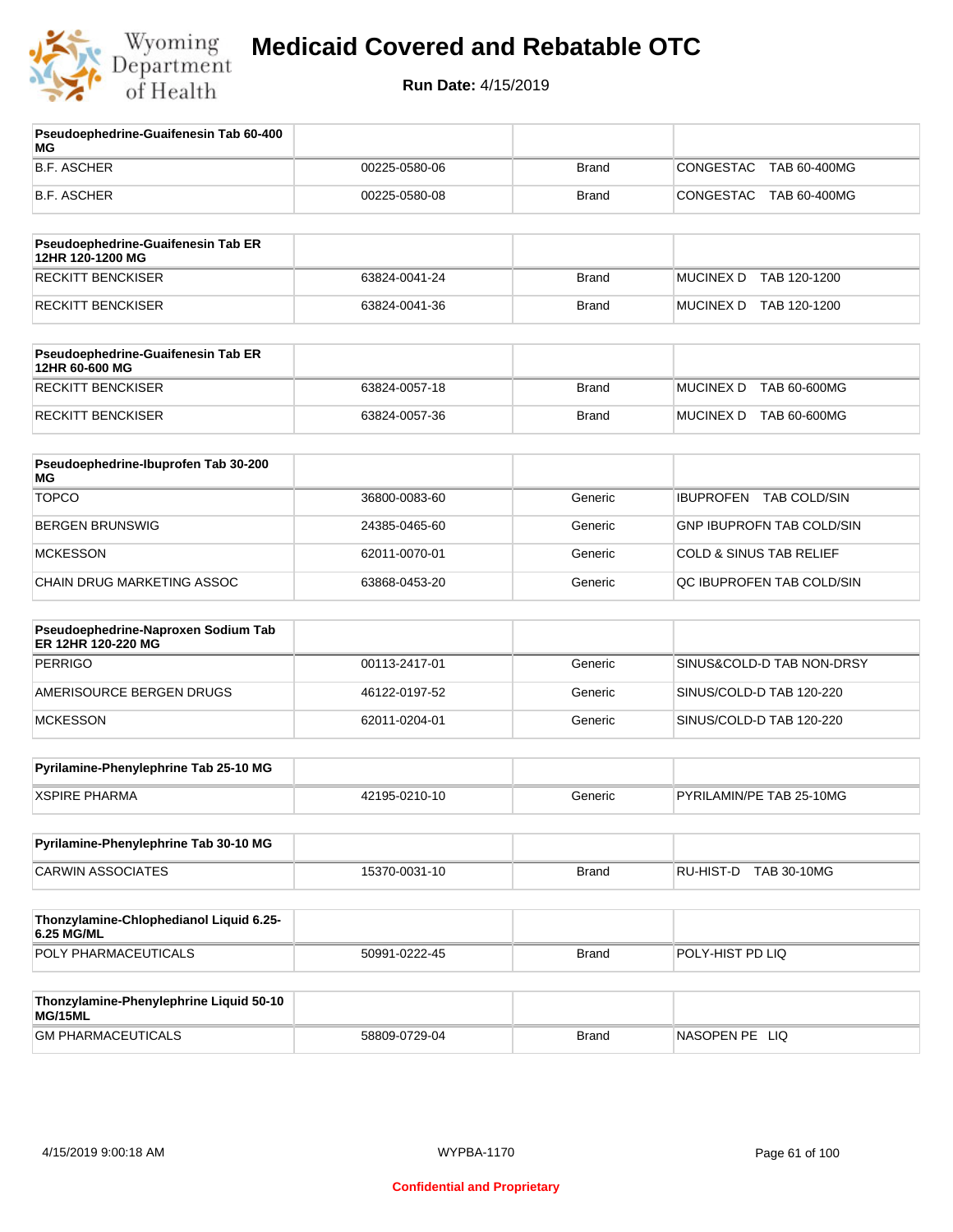

| 00485-0210-01 | Generic | TAB 2.5-60MG<br>ED A-HIST |
|---------------|---------|---------------------------|
| 00904-0250-24 | Generic | APRODINE<br>TAB 2.5-60MG  |
| 00904-0250-59 | Generic | APRODINE<br>TAB 2.5-60MG  |
|               |         |                           |
|               |         |                           |

| Triprofiaine-Phenylephrine Liquid 2.5-10<br>MG/5ML |               |       |                        |
|----------------------------------------------------|---------------|-------|------------------------|
| ALLEGIS PHARMACEUTICALS                            | 28595-0803-16 | Brand | HISTEX-PE SYP 2.5-10/5 |
| <b>DERMATOLOGICALS</b>                             |               |       |                        |

| *Bacitracin-Polymyxin B Oint*** |               |         |                  |
|---------------------------------|---------------|---------|------------------|
| <b>FOUGERA</b>                  | 00168-0021-31 | Generic | DOUBLE ANTIB OIN |
| <b>FOUGERA</b>                  | 00168-0021-09 | Generic | DOUBLE ANTIB OIN |
| <b>FOUGERA</b>                  | 00168-0021-35 | Generic | DOUBLE ANTIB OIN |
| <b>MCKESSON SUNMARK</b>         | 49348-0274-72 | Generic | DOUBLE ANTIB OIN |
| <b>MCKESSON</b>                 | 62011-0097-01 | Generic | DOUBLE ANTIB OIN |

| *Neomycin-Bacitracin-Polymyxin Oint*** |               |         |                                |
|----------------------------------------|---------------|---------|--------------------------------|
| PERRIGO PHARMACEUTICALS                | 00113-0067-64 | Generic | <b>TRIPLE ANTIB OIN</b>        |
| <b>ACTAVIS MID ATLANTIC</b>            | 00472-0179-34 | Generic | TRIPLE ANTIB OIN               |
| <b>ACTAVIS MID ATLANTIC</b>            | 00472-0179-56 | Generic | <b>TRIPLE ANTIB OIN</b>        |
| <b>FOUGERA</b>                         | 00168-0012-31 | Generic | <b>BAC/NEO/POLY OIN</b>        |
| PAR PHARMACEUTICAL                     | 00603-0644-50 | Generic | <b>TRIPLE ANTIB OIN</b>        |
| <b>MAJOR PHARMACEUTICALS</b>           | 00904-0734-31 | Generic | <b>TRIPLE ANTIB OIN</b>        |
| <b>MAJOR PHARMACEUTICALS</b>           | 00904-0734-36 | Generic | TRIPLE ANTIB OIN               |
| <b>FOUGERA</b>                         | 00168-0012-09 | Generic | <b>BAC/NEO/POLY OIN</b>        |
| <b>FOUGERA</b>                         | 00168-0012-35 | Generic | BAC/NEO/POLY OIN               |
| G & W LABS                             | 00713-0268-31 | Generic | <b>TRIPLE ANTIB OIN</b>        |
| <b>BERGEN BRUNSWIG</b>                 | 24385-0061-01 | Generic | <b>GNP TRIPLE OIN ANTIBIOT</b> |
| <b>BERGEN BRUNSWIG</b>                 | 24385-0061-03 | Generic | GNP TRIPLE OIN ANTIBIOT        |
| <b>LEADER BRAND PRODUCTS</b>           | 37205-0273-10 | Generic | <b>TRIPLE ANTIB OIN</b>        |
| <b>PERRIGO</b>                         | 45802-0061-01 | Generic | TRIPLE ANTIB OIN               |
| <b>PERRIGO</b>                         | 45802-0061-70 | Generic | <b>TRIPLE ANTIB OIN</b>        |
| <b>PERRIGO</b>                         | 45802-0061-03 | Generic | <b>TRIPLE ANTIB OIN</b>        |
| PERRIGO PHARMACEUTICALS                | 45802-0143-01 | Generic | <b>TRIPLE ANTIB OIN</b>        |
| PERRIGO PHARMACEUTICALS                | 45802-0143-03 | Generic | <b>TRIPLE ANTIB OIN</b>        |
| PERRIGO PHARMACEUTICALS                | 45802-0143-70 | Generic | <b>TRIPLE ANTIB OIN</b>        |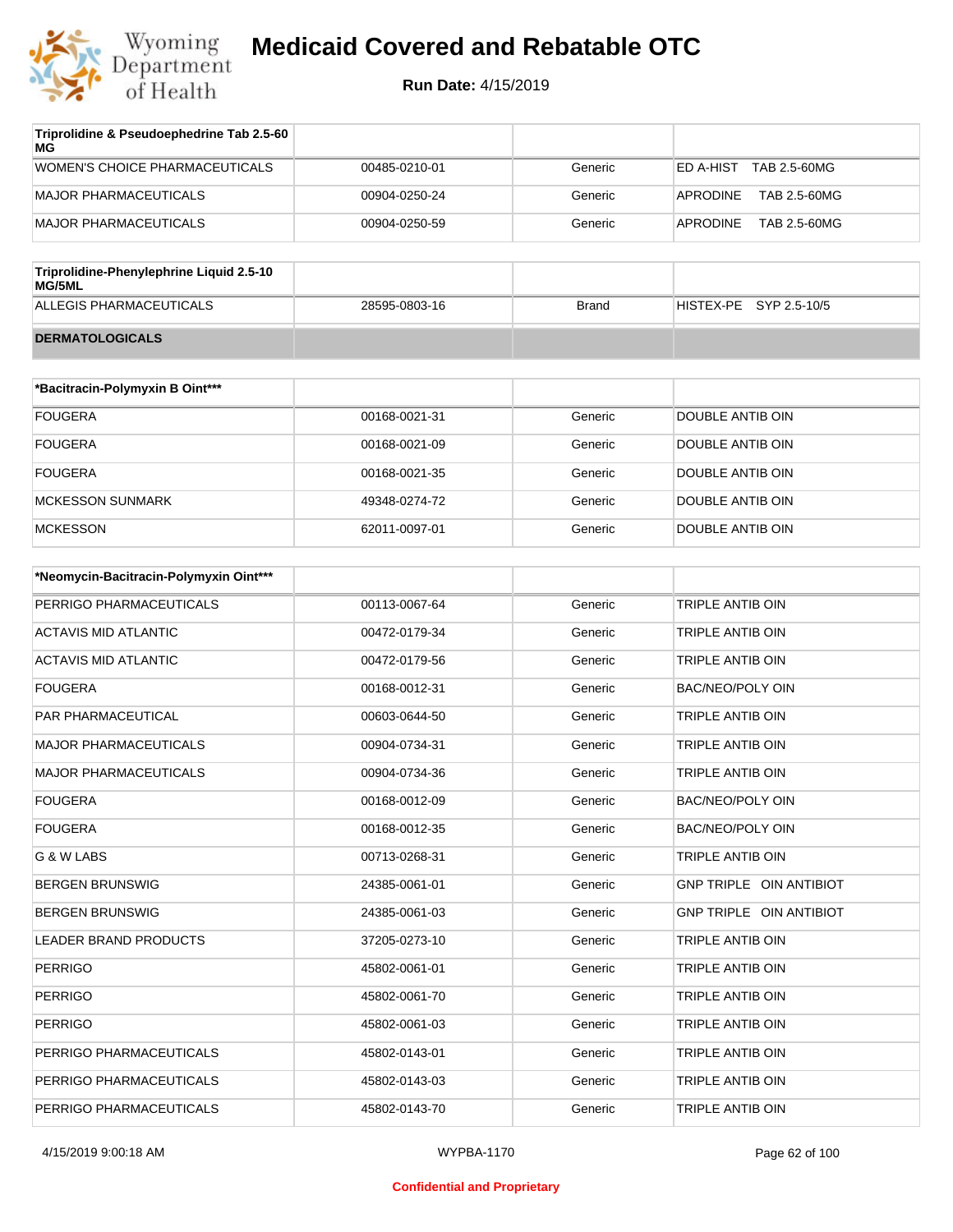## Wyoming<br>Department<br>of Health **Medicaid Covered and Rebatable OTC**

#### **Run Date:** 4/15/2019

| MCKESSON SUNMARK | 49348-0029-72 | Generic | <b>SM TRIPLE</b><br>OIN ANTIBIOT |
|------------------|---------------|---------|----------------------------------|
| MCKESSON         | 62011-0098-01 | Generic | HM TRIPLE OIN ANTIBIOT           |
| <b>TARO</b>      | 51672-2016-01 | Generic | TRIPLE ANTIB OIN                 |
| <b>TARO</b>      | 51672-2016-02 | Generic | TRIPLE ANTIB OIN                 |

| Bacitracin Oint 500 Unit/GM |               |         |                       |
|-----------------------------|---------------|---------|-----------------------|
| G & W LABS                  | 00713-0280-31 | Generic | BACITRACIN OIN 500/GM |
| LEADER BRAND PRODUCTS       | 37205-0275-10 | Generic | BACITRACIN OIN 500/GM |
| PERRIGO PHARMACEUTICALS     | 45802-0060-01 | Generic | BACITRACIN OIN 500/GM |
| PERRIGO PHARMACEUTICALS     | 45802-0060-03 | Generic | BACITRACIN OIN 500/GM |
| PERRIGO PHARMACEUTICALS     | 45802-0060-70 | Generic | BACITRACIN OIN 500/GM |

| Bacitracin Zinc Oint 500 Unit/GM |               |         |                         |
|----------------------------------|---------------|---------|-------------------------|
| <b>ACTAVIS MID ATLANTIC</b>      | 00472-1105-34 | Generic | BACITR ZINC OIN 500/GM  |
| <b>ACTAVIS MID ATLANTIC</b>      | 00472-1105-56 | Generic | BACITR ZINC OIN 500/GM  |
| <b>FOUGERA</b>                   | 00168-0011-04 | Generic | BACITR ZINC OIN 500/GM  |
| <b>FOUGERA</b>                   | 00168-0011-16 | Generic | BACITR ZINC OIN 500/GM  |
| <b>FOUGERA</b>                   | 00168-0011-31 | Generic | BACITR ZINC OIN 500/GM  |
| <b>FOUGERA</b>                   | 00168-0011-35 | Generic | BACITR ZINC OIN 500/GM  |
| <b>FOUGERA</b>                   | 00168-0111-09 | Generic | BACITR ZINC OIN 500/GM  |
| <b>PAR PHARMACEUTICAL</b>        | 00603-0441-50 | Generic | BACITR ZINC OIN 500/GM  |
| <b>BERGEN BRUNSWIG</b>           | 24385-0060-03 | Generic | BACITR ZINC OIN 500/GM  |
| <b>MCKESSON SUNMARK</b>          | 49348-0154-72 | Generic | SM ANTIBIOTI OIN 500/GM |
| <b>TARO</b>                      | 51672-2075-02 | Generic | BACITR ZINC OIN 500/GM  |
| <b>TARO</b>                      | 51672-2075-01 | Generic | BACITR ZINC OIN 500/GM  |
| <b>MCKESSON</b>                  | 62011-0094-01 | Generic | BACITRACIN OIN 500/GM   |

| <b>Castellani Paint</b> |               |         |                         |
|-------------------------|---------------|---------|-------------------------|
| BAUSCH HEALTH           | 00884-2993-01 | Generic | CASTELLANI LIQ PAINT/CL |
| BAUSCH HEALTH           | 00884-2893-01 | Generic | CASTELLANI LIQ PAINT    |

| <b>Clotrimazole Cream 1%</b> |               |         |                     |
|------------------------------|---------------|---------|---------------------|
| <b>MAJOR PHARMACEUTICALS</b> | 00904-7822-36 | Generic | CLOTRIMAZOLE CRE 1% |
| <b>MAJOR PHARMACEUTICALS</b> | 00904-7822-31 | Generic | CLOTRIMAZOLE CRE 1% |
| <b>BERGEN BRUNSWIG</b>       | 24385-0205-03 | Generic | ATHLETE FOOT CRE 1% |
| <b>BERGEN BRUNSWIG</b>       | 24385-0205-01 | Generic | ATHLETE FOOT CRE 1% |
| <b>PERRIGO</b>               | 45802-0434-11 | Generic | CLOTRIMAZOLE CRE 1% |
| <b>PERRIGO</b>               | 45802-0434-01 | Generic | CLOTRIMAZOLE CRE 1% |

#### **Confidential and Proprietary**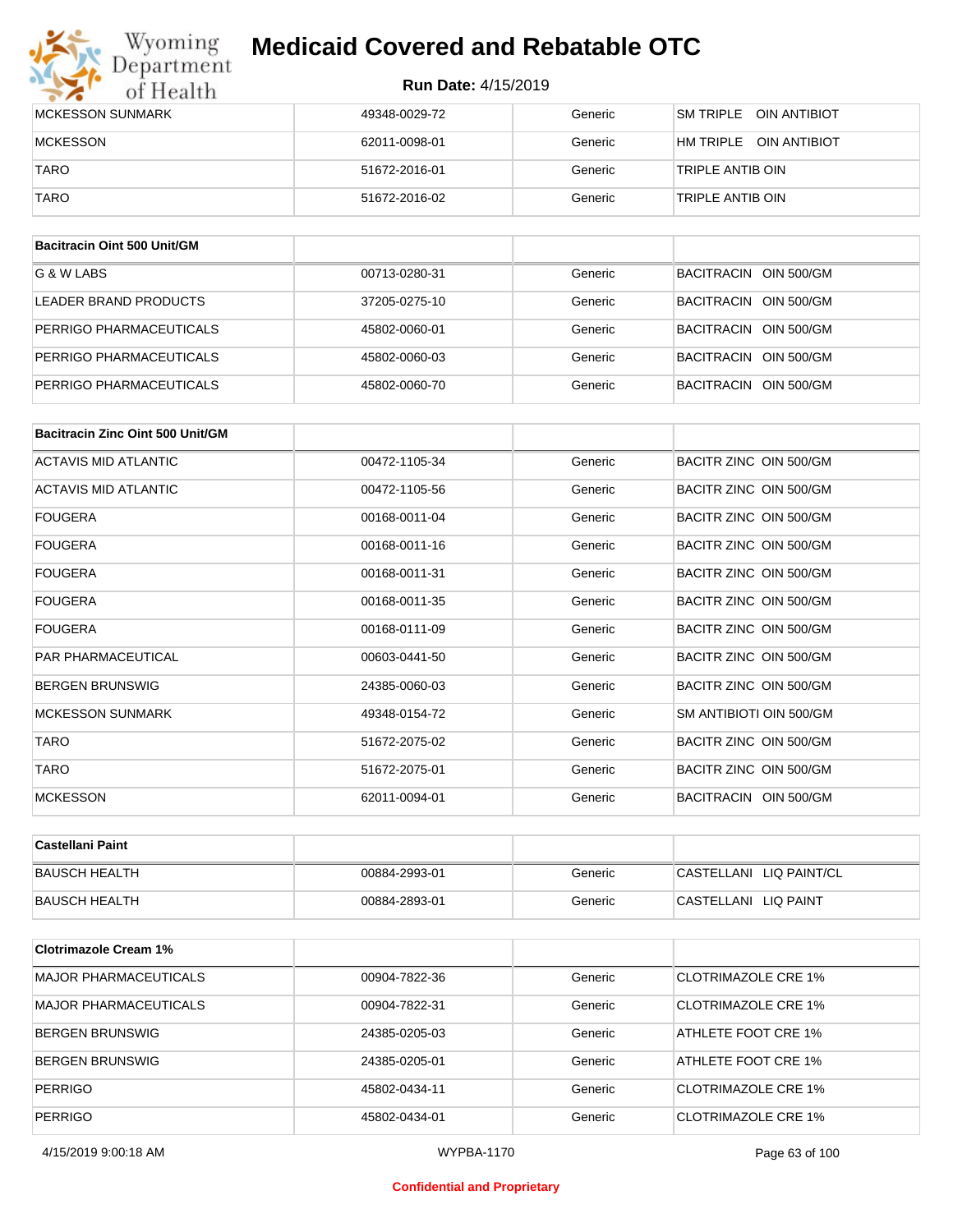

| <b>IMCKESSON SUNMARK</b> | 49348-0279-72 | Generic | <b>ICLOTRIMAZOLE CRE 1%</b> |
|--------------------------|---------------|---------|-----------------------------|
| <b>TARO</b>              | 51672-2002-01 | Generic | <b>ICLOTRIMAZOLE CRE 1%</b> |
| <b>TARO</b>              | 51672-2002-02 | Generic | CLOTRIMAZOLE CRE 1%         |

| <b>Clotrimazole Ointment 1%</b> |               |              |                                  |
|---------------------------------|---------------|--------------|----------------------------------|
| <b>CAPITAL PHARMACEUTICAL</b>   | 29978-0918-60 | <b>Brand</b> | <b>OIN 1%</b><br><b>ALEVAZOL</b> |

| <b>Clotrimazole Soln 1%</b> |               |         |                            |
|-----------------------------|---------------|---------|----------------------------|
| <b>TARO</b>                 | 51672-2037-01 | Generic | <b>CLOTRIMAZOLE SOL 1%</b> |

| <b>Hydrocortisone Cream 0.5%</b> |               |         |                              |
|----------------------------------|---------------|---------|------------------------------|
| FOUGERA                          | 00168-0014-31 | Generic | CRE 0.5%<br><b>HYDROCORT</b> |
| BERGEN BRUNSWIG                  | 24385-0190-03 | Generic | CRE 0.5%<br><b>HYDROCORT</b> |

| <b>Hydrocortisone Cream 1%</b> |               |         |                                 |
|--------------------------------|---------------|---------|---------------------------------|
| PERRIGO PHARMACEUTICALS        | 00113-0541-64 | Generic | ANTI-ITCH CRE 1%                |
| PERRIGO PHARMACEUTICALS        | 00113-0973-64 | Generic | ANTI-ITCH CRE 1%                |
| <b>FOUGERA</b>                 | 00168-0154-08 | Generic | HYDROCORT CRE 1%                |
| <b>FOUGERA</b>                 | 00168-0154-31 | Generic | HYDROCORT CRE 1%                |
| <b>RUGBY LABORATORIES</b>      | 00536-5108-95 | Generic | HYDROSKIN CRE 1%                |
| <b>ACTAVIS MID ATLANTIC</b>    | 00472-0343-56 | Generic | HYDROCORT CRE 1%                |
| PAR PHARMACEUTICAL             | 00603-0535-50 | Generic | HYDROCORT CRE 1%                |
| <b>MAJOR PHARMACEUTICALS</b>   | 00904-7623-31 | Generic | HYDROCORT CRE 1%                |
| <b>SELECT BRAND</b>            | 15127-0127-01 | Generic | SB HYDROCORT CRE 1%             |
| <b>BERGEN BRUNSWIG</b>         | 24385-0021-03 | Generic | <b>GNP HYDROCOR CRE 1% PLUS</b> |
| <b>LEADER BRAND PRODUCTS</b>   | 37205-0162-10 | Generic | HYDROCORT CRE 1%                |
| <b>MCKESSON SUNMARK</b>        | 49348-0521-72 | Generic | SM HYDROCORT CRE 1%             |
| <b>PERRIGO</b>                 | 45802-0438-03 | Generic | HYDROCORT CRE 1%                |
| <b>PERRIGO</b>                 | 45802-0438-05 | Generic | HYDROCORT CRE 1%                |
| <b>TARO</b>                    | 51672-2013-02 | Generic | HYDROCORT CRE 1%                |
| <b>TARO</b>                    | 51672-2013-01 | Generic | HYDROCORT CRE 1%                |
| <b>TARO</b>                    | 51672-2063-02 | Generic | HYDROCORT CRE 1%                |
| <b>TARO</b>                    | 51672-2069-02 | Generic | HYDROCORT CRE 1%                |

| <b>Hydrocortisone Lotion 1%</b> |               |         |                     |
|---------------------------------|---------------|---------|---------------------|
| RUGBY LABORATORIES              | 00536-5105-97 | Generic | HYDRO SKIN LOT 1%   |
| <b>BERGEN BRUNSWIG</b>          | 24385-0283-06 | Generic | HYDRO-LOTION LOT 1% |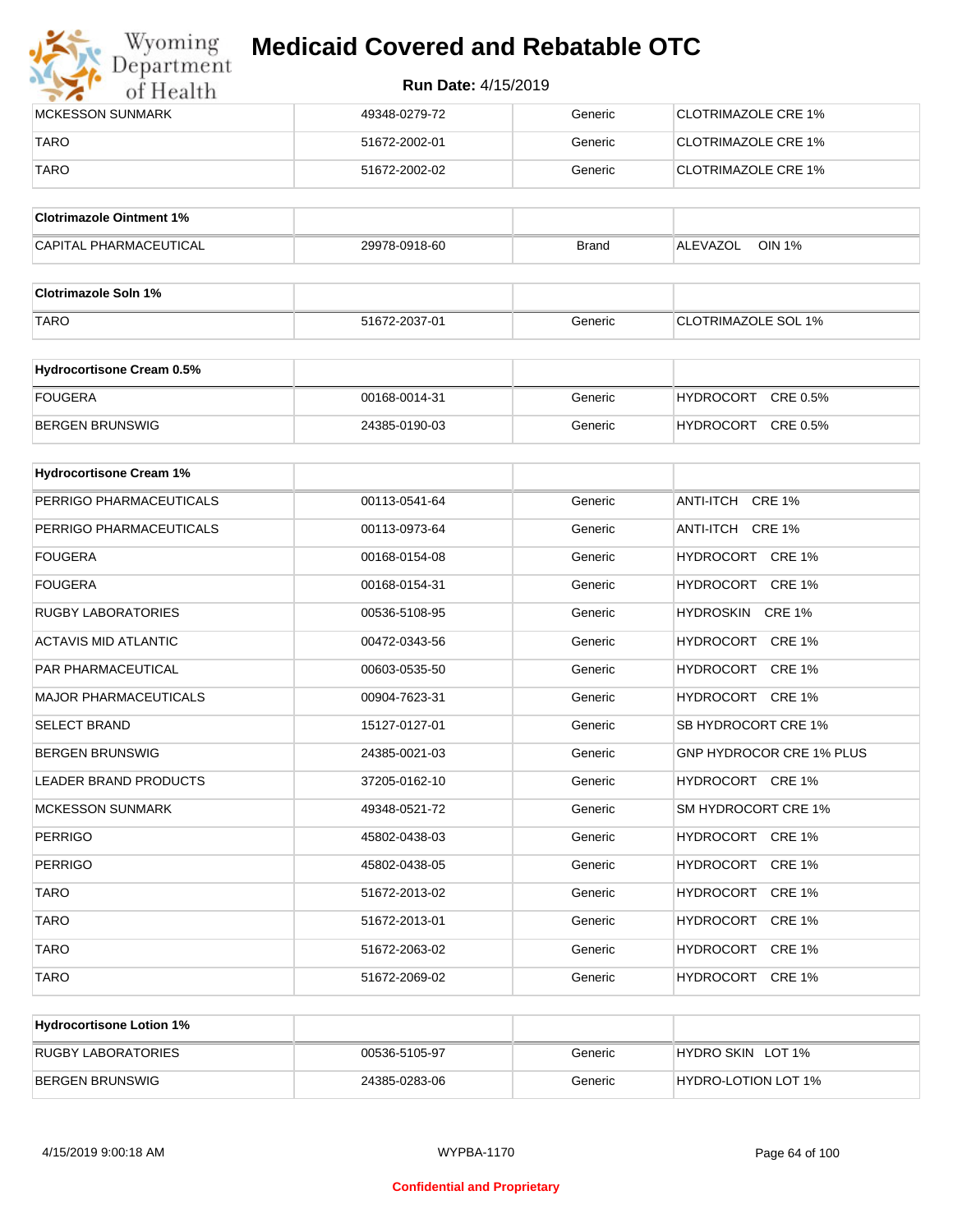

| Hydrocortisone Oint 0.5%                 |               |         |                                   |
|------------------------------------------|---------------|---------|-----------------------------------|
| <b>FOUGERA</b>                           | 00168-0016-31 | Generic | <b>HYDROCORT</b><br>OIN 0.5%      |
|                                          |               |         |                                   |
| <b>Hydrocortisone Oint 1%</b>            |               |         |                                   |
| <b>FOUGERA</b>                           | 00168-0181-31 | Generic | <b>HYDROCORT</b><br><b>OIN 1%</b> |
| <b>ACTAVIS MID ATLANTIC</b>              | 00472-0345-56 | Generic | HYDROCORT OIN 1%                  |
| <b>SELECT BRAND</b>                      | 15127-0128-01 | Generic | SB HYDROCORT OIN 1%               |
| <b>BERGEN BRUNSWIG</b>                   | 24385-0276-03 | Generic | HYDROCORT OIN 1%                  |
| PERRIGO PHARMACEUTICALS                  | 45802-0276-03 | Generic | HYDROCORT OIN 1%                  |
| <b>MCKESSON SUNMARK</b>                  | 49348-0522-72 | Generic | SM HYDROCORT OIN 1%               |
| <b>TARO</b>                              | 51672-2018-02 | Generic | HYDROCORT OIN 1%                  |
|                                          |               |         |                                   |
| <b>Hydrocortisone Soln 1%</b>            |               |         |                                   |
| <b>RECKITT BENCKISER</b>                 | 63824-0850-15 | Generic | SCALPICIN SOL 1%                  |
| Hydrocortisone-Aloe Vera Cream 0.5%      |               |         |                                   |
| <b>TARO</b>                              | 51672-2010-02 | Generic | CRE 0.5%<br><b>HC/ALOE</b>        |
|                                          |               |         |                                   |
| Hydrocortisone-Aloe Vera Cream 1%        |               |         |                                   |
| <b>ACTAVIS MID ATLANTIC</b>              | 00472-0339-56 | Generic | HYDROCORT/ CRE ALOE 1%            |
| <b>BERGEN BRUNSWIG</b>                   | 24385-0274-03 | Generic | HYDROCORT/ CRE ALOE 1%            |
| LEADER BRAND PRODUCTS                    | 37205-0272-10 | Generic | HYDROCORT/ CRE ALOE 1%            |
| <b>MCKESSON SUNMARK</b>                  | 49348-0441-72 | Generic | SM HYDROCORT CRE 1% PLUS          |
| <b>MCKESSON</b>                          | 62011-0095-01 | Generic | HYDROCORT/ CRE ALOE 1%            |
| <b>MCKESSON</b>                          | 62011-0096-01 | Generic | HM HYDROCORT CRE 1% PLUS          |
| Miconazole Nitrate Aerosol 2%            |               |         |                                   |
|                                          |               |         |                                   |
| GLAXO CONSUMER HEALTHCARE L.P.           | 00067-0969-46 | Generic | DESENEX SPRY AER LIQUID           |
| <b>Miconazole Nitrate Aerosol Pow 2%</b> |               |         |                                   |
| GLAXO CONSUMER HEALTHCARE L.P.           | 00067-0959-40 | Generic | <b>DESENEX</b><br><b>AER 2%</b>   |
| LEADER BRAND PRODUCTS                    | 37205-0998-66 | Generic | <b>MICATIN</b><br>AER 2%          |
|                                          |               |         |                                   |
| <b>Miconazole Nitrate Cream 2%</b>       |               |         |                                   |
| <b>ACTAVIS MID ATLANTIC</b>              | 00472-0735-56 | Generic | ANTIFUNGAL CRE 2%                 |
| <b>ACTAVIS MID ATLANTIC</b>              | 00472-0735-14 | Generic | ANTIFUNGAL CRE 2%                 |
| PAR PHARMACEUTICAL                       | 00603-7805-50 | Generic | MICONAZOLE CRE 2%                 |
| <b>ACTAVIS MID ATLANTIC</b>              | 00472-0735-42 | Generic | ANTIFUNGAL CRE 2%                 |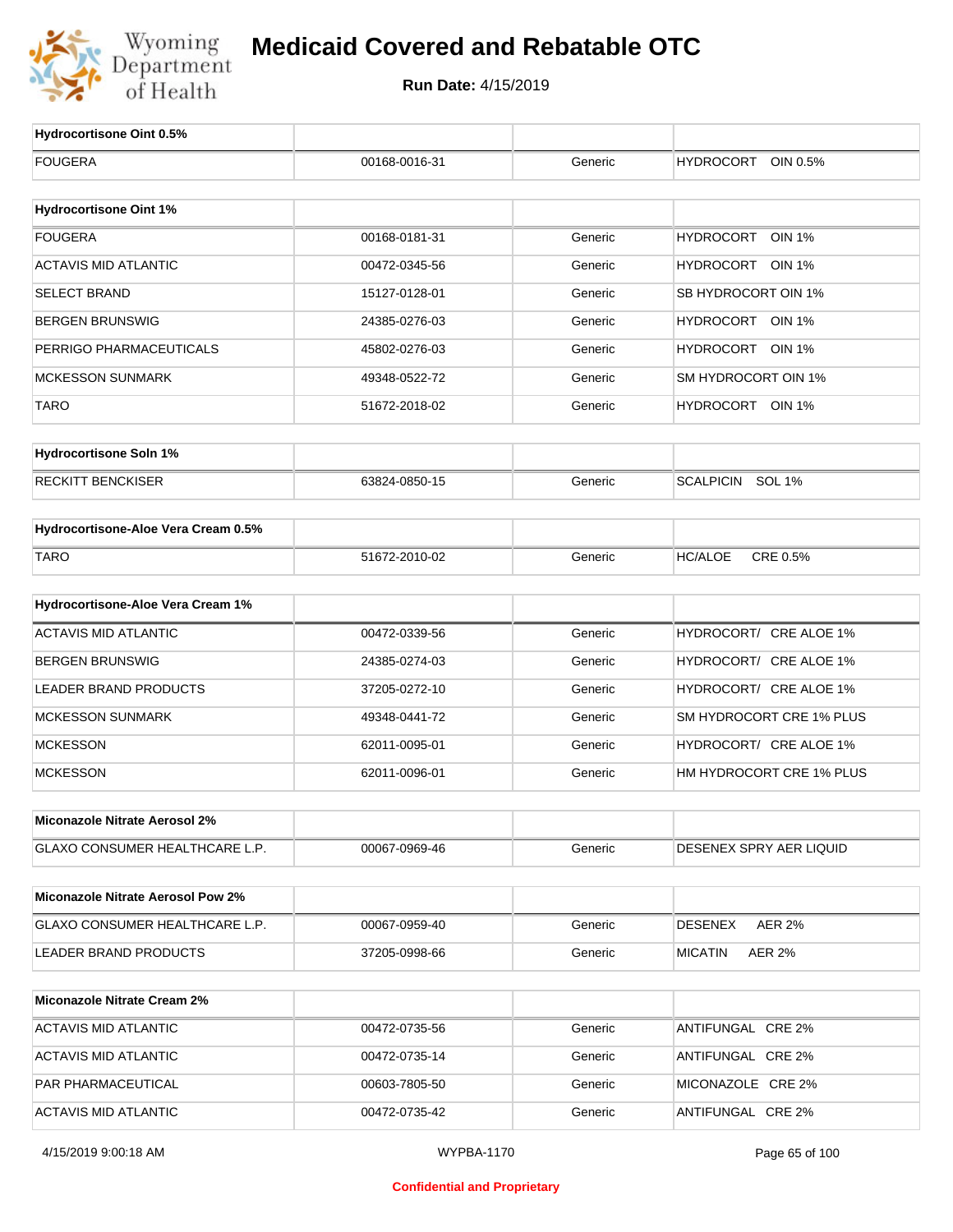

| <b>COLOPLAST</b>          | 11701-0045-14 | Generic | BAZA ANTIFUN CRE 2%           |
|---------------------------|---------------|---------|-------------------------------|
| <b>COLOPLAST</b>          | 11701-0045-22 | Generic | <b>BAZA ANTIFUN CRE 2%</b>    |
| <b>COLOPLAST</b>          | 11701-0045-23 | Generic | <b>BAZA ANTIFUN CRE 2%</b>    |
| <b>MCKESSON SUNMARK</b>   | 49348-0689-72 | Generic | SM ANTIFUNGL CRE 2%           |
| SMITH & NEPHEW UNITED     | 50484-0328-00 | Generic | ANTIFUNGAL CRE 2%             |
| <b>TARO</b>               | 51672-2001-01 | Generic | MICONAZOLE CRE 2%             |
| SMITH & NEPHEW UNITED     | 50484-0329-00 | Generic | ANTIFUNGAL CRE 2%             |
| <b>TARO</b>               | 51672-2001-02 | Generic | MICONAZOLE CRE 2%             |
| MEDLINE/DERMAL MANAGEMENT | 53329-0079-64 | Generic | ANTIFUNGAL CRE 2%             |
| MEDLINE/DERMAL MANAGEMENT | 53329-0162-04 | Generic | <b>CRE ANTIFUNG</b><br>REMEDY |
| MEDLINE/DERMAL MANAGEMENT | 53329-0080-57 | Generic | SOOTHE&COOL CRE INZO 2%       |
| MEDLINE/DERMAL MANAGEMENT | 53329-0080-58 | Generic | SOOTHE&COOL CRE INZO 2%       |

| Miconazole Nitrate Kit 2% |               |       |                         |
|---------------------------|---------------|-------|-------------------------|
| BAUSCH HEALTH             | 00884-5493-01 | Brand | <b>FUNGOID TINC KIT</b> |

| Miconazole Nitrate Ointment 2% |               |         |                   |
|--------------------------------|---------------|---------|-------------------|
| <b>COLOPLAST</b>               | 11701-0067-14 | Generic | CRITIC-AID OIN 2% |
| <b>COLOPLAST</b>               | 11701-0067-23 | Generic | CRITIC-AID OIN 2% |
| <b>COLOPLAST</b>               | 11701-0067-22 | Generic | CRITIC-AID OIN 2% |

| Miconazole Nitrate Powder 2%          |               |         |                            |
|---------------------------------------|---------------|---------|----------------------------|
| <b>GLAXO CONSUMER HEALTHCARE L.P.</b> | 00067-0949-30 | Generic | DESENEX SHAK POW 2%        |
| GLAXO CONSUMER HEALTHCARE L.P.        | 00067-0949-15 | Generic | <b>DESENEX SHAK POW 2%</b> |
| GLAXO CONSUMER HEALTHCARE L.P.        | 00145-1506-05 | Generic | ZEASORB-AF POW 2%          |
| GLAXO CONSUMER HEALTHCARE L.P.        | 00145-1501-03 | Generic | ZEASORB-AF POW 2%          |
| COLOPLAST                             | 11701-0038-16 | Generic | MICRO GUARD POW 2%         |
| LEADER BRAND PRODUCTS                 | 37205-0653-18 | Generic | MICONAZORB POW AF 2%       |
| AMERISOURCE BERGEN DRUGS              | 46122-0039-27 | Generic | MICONAZORB POW AF 2%       |

| Miconazole Nitrate Soln 2% |               |       |                     |
|----------------------------|---------------|-------|---------------------|
| BAUSCH HEALTH              | 00884-0293-01 | Brand | FUNGOID TINC SOL 2% |

| Neomycin-Bacitracin-Polymyxin-<br><b>Pramoxine Oint 1%</b> |               |         |                         |
|------------------------------------------------------------|---------------|---------|-------------------------|
| G & W LABS                                                 | 00713-0622-31 | Generic | TRIPLE ANTIB OIN PLUS   |
| BERGEN BRUNSWIG                                            | 24385-0143-03 | Generic | TRIPLE ANTIB OIN PLUS   |
| LEADER BRAND PRODUCTS                                      | 37205-0266-10 | Generic | TRIPLE ANTIB OIN PLUS   |
| <b>MCKESSON SUNMARK</b>                                    | 49348-0600-72 | Generic | TRIPLE ANTIB OIN MAX ST |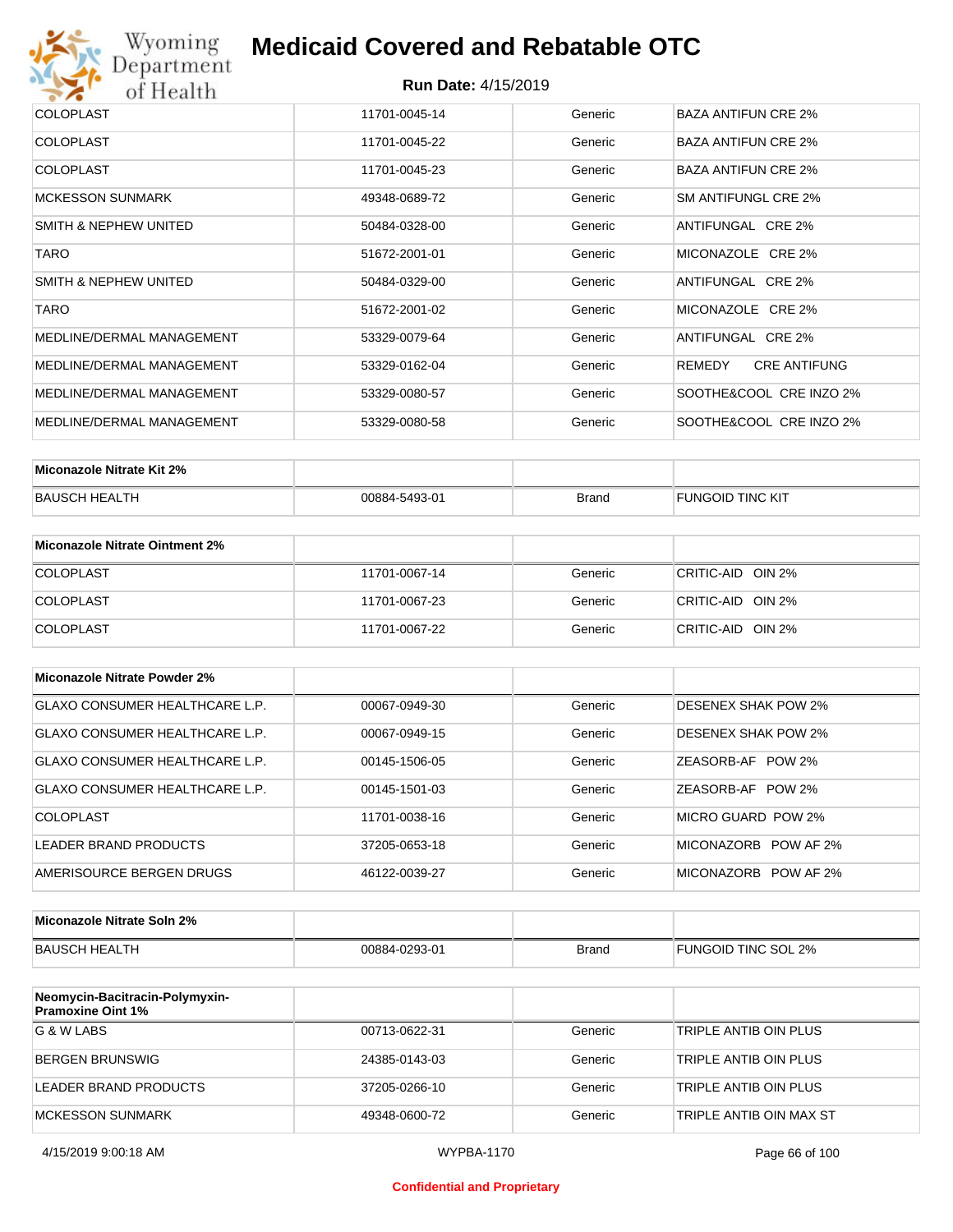| Wyoming<br>Department | <b>Medicaid Covered and Rebatable OTC</b> |         |                         |  |
|-----------------------|-------------------------------------------|---------|-------------------------|--|
| of Health             | <b>Run Date: 4/15/2019</b>                |         |                         |  |
| <b>TARO</b>           | 51672-2027-01                             | Generic | TRIPLE ANTIB OIN PLUS   |  |
| <b>TARO</b>           | 51672-2027-02                             | Generic | TRIPLE ANTIB OIN PLUS   |  |
| MCKESSON              | 62011-0099-01                             | Generic | TRIPLE ANTIB OIN MAX ST |  |

| Neomycin-Polymyxin w/ Pramoxine Cream<br>1% |               |         |                              |
|---------------------------------------------|---------------|---------|------------------------------|
| <b>IMCKESSON SUNMARK</b>                    | 49348-0690-69 | Generic | <b>SM ANTIBIOTI CRE PLUS</b> |
|                                             |               |         |                              |
| <b>Permethrin Creme Rinse 1%</b>            |               |         |                              |

| <b>Permethrin Creme Rinse 1%</b> |               |         |                    |
|----------------------------------|---------------|---------|--------------------|
| AMERISOURCE BERGEN DRUGS         | 46122-0108-46 | Beneric | LICE TRTMNT LIQ 1% |

| <b>Permethrin Lotion 1%</b> |               |         |                                       |
|-----------------------------|---------------|---------|---------------------------------------|
| ACTAVIS MID ATLANTIC        | 00472-5242-67 | Generic | PERMETHRIN LOT 1%                     |
| ACTAVIS MID ATLANTIC        | 00472-5242-69 | Generic | PERMETHRIN LOT 1%                     |
| <b>MCKESSON SUNMARK</b>     | 49348-0460-30 | Generic | <b>SM LICE</b><br><b>LOT TREATMNT</b> |
| <b>MCKESSON SUNMARK</b>     | 49348-0460-34 | Generic | <b>SM LICE</b><br><b>LOT TREATMNT</b> |
| <b>MCKESSON</b>             | 62011-0112-01 | Generic | LICE TREATME LOT 1%                   |

| <b>Pyreth-Piperonyl Butox Sham-Permeth</b><br>Aero-Nit Remover Gel Kit |               |         |                        |
|------------------------------------------------------------------------|---------------|---------|------------------------|
| BERGEN BRUNSWIG                                                        | 24385-0634-23 | Generic | <b>GNP LICE</b><br>KIT |
| LEADER BRAND PRODUCTS                                                  | 37205-0519-02 | Generic | KIT<br>LICE SOLN       |

| Pyrethrins-Piperonyl Butoxide Lig 0.33-4% |               |         |                          |
|-------------------------------------------|---------------|---------|--------------------------|
| LEADER BRAND PRODUCTS                     | 37205-0285-16 | Generic | LICE TRTMNT LIQ CRM RNSE |

| <b>Pyrethrins-Piperonyl Butoxide Shampoo</b><br>$0.33 - 4%$ |               |         |                          |
|-------------------------------------------------------------|---------------|---------|--------------------------|
|                                                             |               |         |                          |
| PERRIGO PHARMACEUTICALS                                     | 00113-0866-26 | Generic | LICE KILLING SHA 0.33-4% |
| <b>MAJOR PHARMACEUTICALS</b>                                | 00904-2528-20 | Generic | LICE KILLING SHA 0.33-4% |
| <b>BERGEN BRUNSWIG</b>                                      | 24385-0116-03 | Generic | LICE TREATMT SHA 0.33-4% |
| LEADER BRAND PRODUCTS                                       | 37205-0165-26 | Generic | LICE KILLING SHA 0.33-4% |
| <b>MCKESSON SUNMARK</b>                                     | 49348-0443-34 | Generic | LICE KILLING SHA 0.33-4% |
| <b>MCKESSON</b>                                             | 62011-0119-02 | Generic | LICE KILLING SHA 0.33-4% |

| ∣Terbinafine Gel 1%                   |               |              |                    |
|---------------------------------------|---------------|--------------|--------------------|
| <b>GLAXO CONSUMER HEALTHCARE L.P.</b> | 00067-6239-42 | <b>Brand</b> | LAMISIL ADV GEL 1% |

| Terbinafine HCI Cream 1%              |               |       |                   |
|---------------------------------------|---------------|-------|-------------------|
| <b>GLAXO CONSUMER HEALTHCARE L.P.</b> | 00067-8100-12 | Brand | LAMISIL AT CRE 1% |
| <b>GLAXO CONSUMER HEALTHCARE L.P.</b> | 00067-3998-42 | Brand | LAMISIL AT CRE 1% |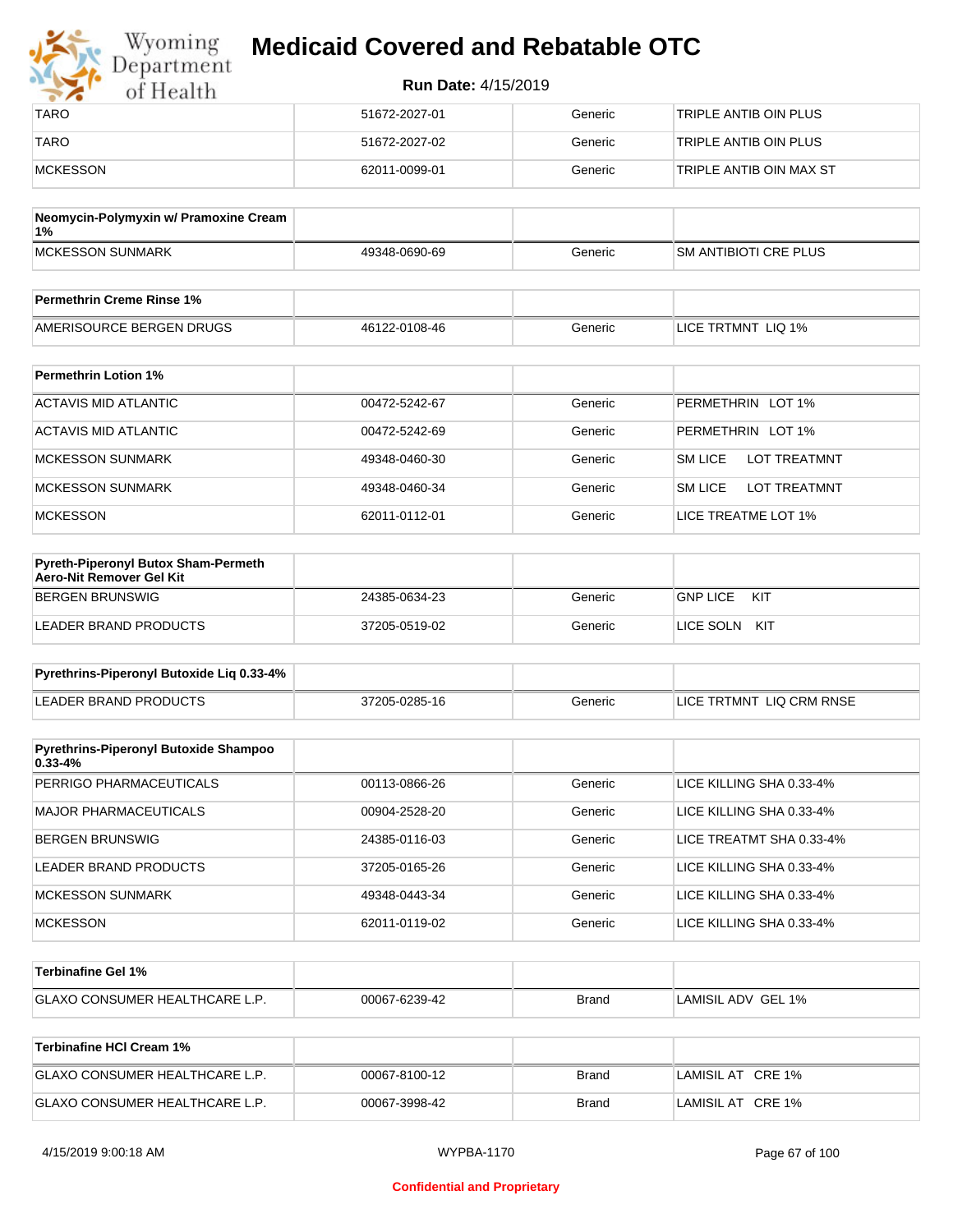| Wyoming<br><b>Medicaid Covered and Rebatable OTC</b><br>Department |                            |              |                           |  |
|--------------------------------------------------------------------|----------------------------|--------------|---------------------------|--|
| of Health                                                          | <b>Run Date: 4/15/2019</b> |              |                           |  |
| <b>GLAXO CONSUMER HEALTHCARE L.P.</b>                              | 00067-8114-12              | <b>Brand</b> | LAMISIL AT CRE 1%         |  |
| <b>GLAXO CONSUMER HEALTHCARE L.P.</b>                              | 00067-8100-30              | Brand        | LAMISIL AT CRE 1%         |  |
| BERGEN BRUNSWIG                                                    | 24385-0524-03              | Generic      | TERBINAFINE CRE 1%        |  |
| <b>BERGEN BRUNSWIG</b>                                             | 24385-0524-05              | Generic      | TERBINAFINE CRE 1%        |  |
| LEADER BRAND PRODUCTS                                              | 37205-0941-99              | Generic      | ATHLETE FOOT CRE AF       |  |
| <b>MCKESSON SUNMARK</b>                                            | 49348-0790-72              | Generic      | ATHLETE FOOT CRE 1%       |  |
| <b>TARO</b>                                                        | 51672-2080-01              | Generic      | TERBINAFINE CRE 1%        |  |
| <b>TARO</b>                                                        | 51672-2080-02              | Generic      | <b>TERBINAFINE CRE 1%</b> |  |

| Terbinafine HCI Soln 1%               |               |       |                   |
|---------------------------------------|---------------|-------|-------------------|
| <b>GLAXO CONSUMER HEALTHCARE L.P.</b> | 00067-6293-83 | Brand | LAMISIL AT SPR 1% |
| GLAXO CONSUMER HEALTHCARE L.P.        | 00067-6292-83 | Brand | LAMISIL AT SPR 1% |

| Tolnaftate Aerosol 1%   |               |         |                     |
|-------------------------|---------------|---------|---------------------|
| PERRIGO PHARMACEUTICALS | 00113-0154-73 | Generic | ATH FOOT SPR AER 1% |
| LEADER BRAND PRODUCTS   | 37205-0344-66 | Generic | ANTIFUNGAL AER 1%   |

| Tolnaftate Aerosol Pow 1%      |               |         |                   |
|--------------------------------|---------------|---------|-------------------|
| GLAXO CONSUMER HEALTHCARE L.P. | 00067-6114-46 | Generic | LAMISIL AF AER 1% |
| PERRIGO PHARMACEUTICALS        | 00113-0695-90 | Generic | JOCK ITCH AER 1%  |

| <b>Tolnaftate Cream 1%</b>   |               |         |                     |
|------------------------------|---------------|---------|---------------------|
| <b>MAJOR PHARMACEUTICALS</b> | 00904-0722-36 | Generic | ANTIFUNGAL CRE 1%   |
| <b>BERGEN BRUNSWIG</b>       | 24385-0032-03 | Generic | TOLNAFTATE CRE 1%   |
| LEADER BRAND PRODUCTS        | 37205-0197-10 | Generic | ANTIFUNGAL CRE 1%   |
| <b>PERRIGO</b>               | 45802-0032-01 | Generic | TOLNAFTATE CRE 1%   |
| <b>PERRIGO</b>               | 45802-0032-03 | Generic | TOLNAFTATE CRE 1%   |
| <b>MCKESSON SUNMARK</b>      | 49348-0155-29 | Generic | SM ANTIFUNGL CRE 1% |
| <b>TARO</b>                  | 51672-2020-02 | Generic | TOLNAFTATE CRE 1%   |
| <b>TARO</b>                  | 51672-2020-01 | Generic | TOLNAFTATE CRE 1%   |
| CHAIN DRUG MARKETING ASSOC   | 63868-0104-46 | Generic | TOLNAFTATE CRE 1%   |

| Tolnaftate Powder 1%  |               |         |                     |
|-----------------------|---------------|---------|---------------------|
| RUGBY LABORATORIES    | 00536-5150-26 | Generic | IANTI-FUNGAL POW 1% |
| MAJOR PHARMACEUTICALS | 00904-0726-45 | Generic | TOLNAFTATE POW 1%   |

| Tolnaftate Soln 1%             |               |         |                      |
|--------------------------------|---------------|---------|----------------------|
| <b>PERRIGO PHARMACEUTICALS</b> | 45802-0701-11 | Generic | SOL 1%<br>TOLNAFTATE |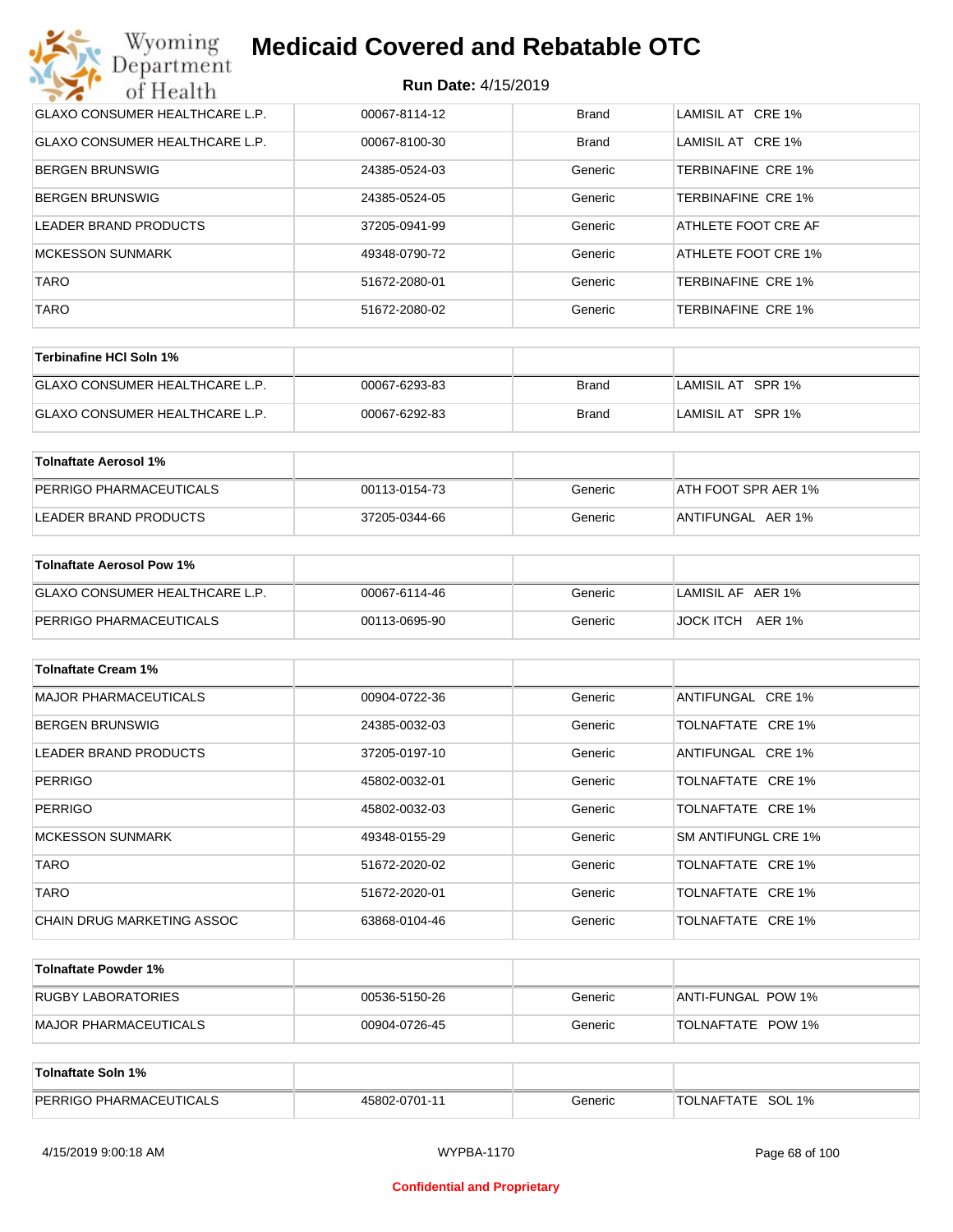

**GASTROINTESTINAL AGENTS - MISC.**

Wyoming<br>Department

of Health

| Calcium Acetate (Phosphate Binder) Tab<br>667 MG |               |         |                                     |
|--------------------------------------------------|---------------|---------|-------------------------------------|
| NEPHRO-TECH                                      | 59528-0331-02 | Generic | <b>CALPHRON</b><br><b>TAB 667MG</b> |
|                                                  |               |         |                                     |
| Simethicone Cap 125 MG                           |               |         |                                     |
| <b>GLAXO CONSUMER HEALTHCARE L.P.</b>            | 00067-6275-10 | Generic | GAS-X<br><b>CAP 125MG</b>           |
| <b>GLAXO CONSUMER HEALTHCARE L.P.</b>            | 00067-6275-50 | Generic | GAS-X<br><b>CAP 125MG</b>           |
| <b>GLAXO CONSUMER HEALTHCARE L.P.</b>            | 00067-6275-72 | Generic | GAS-X<br><b>CAP 125MG</b>           |
| <b>GLAXO CONSUMER HEALTHCARE L.P.</b>            | 00067-6275-82 | Generic | GAS-X<br><b>CAP 125MG</b>           |
| <b>PERRIGO</b>                                   | 00113-0428-60 | Generic | GAS RELIEF CAP 125MG                |
| <b>GLAXO CONSUMER HEALTHCARE L.P.</b>            | 00067-6275-20 | Generic | GAS-X<br><b>CAP 125MG</b>           |
| <b>MAJOR PHARMACEUTICALS</b>                     | 00904-5458-46 | Generic | <b>CAP 125MG</b><br><b>GAS FREE</b> |
| <b>TOPCO</b>                                     | 36800-0428-60 | Generic | GAS RELIEF CAP 125MG                |
| <b>LEADER BRAND PRODUCTS</b>                     | 37205-0295-65 | Generic | GAS RELIEF CAP 125MG                |
| <b>BERGEN BRUNSWIG</b>                           | 24385-0428-65 | Generic | GAS RELIEF CAP 125MG                |
| <b>TOPCO</b>                                     | 36800-0428-71 | Generic | GAS RELIEF CAP 125MG                |
| <b>MCKESSON</b>                                  | 62011-0160-01 | Generic | GAS RELIEF CAP 125MG                |
|                                                  |               |         |                                     |
| Simethicone Cap 180 MG                           |               |         |                                     |
| <b>GLAXO CONSUMER HEALTHCARE L.P.</b>            | 00067-6274-18 | Generic | GAS-X<br>CAP 180MG                  |

| PERRIGO PHARMACEUTICALS        | 00113-0657-72 | Generic | GAS RELIEF CAP 180MG  |
|--------------------------------|---------------|---------|-----------------------|
| GLAXO CONSUMER HEALTHCARE L.P. | 00067-6274-50 | Generic | CAP 180MG<br>GAS-X    |
| <b>RUGBY LABORATORIES</b>      | 00536-3604-08 | Generic | SIMETHICONE CAP 180MG |
| MAJOR PHARMACEUTICALS          | 00904-5572-52 | Generic | GAS RELIEF CAP 180MG  |
| LEADER BRAND PRODUCTS          | 37205-0292-72 | Generic | GAS RELIEF CAP 180MG  |
| <b>BERGEN BRUNSWIG</b>         | 24385-0460-72 | Generic | CAP 180MG<br>ANTI-GAS |
| MCKESSON SUNMARK               | 49348-0489-12 | Generic | GAS RELIEF CAP 180MG  |

| Simethicone Chew Tab 125 MG    |               |              |                        |
|--------------------------------|---------------|--------------|------------------------|
| GLAXO CONSUMER HEALTHCARE L.P. | 00067-0117-18 | <b>Brand</b> | GAS-X EX-STR CHW 125MG |
| GLAXO CONSUMER HEALTHCARE L.P. | 00067-0129-18 | <b>Brand</b> | GAS-X EX-STR CHW 125MG |
| GLAXO CONSUMER HEALTHCARE L.P. | 00067-0117-48 | <b>Brand</b> | GAS-X EX-STR CHW 125MG |
| RUGBY LABORATORIES             | 00536-1020-08 | Generic      | GAS RELIEF CHW 125MG   |
| <b>PAR PHARMACEUTICAL</b>      | 00603-0211-20 | Generic      | MYTAB GAS CHW 125MG    |
| <b>SELECT BRAND</b>            | 15127-0157-08 | Generic      | SB GAS RELF CHW 125MG  |
| <b>BERGEN BRUNSWIG</b>         | 24385-0307-89 | Generic      | GNP GAS RELF CHW 125MG |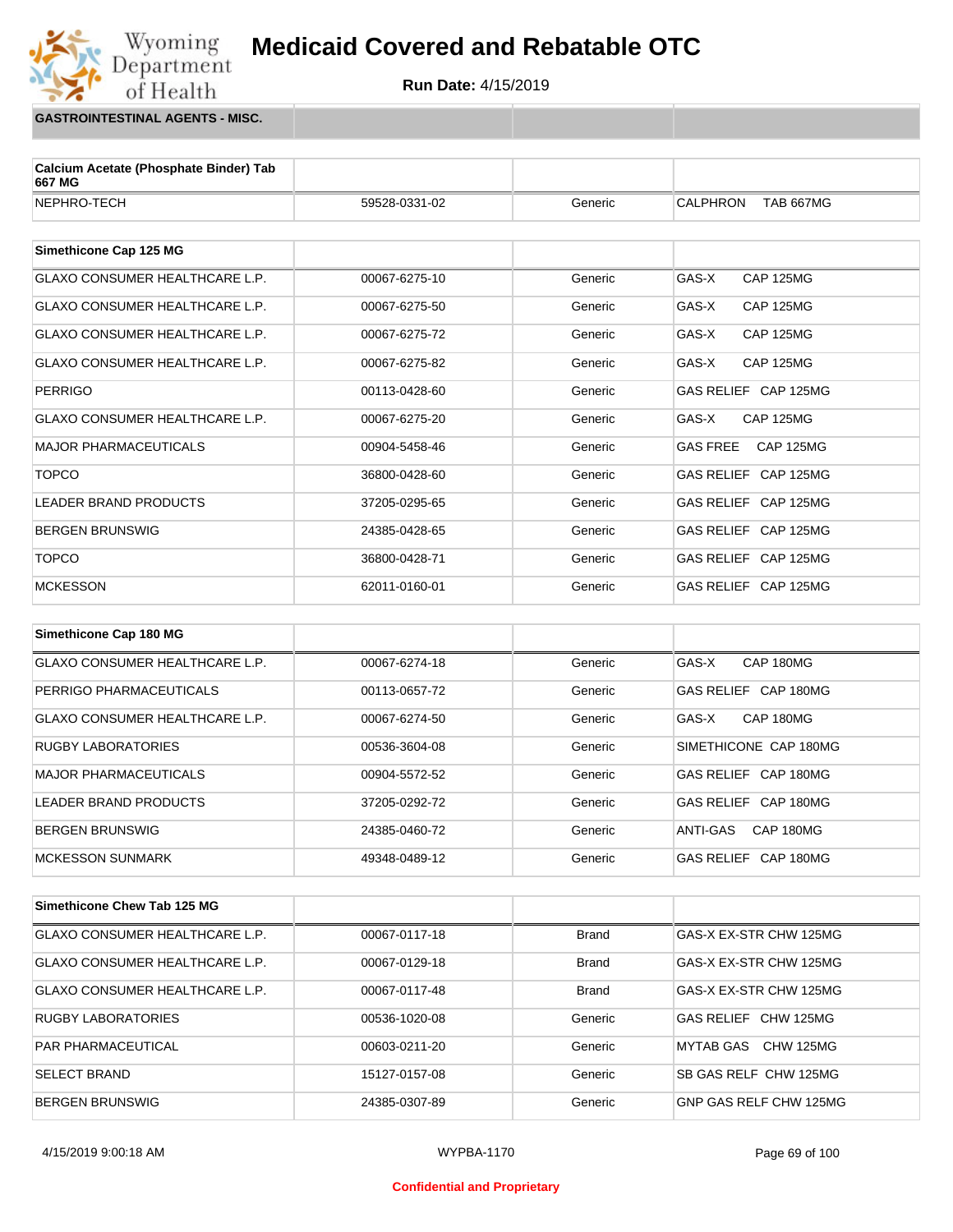| Wyoming<br><b>Medicaid Covered and Rebatable OTC</b><br>Department |                            |         |                       |  |
|--------------------------------------------------------------------|----------------------------|---------|-----------------------|--|
| of Health                                                          | <b>Run Date: 4/15/2019</b> |         |                       |  |
| MCKESSON SUNMARK                                                   | 49348-0863-48              | Generic | SM GAS REL CHW 125MG  |  |
| <b>MCKESSON</b>                                                    | 62011-0189-01              | Generic | HM GAS RELF CHW 125MG |  |

| Simethicone Chew Tab 80 MG            |               |         |                       |
|---------------------------------------|---------------|---------|-----------------------|
| <b>GLAXO CONSUMER HEALTHCARE L.P.</b> | 00067-0113-36 | Brand   | GAS-X<br>CHW 80MG     |
| <b>GLAXO CONSUMER HEALTHCARE L.P.</b> | 00067-0116-36 | Brand   | GAS-X<br>CHW 80MG     |
| <b>RUGBY LABORATORIES</b>             | 00536-1019-01 | Generic | GAS RELIEF CHW 80MG   |
| <b>PAR PHARMACEUTICAL</b>             | 00603-0210-21 | Generic | MYTAB GAS CHW 80MG    |
| <b>MAJOR PHARMACEUTICALS</b>          | 00904-5068-60 | Generic | MI-ACID GAS CHW 80MG  |
| <b>BERGEN BRUNSWIG</b>                | 24385-0118-78 | Generic | GNP GAS RELF CHW 80MG |
| <b>LEADER BRAND PRODUCTS</b>          | 37205-0112-78 | Generic | GAS RELIEF CHW 80MG   |
| <b>MCKESSON SUNMARK</b>               | 49348-0509-07 | Generic | SM GAS RELF CHW 80MG  |
| <b>MCKESSON</b>                       | 62011-0138-01 | Generic | HM GAS RELF CHW 80MG  |

| Simethicone Susp 40 MG/0.6ML |               |         |                          |
|------------------------------|---------------|---------|--------------------------|
| PERRIGO PHARMACEUTICALS      | 00113-0882-10 | Generic | SIMETHICONE DRO 20/0.3ML |
| <b>RUGBY LABORATORIES</b>    | 00536-2220-75 | Generic | GAS RELIEF DRO 20/0.3ML  |
| <b>PAR PHARMACEUTICALS</b>   | 00603-0894-50 | Generic | SIMETHICONE DRO 40/0.6ML |
| <b>MAJOR PHARMACEUTICALS</b> | 00904-5894-30 | Generic | GAS RELIEF DRO 20/0.3ML  |
| <b>SELECT BRAND</b>          | 15127-0042-17 | Generic | GAS RELIEF DRO 40/0.6ML  |
| <b>TOPCO</b>                 | 36800-0882-10 | Generic | GAS RELIEF DRO 40/0.6ML  |
| <b>LEADER BRAND PRODUCTS</b> | 37205-0119-10 | Generic | SIMETHICONE DRO 40/0.6ML |
| AMERISOURCE BERGEN DRUGS     | 46122-0051-03 | Generic | GAS RELIEF DRO 20/0.3ML  |
| <b>MCKESSON SUNMARK</b>      | 49348-0740-27 | Generic | GAS RELIEF DRO 20/0.3ML  |
| <b>MCKESSON</b>              | 62011-0139-01 | Generic | GAS RELIEF DRO 40/0.6ML  |
| <b>MCKESSON</b>              | 62011-0187-01 | Generic | GAS RELIEF DRO 20/0.3ML  |
| <b>HEMATOPOIETIC AGENTS</b>  |               |         |                          |

| Carbonyl Iron Susp 15 MG/1.25ML<br>(Elemental Iron) |               |         |                 |             |
|-----------------------------------------------------|---------------|---------|-----------------|-------------|
| <b>CENTURION LABS</b>                               | 23359-0012-04 | Generic | <b>WEE CARE</b> | SUS 15/1.25 |

| <b>Polysaccharide Iron Complex Cap 150 MG</b><br>(Iron Equivalent) |               |         |                |
|--------------------------------------------------------------------|---------------|---------|----------------|
| NNODUM CORPORATION                                                 | 63044-0203-61 | Generic | IFEREX 150 CAP |
| NNODUM CORPORATION                                                 | 63044-0203-01 | Generic | IFEREX 150 CAP |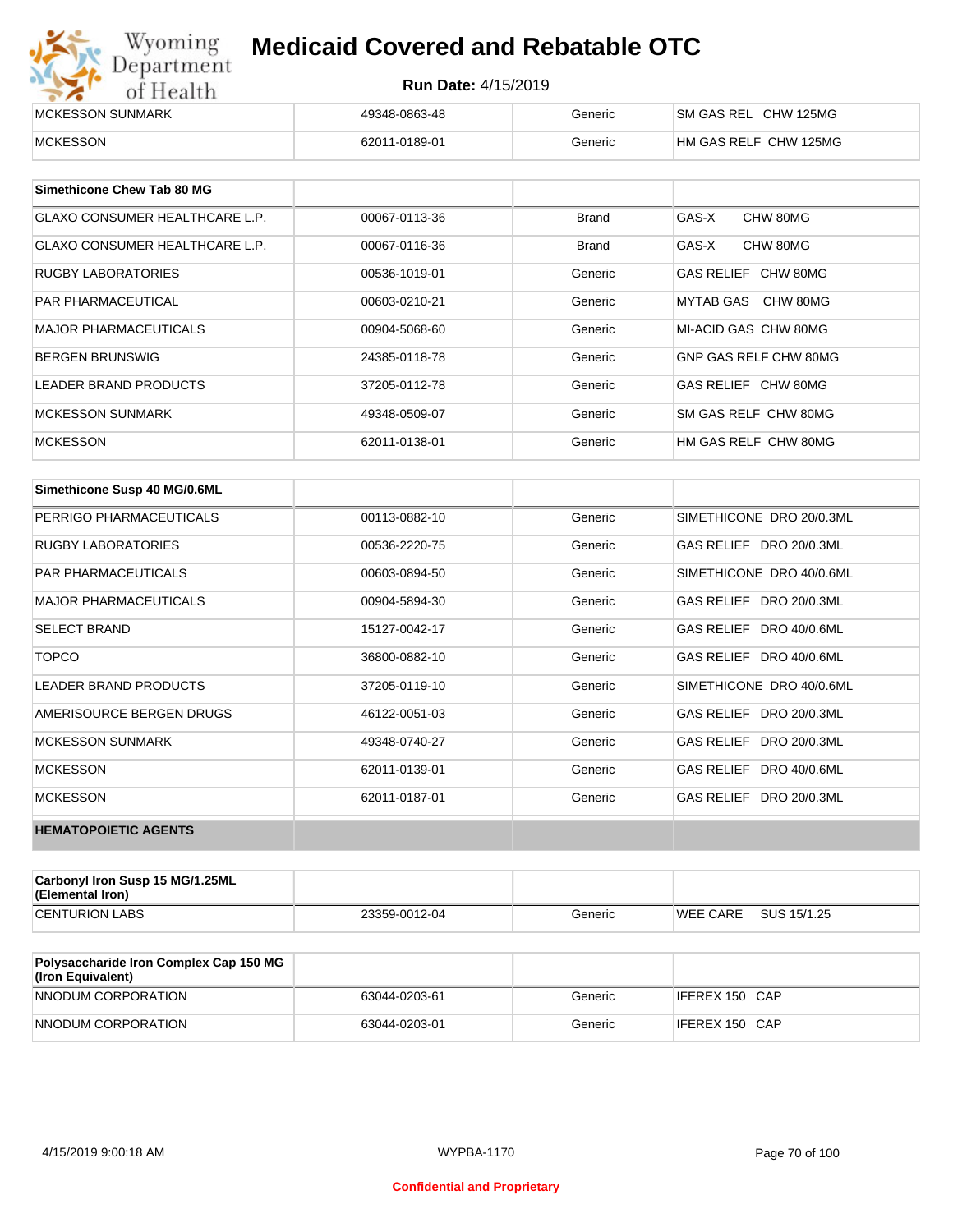

**\*Sodium Phosphates - Enema (Pediatric)\*\*\***

| <b>FLEET PHARMACEUTICALS</b>             | 00132-0202-20 | <b>Brand</b> | <b>FLEET</b><br><b>ENE PED</b>    |  |  |
|------------------------------------------|---------------|--------------|-----------------------------------|--|--|
| *Sodium Phosphates - Enema***            |               |              |                                   |  |  |
| FLEET PHARMACEUTICALS                    | 00132-0201-42 | <b>Brand</b> | ENE<br><b>FLEET</b>               |  |  |
| FLEET PHARMACEUTICALS                    | 00132-0201-40 | Brand        | <b>FLEET</b><br>ENE               |  |  |
| FLEET PHARMACEUTICALS                    | 00132-0201-45 | Brand        | <b>FLEET</b><br>ENE               |  |  |
| <b>RUGBY LABORATORIES</b>                | 00536-7415-51 | Generic      | ENEMA READY- ENE - TO-USE         |  |  |
| <b>MAJOR PHARMACEUTICALS</b>             | 00904-6320-78 | Generic      | ENEMA READY- ENE-TO-USE           |  |  |
| <b>BERGEN BRUNSWIG</b>                   | 24385-0039-36 | Generic      | GNP ENEMA ENE                     |  |  |
| <b>TOPCO</b>                             | 36800-0002-02 | Generic      | <b>ENEMA</b><br><b>ENE SINGLE</b> |  |  |
| <b>TOPCO</b>                             | 36800-0002-36 | Generic      | <b>ENE SINGLE</b><br><b>ENEMA</b> |  |  |
| AMERISOURCE BERGEN DRUGS                 | 46122-0161-28 | Generic      | <b>GNP ENEMA</b><br>ENE           |  |  |
| AMERISOURCE BERGEN DRUGS                 | 46122-0161-36 | Generic      | <b>GNP ENEMA</b><br><b>ENE</b>    |  |  |
| <b>MCKESSON SUNMARK</b>                  | 49348-0864-20 | Generic      | <b>SM ENEMA</b><br>ENE            |  |  |
| <b>MCKESSON</b>                          | 62011-0191-02 | Generic      | HM ENEMA<br>ENE R-T-U             |  |  |
| <b>MCKESSON</b>                          | 62011-0154-01 | Generic      | HM ENEMA<br>ENE                   |  |  |
| <b>MCKESSON</b>                          | 62011-0191-01 | Generic      | HM ENEMA<br>ENE R-T-U             |  |  |
| <b>Benzocaine-Docusate Sodium Rectal</b> |               |              |                                   |  |  |
| <b>Enema 20-283 MG</b>                   |               |              |                                   |  |  |
| <b>ENEMEEZ</b>                           | 17433-9877-03 | <b>Brand</b> | ENEMEEZ PLUS ENE 20-283           |  |  |
| <b>ENEMEEZ</b>                           | 17433-9883-05 | <b>Brand</b> | DOCUSOL PLUS ENE 20-283           |  |  |
| <b>Bisacodyl Enema 10 MG/30ML</b>        |               |              |                                   |  |  |
| FLEET PHARMACEUTICALS                    | 00132-0703-36 | <b>Brand</b> | FLEET BISACO ENE 10/30ML          |  |  |
|                                          |               |              |                                   |  |  |
| <b>Bisacodyl Suppos 10 MG</b>            |               |              |                                   |  |  |
| <b>RUGBY LABORATORIES</b>                | 00536-1355-01 | Generic      | LAXATIVE<br>SUP 10MG              |  |  |
| <b>PERRIGO</b>                           | 00574-7050-12 | Generic      | BISACODYL SUP 10MG                |  |  |
| <b>PERRIGO</b>                           | 00574-7050-50 | Generic      | BISACODYL SUP 10MG                |  |  |
| G & W LABS                               | 00713-0109-01 | Generic      | BISAC-EVAC SUP 10MG               |  |  |
| G & W LABS                               | 00713-0109-12 | Generic      | BISAC-EVAC SUP 10MG               |  |  |
| G & W LABS                               | 00713-0109-50 | Generic      | BISAC-EVAC SUP 10MG               |  |  |
| MAJOR PHARMACEUTICALS                    | 00904-5058-12 | Generic      | SUP 10MG<br><b>BISCOLAX</b>       |  |  |
| <b>MAJOR PHARMACEUTICALS</b>             | 00904-5058-60 | Generic      | SUP 10MG<br><b>BISCOLAX</b>       |  |  |
|                                          |               |              |                                   |  |  |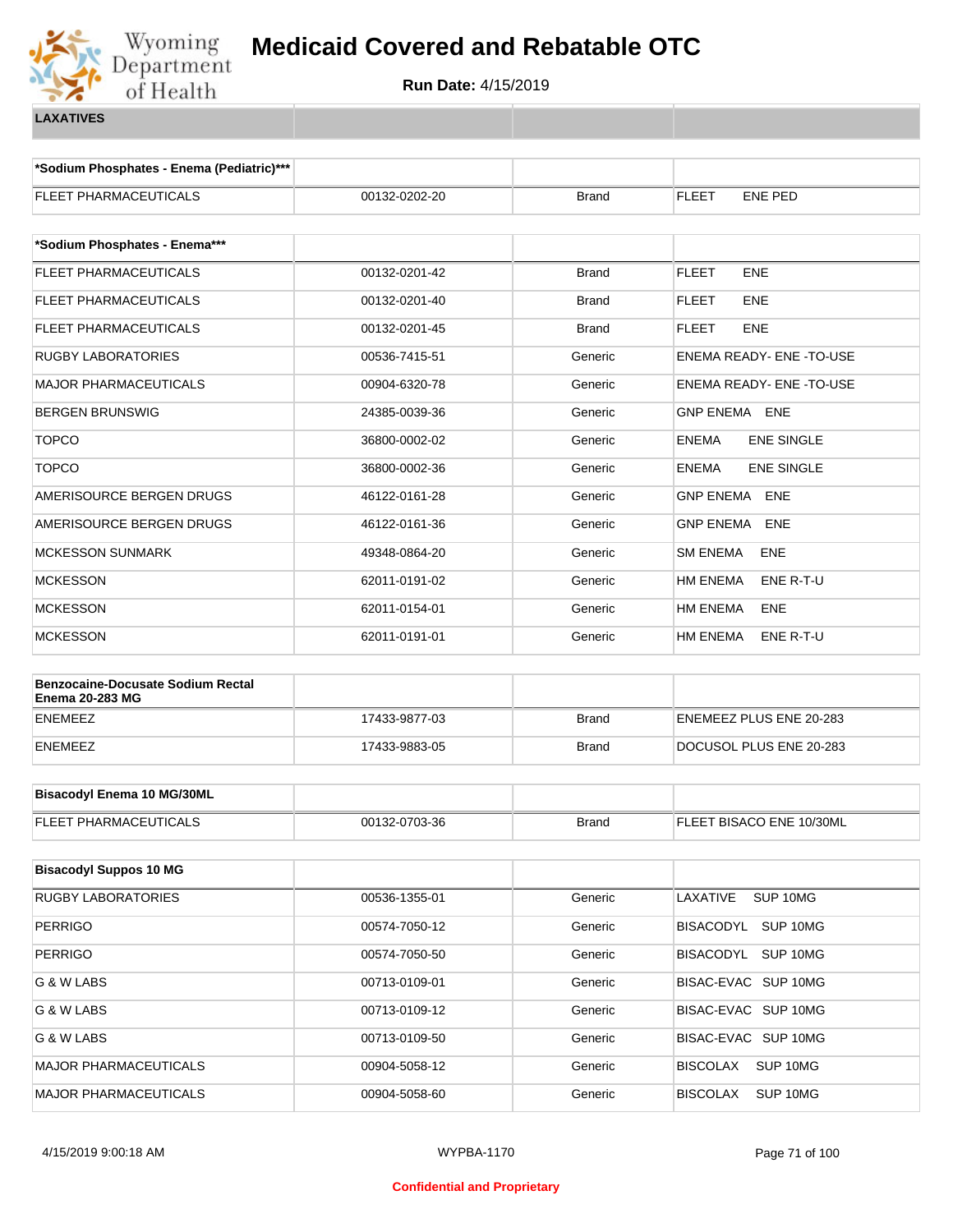

| $\bullet$<br>of riegith                   |               |         |                                |
|-------------------------------------------|---------------|---------|--------------------------------|
| G & W LABS                                | 00713-0109-10 | Generic | BISAC-EVAC SUP 10MG            |
| <b>RUGBY LABORATORIES</b>                 | 00536-1355-12 | Generic | LAXATIVE SUP 10MG              |
| G & W LABS                                | 00713-0109-05 | Generic | BISAC-EVAC SUP 10MG            |
| G & W LABS                                | 00713-0109-08 | Generic | BISAC-EVAC SUP 10MG            |
| CHAIN DRUG MARKETING ASSOC                | 63868-0328-08 | Generic | QC LAXATIVE SUP 10MG           |
|                                           |               |         |                                |
| <b>Bisacodyl Tab Delayed Release 5 MG</b> |               |         |                                |
| <b>FLEET PHARMACEUTICALS</b>              | 00132-0704-02 | Generic | FLEET LAXATI TAB 5MG EC        |
| RUGBY LABORATORIES                        | 00536-3381-10 | Generic | STIM LAXAT TAB 5MG EC          |
| RUGBY LABORATORIES                        | 00536-3381-01 | Generic | STIM LAXAT TAB 5MG EC          |
| PAR PHARMACEUTICALS                       | 00603-2483-21 | Generic | BISACODYL TAB 5MG EC           |
| <b>MAJOR PHARMACEUTICALS</b>              | 00904-6407-61 | Generic | BISACODYL TAB 5MG EC           |
| <b>MAJOR PHARMACEUTICALS</b>              | 00904-7927-17 | Generic | BISACODYL TAB 5MG EC           |
| <b>MAJOR PHARMACEUTICALS</b>              | 00904-7927-60 | Generic | BISACODYL TAB 5MG EC           |
| <b>MAJOR PHARMACEUTICALS</b>              | 00904-7927-80 | Generic | BISACODYL TAB 5MG EC           |
| <b>SELECT BRAND</b>                       | 15127-0178-07 | Generic | SB BISACODYL TAB 5MG EC        |
| <b>BERGEN BRUNSWIG</b>                    | 24385-0193-65 | Generic | <b>GNP LAXATIVE TAB 5MG EC</b> |
| <b>BERGEN BRUNSWIG</b>                    | 24385-0903-78 | Generic | GNP BISA-LAX TAB 5MG EC        |
| <b>TOPCO</b>                              | 36800-0086-63 | Generic | LAXATIVE TAB 5MG EC            |
| LEADER BRAND PRODUCTS                     | 37205-0298-65 | Generic | FEMININE LAX TAB 5MG EC        |
| <b>BERGEN BRUNSWIG</b>                    | 24385-0903-63 | Generic | <b>GNP LAXATIVE TAB 5MG EC</b> |
| <b>TOPCO</b>                              | 36800-0174-65 | Generic | WOMANS LAXAT TAB 5MG EC        |
| <b>LEADER BRAND PRODUCTS</b>              | 37205-0128-63 | Generic | BISACODYL TAB 5MG EC           |
| <b>MCKESSON SUNMARK</b>                   | 49348-0599-05 | Generic | SM LAXATIVE TAB 5MG EC         |
| <b>MCKESSON SUNMARK</b>                   | 49348-0920-44 | Generic | WOMENS LAXAT TAB 5MG EC        |
| TIME-CAP LABS                             | 49483-0003-10 | Generic | BISACODYL TAB 5MG EC           |
| <b>TIME-CAP LABS</b>                      | 49483-0003-01 | Generic | BISACODYL TAB 5MG EC           |
| AUBURN PHARMACEUTICAL                     | 62107-0030-01 | Generic | <b>DUCODYL</b><br>TAB 5MG EC   |
| <b>MCKESSON</b>                           | 62011-0159-01 | Generic | HM LAXATIVE TAB 5MG EC         |
| AUBURN PHARMACEUTICAL                     | 62107-0030-10 | Generic | <b>DUCODYL</b><br>TAB 5MG EC   |
|                                           |               |         |                                |
| Calcium Polycarbophil Tab 625 MG          |               |         |                                |

| Calcium Polycarbophii Tab 625 MG |               |         |                         |
|----------------------------------|---------------|---------|-------------------------|
| PERRIGO PHARMACEUTICALS          | 00113-0477-75 | Generic | FIBER LAXATV TAB 625MG  |
| <b>RUGBY LABORATORIES</b>        | 00536-4306-05 | Generic | TAB 625MG<br>FIBER-LAX  |
| KONSYL PHARMACEUTICAL            | 00224-0500-80 | Generic | KONSYL FIBER TAB 625MG  |
| <b>RUGBY LABORATORIES</b>        | 00536-4306-08 | Generic | TAB 625MG<br>FIBFR-I AX |
| RUGBY LABORATORIES               | 00536-4306-11 | Generic | TAB 625MG<br>FIBER-LAX  |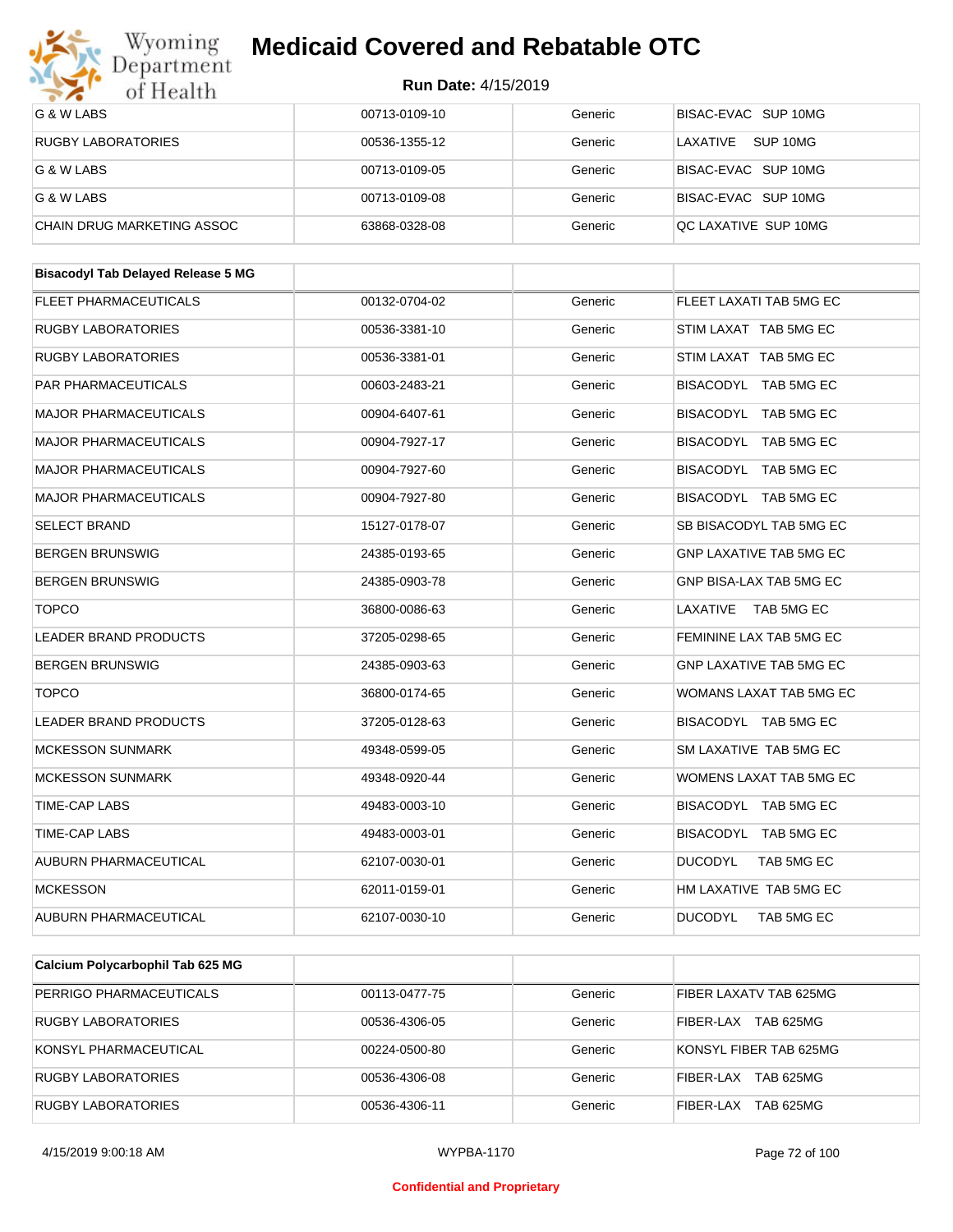| Wyoming<br><b>Medicaid Covered and Rebatable OTC</b><br>Department |                            |         |                           |  |  |
|--------------------------------------------------------------------|----------------------------|---------|---------------------------|--|--|
| of Health                                                          | <b>Run Date: 4/15/2019</b> |         |                           |  |  |
| <b>MAJOR PHARMACEUTICALS</b>                                       | 00904-2500-91              | Generic | <b>FIBER</b><br>TAB 625MG |  |  |
| KONSYL PHARMACEUTICAL                                              | 00224-0500-90              | Generic | KONSYL FIBER TAB 625MG    |  |  |
| <b>BERGEN BRUNSWIG</b>                                             | 24385-0125-76              | Generic | FIBER-CAPS<br>TAB 625MG   |  |  |
| <b>TOPCO</b>                                                       | 36800-0477-75              | Generic | FIBER LAXATV TAB 625MG    |  |  |
| <b>TOPCO</b>                                                       | 36800-0477-92              | Generic | FIBER LAXATV TAB 625MG    |  |  |
| <b>LEADER BRAND PRODUCTS</b>                                       | 37205-0213-75              | Generic | FIBER LAXATV TAB 625MG    |  |  |
| <b>MCKESSON SUNMARK</b>                                            | 49348-0759-13              | Generic | FIBER LAXATV TAB 625MG    |  |  |

| Castor Oil 100%          |               |         |                              |
|--------------------------|---------------|---------|------------------------------|
| <b>IMCKESSON SUNMARK</b> | 49348-0016-36 | Generic | OIL 100%<br><b>SM CASTOR</b> |

| Docusate Calcium Cap 240 MG  |               |         |                             |
|------------------------------|---------------|---------|-----------------------------|
| <b>RUGBY LABORATORIES</b>    | 00536-1065-01 | Generic | STOOL SOFTNR CAP 240MG      |
| RUGBY LABORATORIES           | 00536-1065-05 | Generic | STOOL SOFTNR CAP 240MG      |
| RUGBY LABORATORIES           | 00536-3755-01 | Generic | STOOL SOFTNR CAP 240MG      |
| RUGBY LABORATORIES           | 00536-3755-05 | Generic | STOOL SOFTNR CAP 240MG      |
| RUGBY LABORATORIES           | 00536-3755-10 | Generic | STOOL SOFTNR CAP 240MG      |
| <b>MAJOR PHARMACEUTICALS</b> | 00904-6459-59 | Generic | CAP 240MG<br>KAO-TIN        |
| <b>MAJOR PHARMACEUTICALS</b> | 00904-5779-40 | Generic | KAO-TIN<br><b>CAP 240MG</b> |
| <b>MAJOR PHARMACEUTICALS</b> | 00904-5779-60 | Generic | KAO-TIN<br><b>CAP 240MG</b> |
| <b>BERGEN BRUNSWIG</b>       | 24385-0435-78 | Generic | DOCUSATE CAL CAP 240MG      |
| <b>MCKESSON SUNMARK</b>      | 49348-0280-10 | Generic | DOCUSATE CAL CAP 240MG      |

| Docusate Sodium Cap 100 MG   |               |         |                              |
|------------------------------|---------------|---------|------------------------------|
| PERRIGO PHARMACEUTICALS      | 00113-0486-72 | Generic | STOOL SOFTNR CAP 100MG       |
| FLEET PHARMACEUTICALS        | 00132-0751-60 | Generic | CAP 100MG<br>SOF-LAX         |
| <b>RUGBY LABORATORIES</b>    | 00536-1062-10 | Generic | STOOL SOFTNR CAP 100MG       |
| <b>RUGBY LABORATORIES</b>    | 00536-3756-10 | Generic | STOOL SOFTNR CAP 100MG       |
| <b>PAR PHARMACEUTICALS</b>   | 00603-0150-21 | Generic | <b>DOCQLACE</b><br>CAP 100MG |
| <b>PAR PHARMACEUTICALS</b>   | 00603-0150-32 | Generic | <b>DOCQLACE</b><br>CAP 100MG |
| <b>RUGBY LABORATORIES</b>    | 00536-3756-01 | Generic | STOOL SOFTNR CAP 100MG       |
| <b>MAJOR PHARMACEUTICALS</b> | 00904-6457-80 | Generic | CAP 100MG<br>DOK.            |
| <b>RUGBY LABORATORIES</b>    | 00536-1062-29 | Generic | STOOL SOFTNR CAP 100MG       |
| <b>MAJOR PHARMACEUTICALS</b> | 00904-2244-61 | Generic | DOK.<br>CAP 100MG            |
| <b>MAJOR PHARMACEUTICALS</b> | 00904-6457-60 | Generic | DOK.<br>CAP 100MG            |
| <b>MAJOR PHARMACEUTICALS</b> | 00904-7889-59 | Generic | <b>DOK</b><br>CAP 100MG      |
| <b>MAJOR PHARMACEUTICALS</b> | 00904-7889-80 | Generic | <b>DOK</b><br>CAP 100MG      |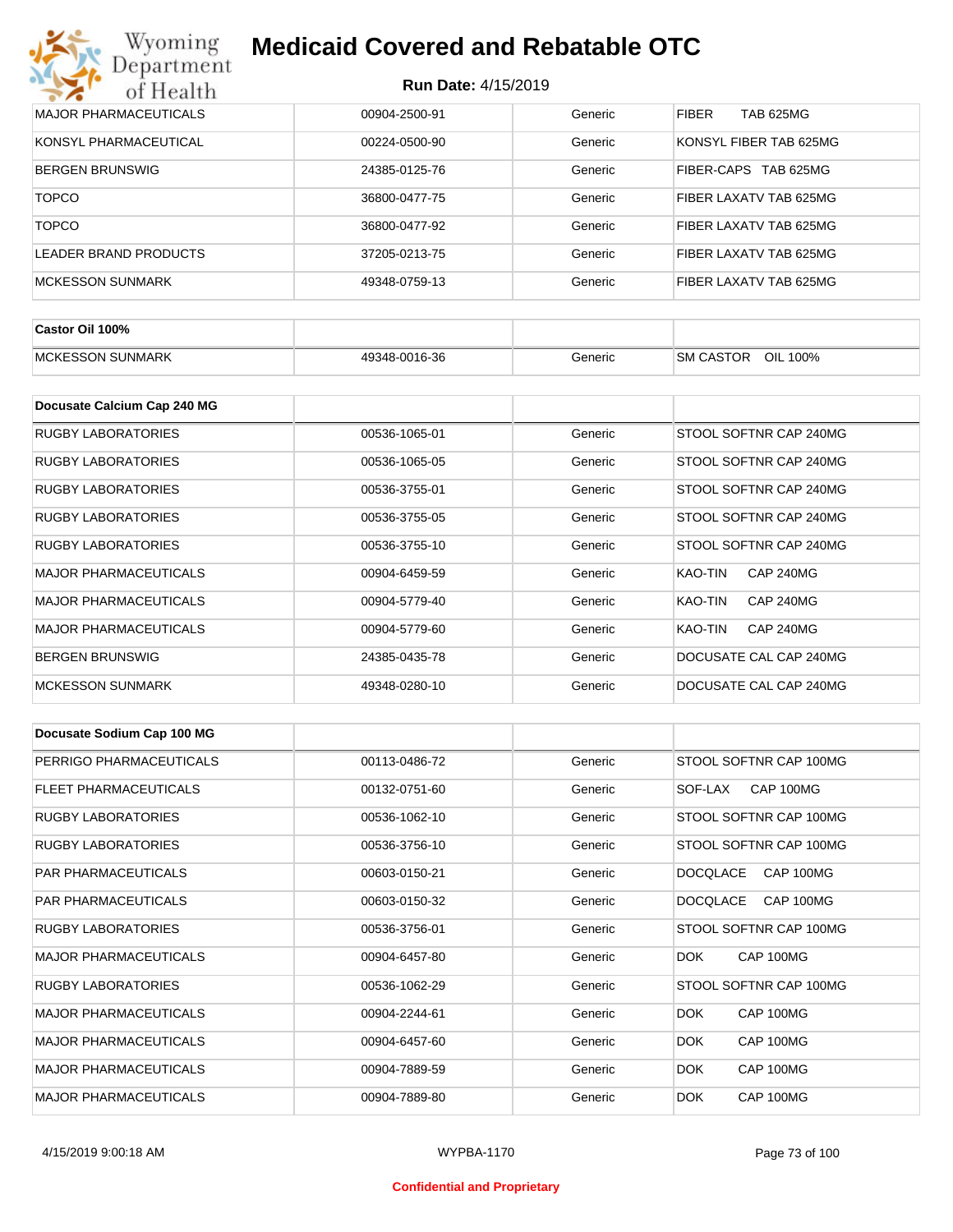| Department<br>of Health            | <b>Run Date: 4/15/2019</b> |              |                             |
|------------------------------------|----------------------------|--------------|-----------------------------|
| PHARBEST PHARMACEUTICALS           | 16103-0384-11              | Generic      | DOCUSATE SOD CAP 100MG      |
| MAJOR PHARMACEUTICALS              | 00904-7889-60              | Generic      | CAP 100MG<br>DOK.           |
| PHARBEST PHARMACEUTICALS           | 16103-0384-08              | Generic      | DOCUSATE SOD CAP 100MG      |
| SELECT BRAND                       | 15127-0288-10              | Generic      | DOCUSATE SOD CAP 100MG      |
| BERGEN BRUNSWIG                    | 24385-0436-78              | Generic      | STOOL SOFTNR CAP 100MG      |
| <b>TOPCO</b>                       | 36800-0486-72              | Generic      | STOOL SOFTNR CAP 100MG      |
| <b>TOPCO</b>                       | 36800-0486-78              | Generic      | STOOL SOFTNR CAP 100MG      |
| MCKESSON SUNMARK                   | 49348-0483-19              | Generic      | STOOL SOFTNR CAP 100MG      |
| <b>MCKESSON SUNMARK</b>            | 49348-0058-19              | Generic      | STOOL SOFTNR CAP 100MG      |
| MCKESSON SUNMARK                   | 49348-0483-90              | Generic      | STOOL SOFTNR CAP 100MG      |
| MCKESSON SUNMARK                   | 49348-0616-90              | Generic      | STOOL SOFTNR CAP 100MG      |
| PERRIGO PHARMACEUTICALS            | 45802-0486-78              | Generic      | DOCUSATE SOD CAP 100MG      |
| AMERISOURCE BERGEN DRUGS           | 46122-0231-72              | Generic      | STOOL SOFTNR CAP 100MG      |
| AMERISOURCE BERGEN DRUGS           | 46122-0231-78              | Generic      | STOOL SOFTNR CAP 100MG      |
| <b>MCKESSON SUNMARK</b>            | 49348-0483-10              | Generic      | STOOL SOFTNR CAP 100MG      |
| MCKESSON SUNMARK                   | 49348-0917-05              | Generic      | STOOL SOFTNR CAP 100MG      |
| AMERICAN HEALTH PACKAGING          | 62584-0683-11              | Generic      | DOCUSATE SOD CAP 100MG      |
| AMERICAN HEALTH PACKAGING          | 62584-0683-01              | Generic      | DOCUSATE SOD CAP 100MG      |
| <b>MCKESSON</b>                    | 62011-0163-03              | Generic      | STOOL SOFTNR CAP 100MG      |
| <b>MCKESSON</b>                    | 62011-0224-01              | Generic      | STOOL SOFTNR CAP 100MG      |
| <b>MCKESSON PACKAGING SERVICES</b> | 63739-0478-01              | Generic      | DOCUSATE SOD CAP 100MG      |
| <b>MCKESSON PACKAGING SERVICES</b> | 63739-0478-10              | Generic      | DOCUSATE SOD CAP 100MG      |
| AUBURN PHARMACEUTICAL              | 62107-0033-01              | Generic      | <b>DOCUSIL</b><br>CAP 100MG |
| AUBURN PHARMACEUTICAL              | 62107-0033-10              | Generic      | <b>DOCUSIL</b><br>CAP 100MG |
| SDA LABORATORIES INC               | 66424-0030-10              | Generic      | STOOL SOFTNR CAP 100MG      |
| PURDUE PRODUCTS LP                 | 67618-0101-10              | <b>Brand</b> | CAP 100MG<br><b>COLACE</b>  |
| PURDUE PRODUCTS LP                 | 67618-0101-52              | Brand        | <b>COLACE</b><br>CAP 100MG  |
| PURDUE PRODUCTS LP                 | 67618-0101-30              | <b>Brand</b> | <b>COLACE</b><br>CAP 100MG  |
| PURDUE PRODUCTS LP                 | 67618-0101-60              | Brand        | <b>COLACE</b><br>CAP 100MG  |

| Docusate Sodium Cap 250 MG   |               |         |                                |
|------------------------------|---------------|---------|--------------------------------|
| RUGBY LABORATORIES           | 00536-1064-01 | Generic | STOOL SOFTNR CAP 250MG         |
| <b>RUGBY LABORATORIES</b>    | 00536-3757-10 | Generic | STOOL SOFTNR CAP 250MG         |
| <b>MAJOR PHARMACEUTICALS</b> | 00904-6458-59 | Generic | <b>CAP 250MG</b><br><b>DOK</b> |
| <b>RUGBY LABORATORIES</b>    | 00536-1064-10 | Generic | STOOL SOFTNR CAP 250MG         |
| RUGBY LABORATORIES           | 00536-3757-01 | Generic | STOOL SOFTNR CAP 250MG         |
| <b>MAJOR PHARMACEUTICALS</b> | 00904-7891-59 | Generic | <b>DOK</b><br><b>CAP 250MG</b> |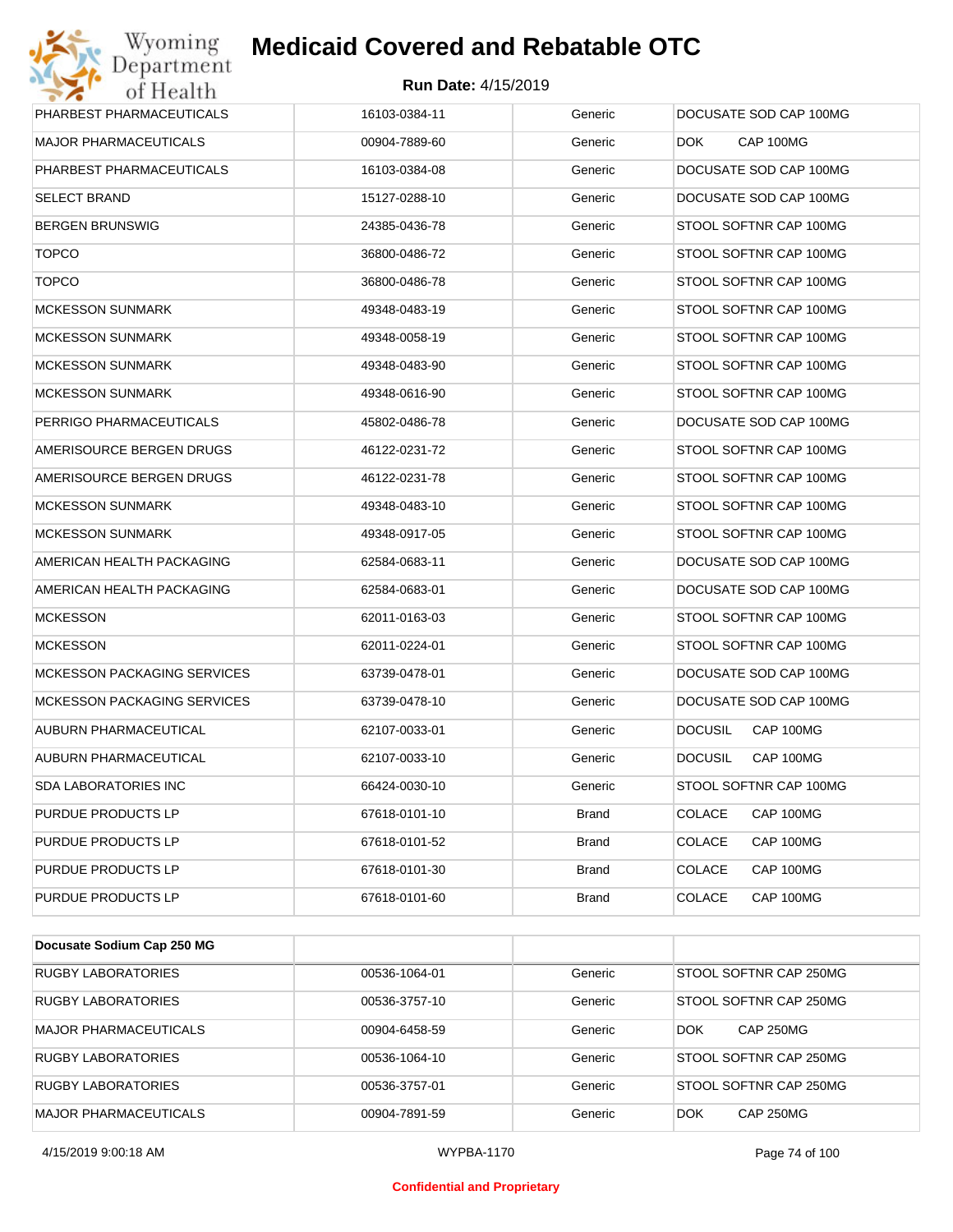| <b>Run Date: 4/15/2019</b> |  |
|----------------------------|--|
|----------------------------|--|

| Department<br>of Health                                      | <b>Run Date: 4/15/2019</b> |              |                               |
|--------------------------------------------------------------|----------------------------|--------------|-------------------------------|
| <b>BERGEN BRUNSWIG</b>                                       | 24385-0443-78              | Generic      | STOOL SOFTNR CAP 250MG        |
| AMERISOURCE BERGEN DRUGS                                     | 46122-0263-78              | Generic      | STOOL SOFTNR CAP 250MG        |
| <b>MCKESSON SUNMARK</b>                                      | 49348-0714-10              | Generic      | STOOL SOFTNR CAP 250MG        |
| <b>MCKESSON</b>                                              | 62011-0164-01              | Generic      | STOOL SOFTNR CAP 250MG        |
| <b>MCKESSON</b>                                              | 62011-0244-01              | Generic      | STOOL SOFTNR CAP 250MG        |
|                                                              |                            |              |                               |
| Docusate Sodium Cap 50 MG                                    |                            |              |                               |
| PURDUE PRODUCTS LP                                           | 67618-0100-30              | <b>Brand</b> | <b>COLACE</b><br>CAP 50MG     |
| PURDUE PRODUCTS LP                                           | 67618-0100-60              | <b>Brand</b> | <b>COLACE</b><br>CAP 50MG     |
| PURDUE PRODUCTS LP                                           | 67618-0109-28              | <b>Brand</b> | COLACE CLEAR CAP 50 MG        |
| Docusate Sodium Enema 100 MG/5ML                             |                            |              |                               |
| ENEMEEZ                                                      | 17433-9884-05              | <b>Brand</b> | DOCUSOL KIDS ENE 100MG/5M     |
|                                                              |                            |              |                               |
| Docusate Sodium Enema 283 MG                                 |                            |              |                               |
| ENEMEEZ                                                      | 17433-9878-05              | <b>Brand</b> | DOCUSOL MINI ENE              |
| ENEMEEZ                                                      | 17433-9876-03              | <b>Brand</b> | ENEMEEZ MINI ENE              |
| Docusate Sodium Liquid 150 MG/15ML                           |                            |              |                               |
| PHARMACEUTICAL ASSOCIATES                                    | 00121-0544-10              | Generic      | DOCUSATE SOD LIQ 50MG/5ML     |
| RUGBY LABORATORIES                                           | 00536-0590-85              | Generic      | <b>DIOCTO</b><br>LIQ 50MG/5ML |
| SILARX                                                       | 54838-0116-80              | Generic      | <b>SILACE</b><br>LIQ 10MG/ML  |
| HI-TECH                                                      | 50383-0771-10              | Generic      | DOCU<br>LIQ 50MG/5ML          |
| HI-TECH                                                      | 50383-0771-11              | Generic      | DOCU<br>LIQ 50MG/5ML          |
| HI-TECH                                                      | 50383-0771-16              | Generic      | <b>DOCU</b><br>LIQ 50MG/5ML   |
| Docusate Sodium Liquid 50 MG/15ML                            |                            |              |                               |
| FLEET PHARMACEUTICALS                                        | 00132-0106-24              | <b>Brand</b> | PEDIA-LAX LIQ 50MG            |
| Docusate Sodium Syrup 60 MG/15ML                             |                            |              |                               |
| RUGBY LABORATORIES                                           | 00536-1001-85              | Generic      | <b>DIOCTO</b><br>SYP 60/15ML  |
| <b>SILARX</b>                                                | 54838-0107-80              | Generic      | <b>SILACE</b><br>SYP 60/15ML  |
|                                                              |                            |              |                               |
| Docusate Sodium Tab 100 MG                                   |                            |              |                               |
| <b>MAJOR PHARMACEUTICALS</b>                                 | 00904-5869-60              | Generic      | <b>TAB 100MG</b><br>DOK.      |
| Glycerin Enema Adult 5.4 GM/Average<br><b>Delivered Dose</b> |                            |              |                               |
| FLEET PHARMACEUTICALS                                        | 00132-0185-82              | <b>Brand</b> | FLEET LIQUID ENE GLYCERIN     |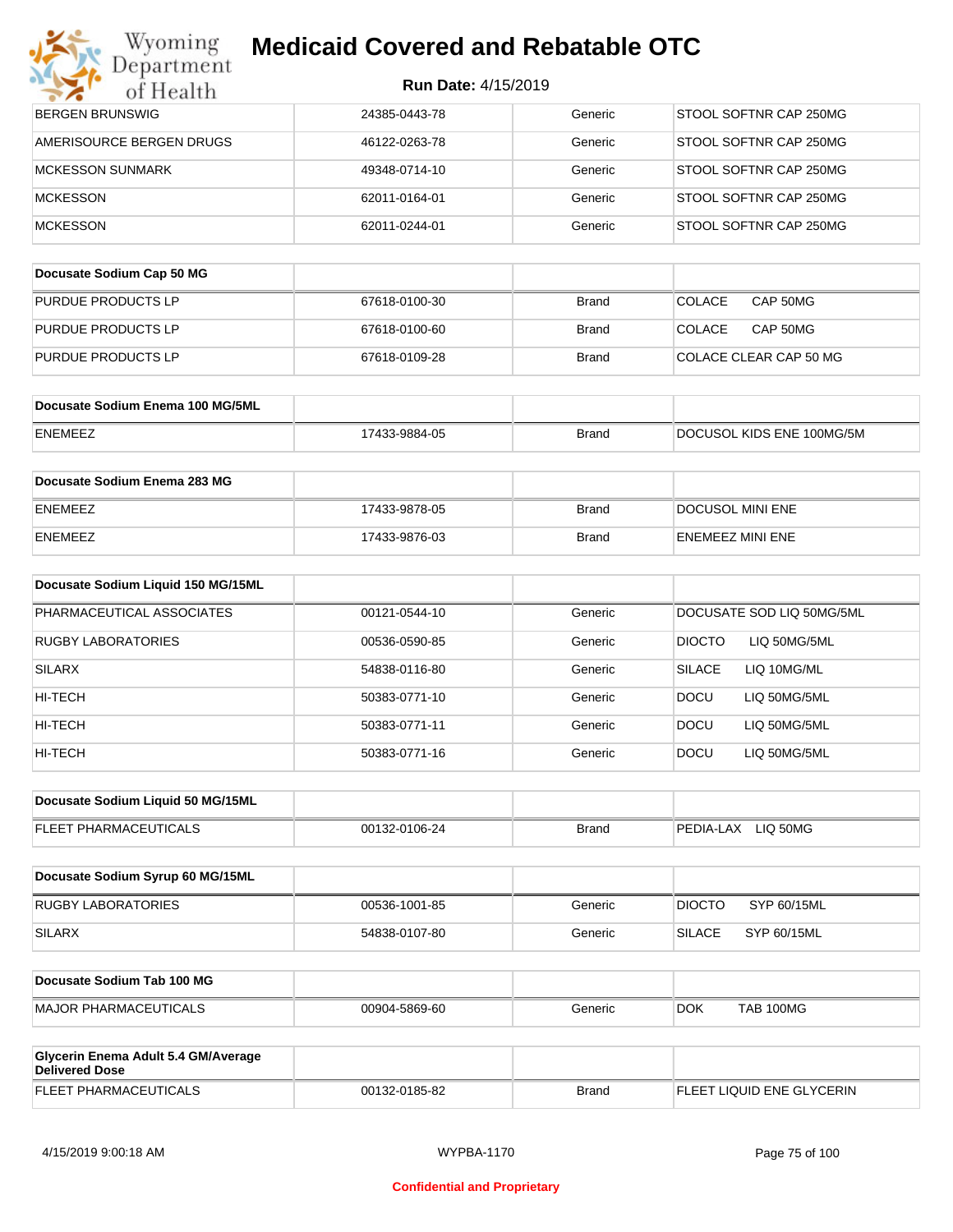

# **Medicaid Covered and Rebatable OTC**

**Run Date:** 4/15/2019

| Glycerin Liquid Suppos 2.8 GM (2.7 ML) |               |              |                                       |
|----------------------------------------|---------------|--------------|---------------------------------------|
|                                        |               |              |                                       |
| <b>FLEET PHARMACEUTICALS</b>           | 00132-0190-12 | Brand        | PEDIA-LAX SUP 2.8GM                   |
|                                        |               |              |                                       |
| <b>Glycerin Suppos 1 GM</b>            |               |              |                                       |
| FLEET PHARMACEUTICALS                  | 00132-0081-12 | <b>Brand</b> | PEDIA-LAX SUP 1GM                     |
|                                        |               |              |                                       |
| <b>Glycerin Suppos 1.2 GM</b>          |               |              |                                       |
| G & W LABS                             | 00713-0102-09 | Generic      | SANI-SUPP<br><b>SUP PEDIATRI</b>      |
| G & W LABS                             | 00713-0102-26 | Generic      | GLYCERIN PED SUP 1.2GM                |
| G & W LABS                             | 00713-0102-25 | Generic      | SANI-SUPP SUP PEDIATRI                |
| G & W LABS                             | 00713-0102-13 | Generic      | GLYCERIN PED SUP 1.2GM                |
|                                        |               |              |                                       |
| <b>Glycerin Suppos 2 GM</b>            |               |              |                                       |
| FLEET PHARMACEUTICALS                  | 00132-0079-12 | Generic      | <b>GLYCERIN</b><br>SUP <sub>2GM</sub> |
| <b>FLEET PHARMACEUTICALS</b>           | 00132-0079-24 | Generic      | <b>GLYCERIN</b><br>SUP 2GM            |
| <b>FLEET PHARMACEUTICALS</b>           | 00132-0079-50 | Generic      | <b>GLYCERIN</b><br>SUP 2GM            |
| G & W LABS                             | 00713-0101-25 | Generic      | SANI-SUPP<br><b>SUP ADULT</b>         |
| G & W LABS                             | 00713-0101-09 | Generic      | SANI-SUPP<br><b>SUP ADULT</b>         |
|                                        |               |              |                                       |
| <b>Glycerin Suppos 2.1 GM</b>          |               |              |                                       |
| G & W LABS                             | 00713-0101-02 | Generic      | <b>GLYCERIN</b><br><b>SUP 2.1GM</b>   |
| G & W LABS                             | 00713-0101-13 | Generic      | <b>GLYCERIN</b><br><b>SUP 2.1GM</b>   |
| G & W LABS                             | 00713-0101-26 | Generic      | <b>GLYCERIN</b><br><b>SUP 2.1GM</b>   |
| G & W LABS                             | 00713-0101-51 | Generic      | <b>GLYCERIN</b><br><b>SUP 2.1GM</b>   |
|                                        |               |              |                                       |
| <b>Magnesium Citrate Soln</b>          |               |              |                                       |
| MAJOR PHARMACEUTICALS                  | 00904-6304-77 | Generic      | MAG CITRATE SOL LEMON                 |
| <b>BERGEN BRUNSWIG</b>                 | 24385-0910-10 | Generic      | MAG CITRATE SOL CHERRY                |
| <b>BERGEN BRUNSWIG</b>                 | 24385-0675-10 | Generic      | MAG CITRATE SOL LEMON                 |
| <b>MCKESSON SUNMARK</b>                | 49348-0504-49 | Generic      | MAG CITRATE SOL CHERRY                |
| <b>MCKESSON SUNMARK</b>                | 49348-0696-49 | Generic      | MAG CITRATE SOL LEMON                 |
| <b>MCKESSON</b>                        | 62011-0166-01 | Generic      | MAG CITRATE SOL LEMON                 |
| CHAIN DRUG MARKETING ASSOC             | 63868-0934-10 | Generic      | MAG CITRATE SOL CHERRY                |
| CHAIN DRUG MARKETING ASSOC             | 63868-0935-10 | Generic      | MAG CITRATE SOL LEMON                 |
| Magnesium Hydroxide Chew Tab 400 MG    |               |              |                                       |
|                                        |               |              |                                       |
| FLEET PHARMACEUTICALS                  | 00132-0655-01 | <b>Brand</b> | PEDIA-LAX CHW 400MG                   |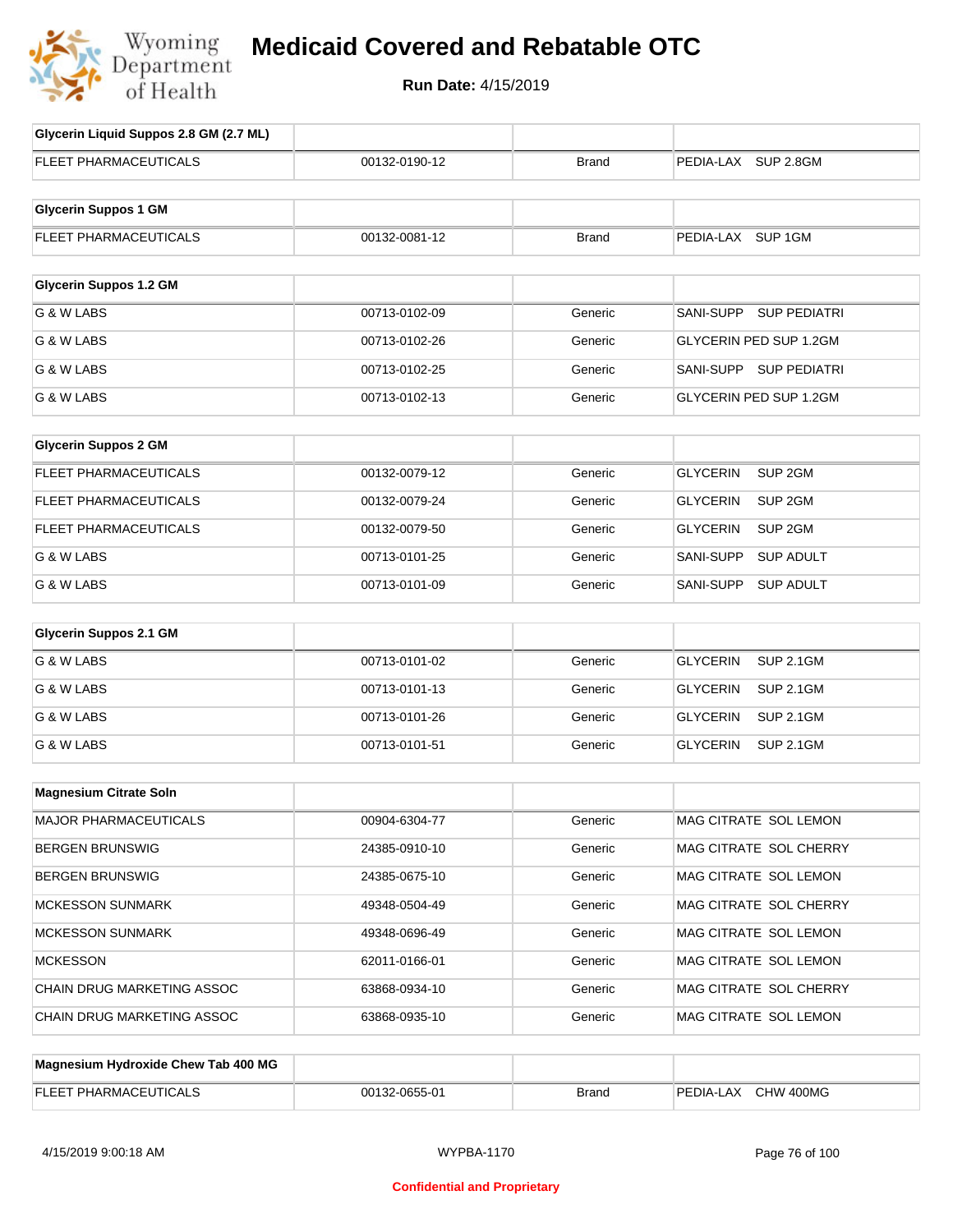

| Magnesium Hydroxide Susp 400 MG/5ML         |               |         |                              |
|---------------------------------------------|---------------|---------|------------------------------|
| <b>PERRIGO</b>                              | 00113-0396-40 | Generic | <b>MILK OF MAGN SUS</b>      |
| PHARMACEUTICAL ASSOCIATES                   | 00121-0431-30 | Generic | MILK OF MAGN SUS             |
| <b>PERRIGO</b>                              | 00113-0332-40 | Generic | MILK OF MAGN SUS FRSH MNT    |
| RUGBY LABORATORIES                          | 00536-2470-85 | Generic | MILK OF MAGN SUS             |
| <b>MAJOR PHARMACEUTICALS</b>                | 00904-0788-14 | Generic | MILK OF MAGN SUS 1200/15     |
| <b>MAJOR PHARMACEUTICALS</b>                | 00904-0788-16 | Generic | MILK OF MAGN SUS 1200/15     |
| <b>MAJOR PHARMACEUTICALS</b>                | 00904-0789-14 | Generic | MILK OF MAGN SUS MINT        |
| <b>RUGBY LABORATORIES</b>                   | 00536-2470-83 | Generic | MILK OF MAGN SUS             |
| <b>SELECT BRAND</b>                         | 15127-0835-73 | Generic | <b>SB MILK MAGN SUS MINT</b> |
| <b>SELECT BRAND</b>                         | 15127-0833-73 | Generic | <b>SB MILK MAGN SUS</b>      |
| <b>BERGEN BRUNSWIG</b>                      | 24385-0332-40 | Generic | <b>GNP MILK MAG SUS</b>      |
| <b>BERGEN BRUNSWIG</b>                      | 24385-0396-40 | Generic | <b>GNP MILK MAG SUS</b>      |
| <b>BERGEN BRUNSWIG</b>                      | 24385-0608-40 | Generic | <b>GNP MILK MAG SUS</b>      |
| <b>TOPCO</b>                                | 36800-0396-40 | Generic | <b>MILK OF MAGN SUS</b>      |
| <b>TOPCO</b>                                | 36800-0949-40 | Generic | MILK OF MAGN SUS CHERRY      |
| <b>LEADER BRAND PRODUCTS</b>                | 37205-0833-40 | Generic | MILK OF MAGN SUS 400/5ML     |
| <b>TOPCO</b>                                | 36800-0332-40 | Generic | MILK OF MAGN SUS 1200/15     |
| <b>LEADER BRAND PRODUCTS</b>                | 37205-0834-40 | Generic | MILK OF MAGN SUS MINT        |
| <b>MCKESSON SUNMARK</b>                     | 49348-0307-39 | Generic | MILK OF MAGN SUS 1200/15     |
| <b>MCKESSON</b>                             | 62011-0123-01 | Generic | MILK OF MAGN SUS 400/5ML     |
| <b>MCKESSON</b>                             | 62011-0124-01 | Generic | MILK OF MAGN SUS 400/5ML     |
| <b>CHAIN DRUG MARKETING ASSOC</b>           | 63868-0310-12 | Generic | MILK OF MAGN SUS 400/5ML     |
| CHAIN DRUG MARKETING ASSOC                  | 63868-0788-57 | Generic | MILK OF MAGN SUS 400/5ML     |
| <b>CHAIN DRUG MARKETING ASSOC</b>           | 63868-0787-57 | Generic | MILK OF MAGN SUS 400/5ML     |
|                                             |               |         |                              |
| <b>Magnesium Hydroxide Susp Concentrate</b> |               |         |                              |

| Magnesium Hydroxide Susp Concentrate<br>2400 MG/10ML |               |       |                         |
|------------------------------------------------------|---------------|-------|-------------------------|
| <b>HIKMA</b>                                         | 00054-3567-49 | Brand | MILK OF MAGN SUS 2400MG |
| <b>HIKMA</b>                                         | 00054-3567-61 | Brand | MILK OF MAGN SUS 2400MG |
| PHARMACEUTICAL ASSOCIATES                            | 00121-0527-10 | Brand | MILK OF MAGN SUS 2400MG |

| <b>Magnesium Sulfate Oral Granules</b> |               |         |                                     |
|----------------------------------------|---------------|---------|-------------------------------------|
| <b>BERGEN BRUNSWIG</b>                 | 24385-0807-04 | Generic | <b>GNP EPSOM</b><br><b>GRA SALT</b> |
| BERGEN BRUNSWIG                        | 24385-0807-01 | Generic | GNP EPSOM<br><b>GRA SALT</b>        |
| MCKESSON SUNMARK                       | 49348-0018-63 | Generic | GRA SALT<br><b>SM EPSOM</b>         |
| MCKESSON SUNMARK                       | 49348-0018-75 | Generic | <b>SM EPSOM</b><br>GRA SALT         |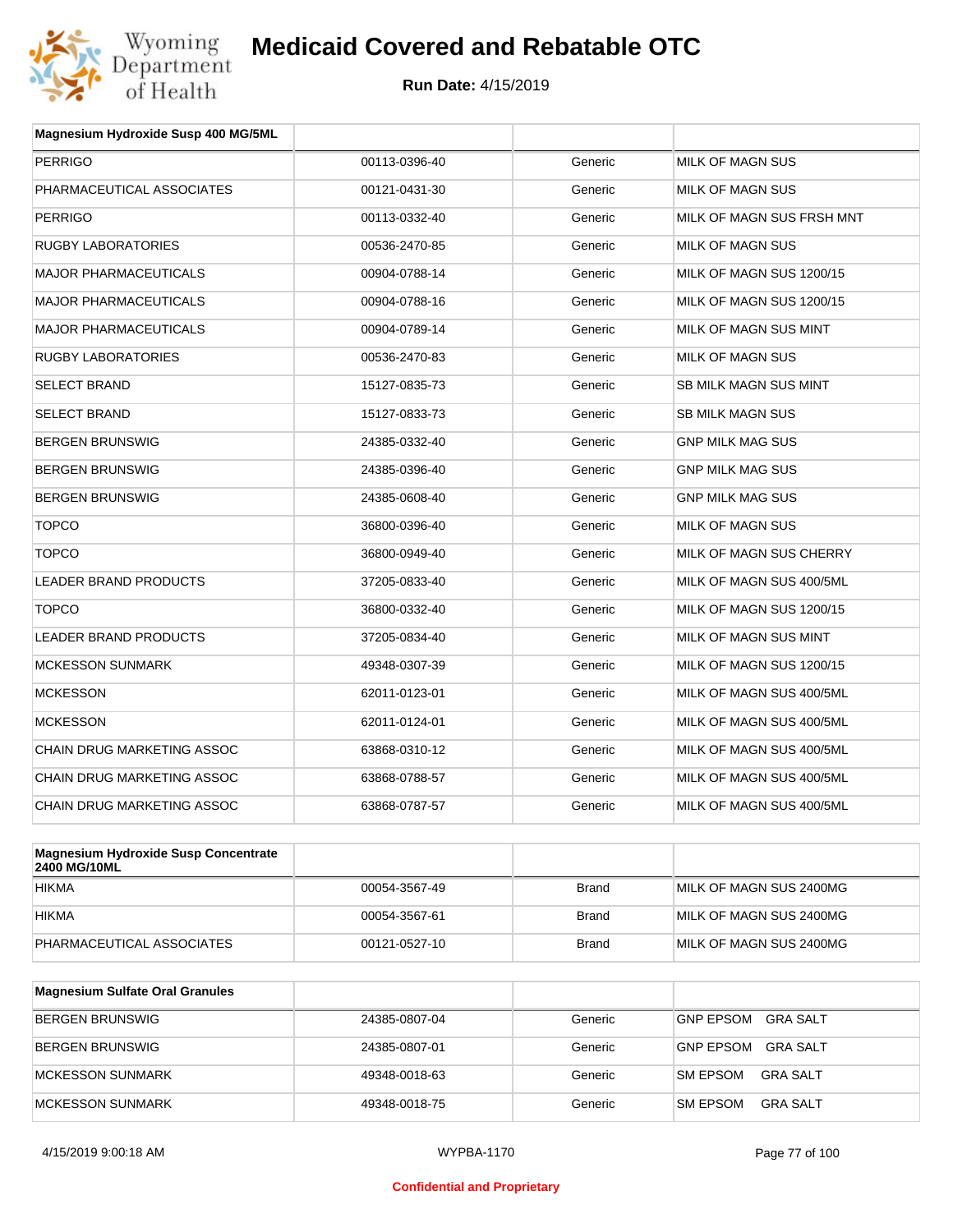

**Run Date:** 4/15/2019

| <b>Methylcellulose Powder Laxative</b> |               |              |                                      |  |
|----------------------------------------|---------------|--------------|--------------------------------------|--|
| <b>GLAXO CONSUMER HEALTHCARE L.P.</b>  | 00135-0089-71 | <b>Brand</b> | <b>CITRUCEL</b><br><b>POW ORANGE</b> |  |
| GLAXO CONSUMER HEALTHCARE L.P.         | 00135-0090-70 | <b>Brand</b> | <b>CITRUCEL</b><br>POW SF ORANG      |  |
| GLAXO CONSUMER HEALTHCARE L.P.         | 00135-0090-74 | <b>Brand</b> | <b>CITRUCEL</b><br>POW SF ORANG      |  |
| GLAXO CONSUMER HEALTHCARE L.P.         | 00135-0090-75 | <b>Brand</b> | <b>CITRUCEL</b><br>POW SF ORANG      |  |
| GLAXO CONSUMER HEALTHCARE L.P.         | 00135-0089-69 | <b>Brand</b> | <b>CITRUCEL</b><br>POW ORANGE        |  |
| <b>MAJOR PHARMACEUTICALS</b>           | 00904-5675-16 | Generic      | SOLUBLE FIB POW THERAPY              |  |
|                                        |               |              |                                      |  |
| Methylcellulose Tab 500 MG             |               |              |                                      |  |
| GLAXO CONSUMER HEALTHCARE L.P.         | 00135-0199-02 | <b>Brand</b> | <b>CITRUCEL</b><br><b>TAB 500MG</b>  |  |
| GLAXO CONSUMER HEALTHCARE L.P.         | 00135-0199-07 | Brand        | <b>CITRUCEL</b><br>TAB 500MG         |  |
| GLAXO CONSUMER HEALTHCARE L.P.         | 00135-0199-01 | <b>Brand</b> | <b>CITRUCEL</b><br><b>TAB 500MG</b>  |  |
| <b>BERGEN BRUNSWIG</b>                 | 24385-0466-78 | Generic      | FIBER THERAP TAB 500MG               |  |
| <b>MCKESSON SUNMARK</b>                | 49348-0541-10 | Generic      | SM FIBER LAX TAB 500MG               |  |
| <b>MCKESSON</b>                        | 62011-0134-01 | Generic      | HM FIBER<br>TAB 500MG                |  |
|                                        |               |              |                                      |  |
| <b>Mineral Oil</b>                     |               |              |                                      |  |
| <b>PERRIGO</b>                         | 00574-0618-16 | Generic      | OIL<br><b>MINERAL</b>                |  |
| <b>BERGEN BRUNSWIG</b>                 | 24385-0685-16 | Generic      | <b>GNP MINERAL OIL HEAVY</b>         |  |
| <b>MCKESSON SUNMARK</b>                | 49348-0804-38 | Generic      | SM MINERAL OIL                       |  |
| CHAIN DRUG MARKETING ASSOC             | 63868-0938-16 | Generic      | QC MINERAL OIL HEAVY                 |  |
|                                        |               |              |                                      |  |
| <b>Mineral Oil Enema</b>               |               |              |                                      |  |
| <b>FLEET PHARMACEUTICALS</b>           | 00132-0301-40 | <b>Brand</b> | FLEET OIL ENE                        |  |
| <b>MCKESSON</b>                        | 62011-0190-01 | Generic      | MINERAL OIL ENE                      |  |
|                                        |               |              |                                      |  |
| Polyethylene Glycol 3350 Oral Packet   |               |              |                                      |  |
| MAJOR PHARMACEUTICALS                  | 00904-6025-61 | Generic      | PEG 3350<br><b>POW</b>               |  |
| <b>MAJOR PHARMACEUTICALS</b>           | 00904-6422-81 | Generic      | PEG 3350<br><b>POW</b>               |  |
| <b>MAJOR PHARMACEUTICALS</b>           | 00904-6422-86 | Generic      | PEG 3350<br><b>POW</b>               |  |
| <b>TOPCO</b>                           | 36800-0306-52 | Generic      | <b>POW</b><br>CLEARLAX               |  |
| MYLAN INSTITUTIONAL                    | 51079-0306-01 | Generic      | POLYETH GLYC POW 3350 NF             |  |
| <b>MYLAN INSTITUTIONAL</b>             | 51079-0306-30 | Generic      | POLYETH GLYC POW 3350 NF             |  |
| AMERICAN HEALTH PACKAGING              | 68084-0430-98 | Generic      | HEALTHYLAX POW                       |  |
| AMERICAN HEALTH PACKAGING              | 68084-0430-99 | Generic      | HEALTHYLAX POW                       |  |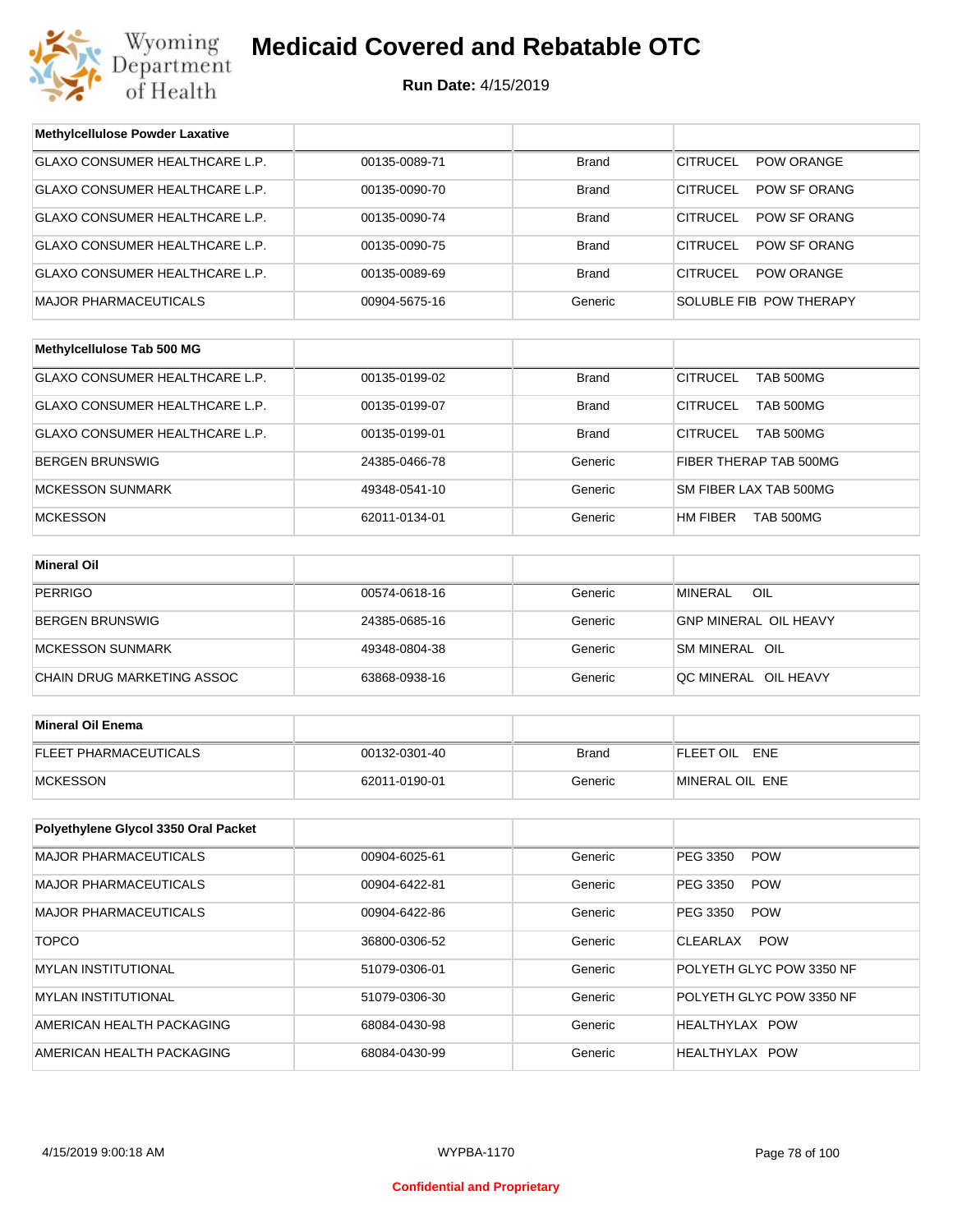

| Polyethylene Glycol 3350 Oral Powder |               |         |                              |
|--------------------------------------|---------------|---------|------------------------------|
| RUGBY LABORATORIES                   | 00536-1052-24 | Generic | PEG3350<br><b>POW</b>        |
| RUGBY LABORATORIES                   | 00536-1052-27 | Generic | PEG3350<br><b>POW</b>        |
| <b>RUGBY LABORATORIES</b>            | 00536-1052-84 | Generic | PEG3350<br><b>POW</b>        |
| <b>MAJOR PHARMACEUTICALS</b>         | 00904-6025-76 | Generic | PEG 3350<br><b>POW</b>       |
| <b>MAJOR PHARMACEUTICALS</b>         | 00904-6025-77 | Generic | PEG 3350<br><b>POW</b>       |
| <b>MAJOR PHARMACEUTICALS</b>         | 00904-6025-84 | Generic | PEG 3350<br><b>POW</b>       |
| <b>TOPCO</b>                         | 36800-0306-03 | Generic | CLEARLAX<br><b>POW</b>       |
| <b>TOPCO</b>                         | 36800-0181-04 | Generic | CLEARLAX<br><b>POW</b>       |
| <b>TOPCO</b>                         | 36800-0306-01 | Generic | CLEARLAX<br><b>POW</b>       |
| <b>TOPCO</b>                         | 36800-0306-02 | Generic | CLEARLAX<br><b>POW</b>       |
| PERRIGO PHARMACEUTICALS              | 45802-0868-01 | Generic | POLYETH GLYC POW 3350 NF     |
| AMERISOURCE BERGEN DRUGS             | 46122-0014-31 | Generic | <b>GNP CLEARLAX POW</b>      |
| AMERISOURCE BERGEN DRUGS             | 46122-0014-71 | Generic | <b>GNP CLEARLAX POW</b>      |
| PERRIGO PHARMACEUTICALS              | 45802-0868-02 | Generic | POLYETH GLYC POW 3350 NF     |
| AMERISOURCE BERGEN DRUGS             | 46122-0014-33 | Generic | <b>GNP CLEARLAX POW</b>      |
| PERRIGO PHARMACEUTICALS              | 45802-0868-03 | Generic | POLYETH GLYC POW 3350 NF     |
| LEADER BRAND PRODUCTS                | 37205-0612-71 | Generic | CLEARLAX POW                 |
| LEADER BRAND PRODUCTS                | 37205-0612-72 | Generic | CLEARLAX<br><b>POW</b>       |
| LEADER BRAND PRODUCTS                | 37205-0612-73 | Generic | CLEARLAX<br><b>POW</b>       |
| LUPIN PHARMACEUTICALS                | 43386-0312-08 | Generic | <b>GAVILAX</b><br><b>POW</b> |
| LUPIN PHARMACEUTICALS                | 43386-0312-14 | Generic | GAVILAX<br><b>POW</b>        |
| <b>MCKESSON SUNMARK</b>              | 49348-0893-70 | Generic | <b>SM CLEARLAX POW</b>       |
| <b>MCKESSON SUNMARK</b>              | 49348-0893-50 | Generic | <b>SM CLEARLAX POW</b>       |
| <b>MCKESSON SUNMARK</b>              | 49348-0893-92 | Generic | SM CLEARLAX POW              |
| <b>KREMERS URBAN</b>                 | 62175-0190-15 | Generic | GLYCOLAX POW 3350 NF         |
| KREMERS URBAN                        | 62175-0195-07 | Generic | POLYETH GLYC POW 3350 NF     |
| KREMERS URBAN                        | 62175-0195-31 | Generic | POLYETH GLYC POW 3350 NF     |
| <b>MCKESSON</b>                      | 62011-0153-01 | Generic | HM CLEARLAX POW              |
| <b>MCKESSON</b>                      | 62011-0153-02 | Generic | HM CLEARLAX POW              |
| KREMERS URBAN                        | 62175-0190-31 | Generic | GLYCOLAX POW 3350 NF         |
| <b>KREMERS URBAN</b>                 | 62175-0195-15 | Generic | POLYETH GLYC POW 3350 NF     |
| CHAIN DRUG MARKETING ASSOC           | 63868-0002-14 | Generic | NATURA-LAX POW 3350 NF       |
|                                      |               |         |                              |

| Psyllium Cap 0.52 GM       |               |         |        |           |
|----------------------------|---------------|---------|--------|-----------|
| KONSYL<br>' PHARMACEUTICAL | 00224-1847-80 | Generic | KONSYL | CAP 520MG |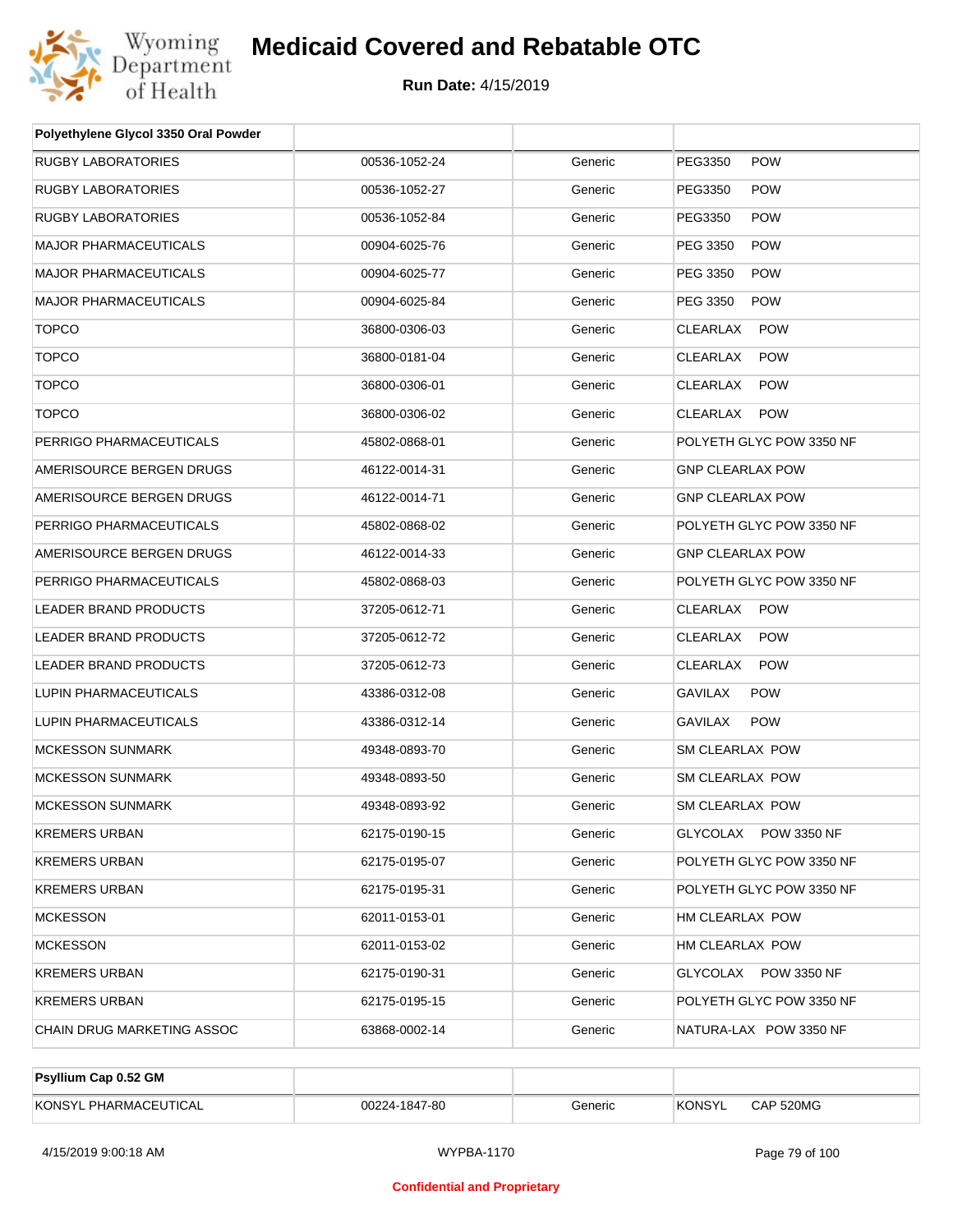| KONSYL PHARMACEUTICAL     | 00224-1847-10 | Generic      | <b>KONSYL</b><br>CAP 520MG    |
|---------------------------|---------------|--------------|-------------------------------|
| <b>RUGBY LABORATORIES</b> | 00536-1500-60 | Generic      | CAP 0.52GM<br><b>REGULOID</b> |
| LEADER BRAND PRODUCTS     | 37205-0372-78 | Generic      | FIBER LAXTIV CAP 0.52GM       |
| <b>MCKESSON SUNMARK</b>   | 49348-0633-49 | Generic      | SM FIBER LAX CAP 0.52GM       |
| <b>MCKESSON</b>           | 62011-0053-01 | Generic      | CAP 0.52GM<br>HM FIBER        |
|                           |               |              |                               |
| Psyllium Powder 100%      |               |              |                               |
| KONSYL PHARMACEUTICAL     | 00224-1801-06 | <b>Brand</b> | KONSYL DAILY POW 100%         |
| KONSYL PHARMACEUTICAL     | 00224-1801-07 | <b>Brand</b> | KONSYL DAILY POW 100%         |
| KONSYL PHARMACEUTICAL     | 00224-1801-80 | <b>Brand</b> | KONSYL DAILY POW 100%         |
|                           |               |              |                               |

| <b>Psyllium Powder 28.3%</b> |               |         |                              |
|------------------------------|---------------|---------|------------------------------|
| KONSYL PHARMACEUTICAL        | 00224-1852-06 | Generic | KONSYL DAILY POW 28.3%       |
| KONSYL PHARMACEUTICAL        | 00224-1852-80 | Generic | KONSYL DAILY POW 28.3%       |
| <b>RUGBY LABORATORIES</b>    | 00536-4445-54 | Generic | POW 28.3%<br><b>REGULOID</b> |
| <b>RUGBY LABORATORIES</b>    | 00536-4445-89 | Generic | <b>REGULOID</b><br>POW 28.3% |
| <b>MAJOR PHARMACEUTICALS</b> | 00904-5200-65 | Generic | NATURL FIBER POW 28.3%       |
| <b>MAJOR PHARMACEUTICALS</b> | 00904-5200-66 | Generic | NATURL FIBER POW 28.3%       |
| <b>MCKESSON SUNMARK</b>      | 49348-0047-65 | Generic | SM FIBER<br>POW 28.3%        |
| <b>MCKESSON SUNMARK</b>      | 49348-0091-68 | Generic | SM FIBER<br>POW 28.3%        |
| <b>MCKESSON</b>              | 62011-0133-01 | Generic | HM FIBER<br>POW 28.3%        |

| <b>Psyllium Powder 30.9%</b> |               |         |                            |
|------------------------------|---------------|---------|----------------------------|
| KONSYL PHARMACEUTICAL        | 00224-1841-03 | Generic | <b>KONSYL</b><br>POW 30.9% |
| KONSYL PHARMACEUTICAL        | 00224-1841-80 | Generic | KONSYL<br>POW 30.9%        |
| <b>IMCKESSON</b>             | 62011-0135-01 | Generic | HM FIBER<br>POW 30.9%      |

| Psyllium Powder 48.57%       |               |         |                                        |
|------------------------------|---------------|---------|----------------------------------------|
| <b>RUGBY LABORATORIES</b>    | 00536-4444-54 | Generic | <b>REGULOID</b><br>POW 48.57%          |
| <b>RUGBY LABORATORIES</b>    | 00536-4444-89 | Generic | <b>REGULOID</b><br>POW 48.57%          |
| <b>MAJOR PHARMACEUTICALS</b> | 00904-5199-65 | Generic | <b>NAT FIBER</b><br><b>POW THERAPY</b> |
| <b>MAJOR PHARMACEUTICALS</b> | 00904-5199-66 | Generic | NAT FIBER<br><b>POW THERAPY</b>        |
| <b>BERGEN BRUNSWIG</b>       | 24385-0301-27 | Generic | <b>NAT FIBER</b><br>POW 48.57%         |
| MCKESSON SUNMARK             | 49348-0166-93 | Generic | SM FIBER<br>POW 48.57%                 |
| MCKESSON SUNMARK             | 49348-0166-65 | Generic | <b>SM FIBER</b><br>POW 48.57%          |
| <b>MCKESSON</b>              | 62011-0136-01 | Generic | HM FIBER<br>POW 48.57%                 |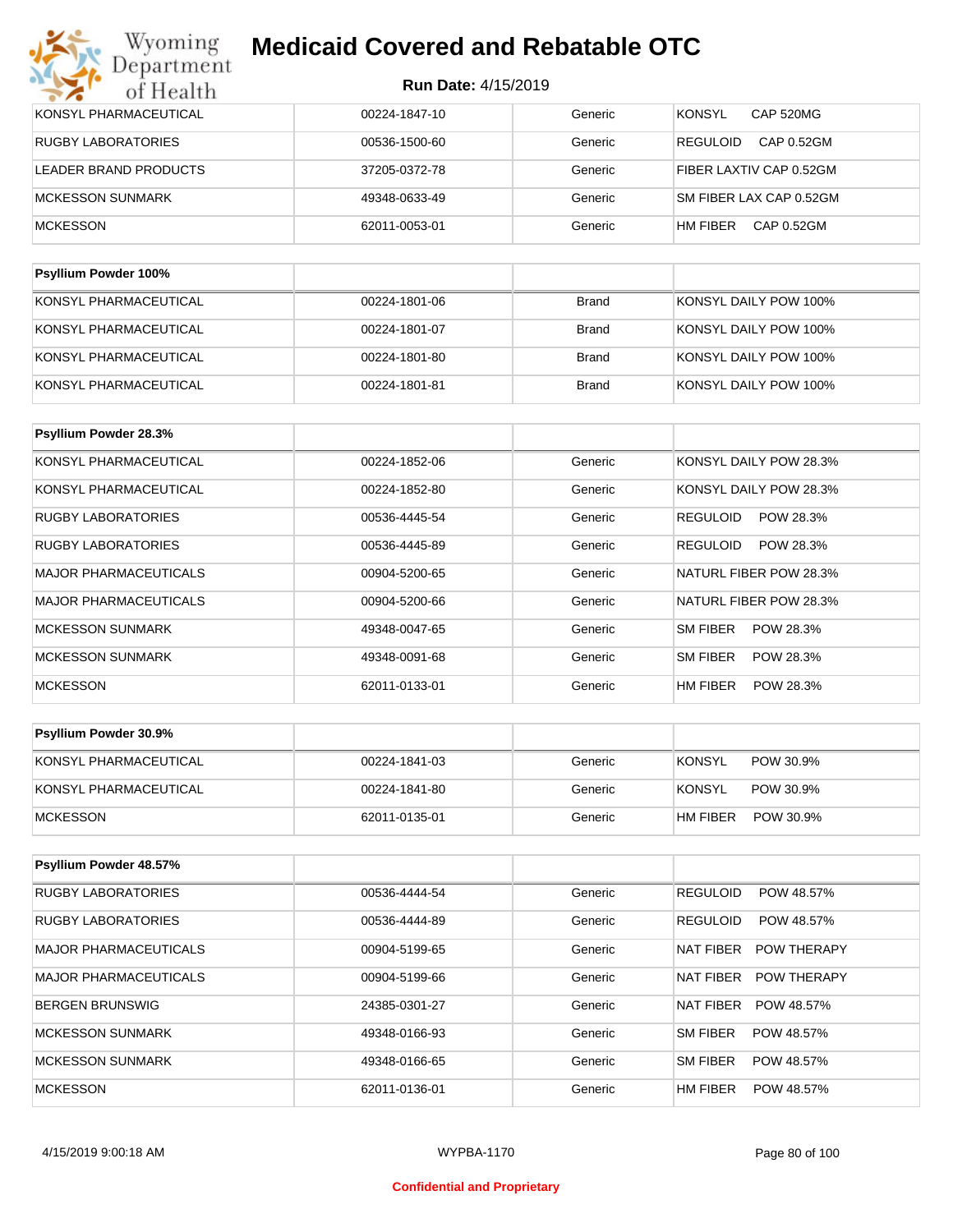

**Run Date:** 4/15/2019

| Psyllium Powder 52.3%            |               |              |                              |
|----------------------------------|---------------|--------------|------------------------------|
| KONSYL PHARMACEUTICAL            | 00224-1822-03 | <b>Brand</b> | KONSYL-D<br>POW 52.3%        |
| KONSYL PHARMACEUTICAL            | 00224-1822-80 | <b>Brand</b> | KONSYL-D<br>POW 52.3%        |
|                                  |               |              |                              |
| Psyllium Powder 58.6%            |               |              |                              |
| <b>RUGBY LABORATORIES</b>        | 00536-1875-16 | Generic      | <b>REGULOID</b><br>POW 58.6% |
| <b>RUGBY LABORATORIES</b>        | 00536-1875-79 | Generic      | <b>REGULOID</b><br>POW 58.6% |
| <b>RUGBY LABORATORIES</b>        | 00536-1881-16 | Generic      | <b>REGULOID</b><br>POW 58.6% |
| <b>MAJOR PHARMACEUTICALS</b>     | 00904-5788-77 | Generic      | FIBER THERAP POW 58.6%       |
| <b>RUGBY LABORATORIES</b>        | 00536-1881-79 | Generic      | <b>REGULOID</b><br>POW 58.6% |
| <b>MCKESSON SUNMARK</b>          | 49348-0090-92 | Generic      | SM FIBER<br>POW 58.6%        |
| <b>MCKESSON</b>                  | 62011-0137-01 | Generic      | <b>HM FIBER</b><br>POW 58.6% |
|                                  |               |              |                              |
| Psyllium Powder 60.3%            |               |              |                              |
| KONSYL PHARMACEUTICAL            | 00224-1866-28 | <b>Brand</b> | <b>KONSYL</b><br>POW 60.3%   |
| KONSYL PHARMACEUTICAL            | 00224-1866-80 | Brand        | <b>KONSYL</b><br>POW 60.3%   |
| KONSYL PHARMACEUTICAL            | 00224-1855-81 | <b>Brand</b> | <b>KONSYL</b><br>POW 60.3%   |
| KONSYL PHARMACEUTICAL            | 00224-1855-07 | Brand        | <b>KONSYL</b><br>POW 60.3%   |
| Psyllium Powder 71.67%           |               |              |                              |
| KONSYL PHARMACEUTICAL            | 00224-1856-06 | <b>Brand</b> | <b>KONSYL</b><br>POW 71.67%  |
| KONSYL PHARMACEUTICAL            | 00224-1856-80 | <b>Brand</b> | <b>KONSYL</b><br>POW 71.67%  |
|                                  |               |              |                              |
| Psyllium Powder Packet 100%      |               |              |                              |
| KONSYL PHARMACEUTICAL            | 00224-1801-24 | <b>Brand</b> | KONSYL DAILY POW 100%        |
| KONSYL PHARMACEUTICAL            | 00224-1801-84 | Brand        | KONSYL DAILY POW 100%        |
| KONSYL PHARMACEUTICAL            | 00224-1801-35 | Brand        | KONSYL DAILY POW 100%        |
|                                  |               |              |                              |
| Psyllium Powder Packet 28.3%     |               |              |                              |
| KONSYL PHARMACEUTICAL            | 00224-1852-13 | Brand        | KONSYL DAILY POW 28.3%       |
| KONSYL PHARMACEUTICAL            | 00224-1852-81 | Brand        | KONSYL DAILY POW 28.3%       |
| Psyllium Powder Packet 60.3%     |               |              |                              |
|                                  |               |              |                              |
| KONSYL PHARMACEUTICAL            | 00224-1855-82 | Brand        | <b>KONSYL</b><br>POW 60.3%   |
| KONSYL PHARMACEUTICAL            | 00224-1855-30 | Brand        | <b>KONSYL</b><br>POW 60.3%   |
| <b>Sennosides Chew Tab 15 MG</b> |               |              |                              |
|                                  |               |              |                              |
| GLAXO CONSUMER HEALTHCARE L.P.   | 00067-0005-48 | <b>Brand</b> | CHW 15MG<br>EX-LAX           |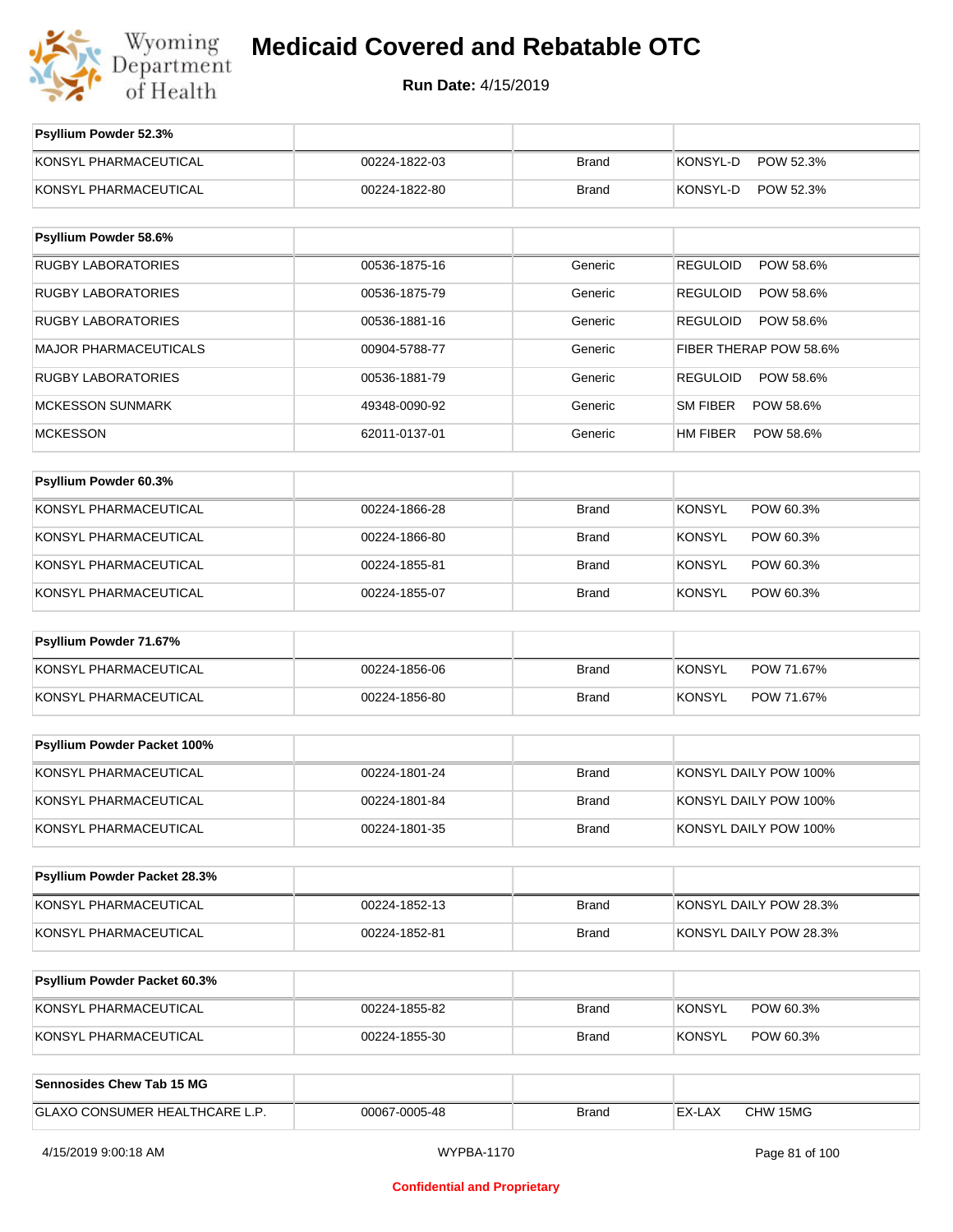#### **Run Date:** 4/15/2019

| Wyoming<br><b>Medicaid Covered and Rebatable OTC</b><br>Department |                            |       |        |          |  |  |
|--------------------------------------------------------------------|----------------------------|-------|--------|----------|--|--|
| of Health                                                          | <b>Run Date: 4/15/2019</b> |       |        |          |  |  |
| <b>GLAXO CONSUMER HEALTHCARE L.P.</b>                              | 00067-0005-12              | Brand | EX-LAX | CHW 15MG |  |  |
| <b>GLAXO CONSUMER HEALTHCARE L.P.</b>                              | 00067-0005-24              | Brand | EX-LAX | CHW 15MG |  |  |

| Sennosides Syrup 8.8 MG/5ML |               |         |                        |
|-----------------------------|---------------|---------|------------------------|
| <b>RUGBY LABORATORIES</b>   | 00536-1000-59 | Generic | LIQ 8.8MG/5<br>SENEXON |
| MAJOR PHARMACEUTICALS       | 00904-6289-09 | Generic | SYP 8.8MG/5<br>SENNA   |

| <b>Sennosides Tab 15 MG</b>           |               |              |                       |
|---------------------------------------|---------------|--------------|-----------------------|
| <b>GLAXO CONSUMER HEALTHCARE L.P.</b> | 00067-0003-08 | <b>Brand</b> | EX-LAX<br>TAB 15MG    |
| GLAXO CONSUMER HEALTHCARE L.P.        | 00067-0003-30 | <b>Brand</b> | EX-LAX<br>TAB 15MG    |
| GLAXO CONSUMER HEALTHCARE L.P.        | 00067-6025-60 | Generic      | PERDIEM OVER TAB 15MG |

| Sennosides Tab 17.2 MG    |               |              |                         |
|---------------------------|---------------|--------------|-------------------------|
| <b>PURDUE PRODUCTS LP</b> | 67618-0315-12 | <b>Brand</b> | SENOKOT XTRA TAB 17.2MG |

| Sennosides Tab 25 MG                  |               |              |                                |
|---------------------------------------|---------------|--------------|--------------------------------|
| <b>GLAXO CONSUMER HEALTHCARE L.P.</b> | 00067-0016-24 | <b>Brand</b> | EX-LAX<br>TAB MAX ST           |
| GLAXO CONSUMER HEALTHCARE L.P.        | 00067-0016-90 | <b>Brand</b> | TAB MAX ST<br>EX-LAX           |
| GLAXO CONSUMER HEALTHCARE L.P.        | 00067-0016-48 | <b>Brand</b> | <b>TAB MAX ST</b><br>EX-LAX    |
| <b>BERGEN BRUNSWIG</b>                | 24385-0369-62 | Generic      | <b>GNP LAXATIVE TAB 25MG</b>   |
| LEADER BRAND PRODUCTS                 | 37205-0294-62 | Generic      | TAB 25MG<br>LAXATIVE           |
| <b>MCKESSON SUNMARK</b>               | 49348-0224-04 | Generic      | SM SENNA LAX TAB MAX STR       |
| CHAIN DRUG MARKETING ASSOC            | 63868-0549-24 | Generic      | LAXATIVE<br><b>TAB MAX-STR</b> |

| Sennosides Tab 8.6 MG        |               |         |                             |
|------------------------------|---------------|---------|-----------------------------|
| <b>PAR PHARMACEUTICAL</b>    | 00603-0282-32 | Generic | SENNA LAX TAB 8.6MG         |
| <b>RUGBY LABORATORIES</b>    | 00536-5904-10 | Generic | SENEXON<br>TAB 8.6MG        |
| <b>MAJOR PHARMACEUTICALS</b> | 00904-5165-61 | Generic | TAB 8.6MG<br><b>SENNA</b>   |
| <b>MAJOR PHARMACEUTICALS</b> | 00904-5165-80 | Generic | TAB 8.6MG<br><b>SENNA</b>   |
| <b>MAJOR PHARMACEUTICALS</b> | 00904-6434-59 | Generic | <b>SENNA</b><br>TAB 8.6MG   |
| <b>MAJOR PHARMACEUTICALS</b> | 00904-6434-80 | Generic | TAB 8.6MG<br><b>SENNA</b>   |
| <b>MAJOR PHARMACEUTICALS</b> | 00904-5165-59 | Generic | TAB 8.6MG<br><b>SENNA</b>   |
| <b>RUGBY LABORATORIES</b>    | 00536-5904-01 | Generic | <b>SENEXON</b><br>TAB 8.6MG |
| <b>PAR PHARMACEUTICAL</b>    | 00603-0282-21 | Generic | SENNA LAX TAB 8.6MG         |
| <b>SELECT BRAND</b>          | 15127-0105-01 | Generic | SB SENNA-LAX TAB 8.6MG      |
| PHARBEST PHARMACEUTICALS     | 16103-0363-08 | Generic | SENNA-TABS TAB 8.6MG        |
| PHARBEST PHARMACEUTICALS     | 16103-0363-11 | Generic | SENNA-TABS TAB 8.6MG        |
| <b>BERGEN BRUNSWIG</b>       | 24385-0404-78 | Generic | SENNA-LAX TAB 8.6MG         |

#### **Confidential and Proprietary**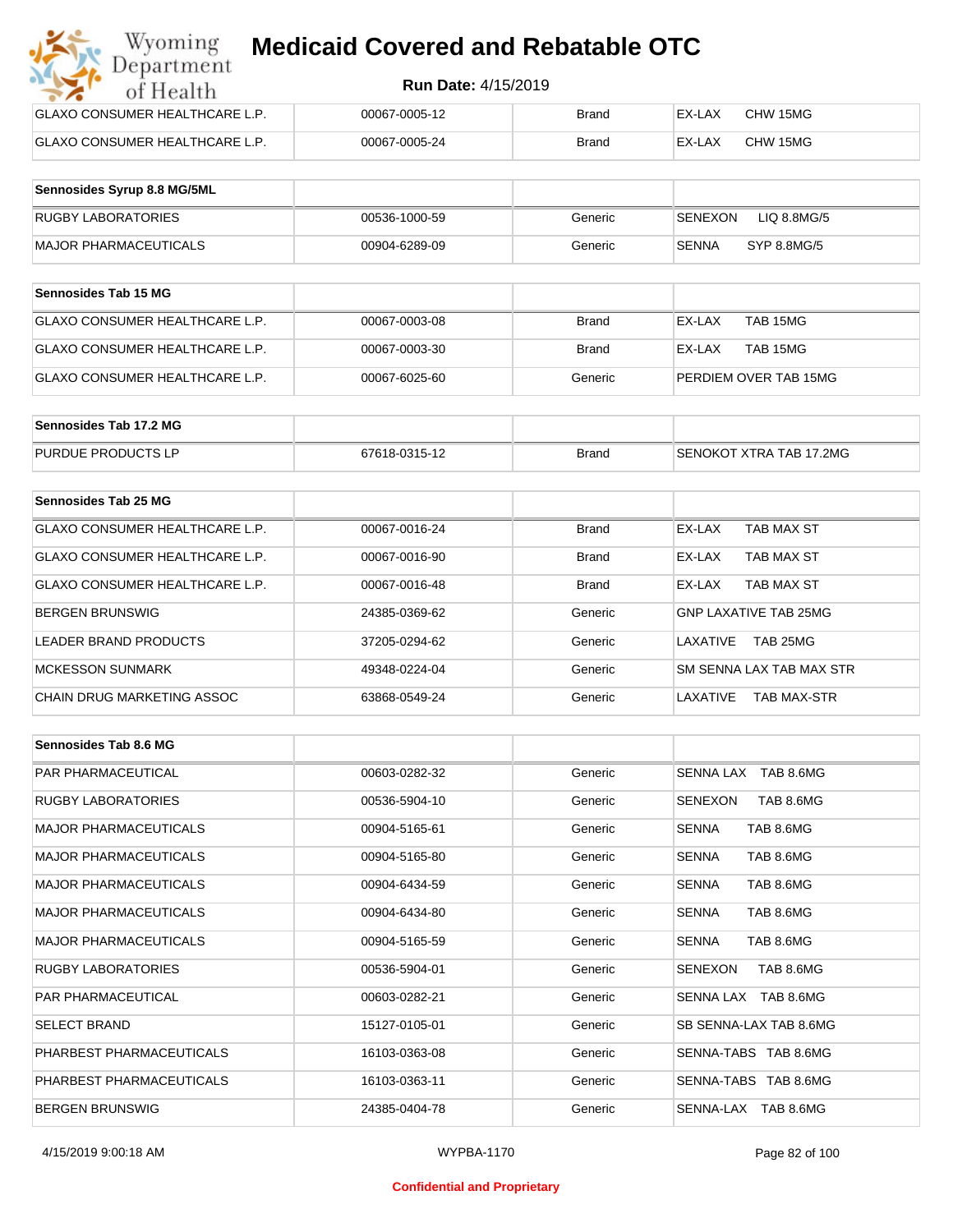

| LEADER BRAND PRODUCTS      | 37205-0241-78 | Generic      | <b>SENNA</b><br>TAB 8.6MG   |
|----------------------------|---------------|--------------|-----------------------------|
| TIME-CAP LABS              | 49483-0080-01 | Generic      | SENNA-TIME<br>TAB 8.6MG     |
| TIME-CAP LABS              | 49483-0080-10 | Generic      | SENNA-TIME<br>TAB 8.6MG     |
| <b>MCKESSON</b>            | 62011-0192-01 | Generic      | HM SENNA<br>TAB 8.6MG       |
| AUBURN PHARMACEUTICAL      | 62107-0031-01 | Generic      | <b>SENNO</b><br>TAB 8.6MG   |
| PURDUE PRODUCTS LP         | 67618-0300-50 | <b>Brand</b> | TAB 8.6MG<br><b>SENOKOT</b> |
| CHAIN DRUG MARKETING ASSOC | 63868-0257-10 | Generic      | NAT VEG LAX TAB 8.6MG       |
| PURDUE PRODUCTS LP         | 67618-0300-10 | <b>Brand</b> | TAB 8.6MG<br><b>SENOKOT</b> |
| PURDUE PRODUCTS LP         | 67618-0300-20 | <b>Brand</b> | TAB 8.6MG<br><b>SENOKOT</b> |
| PURDUE PRODUCTS LP         | 67618-0300-11 | <b>Brand</b> | TAB 8.6MG<br><b>SENOKOT</b> |

| Sennosides-Docusate Sodium Tab 8.6-50<br>МG |               |         |                           |
|---------------------------------------------|---------------|---------|---------------------------|
| <b>RUGBY LABORATORIES</b>                   | 00536-0355-10 | Generic | DSS/SENNA TAB 8.6-50MG    |
| <b>RUGBY LABORATORIES</b>                   | 00536-4086-10 | Generic | SENEXON-S TAB 8.6-50MG    |
| PAR PHARMACEUTICAL                          | 00603-0149-32 | Generic | DOC-Q-LAX TAB 8.6-50MG    |
| PAR PHARMACEUTICAL                          | 00603-0283-21 | Generic | SENNALAX-S TAB 8.6-50MG   |
| PAR PHARMACEUTICAL                          | 00603-0283-32 | Generic | SENNALAX-S TAB 8.6-50MG   |
| MAJOR PHARMACEUTICALS                       | 00904-5643-60 | Generic | DOK PLUS<br>TAB 8.6-50MG  |
| <b>RUGBY LABORATORIES</b>                   | 00536-0355-01 | Generic | DSS/SENNA TAB 8.6-50MG    |
| RUGBY LABORATORIES                          | 00536-4086-01 | Generic | SENEXON-S TAB 8.6-50MG    |
| PAR PHARMACEUTICAL                          | 00603-0149-21 | Generic | DOC-Q-LAX TAB 8.6-50MG    |
| <b>MAJOR PHARMACEUTICALS</b>                | 00904-5643-61 | Generic | DOK PLUS<br>TAB 8.6-50MG  |
| <b>MAJOR PHARMACEUTICALS</b>                | 00904-6339-61 | Generic | SENNA PLUS TAB 8.6-50MG   |
| BERGEN BRUNSWIG                             | 24385-0495-72 | Generic | STOOL SOFTNR TAB 8.6-50MG |
| BERGEN BRUNSWIG                             | 24385-0505-72 | Generic | SENNA PLUS TAB 8.6-50MG   |
| BERGEN BRUNSWIG                             | 24385-0495-78 | Generic | STOOL SOFTNR TAB 8.6-50MG |
| LEADER BRAND PRODUCTS                       | 37205-0251-72 | Generic | SENNA PLUS TAB 8.6-50MG   |
| <b>MCKESSON SUNMARK</b>                     | 49348-0544-10 | Generic | STOOL SOFTNR TAB 8.6-50MG |
| <b>MCKESSON SUNMARK</b>                     | 49348-0544-19 | Generic | STOOL SOFTNR TAB 8.6-50MG |
| <b>MCKESSON SUNMARK</b>                     | 49348-0532-12 | Generic | LAX/STL SOFT TAB 8.6-50MG |
| TIME-CAP LABS                               | 49483-0081-01 | Generic | SENNA-TIME S TAB 8.6-50MG |
| TIME-CAP LABS                               | 49483-0081-10 | Generic | SENNA-TIME S TAB 8.6-50MG |
| <b>MCKESSON PACKAGING SERVICES</b>          | 63739-0432-10 | Generic | SENNA/DSS TAB 8.6-50MG    |
| <b>CYPRESS PHARMACEUTICAL</b>               | 60258-0951-06 | Generic | SENNA-S<br>TAB 8.6-50MG   |
| <b>MCKESSON</b>                             | 62011-0161-01 | Generic | SENNA-S<br>TAB 8.6-50MG   |
| <b>MCKESSON</b>                             | 62011-0165-01 | Generic | STOOL SOFTNR TAB 8.6-50MG |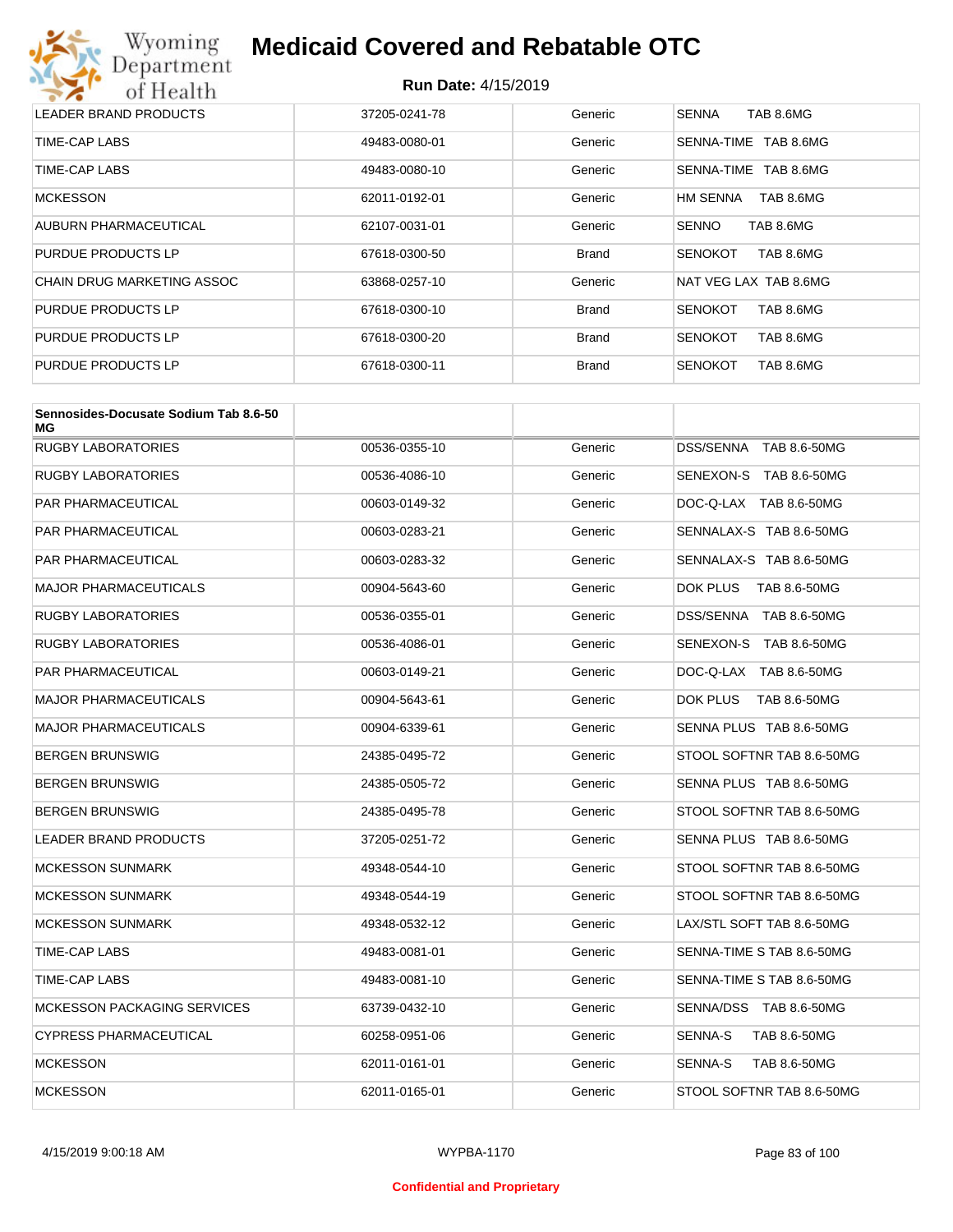#### **Run Date:** 4/15/2019

| Wyoming<br><b>Medicaid Covered and Rebatable OTC</b><br>Department |                            |              |                                  |  |
|--------------------------------------------------------------------|----------------------------|--------------|----------------------------------|--|
| of Health                                                          | <b>Run Date: 4/15/2019</b> |              |                                  |  |
| MCKESSON PACKAGING SERVICES                                        | 63739-0432-01              | Generic      | SENNA/DSS<br>TAB 8.6-50MG        |  |
| <b>CHAIN DRUG MARKETING ASSOC</b>                                  | 63868-0131-01              | Generic      | STOOL SOFTNR TAB 8.6-50MG        |  |
| PURDUE PRODUCTS LP                                                 | 67618-0106-10              | Generic      | PERI-COLACE TAB 8.6-50MG         |  |
| PURDUE PRODUCTS LP                                                 | 67618-0106-30              | Generic      | PERI-COLACE TAB 8.6-50MG         |  |
| PURDUE PRODUCTS LP                                                 | 67618-0106-60              | Generic      | PERI-COLACE TAB 8.6-50MG         |  |
| PURDUE PRODUCTS LP                                                 | 67618-0310-01              | <b>Brand</b> | <b>SENOKOT S</b><br>TAB 8.6-50MG |  |
| PURDUE PRODUCTS LP                                                 | 67618-0310-11              | <b>Brand</b> | <b>SENOKOT S</b><br>TAB 8.6-50MG |  |
| PURDUE PRODUCTS LP                                                 | 67618-0310-60              | <b>Brand</b> | <b>SENOKOT S</b><br>TAB 8.6-50MG |  |
| PURDUE PRODUCTS LP                                                 | 67618-0310-30              | <b>Brand</b> | SENOKOT S<br>TAB 8.6-50MG        |  |

| Sennosides-Psyllium Cap 9-500 MG   |               |       |                          |
|------------------------------------|---------------|-------|--------------------------|
| KONSYL PHARMACEUTICAL              | 00224-1860-60 | Brand | SENNA PROMPT CAP 9-500MG |
| KONSYL PHARMACEUTICAL              | 00224-1860-81 | Brand | SENNA PROMPT CAP 9-500MG |
| <b>MINERALS &amp; ELECTROLYTES</b> |               |       |                          |

| Calcium Carbonate Tab 1250 MG (500 MG<br>Elemental Ca) |               |         |                         |
|--------------------------------------------------------|---------------|---------|-------------------------|
| <b>HIKMA</b>                                           | 00054-4120-25 | Generic | CALCIUM CARB TAB 1250MG |
| <b>HIKMA</b>                                           | 00054-8120-25 | Generic | CALCIUM CARB TAB 1250MG |

| <b>Calcium Carbonate-Magnesium Carbonate</b><br>Tab 250-300 MG |               |              |                                    |
|----------------------------------------------------------------|---------------|--------------|------------------------------------|
| NEPHRO-TECH                                                    | 59528-0508-05 | <b>Brand</b> | <b>TAB 300</b><br><b>MAGNEBIND</b> |

| Calcium Gluconate Tab 500 MG                         |               |         |                        |
|------------------------------------------------------|---------------|---------|------------------------|
| <b>HIKMA</b>                                         | 00054-0262-25 | Generic | CALCIUM GLUC TAB 500MG |
| <b>HIKMA</b>                                         | 00054-0262-20 | Generic | CALCIUM GLUC TAB 500MG |
| <b>NASAL AGENTS - SYSTEMIC AND</b><br><b>TOPICAL</b> |               |         |                        |

| Cromolyn Sodium Nasal Aerosol Soln 5.2<br><b>MG/ACT (4%)</b> |               |         |                          |
|--------------------------------------------------------------|---------------|---------|--------------------------|
| MAJOR PHARMACEUTICALS                                        | 00904-5532-67 | Generic | CROMOLYN SOD SPR 5.2/ACT |
| BAUSCH HEALTH                                                | 57782-0397-26 | Generic | CROMOLYN SOD SPR 5.2/ACT |

| Oxymetazoline HCI Nasal Soln 0.05% |               |         |                           |
|------------------------------------|---------------|---------|---------------------------|
| PERRIGO                            | 00113-0065-10 | Generic | <b>NASAL</b><br>SPR 0.05% |
| <b>GEISS DESTIN &amp; DUNN</b>     | 00113-0817-10 | Generic | SINUS NASAL SPR 0.05%     |
| <b>GEISS DESTIN &amp; DUNN</b>     | 00113-0304-10 | Generic | NASAL 12 HR SPR 0.05%     |
| GEISS DESTIN & DUNN                | 00113-0388-10 | Generic | 12 HR NASAL SPR 0.05%     |
| MAJOR PHARMACEUTICALS              | 00904-5711-30 | Generic | NASAL DECONG SPR 0.05%    |

#### **Confidential and Proprietary**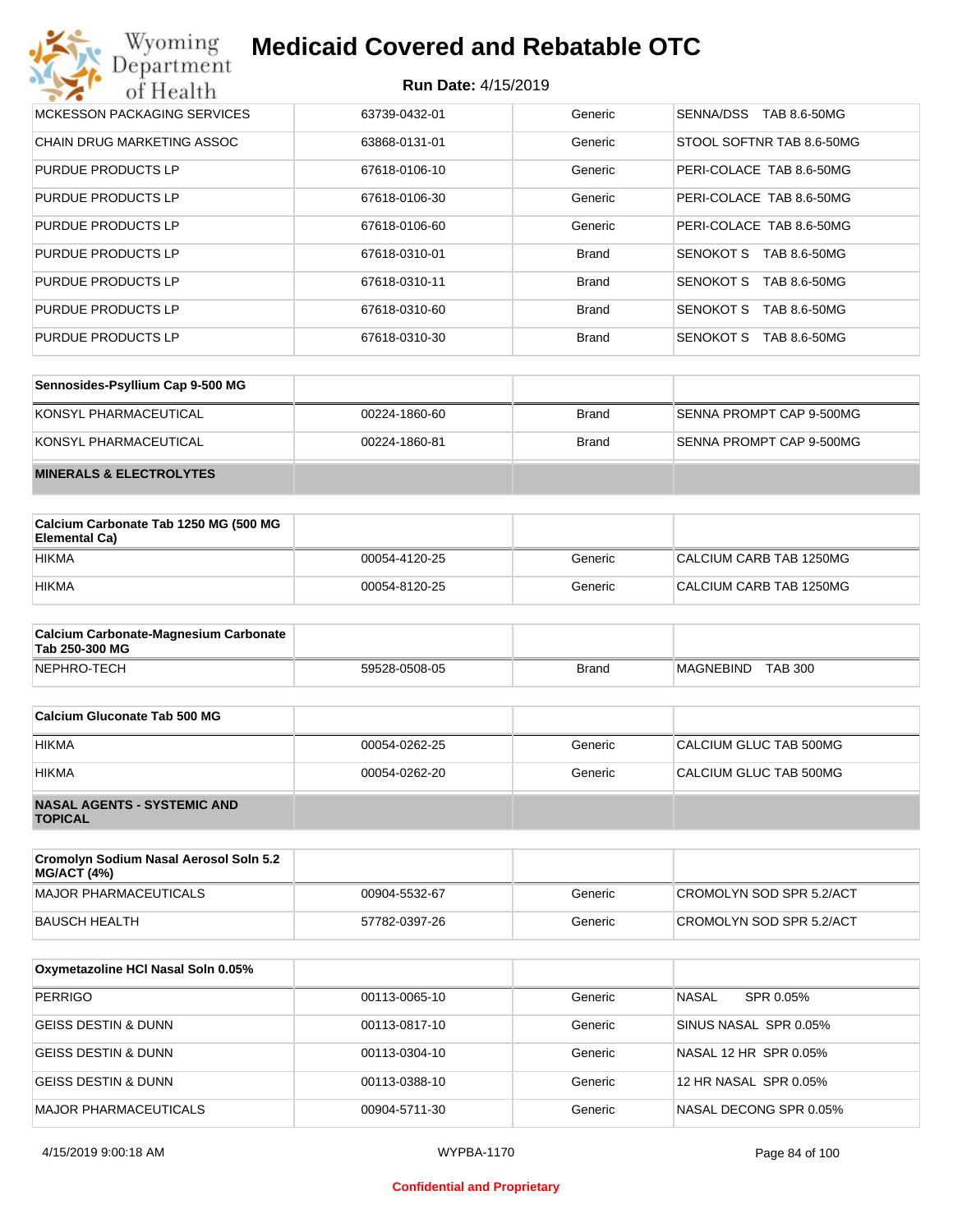#### **Run Date:** 4/15/2019

| Department<br>of Health      | <b>Run Date: 4/15/2019</b> |         |                        |
|------------------------------|----------------------------|---------|------------------------|
| <b>MAJOR PHARMACEUTICALS</b> | 00904-5711-35              | Generic | NASAL DECONG SPR 0.05% |
| <b>RUGBY LABORATORIES</b>    | 00536-1013-94              | Generic | NRS NASAL SPR 0.05%    |
| <b>SELECT BRAND</b>          | 15127-0304-05              | Generic | 12 HR NASAL SPR 0.05%  |
| <b>SELECT BRAND</b>          | 15127-0304-10              | Generic | 12 HR NASAL SPR 0.05%  |
| <b>BERGEN BRUNSWIG</b>       | 24385-0304-10              | Generic | 12 HR NASAL SPR 0.05%  |
| <b>BERGEN BRUNSWIG</b>       | 24385-0304-11              | Generic | 12 HR NASAL SPR 0.05%  |
| <b>BERGEN BRUNSWIG</b>       | 24385-0352-10              | Generic | GNP NASAL SPR 0.05%    |
| <b>BERGEN BRUNSWIG</b>       | 24385-0067-10              | Generic | GNP NASAL SPR 0.05%    |
| <b>TOPCO</b>                 | 36800-0065-10              | Generic | NASAL 12 HR SPR 0.05%  |
| <b>TOPCO</b>                 | 36800-0304-10              | Generic | NASAL 12 HR SPR 0.05%  |
| <b>TOPCO</b>                 | 36800-0817-10              | Generic | NASAL 12 HR SPR 0.05%  |
| <b>TOPCO</b>                 | 36800-0388-10              | Generic | NO DRIP NASL SPR 0.05% |
| <b>BERGEN BRUNSWIG</b>       | 24385-0498-10              | Generic | 12 HR NASAL SPR 0.05%  |
| <b>TOPCO</b>                 | 36800-0688-05              | Generic | SINUS RELIEF SPR 0.05% |
| <b>PERRIGO</b>               | 45802-0410-59              | Generic | NASAL RELIEF SPR 0.05% |
| <b>MCKESSON SUNMARK</b>      | 49348-0130-27              | Generic | SM NASAL<br>SPR 0.05%  |
| <b>MCKESSON SUNMARK</b>      | 49348-0472-27              | Generic | SM 12-HOUR SPR 0.05%   |
| AMERISOURCE BERGEN DRUGS     | 46122-0165-10              | Generic | GNP NASAL SPR 0.05%    |
| AMERISOURCE BERGEN DRUGS     | 46122-0165-11              | Generic | GNP NASAL SPR 0.05%    |
| <b>MCKESSON SUNMARK</b>      | 49348-0028-27              | Generic | SM NASAL 12H SPR 0.05% |
| <b>MCKESSON SUNMARK</b>      | 49348-0230-27              | Generic | SM NASAL<br>SPR 0.05%  |
| <b>MCKESSON SUNMARK</b>      | 49348-0231-27              | Generic | SM NASAL<br>SPR 0.05%  |
| <b>TARO</b>                  | 51672-2030-03              | Generic | NASAL DECONG SPR 0.05% |
| TARO                         | 51672-2030-05              | Generic | NASAL DECONG SPR 0.05% |
| <b>MCKESSON</b>              | 62011-0080-01              | Generic | SPR 0.05%<br>HM NASAL  |
| <b>MCKESSON</b>              | 62011-0079-01              | Generic | SINUS NASAL SPR 0.05%  |
| <b>MCKESSON</b>              | 62011-0081-01              | Generic | SPR 0.05%<br>HM NASAL  |
| <b>RECKITT BENCKISER</b>     | 63824-0127-75              | Generic | MUCINEX FF SPR 0.05%   |
| <b>RECKITT BENCKISER</b>     | 63824-0126-75              | Generic | MUCINEX MS SPR 0.05%   |

| Phenylephrine HCI Nasal Soln 1%       |               |         |                                  |
|---------------------------------------|---------------|---------|----------------------------------|
| <b>GEISS DESTIN &amp; DUNN</b>        | 00113-0648-10 | Generic | NASAL FOUR SOL 1%                |
| <b>GLAXO CONSUMER HEALTHCARE L.P.</b> | 00067-2086-01 | Generic | 4-WAY FAST SPR 1%                |
| <b>TOPCO</b>                          | 36800-0648-10 | Generic | NASAL FOUR SOL 1%                |
| <b>BERGEN BRUNSWIG</b>                | 24385-0390-10 | Generic | <b>GNP NOSE</b><br><b>DRO 1%</b> |
| <b>TOPCO</b>                          | 36800-0390-10 | Generic | <b>NOSE</b><br>DRO 1%            |
| AMERISOURCE BERGEN DRUGS              | 46122-0149-03 | Generic | SPR 1%<br>GNP NASAL              |

#### **Confidential and Proprietary**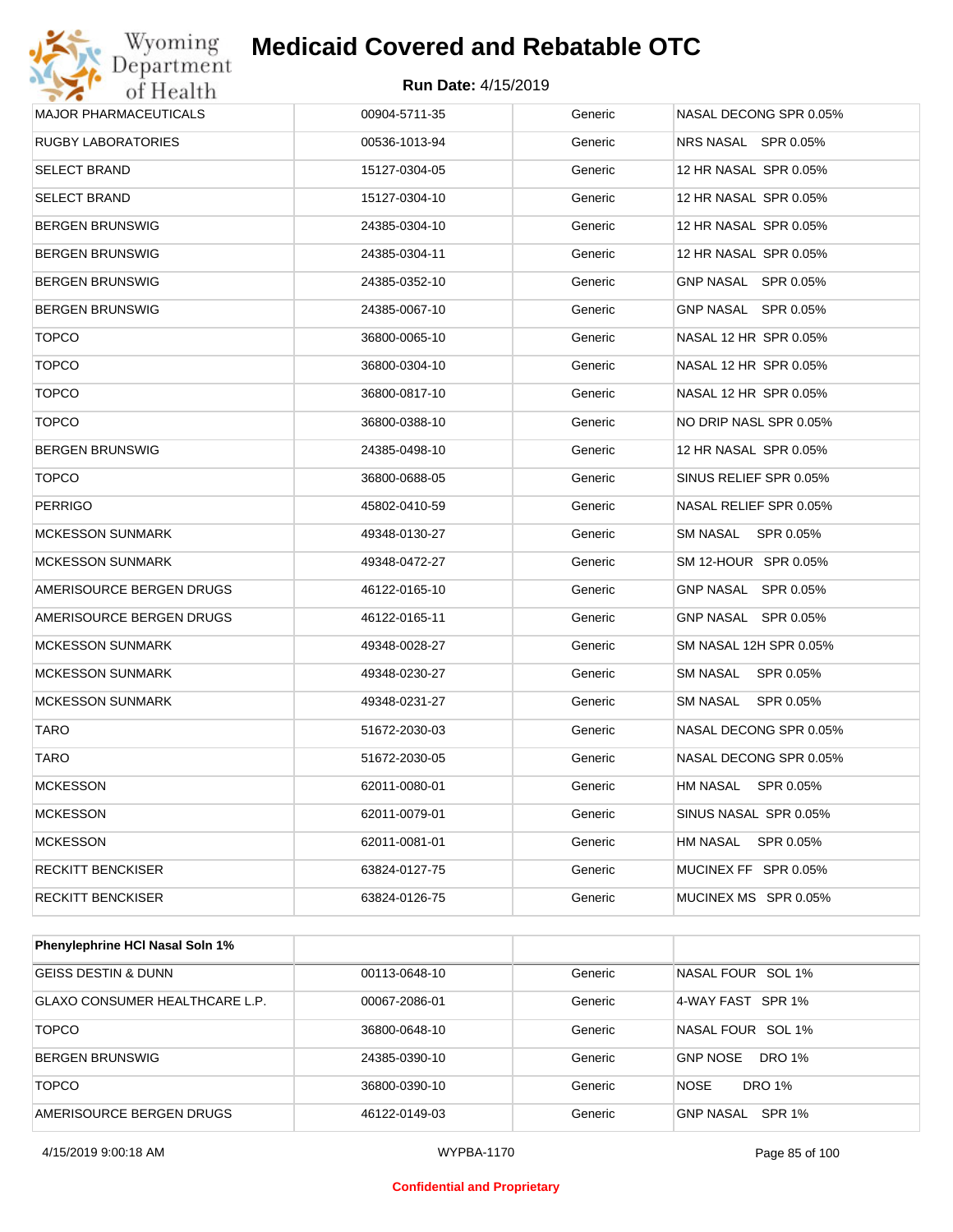| Wyoming<br>Department   | <b>Medicaid Covered and Rebatable OTC</b><br><b>Run Date: 4/15/2019</b> |         |                          |  |
|-------------------------|-------------------------------------------------------------------------|---------|--------------------------|--|
| of Health               |                                                                         |         |                          |  |
| LEADER BRAND PRODUCTS   | 37205-0483-10                                                           | Generic | DECONGESTANT SOL 1%      |  |
| <b>MCKESSON SUNMARK</b> | 49348-0197-27                                                           | Generic | DRO 1%<br>SM NOSE        |  |
| <b>MCKESSON</b>         | 62011-0085-01                                                           | Generic | <b>DRO 1%</b><br>HM NOSE |  |

| Phenylephrine HCI Tab 10 MG  |               |         |                       |
|------------------------------|---------------|---------|-----------------------|
| <b>PERRIGO</b>               | 00113-0094-89 | Generic | NASAL DECONG TAB 10MG |
| PERRIGO                      | 00113-0094-23 | Generic | NASAL DECONG TAB 10MG |
| <b>PERRIGO</b>               | 00113-0094-68 | Generic | NASAL DECONG TAB 10MG |
| <b>MAJOR PHARMACEUTICALS</b> | 00904-5733-73 | Generic | SUDOGEST PE TAB 10MG  |
| <b>MAJOR PHARMACEUTICALS</b> | 00904-5733-49 | Generic | SUDOGEST PE TAB 10MG  |
| <b>BERGEN BRUNSWIG</b>       | 24385-0603-68 | Generic | NASAL DECONG TAB 10MG |
| <b>TOPCO</b>                 | 36800-0094-23 | Generic | NASAL DECONG TAB 10MG |
| <b>TOPCO</b>                 | 36800-0094-68 | Generic | NASAL DECONG TAB 10MG |
| <b>TOPCO</b>                 | 36800-0094-89 | Generic | NASAL DECONG TAB 10MG |
| <b>LEADER BRAND PRODUCTS</b> | 37205-0473-89 | Generic | NASAL DECONG TAB 10MG |
| <b>BERGEN BRUNSWIG</b>       | 24385-0603-89 | Generic | NASAL DECONG TAB 10MG |
| <b>TOPCO</b>                 | 36800-0094-47 | Generic | NASAL DECONG TAB 10MG |
| <b>LEADER BRAND PRODUCTS</b> | 37205-0473-69 | Generic | NASAL DECONG TAB 10MG |
| <b>MCKESSON SUNMARK</b>      | 49348-0700-48 | Generic | NASAL DECONG TAB 10MG |
| <b>MCKESSON SUNMARK</b>      | 49348-0700-07 | Generic | NASAL DECONG TAB 10MG |
| <b>MCKESSON</b>              | 62011-0077-01 | Generic | NASAL DECONG TAB 10MG |
| <b>MCKESSON</b>              | 62011-0077-02 | Generic | NASAL DECONG TAB 10MG |

| <b>Pseudoephedrine HCI Lig 15 MG/5ML</b> |               |         |                           |
|------------------------------------------|---------------|---------|---------------------------|
| <b>SILARX</b>                            | 54838-0104-40 | Generic | CHILD SILFED LIQ 15MG/5ML |
| <b>SILARX</b>                            | 54838-0104-70 | Generic | CHILD SILFED LIQ 15MG/5ML |

| <b>Pseudoephedrine HCI Lig 30 MG/5ML</b> |               |       |                           |
|------------------------------------------|---------------|-------|---------------------------|
| RUGBY LABORATORIES                       | 00536-1850-97 | Brand | NASAL DECONG LIQ 30MG/5ML |

| Pseudoephedrine HCI Syrup 30 MG/5ML |               |       |                             |
|-------------------------------------|---------------|-------|-----------------------------|
| <b>LABORATORIES</b><br>RUGBY L      | 00536-1850-85 | Brand | DECON SYP 30MG/5ML<br>NASAL |

| <b>Pseudoephedrine HCI Tab 30 MG</b> |               |         |                       |
|--------------------------------------|---------------|---------|-----------------------|
| PERRIGO                              | 00113-2432-67 | Generic | NASAL DECONG TAB 30MG |
| <b>GEISS DESTIN &amp; DUNN</b>       | 00113-0432-62 | Generic | NASAL DECONG TAB 30MG |
| PERRIGO                              | 00113-2432-62 | Generic | NASAL DECONG TAB 30MG |
| PERRIGO                              | 00113-2432-80 | Generic | NASAL DECONG TAB 30MG |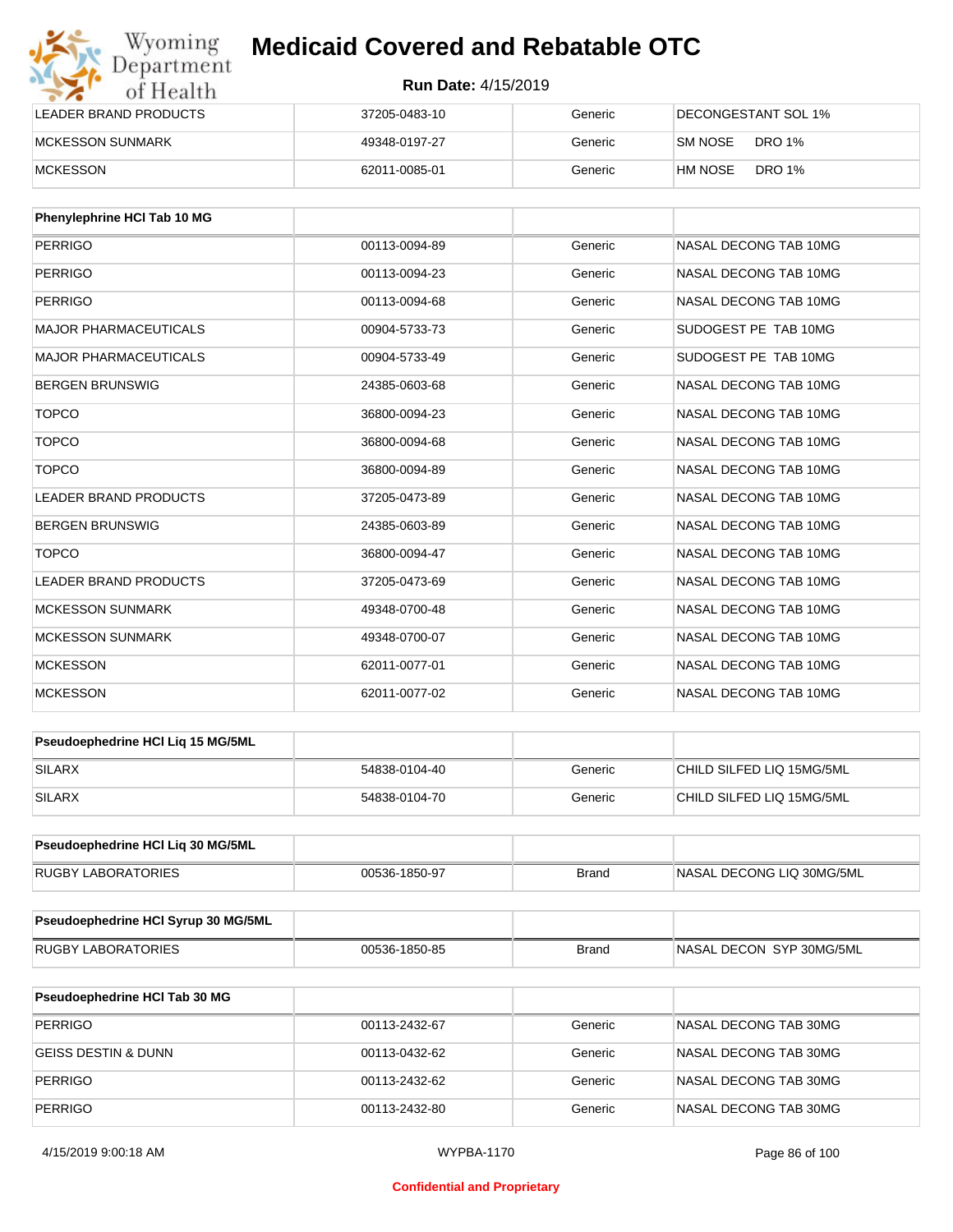#### **Run Date:** 4/15/2019

| Wyoming                                               | <b>Medicaid Covered and Rebatable OTC</b> |         |                             |  |  |
|-------------------------------------------------------|-------------------------------------------|---------|-----------------------------|--|--|
| Department<br><b>Run Date: 4/15/2019</b><br>of Health |                                           |         |                             |  |  |
| <b>RUGBY LABORATORIES</b>                             | 00536-3607-35                             | Generic | NASAL DECONG TAB 30MG       |  |  |
| <b>MAJOR PHARMACEUTICALS</b>                          | 00904-5053-60                             | Generic | <b>SUDOGEST</b><br>TAB 30MG |  |  |
| <b>MAJOR PHARMACEUTICALS</b>                          | 00904-5053-24                             | Generic | <b>SUDOGEST</b><br>TAB 30MG |  |  |
| <b>MAJOR PHARMACEUTICALS</b>                          | 00904-5053-59                             | Generic | <b>SUDOGEST</b><br>TAB 30MG |  |  |
| <b>MAJOR PHARMACEUTICALS</b>                          | 00904-6338-60                             | Generic | <b>SUDOGEST</b><br>TAB 30MG |  |  |
| <b>BERGEN BRUNSWIG</b>                                | 24385-0432-62                             | Generic | NASAL DECONG TAB 30MG       |  |  |
| <b>BERGEN BRUNSWIG</b>                                | 24385-0432-80                             | Generic | NASAL DECONG TAB 30MG       |  |  |
| <b>TOPCO</b>                                          | 36800-0432-62                             | Generic | NASAL DECONG TAB 30MG       |  |  |
| <b>TOPCO</b>                                          | 36800-0432-67                             | Generic | NASAL DECONG TAB 30MG       |  |  |
| PERRIGO PHARMACEUTICALS                               | 45802-0432-62                             | Generic | PSEUDOEPHEDR TAB 30MG       |  |  |
| <b>LEADER BRAND PRODUCTS</b>                          | 37205-0445-80                             | Generic | PSEUDOEPHEDR TAB 30MG       |  |  |
| <b>MCKESSON SUNMARK</b>                               | 49348-0024-04                             | Generic | SM NASAL DEC TAB 30MG       |  |  |
| <b>MCKESSON SUNMARK</b>                               | 49348-0024-08                             | Generic | SM NASAL DEC TAB 30MG       |  |  |
| <b>MCKESSON SUNMARK</b>                               | 49348-0024-34                             | Generic | SM NASAL DEC TAB 30MG       |  |  |
| <b>MCKESSON</b>                                       | 62011-0078-01                             | Generic | NASAL DECONG TAB 30MG       |  |  |
| <b>MCKESSON</b>                                       | 62011-0078-02                             | Generic | NASAL DECONG TAB 30MG       |  |  |
| <b>CHAIN DRUG MARKETING ASSOC</b>                     | 63868-0146-48                             | Generic | SUPHEDRINE TAB 30MG         |  |  |
| CHAIN DRUG MARKETING ASSOC                            | 63868-0146-24                             | Generic | SUPHEDRINE TAB 30MG         |  |  |

| <b>Pseudoephedrine HCI Tab 60 MG</b> |               |         |                             |
|--------------------------------------|---------------|---------|-----------------------------|
| MAJOR PHARMACEUTICALS                | 00904-5125-59 | Generic | TAB 60MG<br><b>SUDOGEST</b> |
| MAJOR PHARMACEUTICALS                | 00904-5125-46 | Generic | TAB 60MG<br><b>SUDOGEST</b> |

| Pseudoephedrine HCI Tab ER 12HR 120<br>МG |               |         |                           |
|-------------------------------------------|---------------|---------|---------------------------|
| <b>GEISS DESTIN &amp; DUNN</b>            | 00113-0054-52 | Generic | DECONGESTANT TAB 120MG ER |
| <b>PERRIGO</b>                            | 00113-2054-60 | Generic | DECONGESTANT TAB 120MG ER |
| <b>MAJOR PHARMACEUTICALS</b>              | 00904-5803-15 | Generic | SUDOGEST<br>TAB 120MG ER  |
| <b>BERGEN BRUNSWIG</b>                    | 24385-0054-52 | Generic | PSEUDOEPHEDR TAB 120MG ER |
| <b>TOPCO</b>                              | 36800-0054-52 | Generic | DECONGESTANT TAB 120MG ER |
| <b>TOPCO</b>                              | 36800-0054-60 | Generic | DECONGESTANT TAB 120MG ER |
| <b>LEADER BRAND PRODUCTS</b>              | 37205-0446-52 | Generic | DECONGESTANT TAB 120MG ER |
| PERRIGO PHARMACEUTICALS                   | 45802-0107-52 | Generic | PSEUDOEPHEDR TAB 120MG ER |
| <b>MCKESSON SUNMARK</b>                   | 49348-0361-01 | Generic | DECONGESTANT TAB 120MG ER |
| AMERISOURCE BERGEN DRUGS                  | 46122-0166-60 | Generic | PSEUDOEPHEDR TAB 120MG ER |
| <b>OHM LABS</b>                           | 51660-0204-69 | Generic | PSEUDOEPHEDR TAB 120MG ER |
| <b>MCKESSON</b>                           | 62011-0087-01 | Generic | NASAL DECONG TAB 120MG ER |
| <b>CHAIN DRUG MARKETING ASSOC</b>         | 63868-0143-10 | Generic | OC SUPHEDRIN TAB 120MG SR |

#### **Confidential and Proprietary**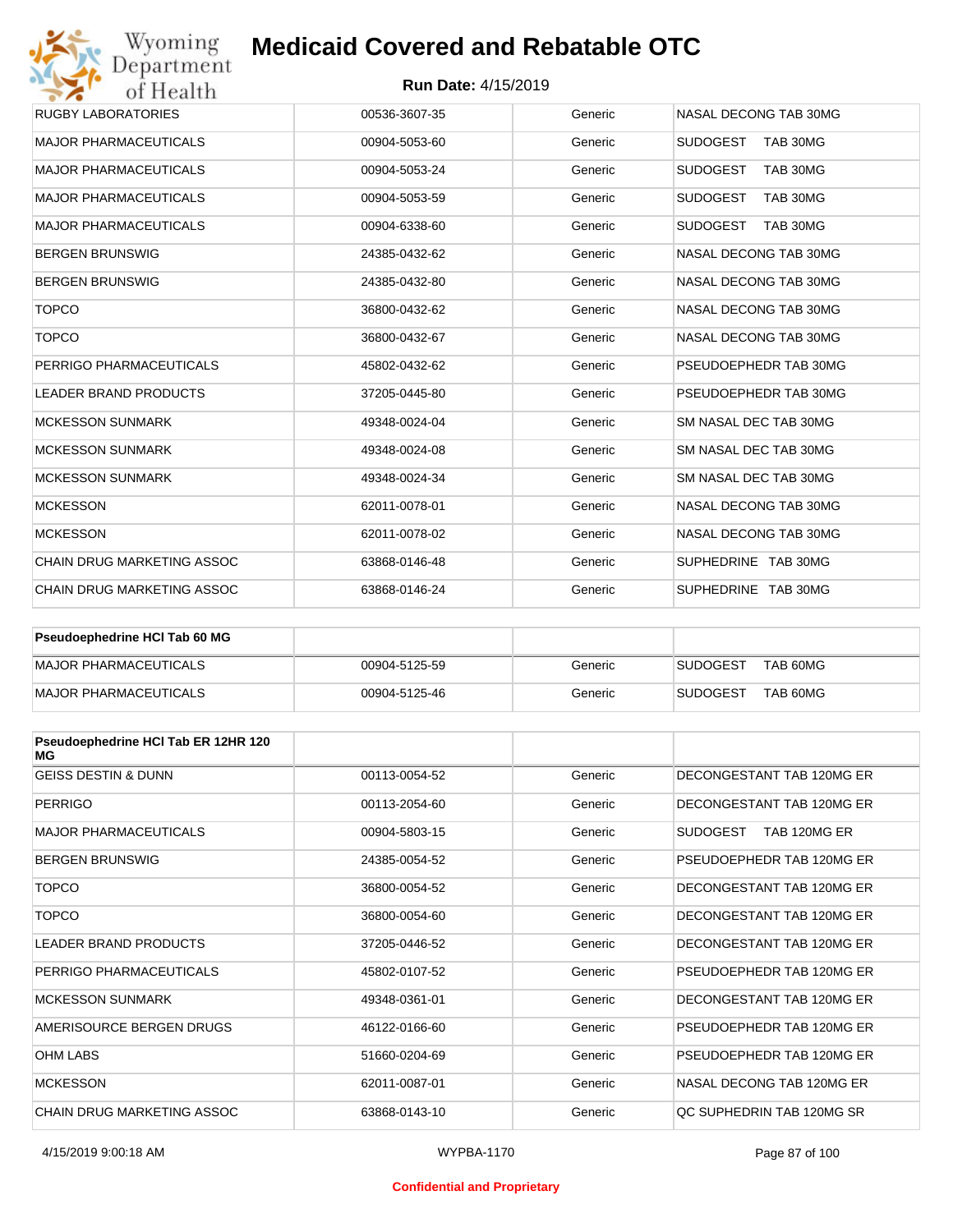

**Run Date:** 4/15/2019

**OPHTHALMIC AGENTS**

| Sodium Chloride Hypertonic Ophth Oint<br>5% |               |              |                              |
|---------------------------------------------|---------------|--------------|------------------------------|
| <b>MAJOR PHARMACEUTICALS</b>                | 00904-5315-38 | Generic      | SOD CHLORIDE OIN 5% OP       |
| <b>BAUSCH HEALTH</b>                        | 24208-0385-55 | <b>Brand</b> | <b>MURO 128</b><br>OIN 5% OP |
| <b>BAUSCH HEALTH</b>                        | 24208-0385-56 | <b>Brand</b> | <b>MURO 128</b><br>OIN 5% OP |
| <b>AKORN</b>                                | 17478-0622-35 | Generic      | SOD CHLORIDE OIN 5% OP       |

| Sodium Chloride Hypertonic Ophth Soln<br>2% |               |              |          |           |
|---------------------------------------------|---------------|--------------|----------|-----------|
| <b>BAUSCH HEALTH</b>                        | 24208-0276-15 | <b>Brand</b> | MURO 128 | SOL 2% OP |

| Sodium Chloride Hypertonic Ophth Soln<br>5%                 |               |              |                              |
|-------------------------------------------------------------|---------------|--------------|------------------------------|
| <b>MAJOR PHARMACEUTICALS</b>                                | 00904-5314-35 | Generic      | SOD CHLORIDE SOL 5% OP       |
| <b>AKORN</b>                                                | 17478-0623-12 | Generic      | SOD CHLORIDE SOL 5% OP       |
| <b>BAUSCH HEALTH</b>                                        | 24208-0277-15 | <b>Brand</b> | <b>MURO 128</b><br>SOL 5% OP |
| <b>BAUSCH HEALTH</b>                                        | 24208-0277-30 | <b>Brand</b> | <b>MURO 128</b><br>SOL 5% OP |
| <b>PSYCHOTHERAPEUTIC AND</b><br>NEUROLOGICAL AGENTS - MISC. |               |              |                              |

| <b>Nicotine Polacrilex Gum 2 MG</b>   |               |              |                                         |
|---------------------------------------|---------------|--------------|-----------------------------------------|
| <b>GLAXO CONSUMER HEALTHCARE L.P.</b> | 00135-0157-10 | <b>Brand</b> | <b>NICORETTE</b><br><b>GUM 2MG ORIG</b> |
| <b>GLAXO CONSUMER HEALTHCARE L.P.</b> | 00135-0225-03 | <b>Brand</b> | <b>GUM 2MG MINT</b><br><b>NICORETTE</b> |
| <b>GLAXO CONSUMER HEALTHCARE L.P.</b> | 00135-0229-04 | <b>Brand</b> | <b>NICORETTE</b><br><b>GUM 2MG MINT</b> |
| <b>GLAXO CONSUMER HEALTHCARE L.P.</b> | 00135-0241-05 | <b>Brand</b> | <b>NICORETTE</b><br><b>GUM 2MGFRUIT</b> |
| <b>GLAXO CONSUMER HEALTHCARE L.P.</b> | 00135-0241-08 | <b>Brand</b> | <b>NICORETTE</b><br><b>GUM 2MGFRUIT</b> |
| <b>GLAXO CONSUMER HEALTHCARE L.P.</b> | 00135-0466-05 | <b>Brand</b> | <b>NICORETTE</b><br><b>GUM 2MG CINN</b> |
| <b>GLAXO CONSUMER HEALTHCARE L.P.</b> | 00135-0474-05 | <b>Brand</b> | <b>NICORETTE</b><br><b>GUM 2MG MINT</b> |
| <b>GLAXO CONSUMER HEALTHCARE L.P.</b> | 00135-0474-08 | <b>Brand</b> | <b>NICORETTE</b><br><b>GUM 2MG MINT</b> |
| <b>PERRIGO</b>                        | 00113-0206-25 | Generic      | NICOTINE POL GUM 2MG MINT               |
| GLAXO CONSUMER HEALTHCARE L.P.        | 00135-0157-07 | <b>Brand</b> | NICORETTE ST GUM 2MG ORIG               |
| <b>GLAXO CONSUMER HEALTHCARE L.P.</b> | 00135-0474-01 | <b>Brand</b> | <b>NICORETTE</b><br><b>GUM 2MG MINT</b> |
| <b>GLAXO CONSUMER HEALTHCARE L.P.</b> | 00135-0474-02 | <b>Brand</b> | <b>NICORETTE</b><br><b>GUM 2MG MINT</b> |
| <b>GLAXO CONSUMER HEALTHCARE L.P.</b> | 00135-0241-02 | <b>Brand</b> | <b>NICORETTE</b><br><b>GUM 2MGFRUIT</b> |
| <b>GLAXO CONSUMER HEALTHCARE L.P.</b> | 00135-0466-01 | <b>Brand</b> | <b>NICORETTE</b><br><b>GUM 2MG CINN</b> |
| <b>GLAXO CONSUMER HEALTHCARE L.P.</b> | 00135-0466-02 | <b>Brand</b> | <b>NICORETTE</b><br><b>GUM 2MG CINN</b> |
| <b>GLAXO CONSUMER HEALTHCARE L.P.</b> | 00135-0157-11 | <b>Brand</b> | <b>NICORETTE</b><br><b>GUM 2MG ORIG</b> |
| <b>GLAXO CONSUMER HEALTHCARE L.P.</b> | 00135-0225-02 | <b>Brand</b> | NICORETTE ST GUM 2MG MINT               |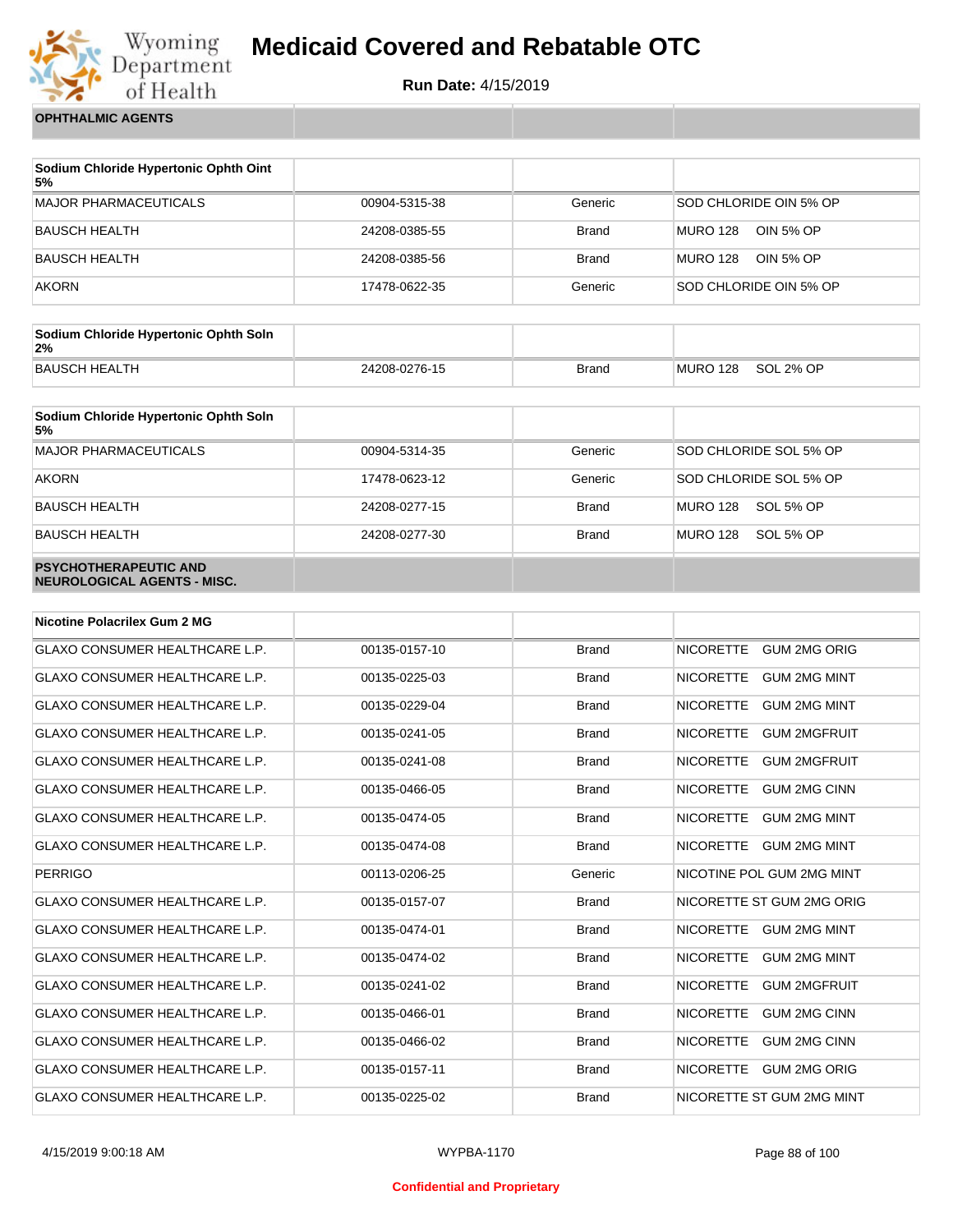| <b>GLAXO CONSUMER HEALTHCARE L.P.</b> | 00135-0229-05 | <b>Brand</b> | NICORETTE GUM 2MG MINT           |
|---------------------------------------|---------------|--------------|----------------------------------|
| GLAXO CONSUMER HEALTHCARE L.P.        | 00135-0241-03 | <b>Brand</b> | NICORETTE GUM 2MGFRUIT           |
| GLAXO CONSUMER HEALTHCARE L.P.        | 00135-0241-06 | <b>Brand</b> | NICORETTE GUM 2MGFRUIT           |
| GLAXO CONSUMER HEALTHCARE L.P.        | 00135-0466-03 | <b>Brand</b> | NICORETTE GUM 2MG CINN           |
| GLAXO CONSUMER HEALTHCARE L.P.        | 00135-0474-03 | <b>Brand</b> | NICORETTE GUM 2MG MINT           |
| <b>RUGBY LABORATORIES</b>             | 00536-1362-06 | Generic      | NICOTINE POL GUM 2MG             |
| <b>RUGBY LABORATORIES</b>             | 00536-1362-23 | Generic      | NICOTINE POL GUM 2MG             |
| <b>RUGBY LABORATORIES</b>             | 00536-1362-34 | Generic      | NICOTINE POL GUM 2MG             |
| <b>RUGBY LABORATORIES</b>             | 00536-3029-06 | Generic      | NICOTINE POL GUM 2MG ORIG        |
| <b>RUGBY LABORATORIES</b>             | 00536-3029-23 | Generic      | NICOTINE POL GUM 2MG ORIG        |
| <b>RUGBY LABORATORIES</b>             | 00536-3029-34 | Generic      | NICOTINE POL GUM 2MG ORIG        |
| <b>RUGBY LABORATORIES</b>             | 00536-3386-01 | Generic      | NICOTINE POL GUM 2MGFRUIT        |
| <b>RUGBY LABORATORIES</b>             | 00536-3112-37 | Generic      | NICOTINE POL GUM 2MG MINT        |
| <b>MAJOR PHARMACEUTICALS</b>          | 00904-5734-11 | Generic      | NICORELIEF GUM 2MG ORIG          |
| <b>MAJOR PHARMACEUTICALS</b>          | 00904-5734-51 | Generic      | NICORELIEF GUM 2MG ORIG          |
| <b>MAJOR PHARMACEUTICALS</b>          | 00904-5736-11 | Generic      | NICORELIEF GUM 2MG MINT          |
| <b>RUGBY LABORATORIES</b>             | 00536-3112-01 | Generic      | NICOTINE POL GUM 2MG MINT        |
| <b>RUGBY LABORATORIES</b>             | 00536-3404-01 | Generic      | NICOTINE POL GUM 2MG CINN        |
| <b>MAJOR PHARMACEUTICALS</b>          | 00904-5736-51 | Generic      | NICORELIEF GUM 2MG MINT          |
| <b>BERGEN BRUNSWIG</b>                | 24385-0170-58 | Generic      | GNP NICOTINE GUM 2MG MINT        |
| <b>TOPCO</b>                          | 36800-0352-78 | Generic      | NICOTINE POL GUM 2MGFRUIT        |
| <b>TOPCO</b>                          | 36800-0029-25 | Generic      | NICOTINE POL GUM 2MG ORIG        |
| <b>TOPCO</b>                          | 36800-0456-78 | Generic      | NICOTINE POL GUM 2MG MINT        |
| <b>BERGEN BRUNSWIG</b>                | 24385-0594-71 | Generic      | <b>GNP NICOTINE GUM 2MG MINT</b> |
| <b>TOPCO</b>                          | 36800-0206-25 | Generic      | NICOTINE POL GUM 2MG MINT        |
| <b>LEADER BRAND PRODUCTS</b>          | 37205-0203-71 | Generic      | NICOTINE POL GUM 2MG             |
| LEADER BRAND PRODUCTS                 | 37205-0967-78 | Generic      | NICOTINE POL GUM 2MG MINT        |
| LEADER BRAND PRODUCTS                 | 37205-0967-58 | Generic      | NICOTINE POL GUM 2MG MINT        |
| AMERISOURCE BERGEN DRUGS              | 46122-0173-20 | Generic      | <b>GNP NICOTINE GUM 2MG ORIG</b> |
| <b>MCKESSON SUNMARK</b>               | 49348-0573-08 | Generic      | SM NICOTINE GUM 2MG              |
| <b>MCKESSON SUNMARK</b>               | 49348-0573-36 | Generic      | SM NICOTINE GUM 2MG              |
| <b>PERRIGO</b>                        | 45802-0206-25 | Generic      | NICOTINE POL GUM 2MG MINT        |
| <b>MCKESSON SUNMARK</b>               | 49348-0691-36 | Generic      | SM NICOTINE GUM 2MG MINT         |
| <b>MCKESSON SUNMARK</b>               | 49348-0787-10 | Generic      | SM NICOTINE GUM 2MG MINT         |
| <b>MCKESSON</b>                       | 62011-0047-02 | Generic      | HM NICOTINE GUM 2MG MINT         |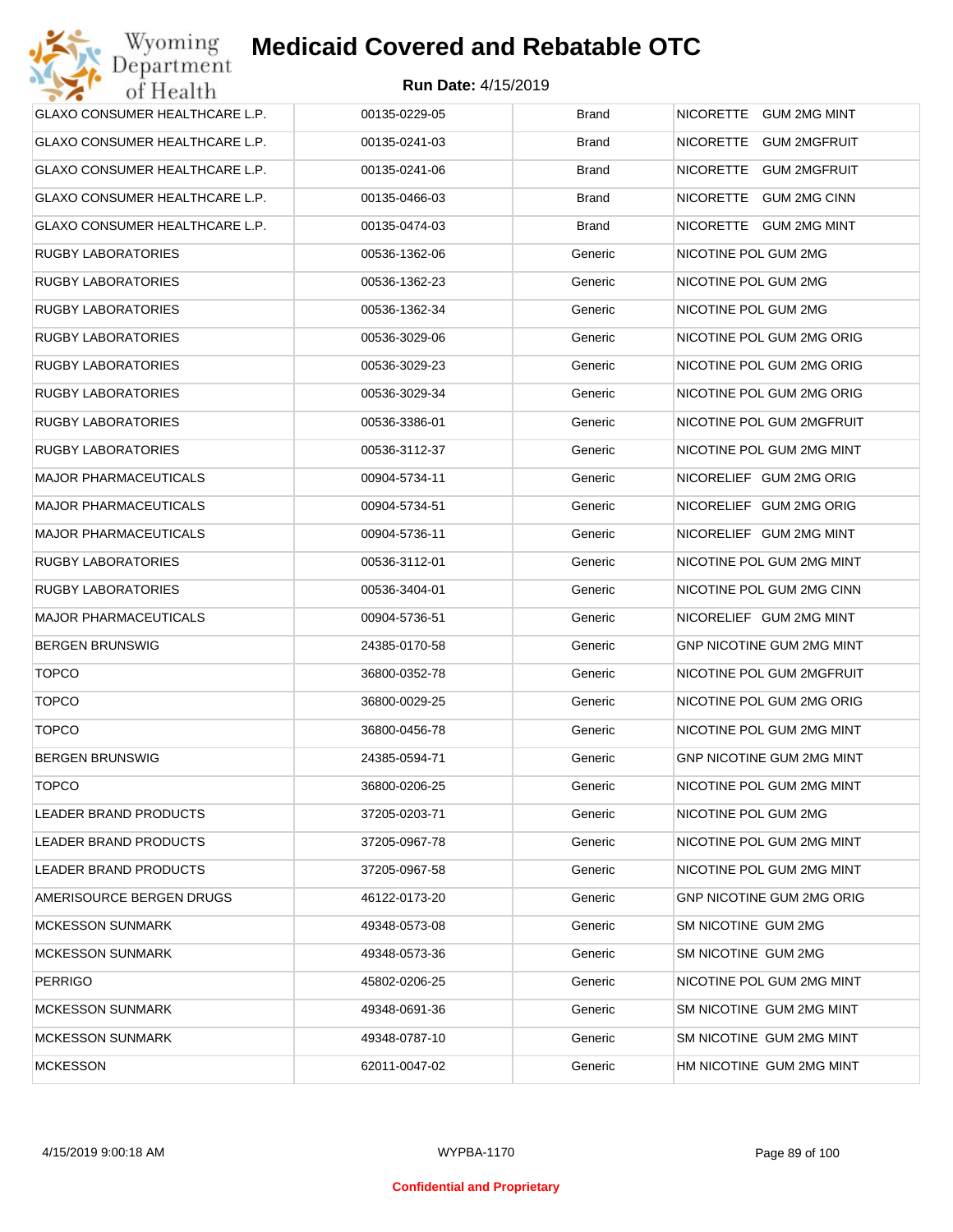

| Nicotine Polacrilex Gum 4 MG          |               |              |                           |
|---------------------------------------|---------------|--------------|---------------------------|
| <b>PERRIGO</b>                        | 00113-0422-25 | Generic      | NICOTINE POL GUM 4MG MINT |
| PERRIGO PHARMACEUTICALS               | 00113-0532-78 | Generic      | NICOTINE POL GUM 4MG MINT |
| <b>GLAXO CONSUMER HEALTHCARE L.P.</b> | 00135-0158-10 | <b>Brand</b> | NICORETTE GUM 4MG ORIG    |
| GLAXO CONSUMER HEALTHCARE L.P.        | 00135-0230-04 | <b>Brand</b> | NICORETTE GUM 4MG MINT    |
| GLAXO CONSUMER HEALTHCARE L.P.        | 00135-0467-03 | <b>Brand</b> | NICORETTE GUM 4MG CINN    |
| GLAXO CONSUMER HEALTHCARE L.P.        | 00135-0158-07 | <b>Brand</b> | NICORETTE ST GUM 4MG ORIG |
| GLAXO CONSUMER HEALTHCARE L.P.        | 00135-0226-02 | <b>Brand</b> | NICORETTE GUM 4MG MINT    |
| GLAXO CONSUMER HEALTHCARE L.P.        | 00135-0226-03 | <b>Brand</b> | NICORETTE GUM 4MG MINT    |
| GLAXO CONSUMER HEALTHCARE L.P.        | 00135-0242-01 | <b>Brand</b> | NICORETTE GUM 4MGFRUIT    |
| GLAXO CONSUMER HEALTHCARE L.P.        | 00135-0242-02 | <b>Brand</b> | NICORETTE GUM 4MGFRUIT    |
| GLAXO CONSUMER HEALTHCARE L.P.        | 00135-0242-03 | <b>Brand</b> | NICORETTE GUM 4MGFRUIT    |
| GLAXO CONSUMER HEALTHCARE L.P.        | 00135-0242-05 | <b>Brand</b> | NICORETTE GUM 4MGFRUIT    |
| GLAXO CONSUMER HEALTHCARE L.P.        | 00135-0242-06 | <b>Brand</b> | NICORETTE GUM 4MGFRUIT    |
| GLAXO CONSUMER HEALTHCARE L.P.        | 00135-0475-01 | <b>Brand</b> | NICORETTE GUM 4MG MINT    |
| GLAXO CONSUMER HEALTHCARE L.P.        | 00135-0475-02 | <b>Brand</b> | NICORETTE GUM 4MG MINT    |
| GLAXO CONSUMER HEALTHCARE L.P.        | 00135-0475-03 | <b>Brand</b> | NICORETTE GUM 4MG MINT    |
| GLAXO CONSUMER HEALTHCARE L.P.        | 00135-0475-05 | <b>Brand</b> | NICORETTE GUM 4MG MINT    |
| GLAXO CONSUMER HEALTHCARE L.P.        | 00135-0158-11 | <b>Brand</b> | NICORETTE GUM 4MG ORIG    |
| GLAXO CONSUMER HEALTHCARE L.P.        | 00135-0230-05 | <b>Brand</b> | NICORETTE GUM 4MG MINT    |
| GLAXO CONSUMER HEALTHCARE L.P.        | 00135-0242-08 | <b>Brand</b> | NICORETTE GUM 4MGFRUIT    |
| GLAXO CONSUMER HEALTHCARE L.P.        | 00135-0467-02 | <b>Brand</b> | NICORETTE GUM 4MG CINN    |
| GLAXO CONSUMER HEALTHCARE L.P.        | 00135-0467-05 | <b>Brand</b> | NICORETTE GUM 4MG CINN    |
| <b>RUGBY LABORATORIES</b>             | 00536-3387-01 | Generic      | NICOTINE POL GUM 4MG      |
| <b>GLAXO CONSUMER HEALTHCARE L.P.</b> | 00135-0475-08 | <b>Brand</b> | NICORETTE GUM 4MG MINT    |
| RUGBY LABORATORIES                    | 00536-1372-06 | Generic      | NICOTINE POL GUM 4MG MINT |
| RUGBY LABORATORIES                    | 00536-1372-34 | Generic      | NICOTINE POL GUM 4MG MINT |
| RUGBY LABORATORIES                    | 00536-3030-06 | Generic      | NICOTINE POL GUM 4MG ORIG |
| RUGBY LABORATORIES                    | 00536-3113-37 | Generic      | NICOTINE POL GUM 4MG MINT |
| <b>MAJOR PHARMACEUTICALS</b>          | 00904-5737-11 | Generic      | NICORELIEF GUM 4MG MINT   |
| <b>MAJOR PHARMACEUTICALS</b>          | 00904-5737-51 | Generic      | NICORELIEF GUM 4MG MINT   |
| <b>MAJOR PHARMACEUTICALS</b>          | 00904-5735-51 | Generic      | NICORELIEF GUM 4MG ORIG   |
| RUGBY LABORATORIES                    | 00536-1372-23 | Generic      | NICOTINE POL GUM 4MG MINT |
| RUGBY LABORATORIES                    | 00536-3030-23 | Generic      | NICOTINE POL GUM 4MG ORIG |
| RUGBY LABORATORIES                    | 00536-3113-01 | Generic      | NICOTINE POL GUM 4MG MINT |
| RUGBY LABORATORIES                    | 00536-3405-01 | Generic      | NICOTINE POL GUM 4MG      |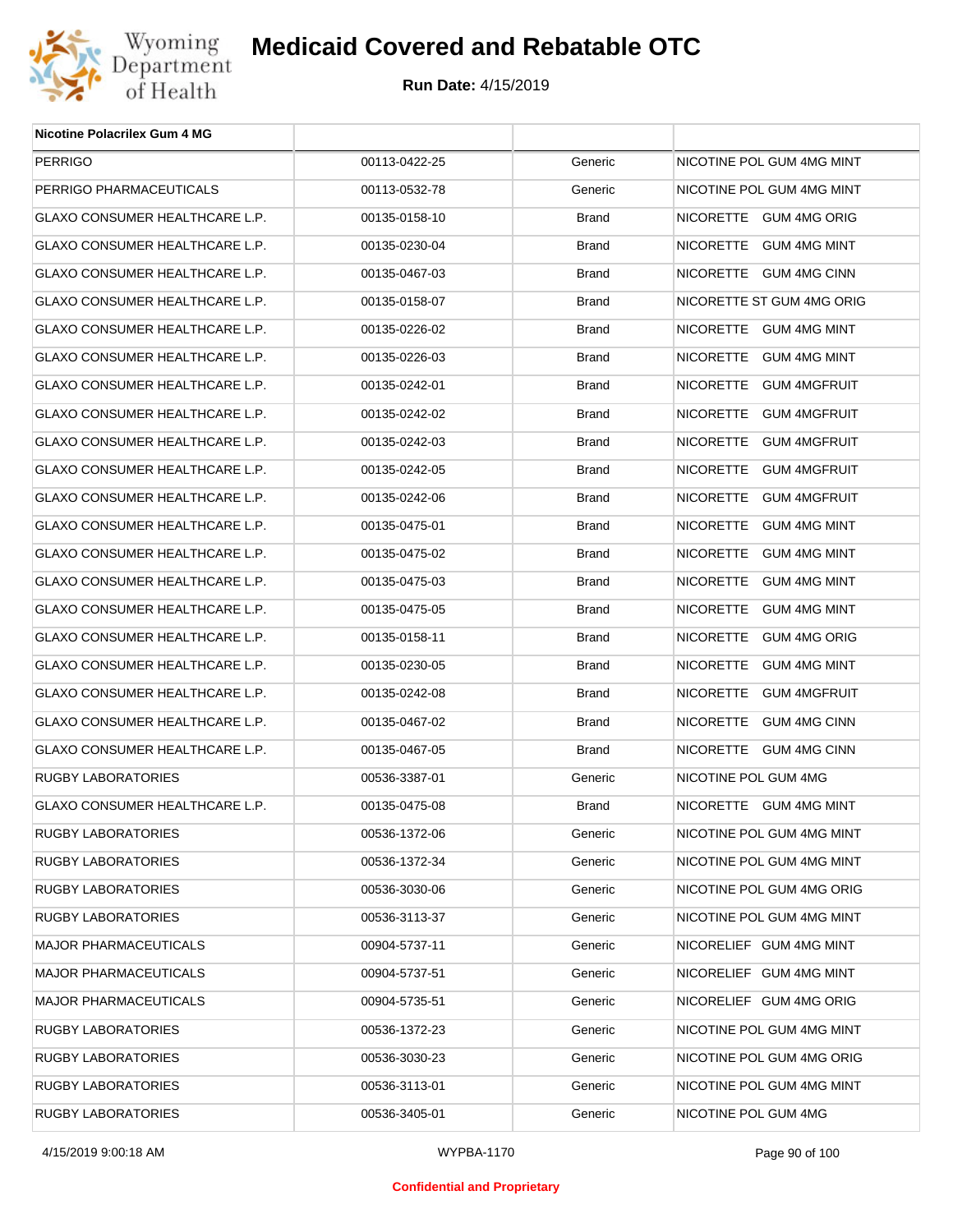

| <b>MAJOR PHARMACEUTICALS</b> | 00904-5735-11 | Generic | NICORELIEF GUM 4MG ORIG          |
|------------------------------|---------------|---------|----------------------------------|
| <b>TOPCO</b>                 | 36800-0170-71 | Generic | NICOTINE POL GUM 4MG ORIG        |
| <b>BERGEN BRUNSWIG</b>       | 24385-0598-71 | Generic | <b>GNP NICOTINE GUM 4MG MINT</b> |
| <b>TOPCO</b>                 | 36800-0854-78 | Generic | NICOTINE POL GUM 4MGFRUIT        |
| <b>TOPCO</b>                 | 36800-0422-71 | Generic | NICOTINE POL GUM 4MG MINT        |
| <b>TOPCO</b>                 | 36800-0532-78 | Generic | NICOTINE POL GUM 4MG MINT        |
| <b>LEADER BRAND PRODUCTS</b> | 37205-0204-71 | Generic | NICOTINE POL GUM 4MG             |
| <b>TOPCO</b>                 | 36800-0170-25 | Generic | NICOTINE POL GUM 4MG ORIG        |
| <b>LEADER BRAND PRODUCTS</b> | 37205-0968-78 | Generic | NICOTINE POL GUM 4MG MINT        |
| <b>LEADER BRAND PRODUCTS</b> | 37205-0968-58 | Generic | NICOTINE POL GUM 4MG MINT        |
| <b>PERRIGO</b>               | 45802-0110-78 | Generic | NICOTINE POL GUM 4MG MINT        |
| <b>PERRIGO</b>               | 45802-0001-25 | Generic | NICOTINE POL GUM 4MG MINT        |
| AMERISOURCE BERGEN DRUGS     | 46122-0286-60 | Generic | <b>GNP NICOTINE GUM 4MG MINT</b> |
| <b>MCKESSON SUNMARK</b>      | 49348-0692-36 | Generic | SM NICOTINE GUM 4MG MINT         |
| <b>MCKESSON SUNMARK</b>      | 49348-0788-10 | Generic | SM NICOTINE GUM 4MG MINT         |
| <b>MCKESSON SUNMARK</b>      | 49348-0572-08 | Generic | SM NICOTINE GUM 4MG              |
| <b>MCKESSON SUNMARK</b>      | 49348-0572-36 | Generic | SM NICOTINE GUM 4MG              |
| <b>MCKESSON</b>              | 62011-0170-01 | Generic | HM NICOTINE GUM 4MG MINT         |

| <b>Nicotine Polacrilex Lozenge 2 MG</b> |               |              |                                  |
|-----------------------------------------|---------------|--------------|----------------------------------|
| PERRIGO PHARMACEUTICALS                 | 00113-0344-05 | Generic      | NICOTINE POL LOZ 2MG MINT        |
| <b>GLAXO CONSUMER HEALTHCARE L.P.</b>   | 00135-0508-03 | <b>Brand</b> | NICORETTE LOZ 2MG MINT           |
| <b>GLAXO CONSUMER HEALTHCARE L.P.</b>   | 00135-0510-01 | <b>Brand</b> | <b>LOZ 2MG MINT</b><br>NICORETTE |
| <b>GLAXO CONSUMER HEALTHCARE L.P.</b>   | 00135-0510-02 | <b>Brand</b> | <b>NICORETTE</b><br>LOZ 2MG MINT |
| <b>GLAXO CONSUMER HEALTHCARE L.P.</b>   | 00135-0512-01 | <b>Brand</b> | LOZ 2MG CHRY<br><b>NICORETTE</b> |
| <b>GLAXO CONSUMER HEALTHCARE L.P.</b>   | 00135-0512-05 | <b>Brand</b> | <b>NICORETTE</b><br>LOZ 2MG CHRY |
| <b>GLAXO CONSUMER HEALTHCARE L.P.</b>   | 00135-0508-02 | <b>Brand</b> | <b>NICORETTE</b><br>LOZ 2MG MINT |
| <b>GLAXO CONSUMER HEALTHCARE L.P.</b>   | 00135-0510-05 | <b>Brand</b> | NICORETTE<br>LOZ 2MG MINT        |
| <b>RUGBY LABORATORIES</b>               | 00536-1038-81 | Generic      | NICOTINE POL LOZ 2MG MINT        |
| <b>GLAXO CONSUMER HEALTHCARE L.P.</b>   | 00135-0510-03 | <b>Brand</b> | NICORETTE LOZ 2MG MINT           |
| <b>GLAXO CONSUMER HEALTHCARE L.P.</b>   | 00135-0514-03 | <b>Brand</b> | NICORETTE LOZ 2MG ORIG           |
| <b>TOPCO</b>                            | 36800-0344-05 | Generic      | NICOTINE POL LOZ 2MG MINT        |
| <b>LEADER BRAND PRODUCTS</b>            | 37205-0987-69 | Generic      | NICOTINE POL LOZ 2MG MINT        |
| PERRIGO PHARMACEUTICALS                 | 45802-0344-05 | Generic      | NICOTINE POL LOZ 2MG MINT        |
| AMERISOURCE BERGEN DRUGS                | 46122-0176-08 | Generic      | GNP NICOTINE LOZ 2MG MINT        |
| AMERISOURCE BERGEN DRUGS                | 46122-0254-15 | Generic      | <b>GNP NICOTINE LOZ MINI 2MG</b> |
| <b>MCKESSON SUNMARK</b>                 | 49348-0852-16 | Generic      | SM NICOTINE LOZ 2MG MINT         |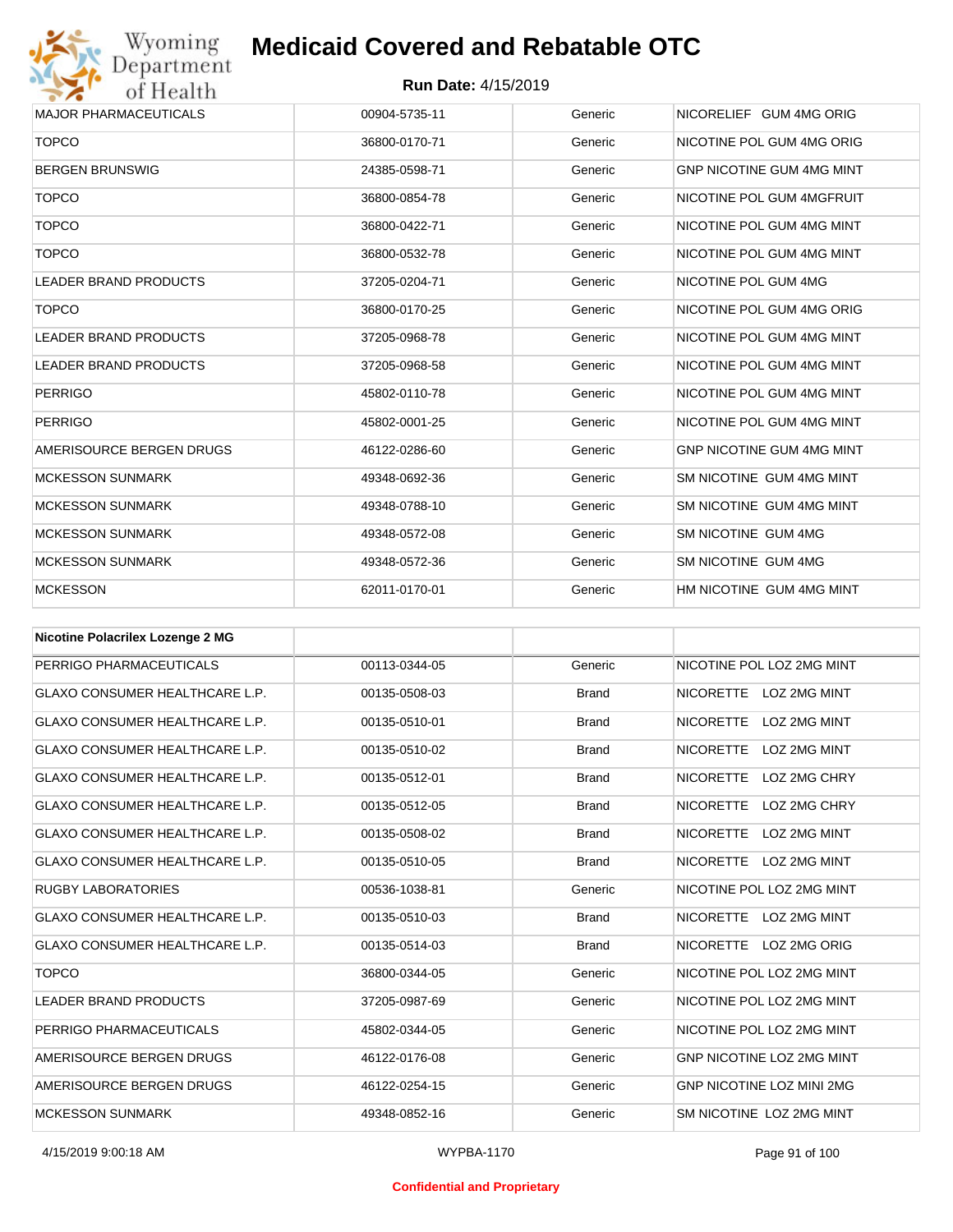# Wyoming<br>Department<br>of Health

# **Medicaid Covered and Rebatable OTC**

| MCKESSON        | 62011-0048-01 | Generic | HM NICOTINE LOZ 2MG MINT |
|-----------------|---------------|---------|--------------------------|
| <b>MCKESSON</b> | 62011-0199-01 | Generic | HM NICOTINE LOZ 2MG MINT |

| Nicotine Polacrilex Lozenge 4 MG      |               |              |                                         |
|---------------------------------------|---------------|--------------|-----------------------------------------|
| <b>GEISS DESTIN &amp; DUNN</b>        | 00113-0873-05 | Generic      | NICOTINE POL LOZ 4MG MINT               |
| <b>GLAXO CONSUMER HEALTHCARE L.P.</b> | 00135-0511-05 | <b>Brand</b> | NICORETTE LOZ 4MG MINT                  |
| <b>GLAXO CONSUMER HEALTHCARE L.P.</b> | 00135-0509-02 | <b>Brand</b> | <b>NICORETTE</b><br><b>LOZ 4MG MINT</b> |
| <b>GLAXO CONSUMER HEALTHCARE L.P.</b> | 00135-0509-03 | <b>Brand</b> | <b>NICORETTE</b><br>LOZ 4MG MINT        |
| <b>GLAXO CONSUMER HEALTHCARE L.P.</b> | 00135-0513-01 | <b>Brand</b> | <b>NICORETTE</b><br>LOZ 4MG CHRY        |
| <b>GLAXO CONSUMER HEALTHCARE L.P.</b> | 00135-0511-02 | <b>Brand</b> | <b>NICORETTE</b><br>LOZ 4MG MINT        |
| <b>GLAXO CONSUMER HEALTHCARE L.P.</b> | 00135-0513-05 | <b>Brand</b> | <b>NICORETTE</b><br>LOZ 4MG CHRY        |
| <b>GLAXO CONSUMER HEALTHCARE L.P.</b> | 00135-0515-03 | <b>Brand</b> | <b>NICORETTE</b><br>LOZ 4MG ORIG        |
| <b>GLAXO CONSUMER HEALTHCARE L.P.</b> | 00135-0511-01 | <b>Brand</b> | NICORETTE LOZ 4MG MINT                  |
| <b>RUGBY LABORATORIES</b>             | 00536-1039-81 | Generic      | NICOTINE POL LOZ 4MG MINT               |
| <b>TOPCO</b>                          | 36800-0873-05 | Generic      | NICOTINE POL LOZ 4MG MINT               |
| <b>LEADER BRAND PRODUCTS</b>          | 37205-0988-69 | Generic      | NICOTINE POL LOZ 4MG MINT               |
| PERRIGO PHARMACEUTICALS               | 45802-0873-05 | Generic      | NICOTINE POL LOZ 4MG MINT               |
| AMERISOURCE BERGEN DRUGS              | 46122-0177-08 | Generic      | <b>GNP NICOTINE LOZ 4MG MINT</b>        |
| AMERISOURCE BERGEN DRUGS              | 46122-0255-15 | Generic      | <b>GNP NICOTINE LOZ 4MG MINT</b>        |
| <b>MCKESSON SUNMARK</b>               | 49348-0853-16 | Generic      | SM NICOTINE LOZ 4MG MINT                |
| <b>MCKESSON</b>                       | 62011-0171-01 | Generic      | HM NICOTINE LOZ 4MG MINT                |
| <b>MCKESSON</b>                       | 62011-0200-01 | Generic      | HM NICOTINE LOZ 4MG MINT                |
| <b>MCKESSON</b>                       | 62011-0171-02 | Generic      | HM NICOTINE LOZ 4MG MINT                |

| Nicotine TD Patch 24 HR Kit 21-14-7<br>MG/24HR |               |         |                            |
|------------------------------------------------|---------------|---------|----------------------------|
| DR.REDDY'S LABORATORIES                        | 00067-6045-56 | Generic | INICOTINE SYS KIT TRANSDER |
| DR.REDDY'S LABORATORIES. INC.                  | 43598-0445-56 | Generic | NICOTINE SYS KIT TRANSDER  |

| Nicotine TD Patch 24HR 14 MG/24HR |               |              |                                        |
|-----------------------------------|---------------|--------------|----------------------------------------|
| DR.REDDY'S LABORATORIES           | 00067-5125-07 | Generic      | <b>NICOTINE</b><br><b>DIS 14MG/24H</b> |
| <b>MCKESSON SUNMARK</b>           | 00067-6129-14 | Generic      | SM NICOTINE DIS 14MG/24H               |
| GLAXO CONSUMER HEALTHCARE L.P.    | 00135-0195-05 | <b>Brand</b> | NICODERM CO DIS 14MG/24H               |
| DR.REDDY'S LABORATORIES           | 00067-5125-14 | Generic      | NICOTINE<br><b>DIS 14MG/24H</b>        |
| GLAXO CONSUMER HEALTHCARE L.P.    | 00135-0195-02 | <b>Brand</b> | NICODERM CO DIS 14MG/24H               |
| GLAXO CONSUMER HEALTHCARE L.P.    | 00135-0195-03 | <b>Brand</b> | NICODERM CO DIS 14MG/24H               |
| RUGBY LABORATORIES                | 00536-5895-88 | Generic      | NICOTINE TD DIS 14MG/24H               |
| LEADER BRAND PRODUCTS             | 37205-0361-74 | Generic      | NICOTINE TD DIS 14MG/24H               |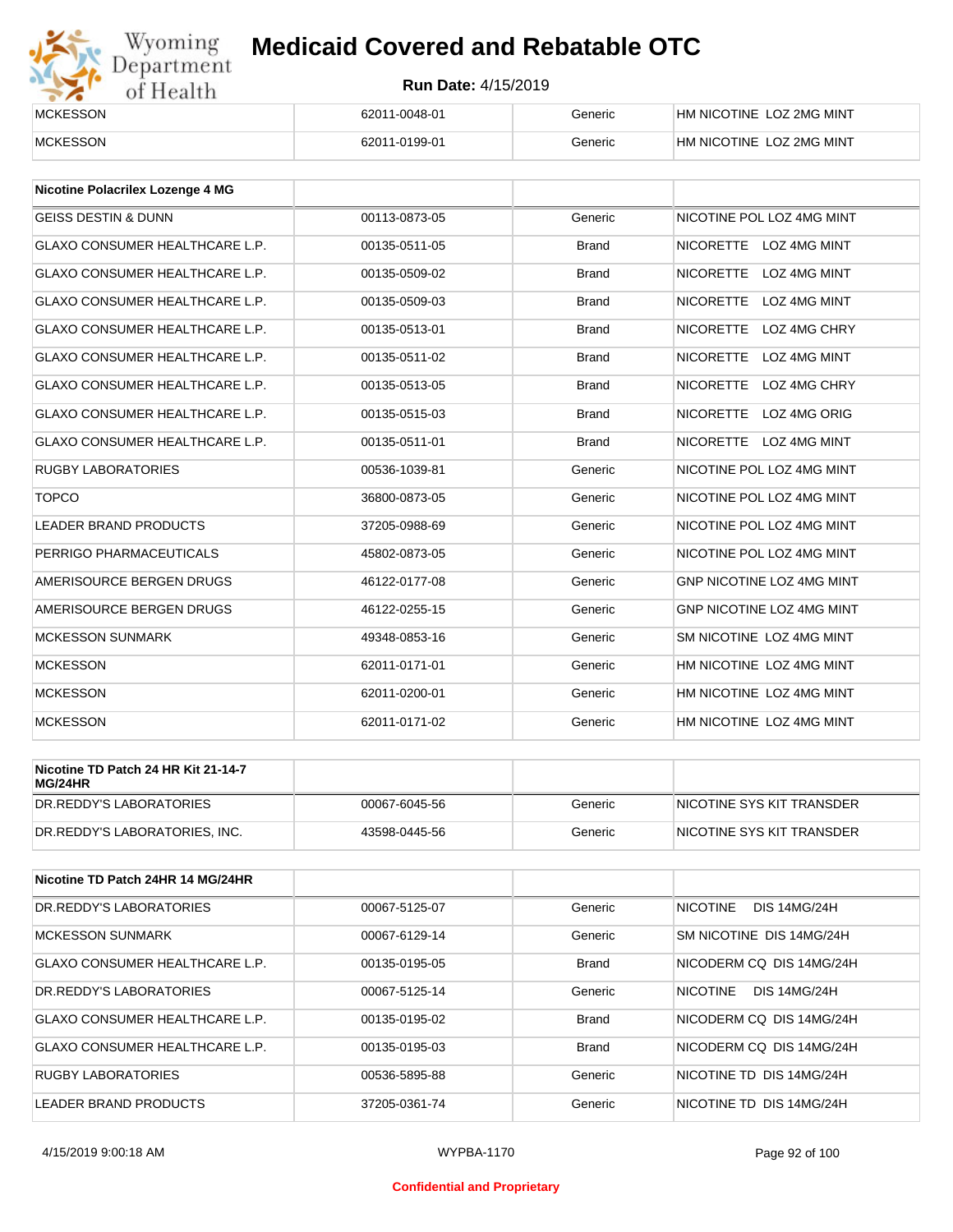| Wyoming<br><b>Medicaid Covered and Rebatable OTC</b><br>Department |                            |         |                          |  |  |
|--------------------------------------------------------------------|----------------------------|---------|--------------------------|--|--|
| of Health                                                          | <b>Run Date: 4/15/2019</b> |         |                          |  |  |
| DR.REDDY'S LABORATORIES, INC.                                      | 43598-0447-70              | Generic | NICOTINE TD DIS 14MG/24H |  |  |
| DR.REDDY'S LABORATORIES, INC.                                      | 43598-0447-74              | Generic | NICOTINE TD DIS 14MG/24H |  |  |
| MCKESSON                                                           | 62011-0172-01              | Generic | HM NICOTINE DIS 14MG/24H |  |  |

| Nicotine TD Patch 24HR 21 MG/24HR     |               |              |                                        |
|---------------------------------------|---------------|--------------|----------------------------------------|
| DR. REDDY'S LABORATORIES              | 00067-5126-07 | Generic      | <b>NICOTINE</b><br><b>DIS 21MG/24H</b> |
| GLAXO CONSUMER HEALTHCARE L.P.        | 00135-0194-02 | <b>Brand</b> | NICODERM CO DIS 21MG/24H               |
| DR.REDDY'S LABORATORIES               | 00067-5126-14 | Generic      | <b>NICOTINE</b><br><b>DIS 21MG/24H</b> |
| DR. REDDY'S LABORATORIES              | 00067-5126-28 | Generic      | <b>NICOTINE</b><br><b>DIS 21MG/24H</b> |
| <b>GLAXO CONSUMER HEALTHCARE L.P.</b> | 00135-0145-02 | <b>Brand</b> | NICODERM CQ DIS 21MG/24H               |
| <b>MCKESSON SUNMARK</b>               | 00067-6130-14 | Generic      | SM NICOTINE DIS 21MG                   |
| <b>GLAXO CONSUMER HEALTHCARE L.P.</b> | 00135-0194-03 | <b>Brand</b> | NICODERM CO DIS 21MG/24H               |
| <b>GLAXO CONSUMER HEALTHCARE L.P.</b> | 00135-0194-05 | <b>Brand</b> | NICODERM CO DIS 21MG/24H               |
| <b>GLAXO CONSUMER HEALTHCARE L.P.</b> | 00135-0194-01 | <b>Brand</b> | NICODERM CO DIS 21MG/24H               |
| <b>RUGBY LABORATORIES</b>             | 00536-5896-88 | Generic      | NICOTINE TD DIS 21MG/24H               |
| DR.REDDY'S LABORATORIES, INC.         | 43598-0448-70 | Generic      | NICOTINE TD DIS 21MG/24H               |
| DR. REDDY'S LABORATORIES. INC.        | 43598-0448-74 | Generic      | NICOTINE TD DIS 21MG/24H               |
| <b>LEADER BRAND PRODUCTS</b>          | 37205-0358-74 | Generic      | NICOTINE TD DIS 21MG/24H               |
| DR.REDDY'S LABORATORIES, INC.         | 43598-0448-28 | Generic      | NICOTINE TD DIS 21MG/24H               |
| <b>MCKESSON</b>                       | 62011-0173-01 | Generic      | HM NICOTINE DIS 21MG/24H               |

| Nicotine TD Patch 24HR 7 MG/24HR                                 |               |              |                                 |
|------------------------------------------------------------------|---------------|--------------|---------------------------------|
| GLAXO CONSUMER HEALTHCARE L.P.                                   | 00135-0196-05 | <b>Brand</b> | NICODERM CO DIS 7MG/24HR        |
| DR. REDDY'S LABORATORIES                                         | 00067-5124-07 | Generic      | <b>NICOTINE</b><br>DIS 7MG/24HR |
| DR. REDDY'S LABORATORIES                                         | 00067-5124-14 | Generic      | <b>NICOTINE</b><br>DIS 7MG/24HR |
| <b>MCKESSON SUNMARK</b>                                          | 00067-6128-14 | Generic      | SM NICOTINE DIS 7MG/24HR        |
| <b>GLAXO CONSUMER HEALTHCARE L.P.</b>                            | 00135-0196-02 | <b>Brand</b> | NICODERM CQ DIS 7MG/24HR        |
| RUGBY LABORATORIES                                               | 00536-5894-88 | Generic      | NICOTINE TD DIS 7MG/24HR        |
| LEADER BRAND PRODUCTS                                            | 37205-0363-74 | Generic      | NICOTINE TD DIS 7MG/24HR        |
| DR.REDDY'S LABORATORIES, INC.                                    | 43598-0446-70 | Generic      | NICOTINE TD DIS 7MG/24HR        |
| DR.REDDY'S LABORATORIES, INC.                                    | 43598-0446-74 | Generic      | NICOTINE TD DIS 7MG/24HR        |
| <b>MCKESSON</b>                                                  | 62011-0050-01 | Generic      | NICOTINE TD DIS 7MG/24HR        |
| <b>ULCER</b><br>DRUGS/ANTISPASMODICS/ANTICHOLINE<br><b>RGICS</b> |               |              |                                 |

| Cimetidine Tab 200 MG  |               |         |                                           |  |
|------------------------|---------------|---------|-------------------------------------------|--|
| <b>BERGEN BRUNSWIG</b> | 24385-0111-65 | Generic | <b>TAB 200MG</b><br>TBURN<br>$AD^+$<br>НF |  |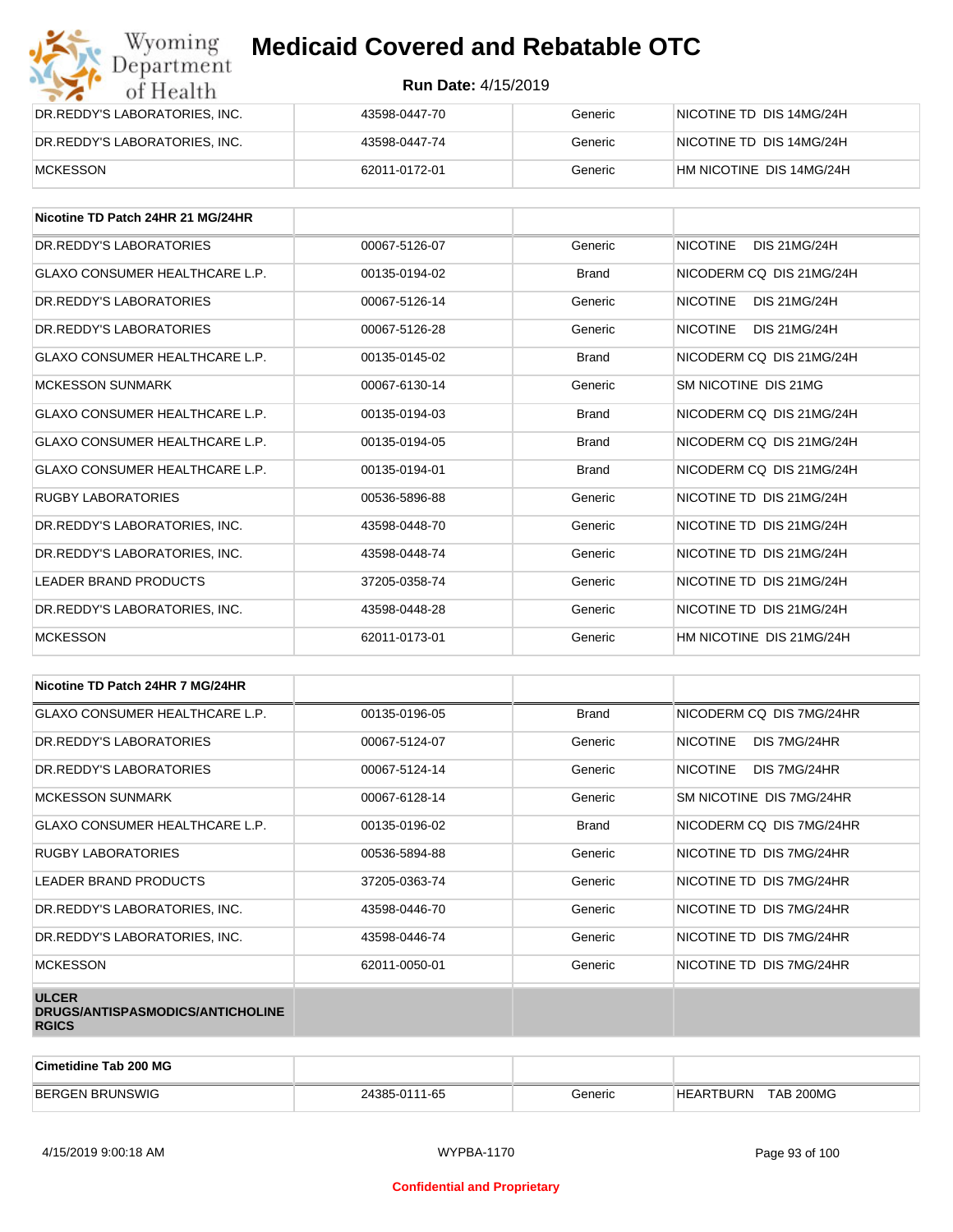

| ______<br><b>TOPCO</b>   | 36800-0022-39 | Generic | <b>TAB RELIEF</b><br><b>HEARTBURN</b> |
|--------------------------|---------------|---------|---------------------------------------|
| <b>IMCKESSON SUNMARK</b> | 49348-0246-44 | Generic | SM ACID REDU TAB 200MG                |

| <b>Famotidine Tab 10 MG</b>  |               |         |                             |
|------------------------------|---------------|---------|-----------------------------|
| TEVA PHARMACEUTICALS USA     | 00093-2748-65 | Generic | FAMOTIDINE TAB 10MG         |
| TEVA PHARMACEUTICALS USA     | 00093-2748-92 | Generic | FAMOTIDINE TAB 10MG         |
| TEVA PHARMACEUTICALS USA     | 00093-2748-94 | Generic | FAMOTIDINE TAB 10MG         |
| PERRIGO PHARMACEUTICALS      | 00113-0141-65 | Generic | ACID REDUCER TAB 10MG       |
| <b>MAJOR PHARMACEUTICALS</b> | 00904-5529-87 | Generic | HEARTBURN TAB RELIEF        |
| <b>MAJOR PHARMACEUTICALS</b> | 00904-5529-52 | Generic | <b>HEARTBURN TAB RELIEF</b> |
| <b>SELECT BRAND</b>          | 15127-0370-30 | Generic | ACID REDUCER TAB 10MG       |
| <b>BERGEN BRUNSWIG</b>       | 24385-0255-72 | Generic | ACID REDUCER TAB 10MG       |
| <b>TOPCO</b>                 | 36800-0141-72 | Generic | ACID REDUCER TAB 10MG       |
| <b>TOPCO</b>                 | 36800-0141-65 | Generic | ACID REDUCER TAB 10MG       |
| <b>LEADER BRAND PRODUCTS</b> | 37205-0614-65 | Generic | ACID REDUCER TAB 10MG       |
| <b>MCKESSON SUNMARK</b>      | 49348-0442-13 | Generic | ACID REDUCER TAB 10MG       |
| <b>MCKESSON</b>              | 62011-0142-01 | Generic | FAMOTIDINE TAB 10MG         |
| CHAIN DRUG MARKETING ASSOC   | 63868-0714-30 | Generic | ACID CONTROL TAB 10MG       |

| <b>Famotidine Tab 20 MG</b>       |               |         |                              |
|-----------------------------------|---------------|---------|------------------------------|
| PERRIGO PHARMACEUTICALS           | 00113-0194-02 | Generic | ACID REDUCER TAB 20MG        |
| <b>MAJOR PHARMACEUTICALS</b>      | 00904-5780-17 | Generic | HEARTBURN TAB 20MG           |
| <b>MAJOR PHARMACEUTICALS</b>      | 00904-5780-51 | Generic | <b>HEARTBURN</b><br>TAB 20MG |
| <b>BERGEN BRUNSWIG</b>            | 24385-0385-51 | Generic | ACID REDUCER TAB 20MG        |
| <b>TOPCO</b>                      | 36800-0194-51 | Generic | ACID REDUCER TAB 20MG        |
| <b>TOPCO</b>                      | 36800-0194-02 | Generic | ACID REDUCER TAB 20MG        |
| <b>LEADER BRAND PRODUCTS</b>      | 37205-0861-63 | Generic | ACID REDUCER TAB 20MG        |
| <b>BERGEN BRUNSWIG</b>            | 24385-0385-71 | Generic | ACID REDUCER TAB 20MG        |
| <b>BERGEN BRUNSWIG</b>            | 24385-0385-63 | Generic | ACID REDUCER TAB 20MG        |
| <b>TOPCO</b>                      | 36800-0194-71 | Generic | ACID REDUCER TAB 20MG        |
| AMERISOURCE BERGEN DRUGS          | 46122-0168-78 | Generic | ACID REDUCER TAB 20MG        |
| <b>MCKESSON SUNMARK</b>           | 49348-0817-09 | Generic | ACID REDUCER TAB 20MG        |
| <b>MCKESSON SUNMARK</b>           | 49348-0817-05 | Generic | ACID REDUCER TAB 20MG        |
| <b>MCKESSON</b>                   | 62011-0143-01 | Generic | FAMOTIDINE TAB 20MG          |
| <b>CHAIN DRUG MARKETING ASSOC</b> | 63868-0486-25 | Generic | ACID CONTROL TAB 20MG        |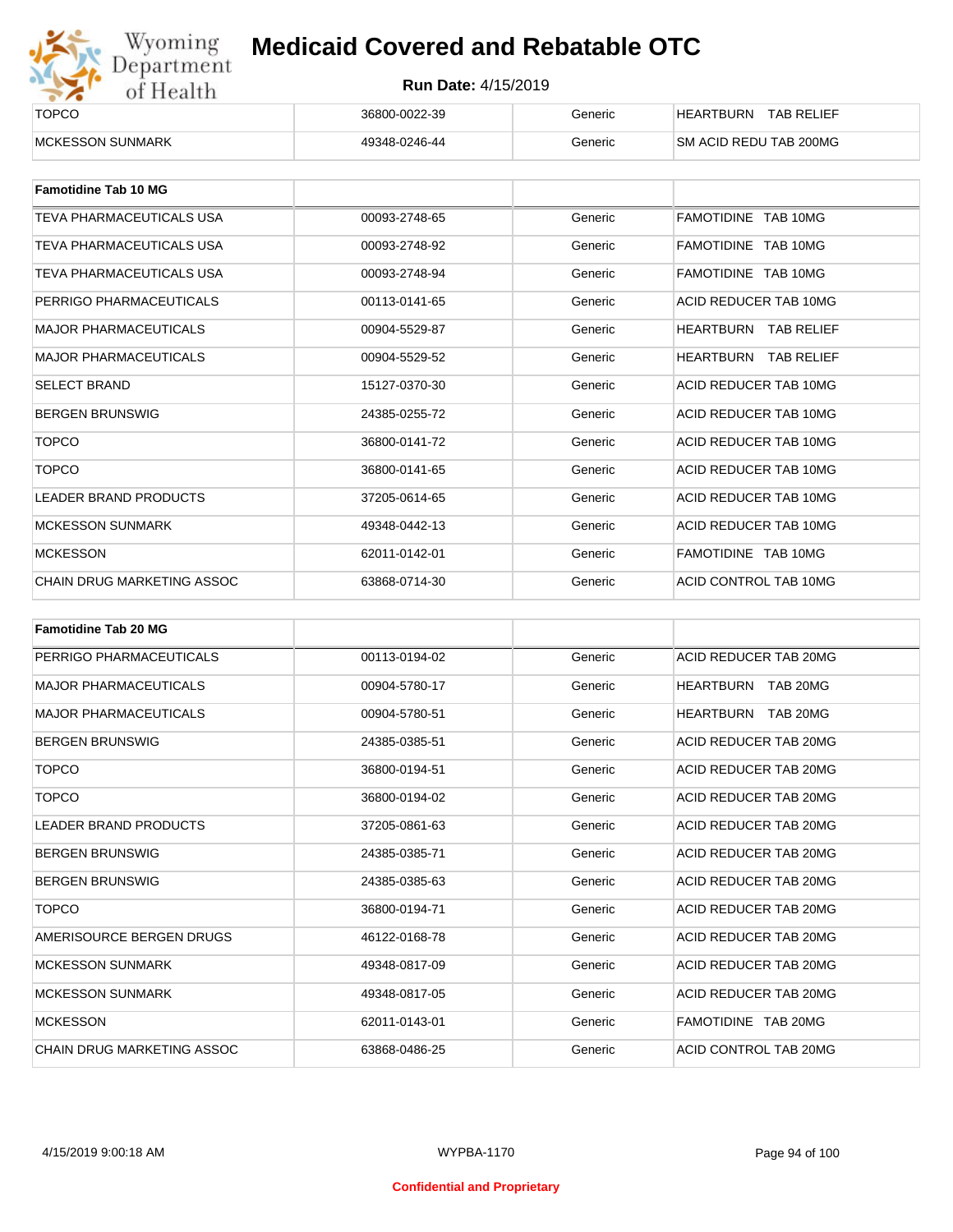

| Famotidine-Ca Carbonate-Mag Hydroxide<br>Chew Tab 10-800-165 MG |               |         |                                 |
|-----------------------------------------------------------------|---------------|---------|---------------------------------|
| PERRIGO PHARMACEUTICALS                                         | 00113-0321-63 | Generic | DUAL ACTION CHW COMPLETE        |
| <b>BERGEN BRUNSWIG</b>                                          | 24385-0201-63 | Generic | DUAL ACTION CHW COMPLETE        |
| <b>BERGEN BRUNSWIG</b>                                          | 24385-0202-63 | Generic | DUAL ACTION CHW COMPLETE        |
| <b>TOPCO</b>                                                    | 36800-0321-63 | Generic | DUAL ACTION CHW COMPLETE        |
| <b>TOPCO</b>                                                    | 36800-0546-63 | Generic | DUAL ACTION CHW COMPLETE        |
| <b>TOPCO</b>                                                    | 36800-0546-71 | Generic | DUAL ACTION CHW COMPLETE        |
| <b>TOPCO</b>                                                    | 36800-0321-71 | Generic | DUAL ACTION CHW COMPLETE        |
| LEADER BRAND PRODUCTS                                           | 37205-0680-63 | Generic | ACID REDUCER CHW COMPLETE       |
| <b>MCKESSON SUNMARK</b>                                         | 49348-0403-05 | Generic | SM COMPLETE CHW DUAL ACT        |
| <b>MCKESSON</b>                                                 | 62011-0182-01 | Generic | <b>COMPLETE</b><br>CHW DUAL ACT |

| Lansoprazole Cap Delayed Release 15 MG |               |              |                              |
|----------------------------------------|---------------|--------------|------------------------------|
| <b>GLAXO CONSUMER HEALTHCARE L.P.</b>  | 00067-6286-14 | <b>Brand</b> | PREVACID 24H CAP 15MG DR     |
| <b>GLAXO CONSUMER HEALTHCARE L.P.</b>  | 00067-6286-42 | <b>Brand</b> | PREVACID 24H CAP 15MG DR     |
| <b>GLAXO CONSUMER HEALTHCARE L.P.</b>  | 00067-6286-28 | <b>Brand</b> | PREVACID 24H CAP 15MG DR     |
| <b>RUGBY LABORATORIES</b>              | 00536-1034-13 | Generic      | HEARTBURN TR CAP 15MG        |
| <b>RUGBY LABORATORIES</b>              | 00536-1034-71 | Generic      | <b>HEARTBURN TR CAP 15MG</b> |
| <b>RUGBY LABORATORIES</b>              | 00536-1034-88 | Generic      | <b>HEARTBURN TR CAP 15MG</b> |
| <b>LEADER BRAND PRODUCTS</b>           | 37205-0661-74 | Generic      | LANSOPRAZOLE CAP 15MG DR     |
| PERRIGO PHARMACEUTICALS                | 45802-0245-01 | Generic      | LANSOPRAZOLE CAP 15MG DR     |
| PERRIGO PHARMACEUTICALS                | 45802-0245-03 | Generic      | LANSOPRAZOLE CAP 15MG DR     |
| AMERISOURCE BERGEN DRUGS               | 46122-0107-03 | Generic      | LANSOPRAZOLE CAP 15MG DR     |
| PERRIGO PHARMACEUTICALS                | 45802-0245-02 | Generic      | LANSOPRAZOLE CAP 15MG DR     |
| AMERISOURCE BERGEN DRUGS               | 46122-0107-04 | Generic      | LANSOPRAZOLE CAP 15MG DR     |
| AMERISOURCE BERGEN DRUGS               | 46122-0107-74 | Generic      | LANSOPRAZOLE CAP 15MG DR     |
| <b>MCKESSON SUNMARK</b>                | 49348-0301-46 | Generic      | LANSOPRAZOLE CAP 15MG DR     |
| <b>MCKESSON SUNMARK</b>                | 49348-0301-78 | Generic      | LANSOPRAZOLE CAP 15MG DR     |
| <b>MCKESSON SUNMARK</b>                | 49348-0301-61 | Generic      | LANSOPRAZOLE CAP 15MG DR     |
| <b>MCKESSON</b>                        | 62011-0168-03 | Generic      | LANSOPRAZOLE CAP 15MG DR     |
| <b>MCKESSON</b>                        | 62011-0168-01 | Generic      | LANSOPRAZOLE CAP 15MG DR     |
| <b>MCKESSON</b>                        | 62011-0168-02 | Generic      | LANSOPRAZOLE CAP 15MG DR     |

| Omeprazole Delayed Release Tab 20 MG |               |         |                     |
|--------------------------------------|---------------|---------|---------------------|
| <b>PERRIGO PHARMACEUTICALS</b>       | 00113-0915-30 | Generic | OMEPRAZOLE TAB 20MG |
| PERRIGO PHARMACEUTICALS              | 00113-0915-55 | Generic | OMEPRAZOLE TAB 20MG |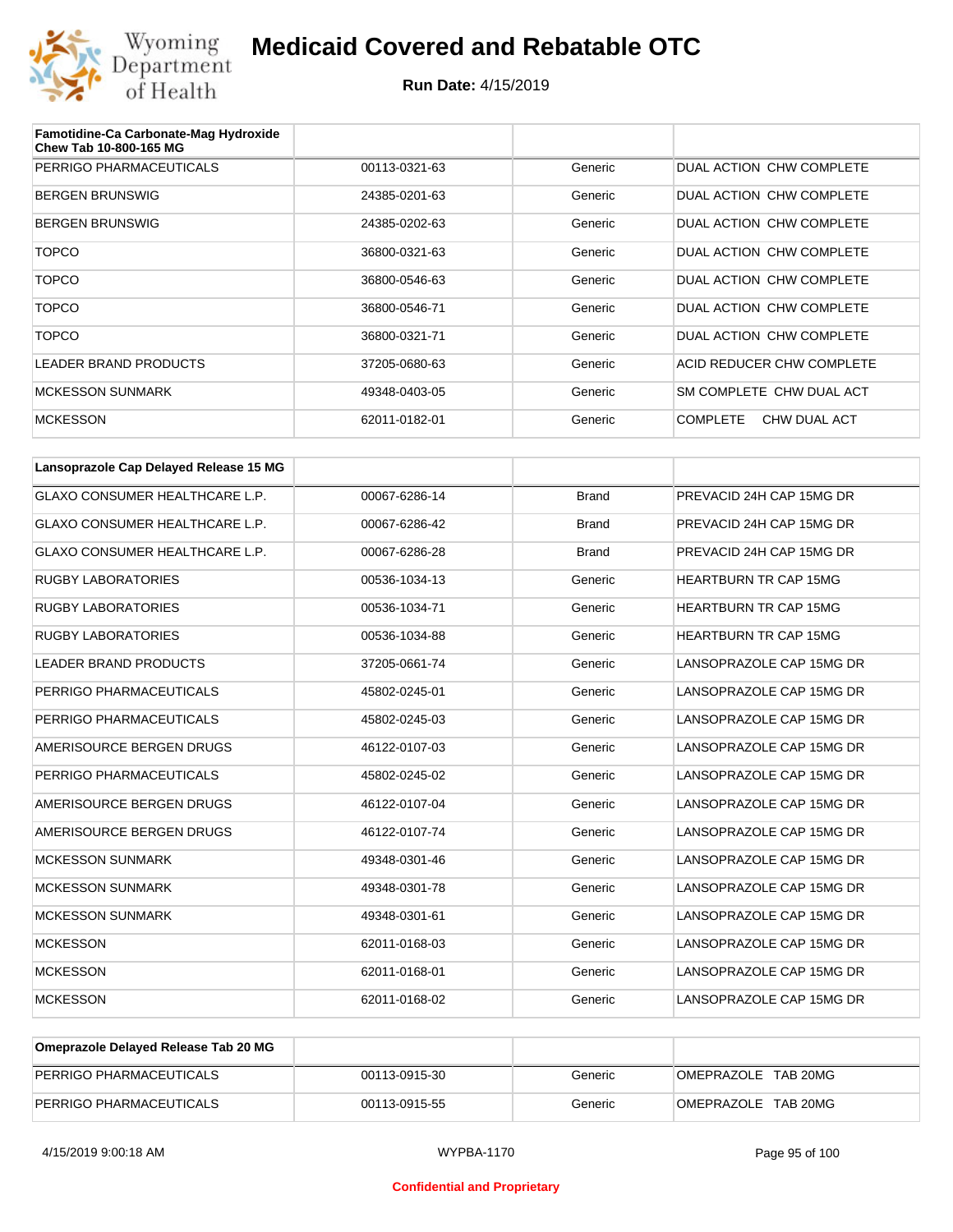#### **Run Date:** 4/15/2019

| Wyoming                             | <b>Medicaid Covered and Rebatable OTC</b> |              |                     |
|-------------------------------------|-------------------------------------------|--------------|---------------------|
| Department<br>of Health             | <b>Run Date: 4/15/2019</b>                |              |                     |
| PERRIGO PHARMACEUTICALS             | 00113-0915-74                             | Generic      | OMEPRAZOLE TAB 20MG |
| <b>MAJOR PHARMACEUTICALS</b>        | 00904-5834-71                             | Generic      | OMEPRAZOLE TAB 20MG |
| <b>MAJOR PHARMACEUTICALS</b>        | 00904-5834-41                             | Generic      | OMEPRAZOLE TAB 20MG |
| <b>MAJOR PHARMACEUTICALS</b>        | 00904-5834-42                             | Generic      | OMEPRAZOLE TAB 20MG |
| <b>TOPCO</b>                        | 36800-0915-01                             | Generic      | OMEPRAZOLE TAB 20MG |
| <b>TOPCO</b>                        | 36800-0915-55                             | Generic      | OMEPRAZOLE TAB 20MG |
| <b>LEADER BRAND PRODUCTS</b>        | 37205-0837-74                             | Generic      | OMEPRAZOLE TAB 20MG |
| <b>TOPCO</b>                        | 36800-0915-30                             | Generic      | OMEPRAZOLE TAB 20MG |
| <b>TOPCO</b>                        | 36800-0915-74                             | Generic      | OMEPRAZOLE TAB 20MG |
| <b>LEADER BRAND PRODUCTS</b>        | 37205-0837-66                             | Generic      | OMEPRAZOLE TAB 20MG |
| <b>PERRIGO</b>                      | 45802-0888-55                             | Generic      | OMEPRAZOLE TAB 20MG |
| AMERISOURCE BERGEN DRUGS            | 46122-0029-04                             | <b>Brand</b> | OMEPRAZOLE TAB 20MG |
| <b>PERRIGO</b>                      | 45802-0888-30                             | Generic      | OMEPRAZOLE TAB 20MG |
| AMERISOURCE BERGEN DRUGS            | 46122-0029-03                             | <b>Brand</b> | OMEPRAZOLE TAB 20MG |
| AMERISOURCE BERGEN DRUGS            | 46122-0029-74                             | Brand        | OMEPRAZOLE TAB 20MG |
| LEADER BRAND PRODUCTS               | 37205-0837-06                             | Generic      | OMEPRAZOLE TAB 20MG |
| LEADER BRAND PRODUCTS               | 37205-0837-15                             | Generic      | OMEPRAZOLE TAB 20MG |
| <b>MCKESSON SUNMARK</b>             | 49348-0846-46                             | <b>Brand</b> | OMEPRAZOLE TAB 20MG |
| <b>MCKESSON SUNMARK</b>             | 49348-0846-61                             | <b>Brand</b> | OMEPRAZOLE TAB 20MG |
| AMERISOURCE BERGEN DRUGS            | 46122-0029-99                             | <b>Brand</b> | OMEPRAZOLE TAB 20MG |
| <b>MCKESSON SUNMARK</b>             | 49348-0846-78                             | <b>Brand</b> | OMEPRAZOLE TAB 20MG |
| <b>MCKESSON</b>                     | 62011-0157-02                             | <b>Brand</b> | OMEPRAZOLE TAB 20MG |
| <b>MCKESSON</b>                     | 62011-0157-01                             | <b>Brand</b> | OMEPRAZOLE TAB 20MG |
| <b>MCKESSON</b>                     | 62011-0157-03                             | <b>Brand</b> | OMEPRAZOLE TAB 20MG |
| Omeprazole Magnesium Cap DR 20.6 MG |                                           |              |                     |

| $(20 \text{ MG Base}$ Equiv)      |               |         |              |
|-----------------------------------|---------------|---------|--------------|
| <b>CHAIN DRUG MARKETING ASSOC</b> | 63868-0177-42 | Generic | CAP 20.6MGDR |
|                                   |               | .       | OMEPRAZOLE   |

| Ranitidine HCI Tab 150 MG |               |              |                            |
|---------------------------|---------------|--------------|----------------------------|
| <b>PERRIGO</b>            | 00113-0852-02 | Generic      | ACID REDUCER TAB 150MG     |
| <b>PERRIGO</b>            | 00113-0852-71 | Generic      | ACID REDUCER TAB 150MG     |
| CHATTEM INC               | 00597-0120-24 | <b>Brand</b> | <b>TAB 150MG</b><br>ZANTAC |
| CHATTEM INC               | 00597-0121-68 | <b>Brand</b> | ZANTAC<br><b>TAB 150MG</b> |
| CHATTEM INC               | 00597-0121-95 | <b>Brand</b> | ZANTAC<br><b>TAB 150MG</b> |
| CHATTEM INC               | 00597-0120-50 | <b>Brand</b> | <b>TAB 150MG</b><br>ZANTAC |
| CHATTEM INC               | 00597-0120-68 | <b>Brand</b> | ZANTAC<br><b>TAB 150MG</b> |
| CHATTEM INC               | 00597-0121-24 | <b>Brand</b> | ZANTAC<br><b>TAB 150MG</b> |

#### **Confidential and Proprietary**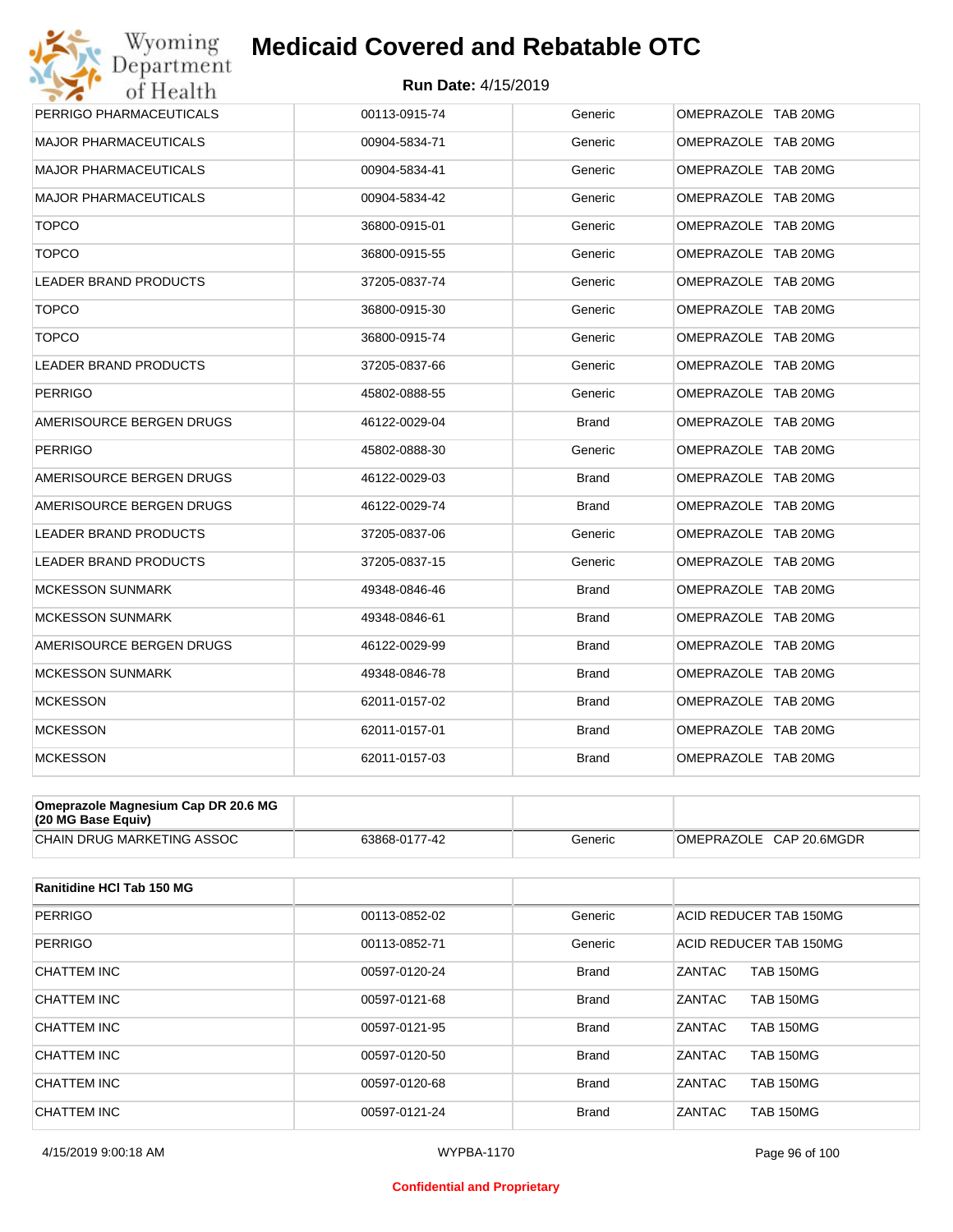| CHATTEM INC                  | 00597-0121-50 | <b>Brand</b> | ZANTAC<br><b>TAB 150MG</b>           |
|------------------------------|---------------|--------------|--------------------------------------|
| CHATTEM INC                  | 00597-0121-90 | <b>Brand</b> | ZANTAC<br><b>TAB 150MG</b>           |
| <b>MAJOR PHARMACEUTICALS</b> | 00904-6350-24 | Generic      | RANITIDINE TAB 150MG                 |
| <b>MAJOR PHARMACEUTICALS</b> | 00904-6350-51 | Generic      | RANITIDINE TAB 150MG                 |
| <b>TOPCO</b>                 | 36800-0047-71 | Generic      | <b>TAB 150MG</b><br><b>HEARTBURN</b> |
| <b>BERGEN BRUNSWIG</b>       | 24385-0268-62 | Generic      | ACID CONTROL TAB 150MG               |
| <b>BERGEN BRUNSWIG</b>       | 24385-0268-71 | Generic      | ACID CONTROL TAB 150MG               |
| <b>TOPCO</b>                 | 36800-0047-02 | Generic      | <b>HEARTBURN</b><br><b>TAB 150MG</b> |
| <b>MCKESSON SUNMARK</b>      | 49348-0026-54 | Generic      | ACID REDUCER TAB 150MG               |
| AMERISOURCE BERGEN DRUGS     | 46122-0224-62 | Generic      | ACID CONTROL TAB 150MG               |
| AMERISOURCE BERGEN DRUGS     | 46122-0041-62 | Generic      | ACID CONTROL TAB 150MG               |
| AMERISOURCE BERGEN DRUGS     | 46122-0041-71 | Generic      | ACID CONTROL TAB 150MG               |
| <b>OHM LABS</b>              | 51660-0351-60 | Generic      | ACID REDUCER TAB 150MG               |
| <b>MCKESSON</b>              | 62011-0227-01 | Generic      | ACID REDUCER TAB 150MG               |

| <b>Ranitidine HCI Tab 75 MG</b> |               |              |                              |
|---------------------------------|---------------|--------------|------------------------------|
| <b>CHATTEM INC</b>              | 00597-0122-27 | <b>Brand</b> | ZANTAC<br>TAB 75MG           |
| <b>CHATTEM INC</b>              | 00597-0122-37 | <b>Brand</b> | TAB 75MG<br>ZANTAC           |
| <b>CHATTEM INC</b>              | 00597-0122-54 | <b>Brand</b> | ZANTAC<br>TAB 75MG           |
| <b>CHATTEM INC</b>              | 00597-0122-81 | <b>Brand</b> | ZANTAC<br>TAB 75MG           |
| <b>CHATTEM INC</b>              | 00597-0122-13 | <b>Brand</b> | ZANTAC<br>TAB 75MG           |
| <b>MAJOR PHARMACEUTICALS</b>    | 00904-6349-46 | Generic      | RANITIDINE TAB 75MG          |
| <b>MAJOR PHARMACEUTICALS</b>    | 00904-6349-52 | Generic      | RANITIDINE TAB 75MG          |
| <b>TOPCO</b>                    | 36800-0271-39 | Generic      | <b>HEARTBRN REL TAB 75MG</b> |
| <b>TOPCO</b>                    | 36800-0271-72 | Generic      | <b>HEARTBRN REL TAB 75MG</b> |
| AMERISOURCE BERGEN DRUGS        | 46122-0223-65 | Generic      | ACID REDUCER TAB 75MG        |
| AMERISOURCE BERGEN DRUGS        | 46122-0223-72 | Generic      | ACID REDUCER TAB 75MG        |
| <b>MCKESSON SUNMARK</b>         | 49348-0473-44 | Generic      | ACID REDUCER TAB 75MG        |
| <b>MCKESSON SUNMARK</b>         | 49348-0473-12 | Generic      | ACID REDUCER TAB 75MG        |
| <b>OHM LABS</b>                 | 51660-0352-30 | Generic      | ACID REDUCER TAB 75MG        |
| <b>MCKESSON</b>                 | 62011-0144-02 | Generic      | ACID REDUCER TAB 75MG        |
| <b>MCKESSON</b>                 | 62011-0144-01 | Generic      | ACID REDUCER TAB 75MG        |
| <b>MCKESSON</b>                 | 62011-0225-01 | Generic      | ACID REDUCER TAB 75MG        |
| <b>MCKESSON</b>                 | 62011-0225-02 | Generic      | <b>ACID REDUCER TAB 75MG</b> |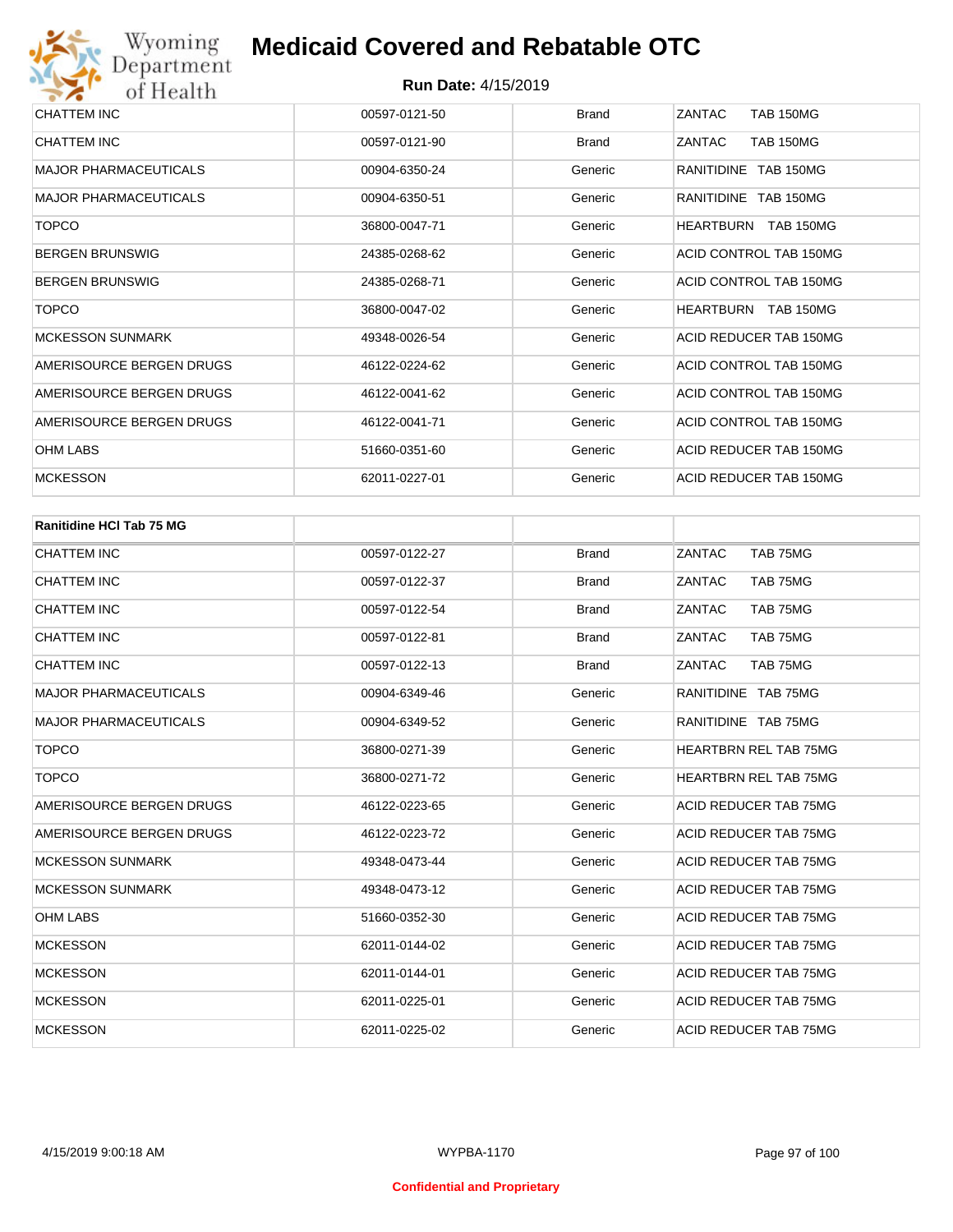

| <b>VAGINAL PRODUCTS</b> |
|-------------------------|
|                         |

| <b>Clotrimazole Vaginal Cream 1%</b>                         |               |         |                                |
|--------------------------------------------------------------|---------------|---------|--------------------------------|
| <b>ACTAVIS MID ATLANTIC</b>                                  | 00472-0220-41 | Generic | <b>CLOTRIMAZOLE CRE 1%</b>     |
| <b>ACTAVIS MID ATLANTIC</b>                                  | 00472-0220-63 | Generic | <b>CLOTRIMAZOLE CRE 1%</b>     |
| <b>MCKESSON SUNMARK</b>                                      | 49348-0793-76 | Generic | <b>CLOTRIMAZOLE CRE 1% VAG</b> |
| <b>TARO</b>                                                  | 51672-2003-06 | Generic | <b>CLOTRIMAZOLE CRE 1% VAG</b> |
| <b>Clotrimazole Vaginal Cream 2%</b>                         |               |         |                                |
| <b>BERGEN BRUNSWIG</b>                                       | 24385-0110-09 | Generic | <b>CLOTRIMAZOLE CRE 3 DAY</b>  |
| <b>MCKESSON SUNMARK</b>                                      | 49348-0379-54 | Generic | 3 DAY VAGINL CRE 2%            |
| <b>TARO</b>                                                  | 51672-2062-00 | Generic | 3 DAY VAGINL CRE 2%            |
| Miconazole Nitrate Vaginal App 200 MG &<br>2% Cream 9 GM Kit |               |         |                                |
| <b>TOPCO</b>                                                 | 36800-0982-00 | Generic | MICONAZOLE 3 KIT COMBINAT      |
| <b>MCKESSON SUNMARK</b>                                      | 49348-0645-73 | Generic | MICONAZOLE 3 KIT COMBINAT      |
| AMERISOURCE BERGEN DRUGS                                     | 46122-0144-04 | Generic | MICONAZOLE 3 KIT COMBO PK      |
| Miconazole Nitrate Vaginal Cream 2%                          |               |         |                                |
| <b>GEISS DESTIN &amp; DUNN</b>                               | 00113-0214-29 | Generic | MICONAZOLE 7 CRE TUBE/KIT      |
| <b>GEISS DESTIN &amp; DUNN</b>                               | 00113-0825-29 | Generic | MICONAZOLE 7 CRE 2%            |
| <b>ACTAVIS MID ATLANTIC</b>                                  | 00472-0730-41 | Generic | MICONAZOLE CRE 2%              |
| G & W LABS                                                   | 00713-0252-37 | Generic | MICONAZOLE CRE 2%              |
| <b>ACTAVIS MID ATLANTIC</b>                                  | 00472-0730-63 | Generic | MICONAZOLE CRE 2%              |
| <b>MAJOR PHARMACEUTICALS</b>                                 | 00904-7734-57 | Generic | MICONAZOLE 7 CRE 2%            |
| <b>MAJOR PHARMACEUTICALS</b>                                 | 00904-7734-45 | Generic | MICONAZOLE 7 CRE 2%            |
| <b>TOPCO</b>                                                 | 36800-0825-29 | Generic | MICONAZOLE 7 CRE 2%            |
| <b>BERGEN BRUNSWIG</b>                                       | 24385-0590-29 | Generic | MICONAZOLE 7 CRE 2%            |
| <b>MCKESSON SUNMARK</b>                                      | 49348-0530-77 | Generic | MICONAZOLE 7 CRE 2%            |
| <b>TARO</b>                                                  | 51672-2035-06 | Generic | MICONAZOLE CRE 2%              |
| <b>MCKESSON SUNMARK</b>                                      | 49348-0872-77 | Generic | MICONAZOLE 7 CRE 2%            |

| Miconazole Nitrate Vaginal Cream 4% (200<br>MG/5GM) |               |         |                     |
|-----------------------------------------------------|---------------|---------|---------------------|
| CHAIN DRUG MARKETING ASSOC                          | 63868-0197-25 | Generic | 3 DAY VAGNAL CRE 4% |

| Miconazole Nitrate Vaginal Supp 1200 MG<br>8 2% Cream Kit |               |         |                          |
|-----------------------------------------------------------|---------------|---------|--------------------------|
| <b>TOPCO</b>                                              | 36800-0737-45 | Generic | <b>IMICONAZOLE 1 KIT</b> |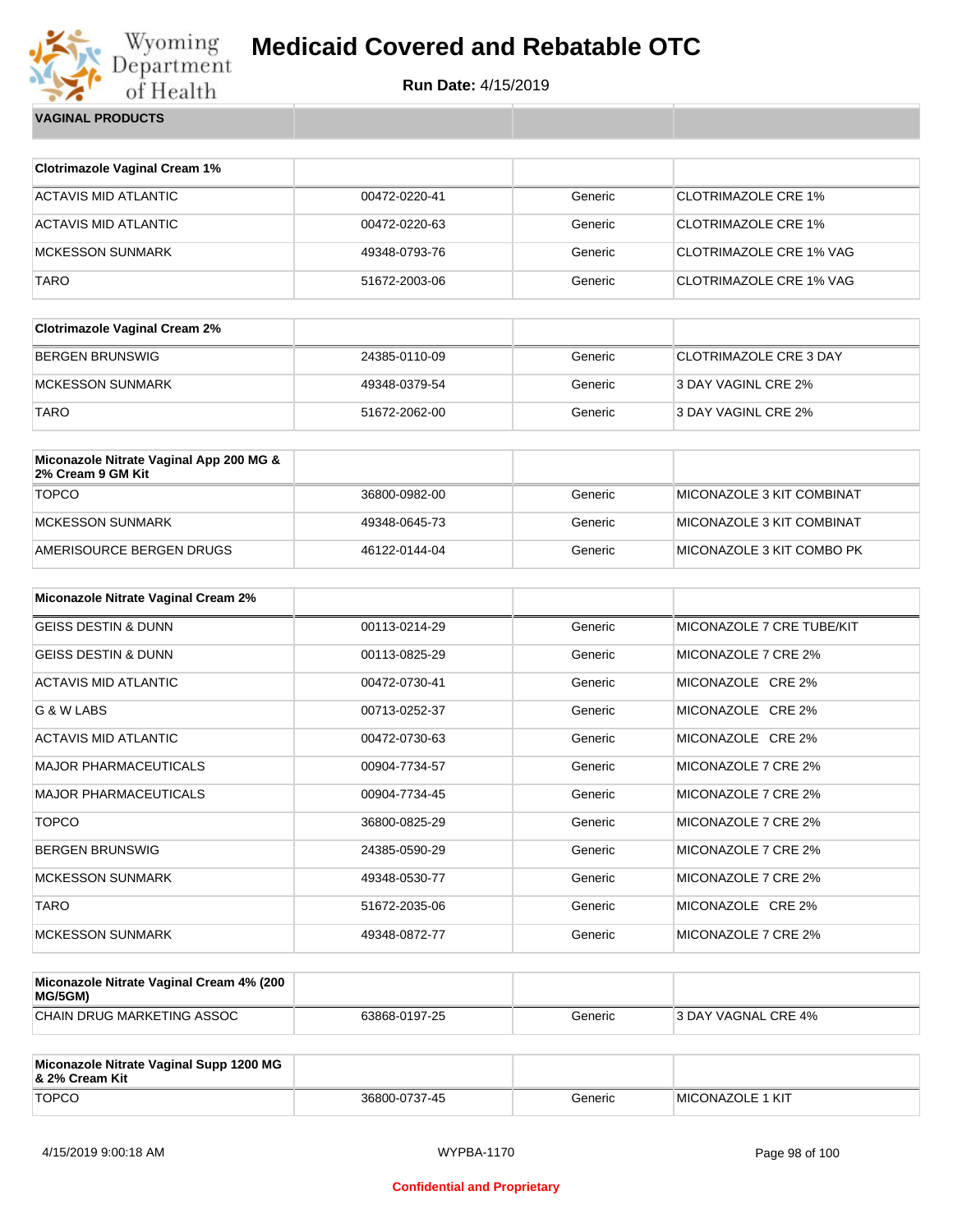| Wyoming    |
|------------|
| Department |
| of Health  |
|            |

| LEADER BRAND PRODUCTS    | 37205-0640-03 | Generic | MICONAZOLE 1 KIT 1200-2% |
|--------------------------|---------------|---------|--------------------------|
| AMERISOURCE BERGEN DRUGS | 46122-0027-02 | Generic | <b>IMICONAZOLE 1 KIT</b> |

| Miconazole Nitrate Vaginal Supp 200 MG &<br>2% Cream 9 GM Kit |               |         |                           |
|---------------------------------------------------------------|---------------|---------|---------------------------|
| <b>GEISS DESTIN &amp; DUNN</b>                                | 00113-0081-00 | Generic | MICONAZOLE 3 KIT COMBO PK |
| GLAXO CONSUMER HEALTHCARE L.P.                                | 00067-2091-03 | Generic | VAGISTAT-3 KIT COMBO PK   |
| MAJOR PHARMACEUTICALS                                         | 00904-5415-01 | Generic | MICONAZOLE 3 KIT COMBO PK |
| BERGEN BRUNSWIG                                               | 24385-0606-02 | Generic | MICONAZOLE 3 KIT COMBO PK |
| <b>TOPCO</b>                                                  | 36800-0081-00 | Generic | MICONAZOLE 3 KIT COMBO PK |
| <b>MCKESSON SUNMARK</b>                                       | 49348-0355-43 | Generic | MICONAZOLE 3 KIT COMBO PK |

| Miconazole Nitrate Vaginal Suppos 100 MG |               |         |                        |
|------------------------------------------|---------------|---------|------------------------|
| ACTAVIS MID ATLANTIC                     | 00472-1736-07 | Generic | MICONAZOLE 7 SUP 100MG |
| G & W LABS                               | 00713-0197-57 | Generic | MICONAZOLE SUP 100MG   |
| <b>IMCKESSON SUNMARK</b>                 | 49348-0833-61 | Generic | SM MICON 7 SUP 100MG   |

| Nonoxynol-9 Film 28% |               |              |                          |
|----------------------|---------------|--------------|--------------------------|
| <b>APOTHECUS</b>     | 52925-0112-03 | <b>Brand</b> | VCF VAGINAL MIS CONTRACP |
| <b>APOTHECUS</b>     | 52925-0112-01 | <b>Brand</b> | VCF VAGINAL MIS CONTRACP |
| <b>APOTHECUS</b>     | 52925-0112-02 | <b>Brand</b> | VCF VAGINAL MIS CONTRACP |

| Nonoxynol-9 Foam 12.5% |               |              |                                  |
|------------------------|---------------|--------------|----------------------------------|
| <b>APOTHECUS</b>       | 52925-0312-14 | <b>Brand</b> | <b>IVCF VAGINAL AER CONTRACP</b> |

| Nonoxynol-9 Gel 2% |               |       |                            |
|--------------------|---------------|-------|----------------------------|
| <b>MILEX</b>       | 00396-4010-00 | Brand | GEL 2%<br><b>SHUR-SEAL</b> |

| Nonoxynol-9 Gel 3%              |               |       |          |        |
|---------------------------------|---------------|-------|----------|--------|
| <b>CALDWELL CONSUMER HEALTH</b> | 34362-0302-13 | Brand | GYNOL II | GEL 3% |

| Nonoxynol-9 Gel 4%       |               |              |                   |
|--------------------------|---------------|--------------|-------------------|
| CALDWELL CONSUMER HEALTH | 34362-0300-10 | <b>Brand</b> | CONCEPTROL GEL 4% |

| Nonoxynol-9 Vaginal Sponge 1000 MG |               |       |                  |
|------------------------------------|---------------|-------|------------------|
| MAYER LABORATORIES                 | 16169-0404-03 | Brand | TODAY SPONGE MIS |

| Nonoxynol-9 Vaginal Suppos 100 MG |               |              |        |           |
|-----------------------------------|---------------|--------------|--------|-----------|
| BLAIREX LABS                      | 50486-0221-12 | <b>Brand</b> | ENCARE | SUP 100MG |